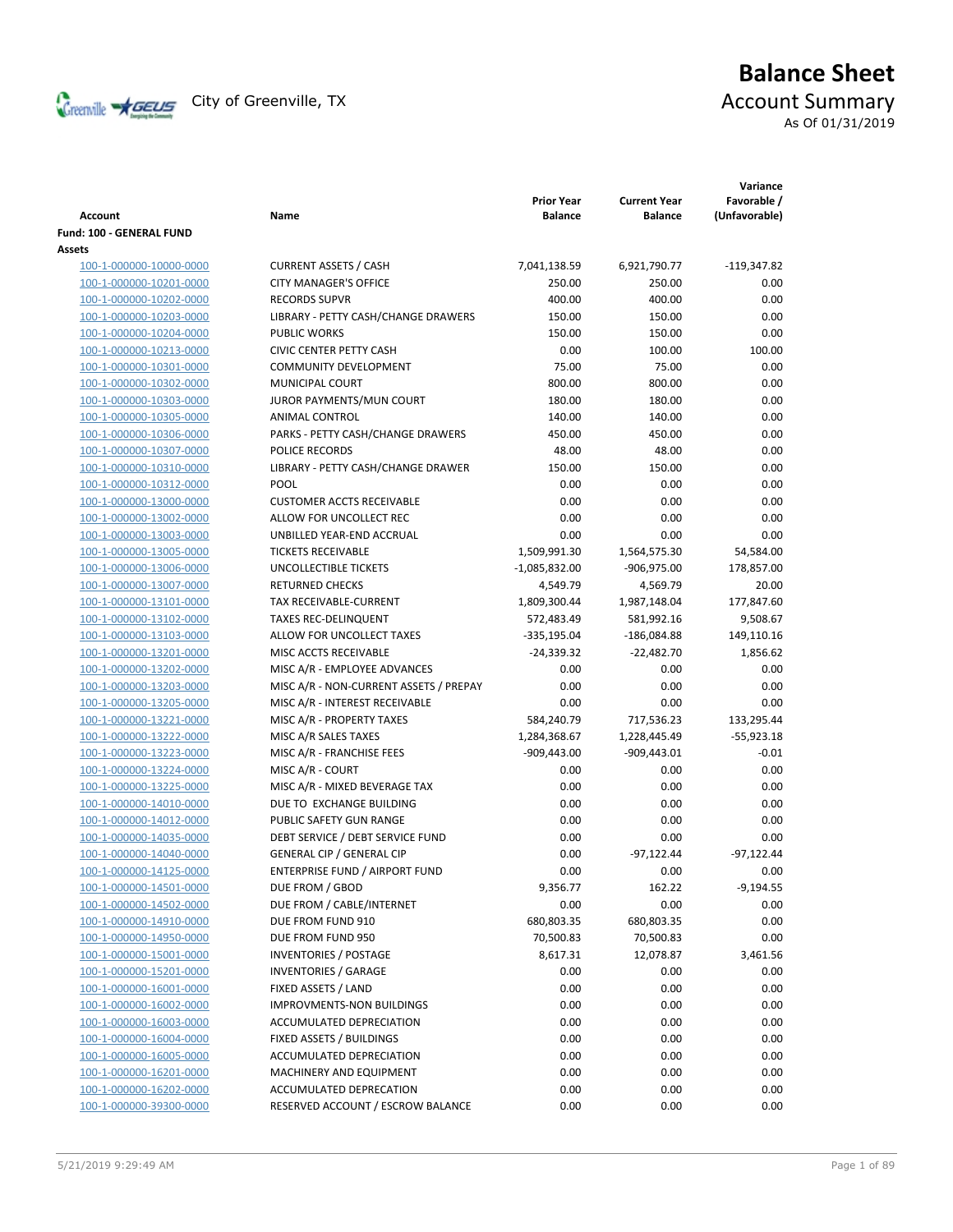**Variance**

|                         |                                             | <b>Prior Year</b> | <b>Current Year</b> | Favorable /   |
|-------------------------|---------------------------------------------|-------------------|---------------------|---------------|
| <b>Account</b>          | Name                                        | <b>Balance</b>    | <b>Balance</b>      | (Unfavorable) |
| 100-1-000000-91030-0000 | 4A-EDC                                      | 0.00              | 0.00                | 0.00          |
| 100-1-000000-91410-0000 | <b>INVENTORY / MATERIALS &amp; SUPPLIES</b> | 0.00              | 0.00                | 0.00          |
| 100-1-000000-91410-0700 | <b>INVENTORY / PAPER STOCK</b>              | 0.00              | 0.00                | 0.00          |
| 100-1-000000-91430-0000 | NON-CURRENT ASSETS / PREPAYMENTS            | 0.00              | 0.00                | 0.00          |
|                         | <b>Total Assets:</b>                        | 11,223,334.97     | 11,650,388.02       | 427,053.05    |
|                         |                                             |                   |                     |               |
| Liability               |                                             |                   |                     |               |
| 100-1-000000-20101-0000 | <b>ACCOUNTS PAYABLE</b>                     | -73,708.39        | $-58,451.21$        | $-15,257.18$  |
| 100-1-000000-20102-0000 | <b>CREDIT CARD PAYABLE</b>                  | 0.00              | 0.00                | 0.00          |
| 100-1-000000-20103-0000 | ACCRUED ACCOUNTS PAYABLE                    | 29,682.60         | 29,682.60           | 0.00          |
| 100-1-000000-20114-0000 | <b>INVESTMENT ADVISORY FEES</b>             | 0.00              | 0.00                | 0.00          |
| 100-1-000000-20115-0000 | PD EMP COMMISSION                           | 114.94            | 92.53               | 22.41         |
| 100-1-000000-20116-0000 | POLICE DONATIONS                            | 14,183.60         | 10,532.62           | 3,650.98      |
| 100-1-000000-20117-0000 | <b>FIRE DONATIONS</b>                       | 13,725.27         | 8,976.96            | 4,748.31      |
| 100-1-000000-20118-0000 | <b>COMBAT CHALLENGE</b>                     | 804.06            | 804.06              | 0.00          |
| 100-1-000000-20119-0000 | <b>CEMETERIES DONATIONS</b>                 | 61.79             | 61.79               | 0.00          |
| 100-1-000000-20120-0000 | <b>LIBRARY DONATIONS</b>                    | 16,008.78         | 11,973.61           | 4,035.17      |
| 100-1-000000-20121-0000 | ANIMAL SHELTER DONATIONS                    | 1,041.85          | 681.85              | 360.00        |
| 100-1-000000-20122-0000 | <b>PARKS DONATIONS</b>                      | 1,716.03          | 6,271.03            | $-4,555.00$   |
| 100-1-000000-20125-0000 | SALES TAX PAYABLE / IN THE CITY             | 6.23              | 8.85                | $-2.62$       |
| 100-1-000000-20127-0000 | STATE COURT COST/FEE PAYB                   | 38,866.40         | 28,780.18           | 10,086.22     |
| 100-1-000000-20128-0000 | SEATBELT&CHILD RESTRAINT                    | 8,116.73          | 8,132.56            | $-15.83$      |
| 100-1-000000-20129-0000 | MUNICIPAL COURT CLEARING                    | 812.10            | 1,403.20            | $-591.10$     |
|                         | 3RD PARTY FTA FEE PAYABLE                   | $-66.82$          | $-101.89$           | 35.07         |
| 100-1-000000-20130-0000 |                                             | $-122.70$         | $-120.70$           |               |
| 100-1-000000-20131-0000 | REFUNDS / OVERPAYMENTS                      |                   |                     | $-2.00$       |
| 100-1-000000-20132-0000 | <b>COURT COLL AGENCY FEES</b>               | 1,031.37          | 0.00                | 1,031.37      |
| 100-1-000000-20136-0000 | <b>ATTORNEY COLLECTION FEES</b>             | 0.00              | 0.00                | 0.00          |
| 100-1-000000-20137-0000 | PLAT FILING FEES PAYABLE                    | 25,099.74         | 27,843.74           | $-2,744.00$   |
| 100-1-000000-20138-0000 | COMMUNITY DEV TRUST ACCT                    | 1,683.50          | 1,548.50            | 135.00        |
| 100-1-000000-20139-0000 | RETAINAGES PAYABLE                          | 0.00              | 0.00                | 0.00          |
| 100-1-000000-20141-0000 | <b>TELEPHONE CLEARING</b>                   | 5,674.98          | 5,539.66            | 135.32        |
| 100-1-000000-20143-0000 | POLICE PROPERTY ROOM CLEARING               | 10,775.99         | 11,962.19           | $-1,186.20$   |
| 100-1-000000-20146-0000 | MAIN ST / FARMERS MRKT RESALE               | $-0.88$           | 4.12                | $-5.00$       |
| 100-1-000000-20147-0000 | YMCA REGISTRATIONS                          | 0.00              | 0.00                | 0.00          |
| 100-1-000000-20155-0000 | MAIN STREET - DONATIONS                     | 417.02            | 17.02               | 400.00        |
| 100-1-000000-20160-0000 | <b>UNAPPLIED CREDIT</b>                     | 0.00              | 0.00                | 0.00          |
| 100-1-000000-20201-0000 | <b>DEFERRED REVENUE</b>                     | 0.00              | 0.00                | 0.00          |
| 100-1-000000-20203-0000 | DEFERRED TAX REVENUE                        | 2,024,911.69      | 2,361,377.95        | $-336,466.26$ |
| 100-1-000000-20204-0000 | DEFERRED TICKET REVENUE                     | 353,466.30        | 545,501.30          | $-192,035.00$ |
| 100-1-000000-21040-0000 | DUE TO / GENERAL CIP FUND                   | 0.00              | 0.00                | 0.00          |
| 100-1-000000-21201-0000 | DUE TO / CENTRAL SERVICE FUND               | 0.00              | 0.00                | 0.00          |
| 100-1-000000-21401-0000 | DUE TO / ELECTRIC OPERATING FUND            | 0.00              | 0.00                | 0.00          |
| 100-1-000000-21506-0000 | DUE TO / 4A-EDC                             | 60,452.75         | 59,977.31           | 475.44        |
| 100-1-000000-21507-0000 | DUE TO / BOARD OF DEVELOPMENT               | $-21,623.16$      | $-8,908.35$         | $-12,714.81$  |
| 100-1-000000-22001-0000 | SALARIES PAYABLE                            | 562,350.41        | 514,786.62          | 47,563.79     |
| 100-1-000000-23001-0000 | CAPITAL LEASE PAYABLE                       | 0.00              | 0.00                | 0.00          |
| 100-1-000000-23101-0000 | CAPITAL LEASE PAYABLE                       | 0.00              | 0.00                | 0.00          |
| 100-1-000000-24001-0000 | O/S CHECKS PAYABLE                          | 0.00              | $-11,755.77$        | 11,755.77     |
| 100-1-000000-24004-0000 | INTEREST PAYABLE ON DEP                     | 0.00              | 0.00                | 0.00          |
| 100-1-000000-24007-0000 | <b>BILLED DEPOSITS SUSPENSE</b>             | 0.00              | 0.00                | 0.00          |
| 100-1-000000-24008-0000 | <b>CUSTOMER DEPOSITS / ANIMAL SHELTER</b>   | 0.00              | 0.00                | 0.00          |
| 100-1-000000-24009-0000 | LIBRARY MEETING ROOM DEPOSITS               | 616.20            | 616.20              | 0.00          |
| 100-1-000000-24010-0000 | <b>CIVIC CENTER DEPOSITS</b>                | 0.00              | 0.00                | 0.00          |
| 100-1-000000-24011-0000 | <b>AUDITORIUM DEPOSITS</b>                  | 0.00              | 0.00                | 0.00          |
| 100-1-000000-26001-0000 | COMPENSATED ABSENCES PAY                    | 0.00              | 0.00                | 0.00          |
| 100-1-000000-29000-0000 | MISC LIABILITY - GREENVILLE ENERGY LLC      | 0.00              | 0.00                | 0.00          |
| 100-1-000000-29001-0000 | <b>RESALE</b>                               | 0.00              | 0.00                | 0.00          |
| 100-1-000000-29300-0000 | <b>ENCUMBRANCE SUMMARY</b>                  | 0.00              | 0.00                | 0.00          |
| 100-1-000000-29400-0000 | RESERVED ACCOUNT / ENCUMBRANCES             | 0.00              | 0.00                | 0.00          |
|                         |                                             |                   |                     |               |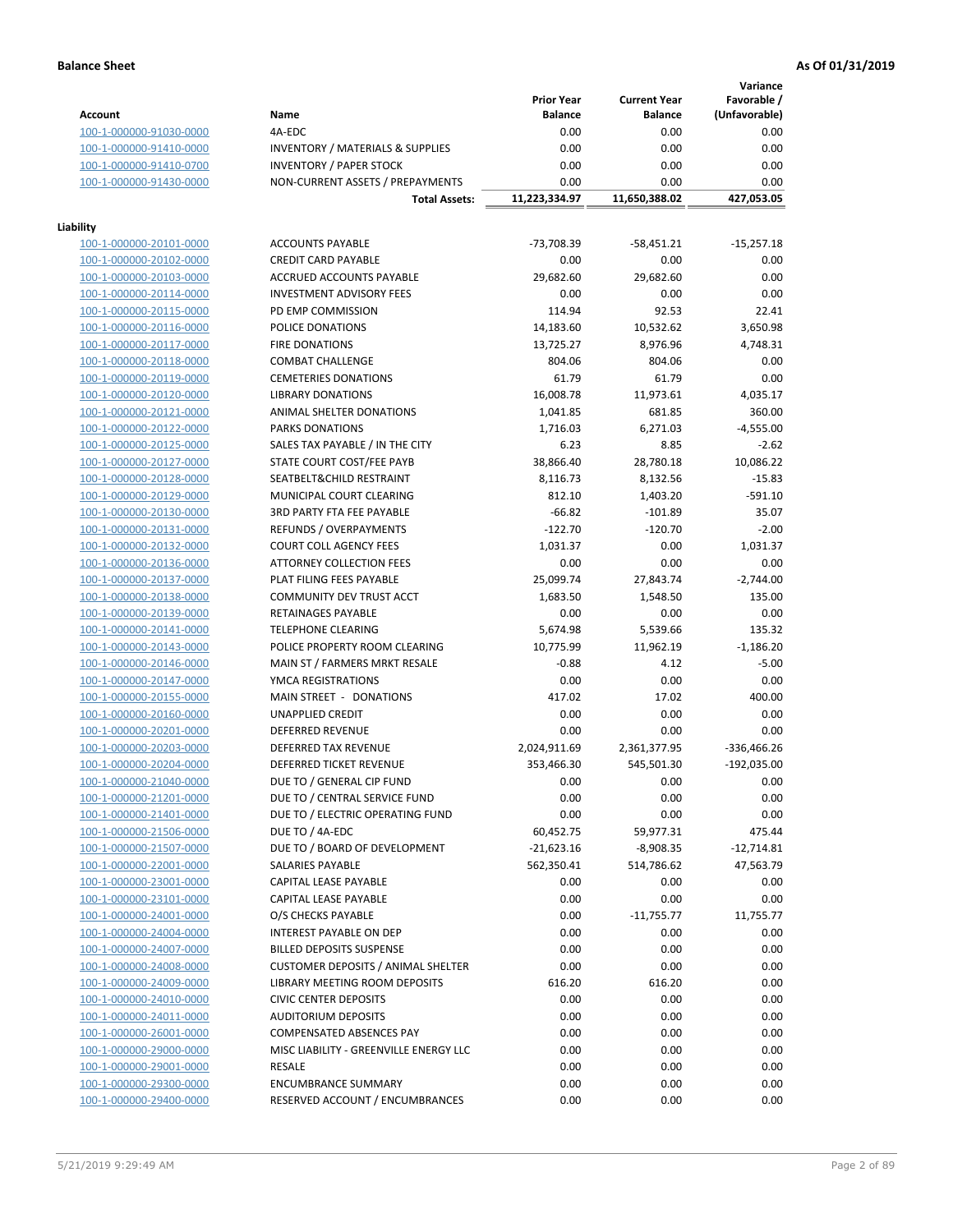| <b>Account</b>                        | <b>Name</b>                                              | <b>Prior Year</b><br><b>Balance</b> | <b>Current Year</b><br><b>Balance</b> | Variance<br>Favorable /<br>(Unfavorable) |
|---------------------------------------|----------------------------------------------------------|-------------------------------------|---------------------------------------|------------------------------------------|
| 100-1-000000-29400-0900               | RESERVED ACCOUNT / ENCUMBRANCES                          | 0.00                                | 0.00                                  | 0.00                                     |
| 100-1-000000-92190-1202               | <b>LABORATORY CLEARING</b>                               | 0.00                                | 0.00                                  | 0.00                                     |
| 100-1-000000-92191-0000               | <b>SPONSORS - PARKS</b>                                  | 0.00                                | 0.00                                  | 0.00                                     |
| 100-1-000000-92200-0000               | MISCELLANEOUS LIABILITIES                                | 0.00                                | 0.00                                  | 0.00                                     |
| 100-1-000000-92270-1600               | <b>CREDIT CARD FEES PAYABLE</b>                          | 0.00                                | 0.00                                  | 0.00                                     |
|                                       | <b>Total Liability:</b>                                  | 3,076,098.38                        | 3,557,238.53                          | $-481,140.15$                            |
| <b>Equity</b>                         |                                                          |                                     |                                       |                                          |
| 100-1-000000-39000-0000               | UNRESERVED-FUND BALANCE                                  | 5,189,230.97                        | 4,923,623.10                          | $-265,607.87$                            |
|                                       | <b>Total Beginning Equity:</b>                           | 5,189,230.97                        | 4,923,623.10                          | -265,607.87                              |
| <b>Total Revenue</b>                  |                                                          | 11,243,744.31                       | 11,793,477.18                         | 549,732.87                               |
| <b>Total Expense</b>                  |                                                          | 8,285,738.53                        | 8,623,950.63                          | $-338,212.10$                            |
| <b>Revenues Over/(Under) Expenses</b> |                                                          | 2,958,005.78                        | 3,169,526.55                          | 211,520.77                               |
|                                       | <b>Total Equity and Current Surplus (Deficit):</b>       | 8,147,236.75                        | 8,093,149.65                          | $-54,087.10$                             |
|                                       | Total Liabilities, Equity and Current Surplus (Deficit): | 11,223,335.13                       | 11,650,388.18                         | 427,053.05                               |
|                                       | *** FUND 100 OUT OF BALANCE ***                          | $-0.16$                             | $-0.16$                               | 0.00                                     |

**\*\*\*Warning: Account Authorization is turned on. Please run the Unauthorized Account Listing Report to see if you are out of balance due to missing accounts \*\*\***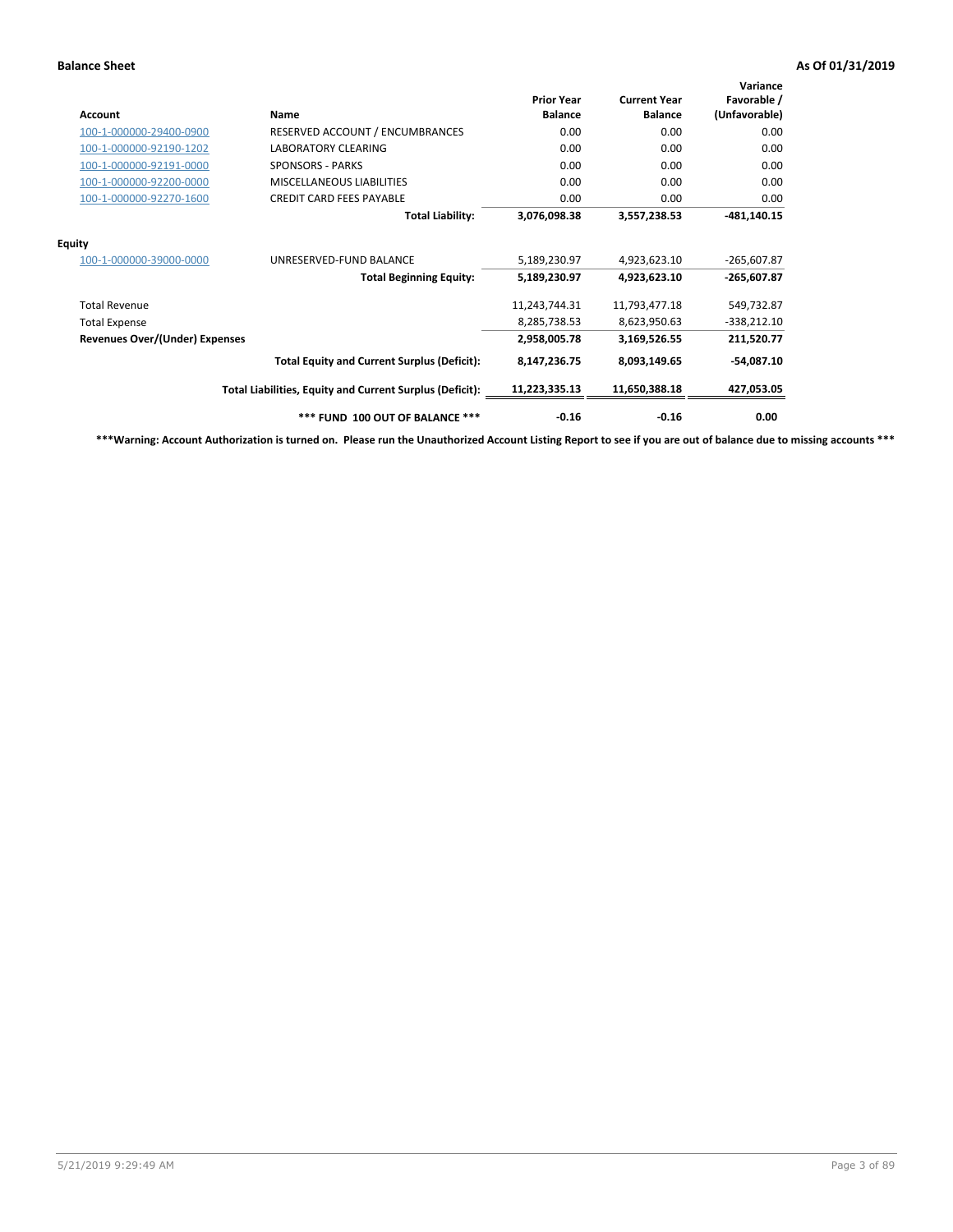| Account                                                   | <b>Name</b>                                              | <b>Prior Year</b><br><b>Balance</b> | <b>Current Year</b><br><b>Balance</b> | Variance<br>Favorable /<br>(Unfavorable) |
|-----------------------------------------------------------|----------------------------------------------------------|-------------------------------------|---------------------------------------|------------------------------------------|
| <b>Fund: 101 - MUNICIPAL COURT BUILDING SECURITY FEES</b> |                                                          |                                     |                                       |                                          |
| Assets                                                    |                                                          |                                     |                                       |                                          |
| 101-1-000000-10000-0000                                   | <b>CURRENT ASSETS / CASH</b>                             | 51,780.15                           | 59,615.13                             | 7,834.98                                 |
| 101-1-000000-13201-0000                                   | MISC ACCTS RECEIVABLE                                    | 0.00                                | 0.00                                  | 0.00                                     |
| 101-1-000000-13203-0000                                   | NON-CURRENT ASSETS / PREPAYMENTS                         | 0.00                                | 0.00                                  | 0.00                                     |
| 101-1-000000-13205-0000                                   | <b>INTEREST RECEIVABLE</b>                               | 0.00                                | 0.00                                  | 0.00                                     |
|                                                           | <b>Total Assets:</b>                                     | 51,780.15                           | 59,615.13                             | 7,834.98                                 |
| Liability                                                 |                                                          |                                     |                                       |                                          |
| 101-1-000000-20101-0000                                   | <b>ACCOUNTS PAYABLE</b>                                  | 0.00                                | 0.00                                  | 0.00                                     |
| 101-1-000000-20102-0000                                   | <b>CREDIT CARD PAYABLE</b>                               | 0.00                                | 0.00                                  | 0.00                                     |
| 101-1-000000-20103-0000                                   | <b>ACCRUED ACCOUNTS PAYABLE</b>                          | 0.00                                | 0.00                                  | 0.00                                     |
| 101-1-000000-29300-0000                                   | <b>ENCUMBRANCE SUMMARY</b>                               | 0.00                                | 0.00                                  | 0.00                                     |
| 101-1-000000-29400-0000                                   | RESERVED ACCOUNT / ENCUMBRANCES                          | 0.00                                | 0.00                                  | 0.00                                     |
|                                                           | <b>Total Liability:</b>                                  | 0.00                                | 0.00                                  | 0.00                                     |
| <b>Equity</b>                                             |                                                          |                                     |                                       |                                          |
| 101-1-000000-39000-0000                                   | UNRESERVED-FUND BALANCE                                  | 48,740.74                           | 57,435.04                             | 8,694.30                                 |
|                                                           | <b>Total Beginning Equity:</b>                           | 48,740.74                           | 57,435.04                             | 8,694.30                                 |
| <b>Total Revenue</b>                                      |                                                          | 2,993.83                            | 2,188.05                              | $-805.78$                                |
| <b>Total Expense</b>                                      |                                                          | $-45.58$                            | 7.96                                  | $-53.54$                                 |
| Revenues Over/(Under) Expenses                            |                                                          | 3,039.41                            | 2,180.09                              | $-859.32$                                |
|                                                           | <b>Total Equity and Current Surplus (Deficit):</b>       | 51,780.15                           | 59,615.13                             | 7,834.98                                 |
|                                                           | Total Liabilities, Equity and Current Surplus (Deficit): | 51,780.15                           | 59,615.13                             | 7,834.98                                 |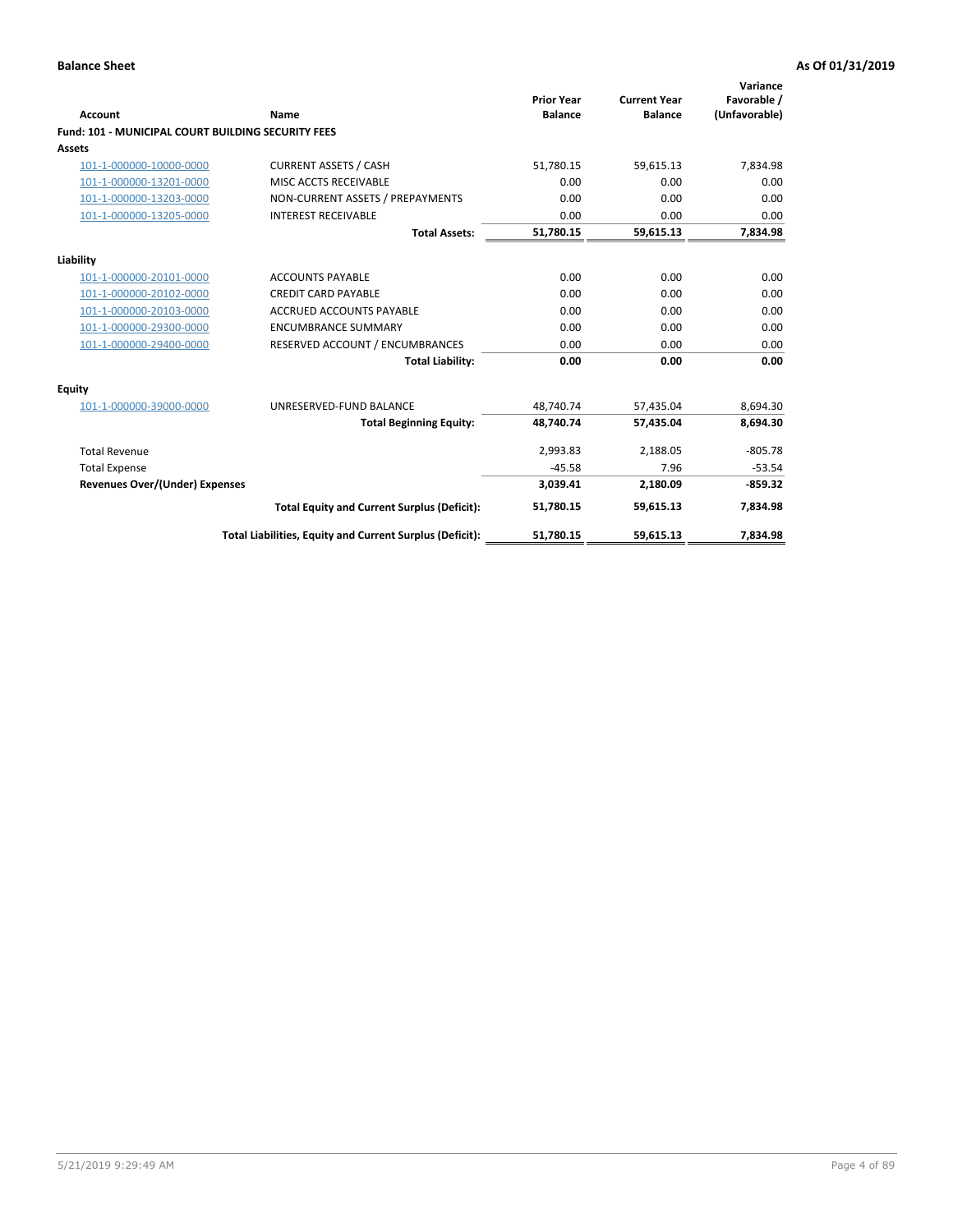| <b>Account</b>                               | Name                                                     | <b>Prior Year</b><br><b>Balance</b> | <b>Current Year</b><br><b>Balance</b> | Variance<br>Favorable /<br>(Unfavorable) |
|----------------------------------------------|----------------------------------------------------------|-------------------------------------|---------------------------------------|------------------------------------------|
| <b>Fund: 102 - MUNICIPAL COURT TECH FUND</b> |                                                          |                                     |                                       |                                          |
| <b>Assets</b>                                |                                                          |                                     |                                       |                                          |
| 102-1-000000-10000-0000                      | <b>CURRENT ASSETS / CASH</b>                             | 26,392.18                           | 37,211.95                             | 10,819.77                                |
| 102-1-000000-13201-0000                      | MISC ACCTS RECEIVABLE                                    | 0.00                                | 0.00                                  | 0.00                                     |
|                                              | <b>Total Assets:</b>                                     | 26,392.18                           | 37,211.95                             | 10,819.77                                |
| Liability                                    |                                                          |                                     |                                       |                                          |
| 102-1-000000-20101-0000                      | <b>ACCOUNTS PAYABLE</b>                                  | 0.00                                | 0.00                                  | 0.00                                     |
| 102-1-000000-20102-0000                      | <b>CREDIT CARD PAYABLE</b>                               | 0.00                                | 0.00                                  | 0.00                                     |
| 102-1-000000-20103-0000                      | <b>ACCRUED ACCOUNTS PAYABLE</b>                          | 0.00                                | 0.00                                  | 0.00                                     |
| 102-1-000000-23001-0000                      | <b>CAPITAL LEASE PAYABLE</b>                             | 0.00                                | 0.00                                  | 0.00                                     |
| 102-1-000000-23101-0000                      | <b>CAPITAL LEASE PAYABLE</b>                             | 0.00                                | 0.00                                  | 0.00                                     |
| 102-1-000000-29300-0000                      | <b>ENCUMBRANCE SUMMARY</b>                               | 0.00                                | 0.00                                  | 0.00                                     |
| 102-1-000000-29400-0000                      | RESERVED ACCOUNT / ENCUMBRANCES                          | 0.00                                | 0.00                                  | 0.00                                     |
|                                              | <b>Total Liability:</b>                                  | 0.00                                | 0.00                                  | 0.00                                     |
| Equity                                       |                                                          |                                     |                                       |                                          |
| 102-1-000000-39000-0000                      | UNRESERVED-FUND BALANCE                                  | 22,395.61                           | 34,640.94                             | 12,245.33                                |
|                                              | <b>Total Beginning Equity:</b>                           | 22,395.61                           | 34,640.94                             | 12,245.33                                |
| <b>Total Revenue</b>                         |                                                          | 3,998.68                            | 2,575.88                              | $-1,422.80$                              |
| <b>Total Expense</b>                         |                                                          | 2.11                                | 4.87                                  | $-2.76$                                  |
| Revenues Over/(Under) Expenses               |                                                          | 3,996.57                            | 2,571.01                              | $-1,425.56$                              |
|                                              | <b>Total Equity and Current Surplus (Deficit):</b>       | 26,392.18                           | 37,211.95                             | 10,819.77                                |
|                                              | Total Liabilities, Equity and Current Surplus (Deficit): | 26,392.18                           | 37,211.95                             | 10,819.77                                |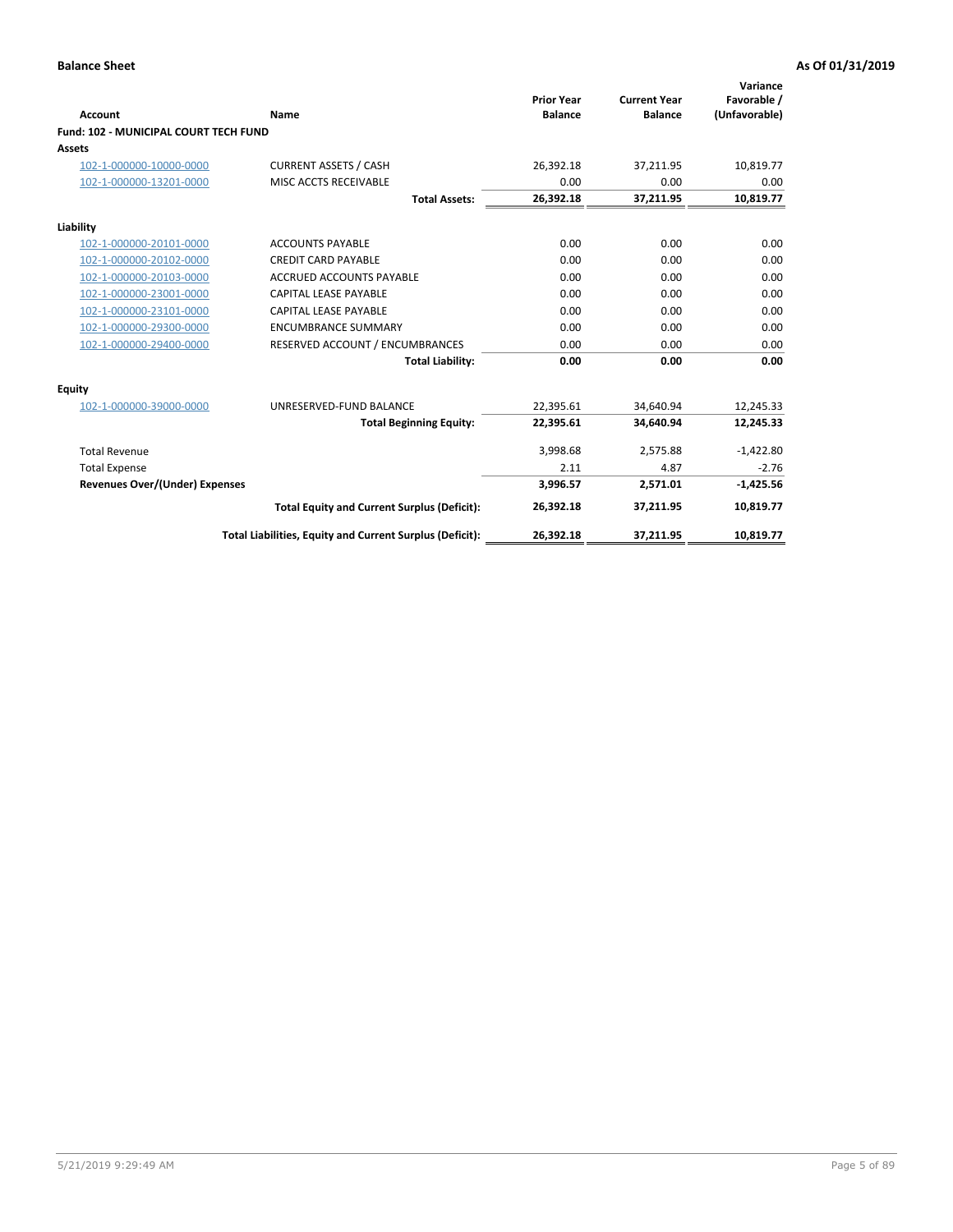| <b>Account</b>                                | <b>Name</b>                                              | <b>Prior Year</b><br><b>Balance</b> | <b>Current Year</b><br><b>Balance</b> | Variance<br>Favorable /<br>(Unfavorable) |
|-----------------------------------------------|----------------------------------------------------------|-------------------------------------|---------------------------------------|------------------------------------------|
| Fund: 103 - MUNICIPAL COURT CHILD SAFETY FUND |                                                          |                                     |                                       |                                          |
| Assets                                        |                                                          |                                     |                                       |                                          |
| 103-1-000000-10000-0000                       | <b>CURRENT ASSETS / CASH</b>                             | 12,264.30                           | 18,510.42                             | 6,246.12                                 |
| 103-1-000000-13201-0000                       | MISC ACCTS RECEIVABLE                                    | 0.00                                | 0.00                                  | 0.00                                     |
| 103-1-000000-13203-0000                       | NON-CURRENT ASSETS / PREPAYMENTS                         | 0.00                                | 0.00                                  | 0.00                                     |
| 103-1-000000-13205-0000                       | <b>INTEREST RECEIVABLE</b>                               | 0.00                                | 0.00                                  | 0.00                                     |
|                                               | <b>Total Assets:</b>                                     | 12,264.30                           | 18,510.42                             | 6,246.12                                 |
| Liability                                     |                                                          |                                     |                                       |                                          |
| 103-1-000000-20101-0000                       | <b>ACCOUNTS PAYABLE</b>                                  | 0.00                                | 0.00                                  | 0.00                                     |
| 103-1-000000-20103-0000                       | <b>ACCRUED ACCOUNTS PAYABLE</b>                          | 0.00                                | 0.00                                  | 0.00                                     |
|                                               | <b>Total Liability:</b>                                  | 0.00                                | 0.00                                  | 0.00                                     |
| Equity                                        |                                                          |                                     |                                       |                                          |
| 103-1-000000-39000-0000                       | UNRESERVED-FUND BALANCE                                  | 19,143.89                           | 12,648.91                             | $-6,494.98$                              |
|                                               | <b>Total Beginning Equity:</b>                           | 19,143.89                           | 12,648.91                             | $-6,494.98$                              |
| <b>Total Revenue</b>                          |                                                          | 6,181.63                            | 5,863.32                              | $-318.31$                                |
| <b>Total Expense</b>                          |                                                          | 13,061.22                           | 1.81                                  | 13,059.41                                |
| Revenues Over/(Under) Expenses                |                                                          | $-6,879.59$                         | 5,861.51                              | 12,741.10                                |
|                                               | <b>Total Equity and Current Surplus (Deficit):</b>       | 12,264.30                           | 18,510.42                             | 6,246.12                                 |
|                                               | Total Liabilities, Equity and Current Surplus (Deficit): | 12,264.30                           | 18,510.42                             | 6,246.12                                 |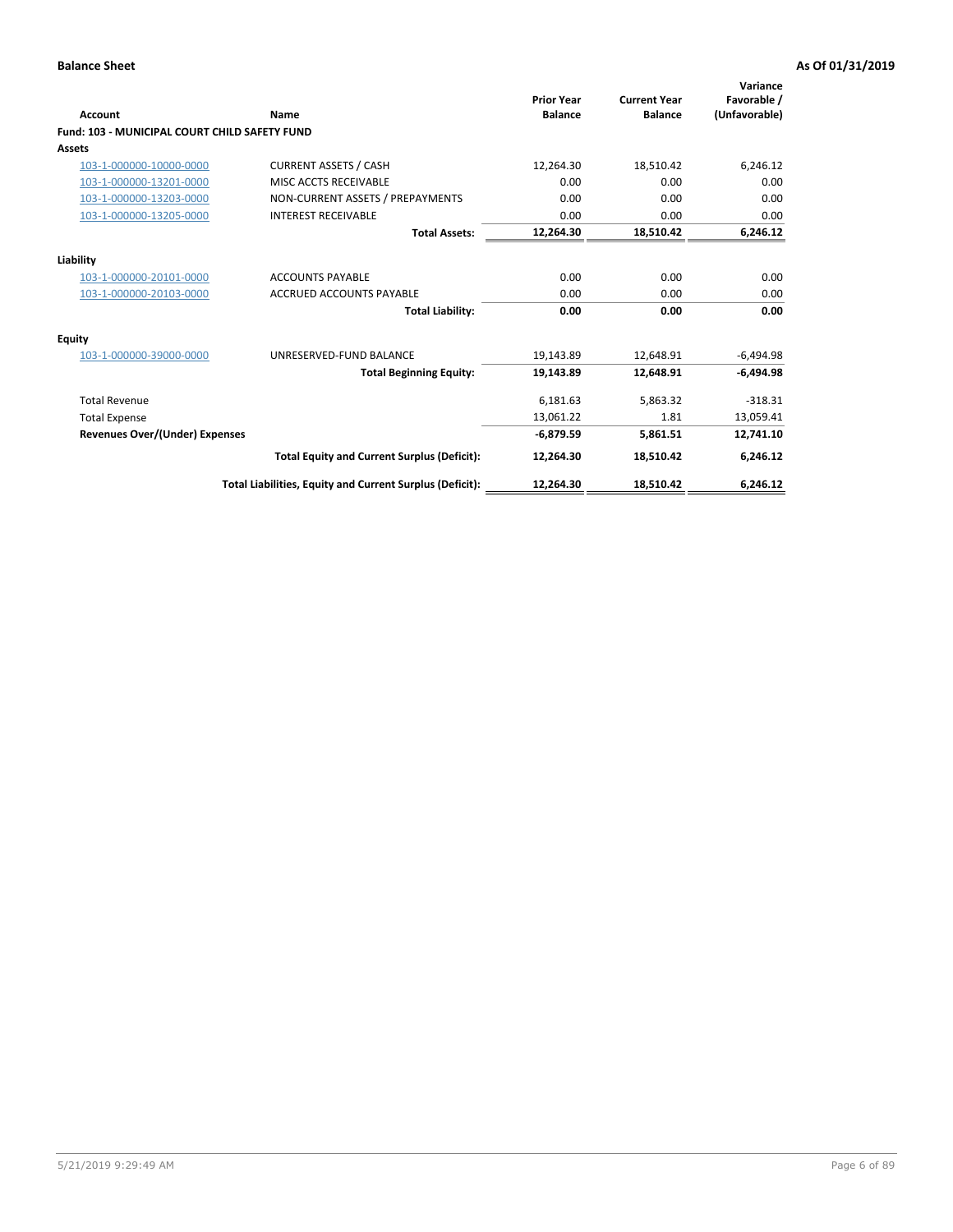|                                           |                                                          | <b>Prior Year</b> | <b>Current Year</b> | Variance<br>Favorable / |
|-------------------------------------------|----------------------------------------------------------|-------------------|---------------------|-------------------------|
| Account                                   | Name                                                     | <b>Balance</b>    | <b>Balance</b>      | (Unfavorable)           |
| <b>Fund: 110 - EXCHANGE BUILDING FUND</b> |                                                          |                   |                     |                         |
| <b>Assets</b>                             |                                                          |                   |                     |                         |
| 110-1-000000-10000-0000                   | <b>CURRENT ASSETS / CASH</b>                             | -533,019.77       | $-533,019.77$       | 0.00                    |
| 110-1-000000-13201-0000                   | MISC ACCTS RECEIVABLE                                    | 0.00              | 0.00                | 0.00                    |
| 110-1-000000-13203-0000                   | NON-CURRENT ASSETS / PREPAYMENTS                         | 0.00              | 0.00                | 0.00                    |
| 110-1-000000-13205-0000                   | <b>INTEREST RECEIVABLE</b>                               | 0.00              | 0.00                | 0.00                    |
| 110-1-000000-14100-0000                   | DUE FROM FUND 100                                        | 0.00              | 0.00                | 0.00                    |
| 110-1-000000-16001-0000                   | FIXED ASSETS / LAND                                      | 0.00              | 0.00                | 0.00                    |
| 110-1-000000-16002-0000                   | <b>IMPROVMENTS-NON BUILDINGS</b>                         | 0.00              | 0.00                | 0.00                    |
| 110-1-000000-16003-0000                   | ACCUMULATED DEPRECIATION                                 | 0.00              | 0.00                | 0.00                    |
| 110-1-000000-16004-0000                   | <b>FIXED ASSETS / BUILDINGS</b>                          | 0.00              | 0.00                | 0.00                    |
| 110-1-000000-16005-0000                   | ACCUMULATED DEPRECIATION                                 | 0.00              | 0.00                | 0.00                    |
| 110-1-000000-16201-0000                   | MACHINERY AND EQUIPMENT                                  | 0.00              | 0.00                | 0.00                    |
| 110-1-000000-16202-0000                   | ACCUMULATED DEPRECATION                                  | 0.00              | 0.00                | 0.00                    |
| 110-1-000000-16301-0000                   | FIXED ASSETS / C W I P                                   | 0.00              | 0.00                | 0.00                    |
|                                           | <b>Total Assets:</b>                                     | -533,019.77       | -533,019.77         | 0.00                    |
| Liability                                 |                                                          |                   |                     |                         |
| 110-1-000000-20101-0000                   | <b>ACCOUNTS PAYABLE</b>                                  | 0.00              | 0.00                | 0.00                    |
| 110-1-000000-20102-0000                   | <b>CREDIT CARD PAYABLE</b>                               | 0.00              | 0.00                | 0.00                    |
| 110-1-000000-20103-0000                   | <b>ACCRUED ACCOUNTS PAYABLE</b>                          | 0.00              | 0.00                | 0.00                    |
| 110-1-000000-20109-0000                   | MISCELLANEOUS LIABILITIES                                | 0.00              | 0.00                | 0.00                    |
| 110-1-000000-20110-0000                   | REVENUE BONDS PAYABLE                                    | 0.00              | 0.00                | 0.00                    |
| 110-1-000000-20112-0000                   | ACCRUED INTEREST PAYABLE                                 | 0.00              | 0.00                | 0.00                    |
| 110-1-000000-20141-0000                   | <b>TELEPHONE CLEARING</b>                                | 0.00              | 0.00                | 0.00                    |
| 110-1-000000-20160-0000                   | <b>UNAPPLIED CREDIT</b>                                  | 0.00              | 0.00                | 0.00                    |
| 110-1-000000-20201-0000                   | <b>DEFERRED REVENUE</b>                                  | 0.00              | 0.00                | 0.00                    |
| 110-1-000000-21001-0000                   | <b>GENERAL FUND / GENERAL FUND</b>                       | 0.00              | 0.00                | 0.00                    |
| 110-1-000000-22001-0000                   | <b>SALARIES PAYABLE</b>                                  | 0.00              | 0.00                | 0.00                    |
| 110-1-000000-22002-0000                   | VACATION/SICK PAYABLE                                    | 0.00              | 0.00                | 0.00                    |
| 110-1-000000-26001-0000                   | <b>OBLIG FOR COMP ABSENCES</b>                           | 0.00              | 0.00                | 0.00                    |
| 110-1-000000-26102-0000                   | REVENUE BONDS PAYABLE                                    | 0.00              | 0.00                | 0.00                    |
| 110-1-000000-27001-0000                   | <b>CONTRIBUTED CAPITAL</b>                               | 0.00              | 0.00                | 0.00                    |
| 110-1-000000-29300-0000                   | <b>ENCUMBRANCE SUMMARY</b>                               | 0.00              | 0.00                | 0.00                    |
| 110-1-000000-29400-0100                   | RESERVED ACCOUNT / ENCUMBRANCES                          | 0.00              | 0.00                | 0.00                    |
|                                           | <b>Total Liability:</b>                                  | 0.00              | 0.00                | 0.00                    |
| Equity                                    |                                                          |                   |                     |                         |
| 110-1-000000-39000-0000                   | UNRESERVED-FUND BALANCE                                  | 0.00              | 0.00                | 0.00                    |
| 110-1-000000-39100-0000                   | UNRESERVED-RET. EARNINGS                                 | -533,019.77       | -533,019.77         | 0.00                    |
|                                           | <b>Total Beginning Equity:</b>                           | -533,019.77       | -533,019.77         | 0.00                    |
|                                           |                                                          |                   |                     |                         |
| <b>Total Revenue</b>                      |                                                          | 0.00              | 0.00                | 0.00                    |
| <b>Total Expense</b>                      |                                                          | 0.00              | 0.00                | 0.00                    |
| <b>Revenues Over/(Under) Expenses</b>     |                                                          | 0.00              | 0.00                | 0.00                    |
|                                           | <b>Total Equity and Current Surplus (Deficit):</b>       | -533,019.77       | -533,019.77         | 0.00                    |
|                                           | Total Liabilities, Equity and Current Surplus (Deficit): | -533,019.77       | -533,019.77         | 0.00                    |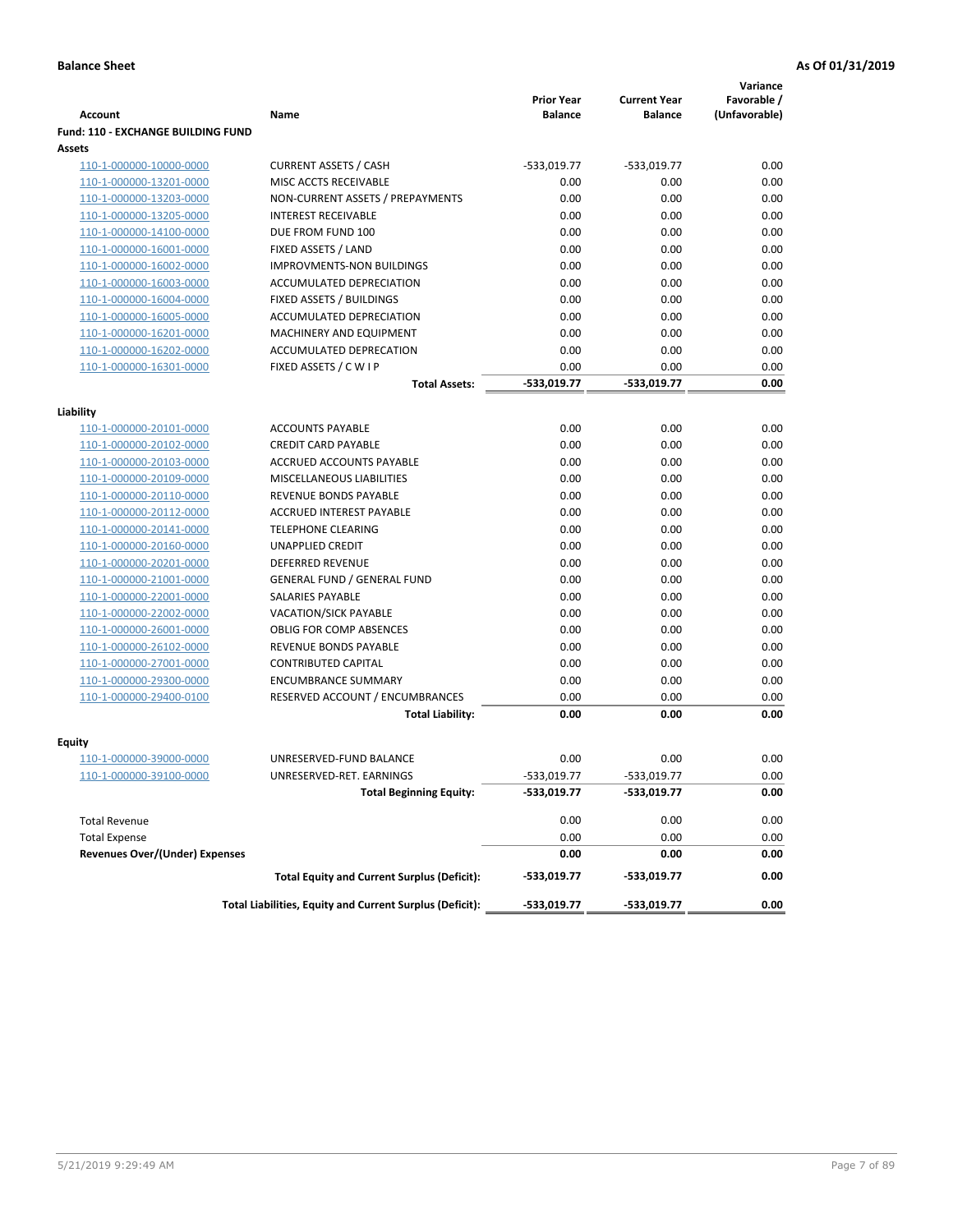| <b>Account</b>                         | <b>Name</b>                                              | <b>Prior Year</b><br><b>Balance</b> | <b>Current Year</b><br><b>Balance</b> | Variance<br>Favorable /<br>(Unfavorable) |
|----------------------------------------|----------------------------------------------------------|-------------------------------------|---------------------------------------|------------------------------------------|
| Fund: 111 - RECREATION ACTIVITIES FUND |                                                          |                                     |                                       |                                          |
| <b>Assets</b>                          |                                                          |                                     |                                       |                                          |
| 111-1-000000-10000-0000                | <b>CURRENT ASSETS / CASH</b>                             | $-16,439.12$                        | $-13,849.60$                          | 2,589.52                                 |
| 111-1-000000-10313-0000                | <b>CHANGE DRAWER - PARK CONCESSIONS</b>                  | 0.00                                | 0.00                                  | 0.00                                     |
| 111-1-000000-13201-0000                | MISC ACCTS RECEIVABLE                                    | 0.00                                | 0.00                                  | 0.00                                     |
| 111-1-000000-13205-0000                | <b>INTEREST RECEIVABLE</b>                               | 0.00                                | 0.00                                  | 0.00                                     |
|                                        | <b>Total Assets:</b>                                     | $-16,439.12$                        | $-13,849.60$                          | 2,589.52                                 |
| Liability                              |                                                          |                                     |                                       |                                          |
| 111-1-000000-20101-0000                | <b>ACCOUNTS PAYABLE</b>                                  | 1,828.00                            | 0.00                                  | 1,828.00                                 |
| 111-1-000000-20102-0000                | <b>CREDIT CARD PAYABLE</b>                               | 0.00                                | 0.00                                  | 0.00                                     |
| 111-1-000000-20103-0000                | <b>ACCRUED ACCOUNTS PAYABLE</b>                          | 0.00                                | 0.00                                  | 0.00                                     |
| 111-1-000000-20125-0000                | SALES TAX PAYABLE / IN THE CITY                          | 0.00                                | 0.00                                  | 0.00                                     |
| 111-1-000000-20160-0000                | <b>UNAPPLIED CREDIT</b>                                  | 0.00                                | 0.00                                  | 0.00                                     |
| 111-1-000000-20201-0000                | <b>DEFERRED REVENUE</b>                                  | 0.00                                | 0.00                                  | 0.00                                     |
| 111-1-000000-22001-0000                | <b>SALARIES PAYABLE</b>                                  | 0.00                                | 155.91                                | $-155.91$                                |
| 111-1-000000-29300-0000                | <b>ENCUMBRANCE SUMMARY</b>                               | 0.00                                | 0.00                                  | 0.00                                     |
| 111-1-000000-29400-0100                | RESERVED ACCOUNT / ENCUMBRANCES                          | 0.00                                | 0.00                                  | 0.00                                     |
|                                        | <b>Total Liability:</b>                                  | 1,828.00                            | 155.91                                | 1,672.09                                 |
| Equity                                 |                                                          |                                     |                                       |                                          |
| 111-1-000000-39000-0000                | UNRESERVED-FUND BALANCE                                  | $-13,054.13$                        | 5,989.45                              | 19,043.58                                |
| 111-1-000000-39100-0000                | UNRESERVED-RET. EARNINGS                                 | 0.00                                | 0.00                                  | 0.00                                     |
|                                        | <b>Total Beginning Equity:</b>                           | $-13,054.13$                        | 5,989.45                              | 19,043.58                                |
| <b>Total Revenue</b>                   |                                                          | 24,299.74                           | 20,002.01                             | $-4,297.73$                              |
| <b>Total Expense</b>                   |                                                          | 29,512.73                           | 39,996.97                             | $-10,484.24$                             |
| <b>Revenues Over/(Under) Expenses</b>  |                                                          | $-5,212.99$                         | $-19,994.96$                          | $-14,781.97$                             |
|                                        | <b>Total Equity and Current Surplus (Deficit):</b>       | $-18,267.12$                        | $-14,005.51$                          | 4,261.61                                 |
|                                        | Total Liabilities, Equity and Current Surplus (Deficit): | $-16,439.12$                        | $-13,849.60$                          | 2,589.52                                 |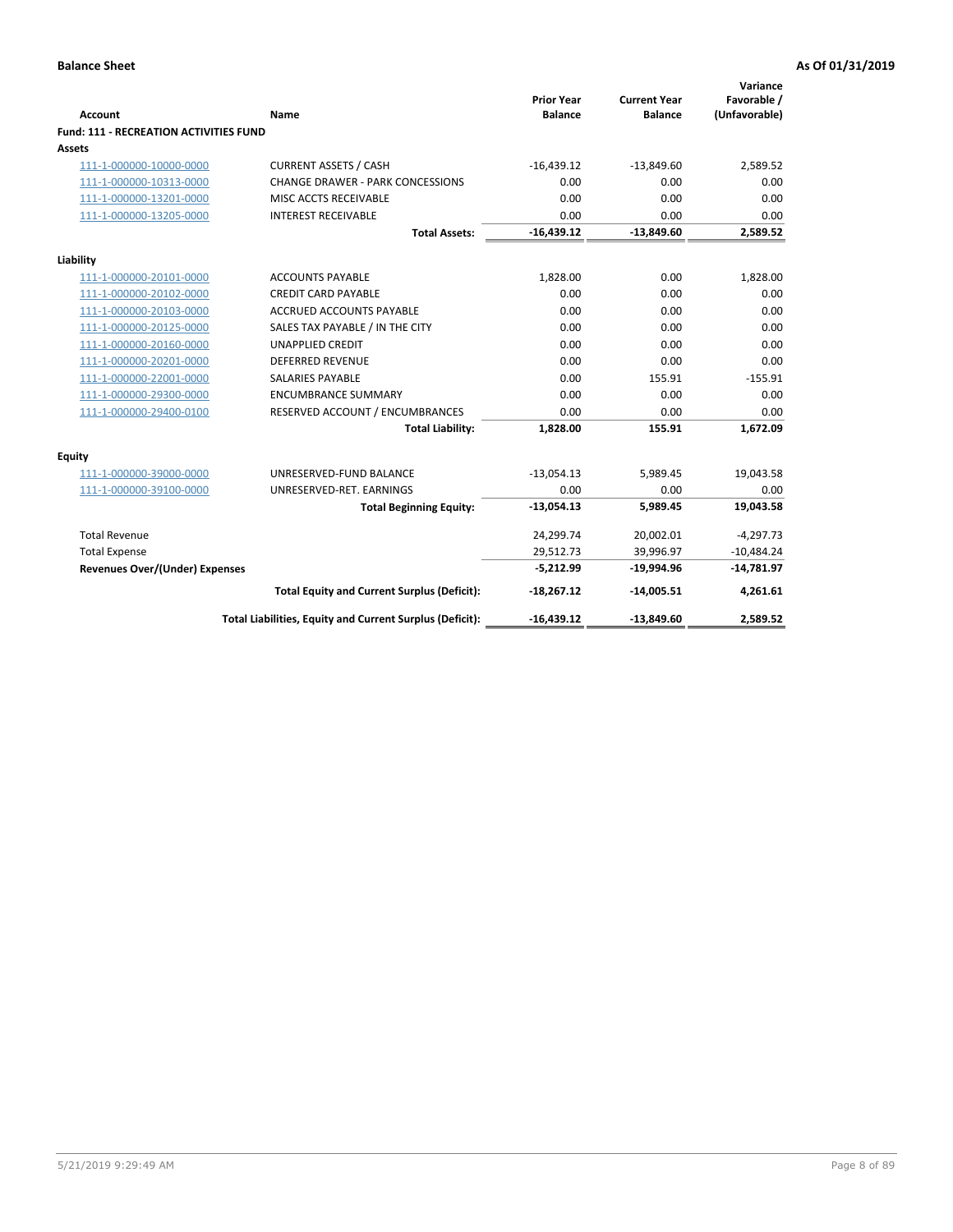|                                       |                                                          |                                     |                                       | Variance                     |
|---------------------------------------|----------------------------------------------------------|-------------------------------------|---------------------------------------|------------------------------|
| <b>Account</b>                        | Name                                                     | <b>Prior Year</b><br><b>Balance</b> | <b>Current Year</b><br><b>Balance</b> | Favorable /<br>(Unfavorable) |
| Fund: 112 - GUN RANGE FUND            |                                                          |                                     |                                       |                              |
| <b>Assets</b>                         |                                                          |                                     |                                       |                              |
| 112-1-000000-10000-0000               | <b>CURRENT ASSETS / CASH</b>                             | 18,791.90                           | $-1,342.20$                           | $-20,134.10$                 |
| 112-1-000000-13201-0000               | MISC ACCTS RECEIVABLE                                    | 0.00                                | 0.00                                  | 0.00                         |
|                                       | <b>Total Assets:</b>                                     | 18,791.90                           | $-1,342.20$                           | $-20,134.10$                 |
| Liability                             |                                                          |                                     |                                       |                              |
| 112-1-000000-20101-0000               | <b>ACCOUNTS PAYABLE</b>                                  | 0.00                                | 0.00                                  | 0.00                         |
| 112-1-000000-20103-0000               | <b>ACCRUED ACCOUNTS PAYABLE</b>                          | 0.00                                | 0.00                                  | 0.00                         |
| 112-1-000000-20160-0000               | <b>UNAPPLIED CREDIT</b>                                  | 0.00                                | 0.00                                  | 0.00                         |
| 112-1-000000-21001-0000               | <b>GENERAL FUND / GENERAL FUND</b>                       | 0.00                                | 0.00                                  | 0.00                         |
| 112-1-000000-29300-0000               | <b>ENCUMBRANCE SUMMARY</b>                               | 0.00                                | 0.00                                  | 0.00                         |
| 112-1-000000-29400-0100               | RESERVED ACCOUNT / ENCUMBRANCES                          | 0.00                                | 0.00                                  | 0.00                         |
|                                       | <b>Total Liability:</b>                                  | 0.00                                | 0.00                                  | 0.00                         |
| Equity                                |                                                          |                                     |                                       |                              |
| 112-1-000000-39000-0000               | UNRESERVED-FUND BALANCE                                  | 29,489.10                           | $-1,342.20$                           | $-30,831.30$                 |
| 112-1-000000-39100-0000               | UNRESERVED-RET. EARNINGS                                 | 0.00                                | 0.00                                  | 0.00                         |
|                                       | <b>Total Beginning Equity:</b>                           | 29,489.10                           | $-1,342.20$                           | $-30,831.30$                 |
| <b>Total Revenue</b>                  |                                                          | 326.59                              | 70.00                                 | $-256.59$                    |
| <b>Total Expense</b>                  |                                                          | 11,023.79                           | 70.00                                 | 10,953.79                    |
| <b>Revenues Over/(Under) Expenses</b> |                                                          | $-10,697.20$                        | 0.00                                  | 10,697.20                    |
|                                       | <b>Total Equity and Current Surplus (Deficit):</b>       | 18,791.90                           | $-1,342.20$                           | $-20,134.10$                 |
|                                       | Total Liabilities, Equity and Current Surplus (Deficit): | 18,791.90                           | $-1,342.20$                           | $-20,134.10$                 |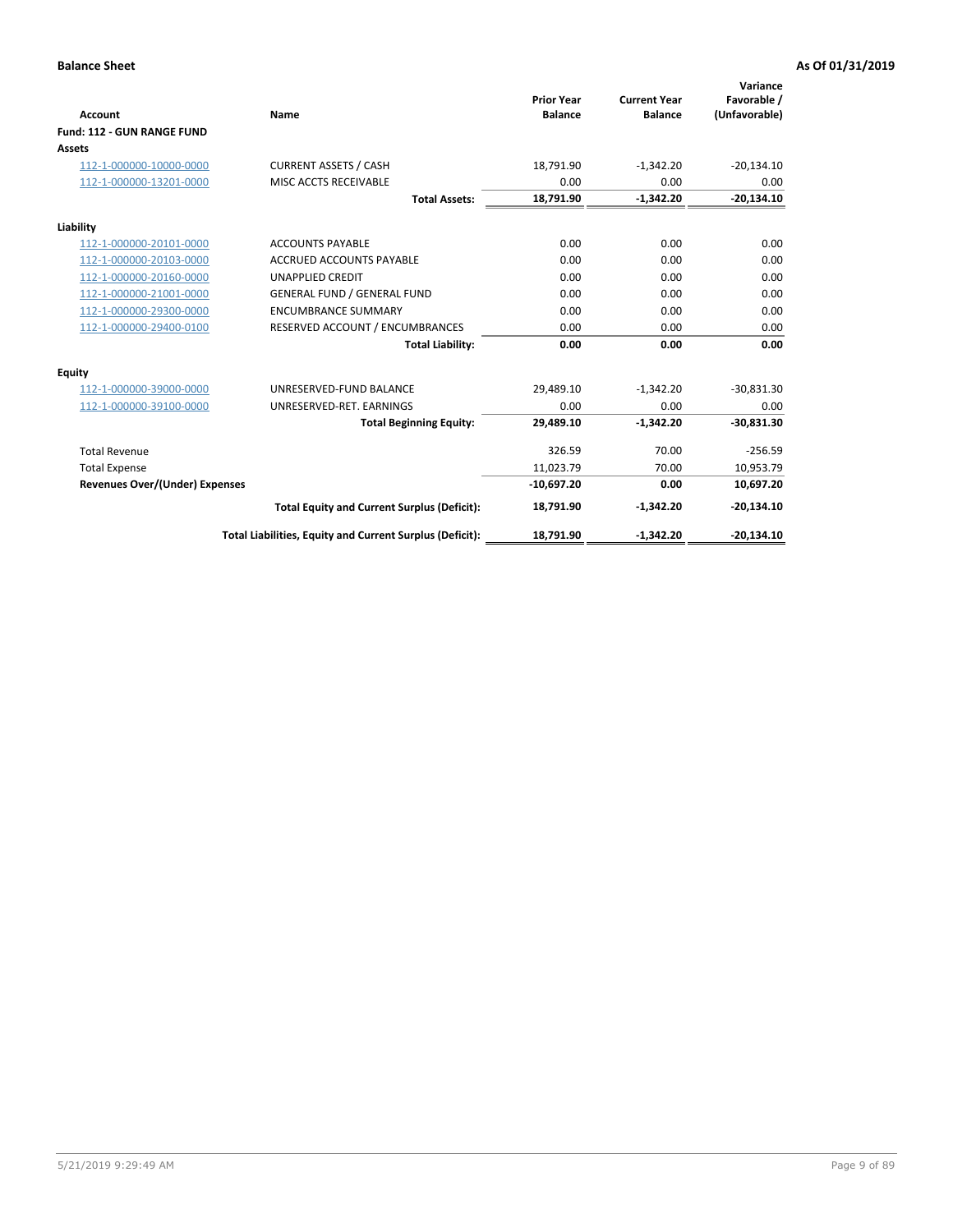| <b>Account</b>                               | <b>Name</b>                                              | <b>Prior Year</b><br><b>Balance</b> | <b>Current Year</b><br><b>Balance</b> | Variance<br>Favorable /<br>(Unfavorable) |
|----------------------------------------------|----------------------------------------------------------|-------------------------------------|---------------------------------------|------------------------------------------|
| Fund: 113 - HOTEL / MOTEL OCCUPANCY TAX FUND |                                                          |                                     |                                       |                                          |
| Assets                                       |                                                          |                                     |                                       |                                          |
| 113-1-000000-10000-0000                      | <b>CURRENT ASSETS / CASH</b>                             | 546,359.07                          | 405,822.22                            | $-140,536.85$                            |
| 113-1-000000-13101-0000                      | TAX RECEIVABLE-CURRENT                                   | 0.00                                | 0.00                                  | 0.00                                     |
| 113-1-000000-13201-0000                      | MISC ACCTS RECEIVABLE                                    | 0.00                                | 0.00                                  | 0.00                                     |
| 113-1-000000-13202-0000                      | <b>EMPLOYEE ADVANCES</b>                                 | 0.00                                | 0.00                                  | 0.00                                     |
| 113-1-000000-13203-0000                      | NON-CURRENT ASSETS / PREPAYMENTS                         | 0.00                                | 0.00                                  | 0.00                                     |
| 113-1-000000-13205-0000                      | <b>INTEREST RECEIVABLE</b>                               | 0.00                                | 0.00                                  | 0.00                                     |
|                                              | <b>Total Assets:</b>                                     | 546,359.07                          | 405,822.22                            | $-140,536.85$                            |
| Liability                                    |                                                          |                                     |                                       |                                          |
| 113-1-000000-20101-0000                      | <b>ACCOUNTS PAYABLE</b>                                  | 0.00                                | 324.50                                | $-324.50$                                |
| 113-1-000000-20102-0000                      | <b>CREDIT CARD PAYABLE</b>                               | 0.00                                | 0.00                                  | 0.00                                     |
| 113-1-000000-20103-0000                      | <b>ACCRUED ACCOUNTS PAYABLE</b>                          | 0.00                                | 0.00                                  | 0.00                                     |
| 113-1-000000-20144-0000                      | SPECIAL EVENT DONATIONS                                  | $-1,046.65$                         | $-1,046.65$                           | 0.00                                     |
| 113-1-000000-22001-0000                      | <b>SALARIES PAYABLE</b>                                  | 1,673.24                            | 1,702.66                              | $-29.42$                                 |
| 113-1-000000-24001-0000                      | O/S CHECKS PAYABLE                                       | 0.00                                | 0.00                                  | 0.00                                     |
| 113-1-000000-29300-0000                      | <b>ENCUMBRANCE SUMMARY</b>                               | 0.00                                | 0.00                                  | 0.00                                     |
| 113-1-000000-29400-0100                      | RESERVED ACCOUNT / ENCUMBRANCES                          | 0.00                                | 0.00                                  | 0.00                                     |
|                                              | <b>Total Liability:</b>                                  | 626.59                              | 980.51                                | $-353.92$                                |
| Equity                                       |                                                          |                                     |                                       |                                          |
| 113-1-000000-39000-0000                      | UNRESERVED-FUND BALANCE                                  | 616,628.89                          | 448,485.81                            | $-168, 143.08$                           |
|                                              | <b>Total Beginning Equity:</b>                           | 616,628.89                          | 448.485.81                            | $-168, 143.08$                           |
| <b>Total Revenue</b>                         |                                                          | 181,863.95                          | 177,577.94                            | $-4,286.01$                              |
| <b>Total Expense</b>                         |                                                          | 252,760.36                          | 221,222.04                            | 31,538.32                                |
| Revenues Over/(Under) Expenses               |                                                          | $-70,896.41$                        | $-43,644.10$                          | 27,252.31                                |
|                                              | <b>Total Equity and Current Surplus (Deficit):</b>       | 545,732.48                          | 404,841.71                            | $-140,890.77$                            |
|                                              | Total Liabilities, Equity and Current Surplus (Deficit): | 546,359.07                          | 405,822.22                            | $-140,536.85$                            |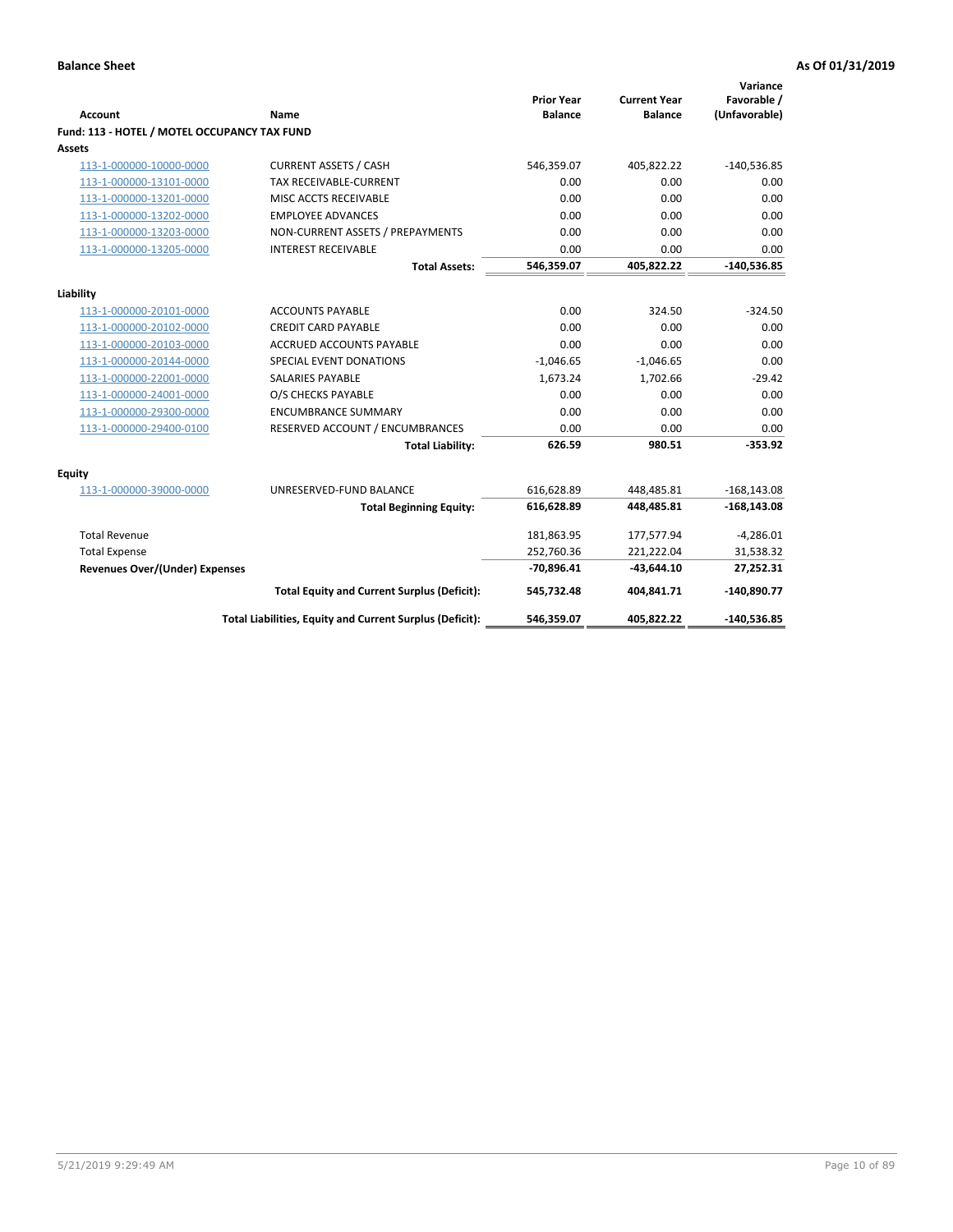| <b>Account</b>                              | Name                                                     | <b>Prior Year</b><br><b>Balance</b> | <b>Current Year</b><br><b>Balance</b> | Variance<br>Favorable /<br>(Unfavorable) |
|---------------------------------------------|----------------------------------------------------------|-------------------------------------|---------------------------------------|------------------------------------------|
| Fund: 114 - VENUE MANAGEMENT FUND<br>Assets |                                                          |                                     |                                       |                                          |
| 114-1-000000-10000-0000                     | <b>CURRENT ASSETS / CASH</b>                             | $-208,998.22$                       | $-108,471.83$                         | 100,526.39                               |
| 114-1-000000-10311-0000                     | CASH / PETTY CASH/CHANGE DRAWERS                         | 200.00                              | 200.00                                | 0.00                                     |
| 114-1-000000-13201-0000                     | MISC ACCTS RECEIVABLE                                    | 0.00                                | 0.00                                  | 0.00                                     |
| 114-1-000000-13203-0000                     | NON-CURRENT ASSETS / PREPAYMENTS                         | 0.00                                | 0.00                                  | 0.00                                     |
| 114-1-000000-13205-0000                     | <b>INTEREST RECEIVABLE</b>                               | 0.00                                | 0.00                                  | 0.00                                     |
|                                             | <b>Total Assets:</b>                                     | $-208,798.22$                       | $-108,271.83$                         | 100,526.39                               |
| Liability                                   |                                                          |                                     |                                       |                                          |
| 114-1-000000-20101-0000                     | <b>ACCOUNTS PAYABLE</b>                                  | 0.00                                | 0.00                                  | 0.00                                     |
| 114-1-000000-20102-0000                     | <b>CREDIT CARD PAYABLE</b>                               | 0.00                                | 0.00                                  | 0.00                                     |
| 114-1-000000-20103-0000                     | <b>ACCRUED ACCOUNTS PAYABLE</b>                          | 0.00                                | 0.00                                  | 0.00                                     |
| 114-1-000000-20125-0000                     | SALES TAX PAYABLE / IN THE CITY                          | 0.00                                | 0.00                                  | 0.00                                     |
| 114-1-000000-20144-0000                     | SPECIAL EVENT DONATIONS                                  | $-25,328.08$                        | 2,415.33                              | $-27,743.41$                             |
| 114-1-000000-20150-0000                     | <b>TICKET SALE SHARING</b>                               | 60,347.25                           | 48,715.20                             | 11,632.05                                |
| 114-1-000000-20151-0000                     | <b>SOUND &amp; LIGHTING</b>                              | 0.00                                | 0.00                                  | 0.00                                     |
| 114-1-000000-20160-0000                     | <b>UNAPPLIED CREDIT</b>                                  | 0.00                                | 0.00                                  | 0.00                                     |
| 114-1-000000-20201-0000                     | <b>DEFERRED REVENUE</b>                                  | 0.00                                | 0.00                                  | 0.00                                     |
| 114-1-000000-22001-0000                     | <b>SALARIES PAYABLE</b>                                  | 1,129.52                            | 1,154.26                              | $-24.74$                                 |
| 114-1-000000-24010-0000                     | <b>CIVIC CENTER DEPOSITS</b>                             | 5,510.00                            | 6,070.00                              | $-560.00$                                |
| 114-1-000000-24012-0000                     | <b>AUDITORIUM DEPOSITS</b>                               | 7,525.00                            | 10,875.00                             | $-3,350.00$                              |
| 114-1-000000-29300-0000                     | <b>ENCUMBRANCE SUMMARY</b>                               | 0.00                                | 0.00                                  | 0.00                                     |
| 114-1-000000-29400-0000                     | RESERVED ACCOUNT / ENCUMBRANCES                          | 0.00                                | 0.00                                  | 0.00                                     |
|                                             | <b>Total Liability:</b>                                  | 49,183.69                           | 69,229.79                             | $-20,046.10$                             |
| Equity                                      |                                                          |                                     |                                       |                                          |
| 114-1-000000-39000-0000                     | UNRESERVED-FUND BALANCE                                  | $-275,832.77$                       | $-110,063.43$                         | 165,769.34                               |
|                                             | <b>Total Beginning Equity:</b>                           | $-275,832.77$                       | $-110,063.43$                         | 165,769.34                               |
| <b>Total Revenue</b>                        |                                                          | 108,333.13                          | 28,178.03                             | $-80,155.10$                             |
| <b>Total Expense</b>                        |                                                          | 90,482.27                           | 95,616.22                             | $-5,133.95$                              |
| <b>Revenues Over/(Under) Expenses</b>       |                                                          | 17,850.86                           | $-67,438.19$                          | -85,289.05                               |
|                                             | <b>Total Equity and Current Surplus (Deficit):</b>       | $-257,981.91$                       | $-177,501.62$                         | 80,480.29                                |
|                                             | Total Liabilities, Equity and Current Surplus (Deficit): | -208,798.22                         | $-108,271.83$                         | 100,526.39                               |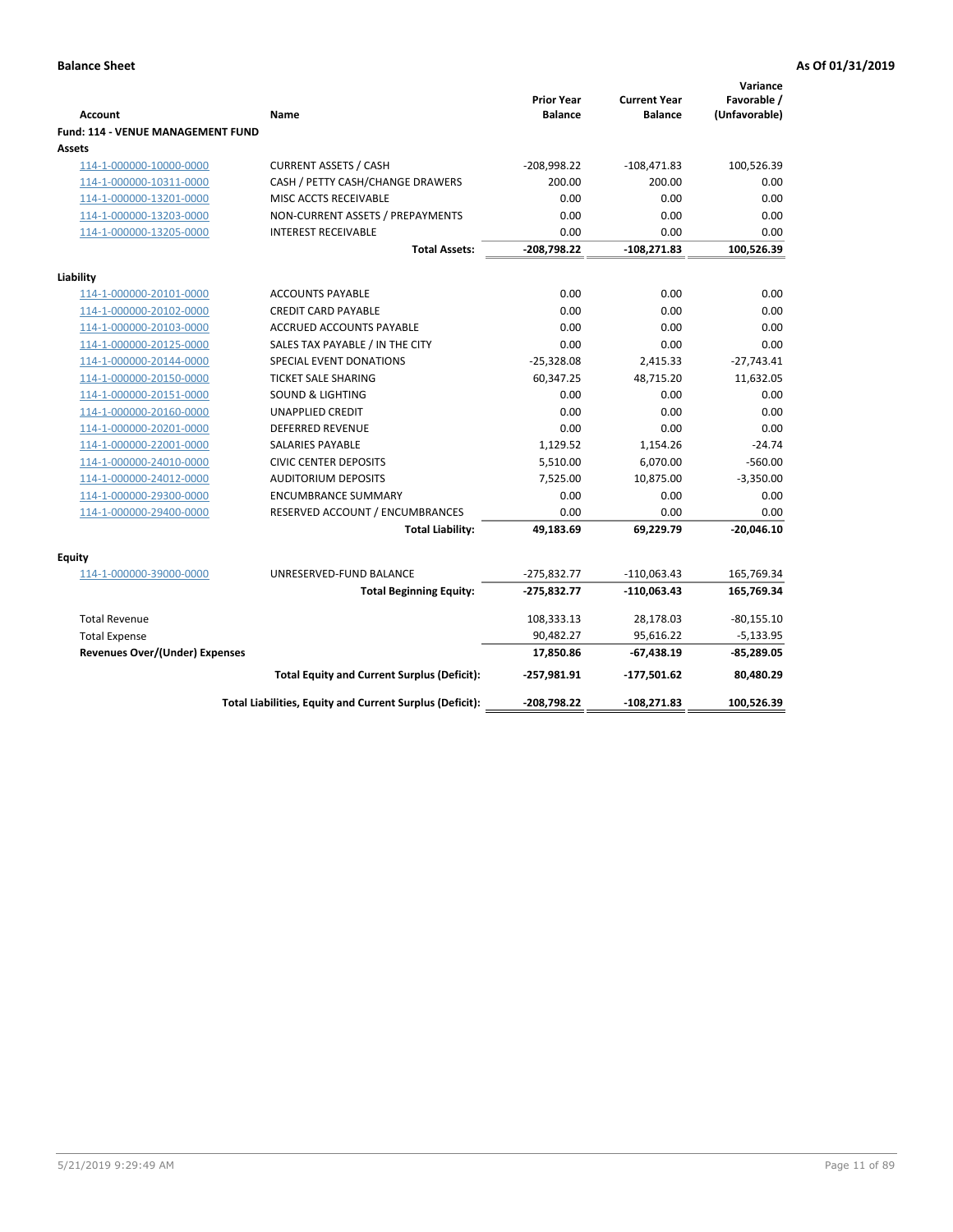| <b>Account</b>                        | <b>Name</b>                                              | <b>Prior Year</b><br><b>Balance</b> | <b>Current Year</b><br><b>Balance</b> | Variance<br>Favorable /<br>(Unfavorable) |
|---------------------------------------|----------------------------------------------------------|-------------------------------------|---------------------------------------|------------------------------------------|
| Fund: 115 - TIRZ FUND                 |                                                          |                                     |                                       |                                          |
| <b>Assets</b>                         |                                                          |                                     |                                       |                                          |
| 115-1-000000-10000-0000               | <b>CURRENT ASSETS / CASH</b>                             | 0.00                                | 0.00                                  | 0.00                                     |
| 115-1-000000-13101-0000               | <b>TAX RECEIVABLE-CURRENT</b>                            | 0.00                                | 0.00                                  | 0.00                                     |
| 115-1-000000-13102-0000               | <b>TAXES REC-DELINQUENT</b>                              | 0.00                                | 0.00                                  | 0.00                                     |
| 115-1-000000-13103-0000               | ALLOW FOR UNCOLLECT TAXES                                | 0.00                                | 0.00                                  | 0.00                                     |
| 115-1-000000-13201-0000               | MISC ACCTS RECEIVABLE                                    | 0.00                                | 0.00                                  | 0.00                                     |
| 115-1-000000-13205-0000               | <b>INTEREST RECEIVABLE</b>                               | 0.00                                | 0.00                                  | 0.00                                     |
|                                       | <b>Total Assets:</b>                                     | 0.00                                | 0.00                                  | 0.00                                     |
| Liability                             |                                                          |                                     |                                       |                                          |
| 115-1-000000-20101-0000               | <b>ACCOUNTS PAYABLE</b>                                  | 0.00                                | 0.00                                  | 0.00                                     |
| 115-1-000000-20103-0000               | <b>ACCRUED ACCOUNTS PAYABLE</b>                          | 0.00                                | 0.00                                  | 0.00                                     |
| 115-1-000000-20203-0000               | <b>DEFERRED TAX REVENUE</b>                              | 0.00                                | 0.00                                  | 0.00                                     |
| 115-1-000000-29300-0000               | <b>ENCUMBRANCE SUMMARY</b>                               | 0.00                                | 0.00                                  | 0.00                                     |
| 115-1-000000-29400-0100               | RESERVED ACCOUNT / ENCUMBRANCES                          | 0.00                                | 0.00                                  | 0.00                                     |
|                                       | <b>Total Liability:</b>                                  | 0.00                                | 0.00                                  | 0.00                                     |
| Equity                                |                                                          |                                     |                                       |                                          |
| 115-1-000000-39000-0000               | UNRESERVED-FUND BALANCE                                  | 0.00                                | 0.00                                  | 0.00                                     |
| 115-1-000000-39100-0000               | UNRESERVED-RET. EARNINGS                                 | 0.00                                | 0.00                                  | 0.00                                     |
|                                       | <b>Total Beginning Equity:</b>                           | 0.00                                | 0.00                                  | 0.00                                     |
| <b>Total Revenue</b>                  |                                                          | 0.00                                | 0.00                                  | 0.00                                     |
| <b>Total Expense</b>                  |                                                          | 0.00                                | 0.00                                  | 0.00                                     |
| <b>Revenues Over/(Under) Expenses</b> |                                                          | 0.00                                | 0.00                                  | 0.00                                     |
|                                       | <b>Total Equity and Current Surplus (Deficit):</b>       | 0.00                                | 0.00                                  | 0.00                                     |
|                                       | Total Liabilities, Equity and Current Surplus (Deficit): | 0.00                                | 0.00                                  | 0.00                                     |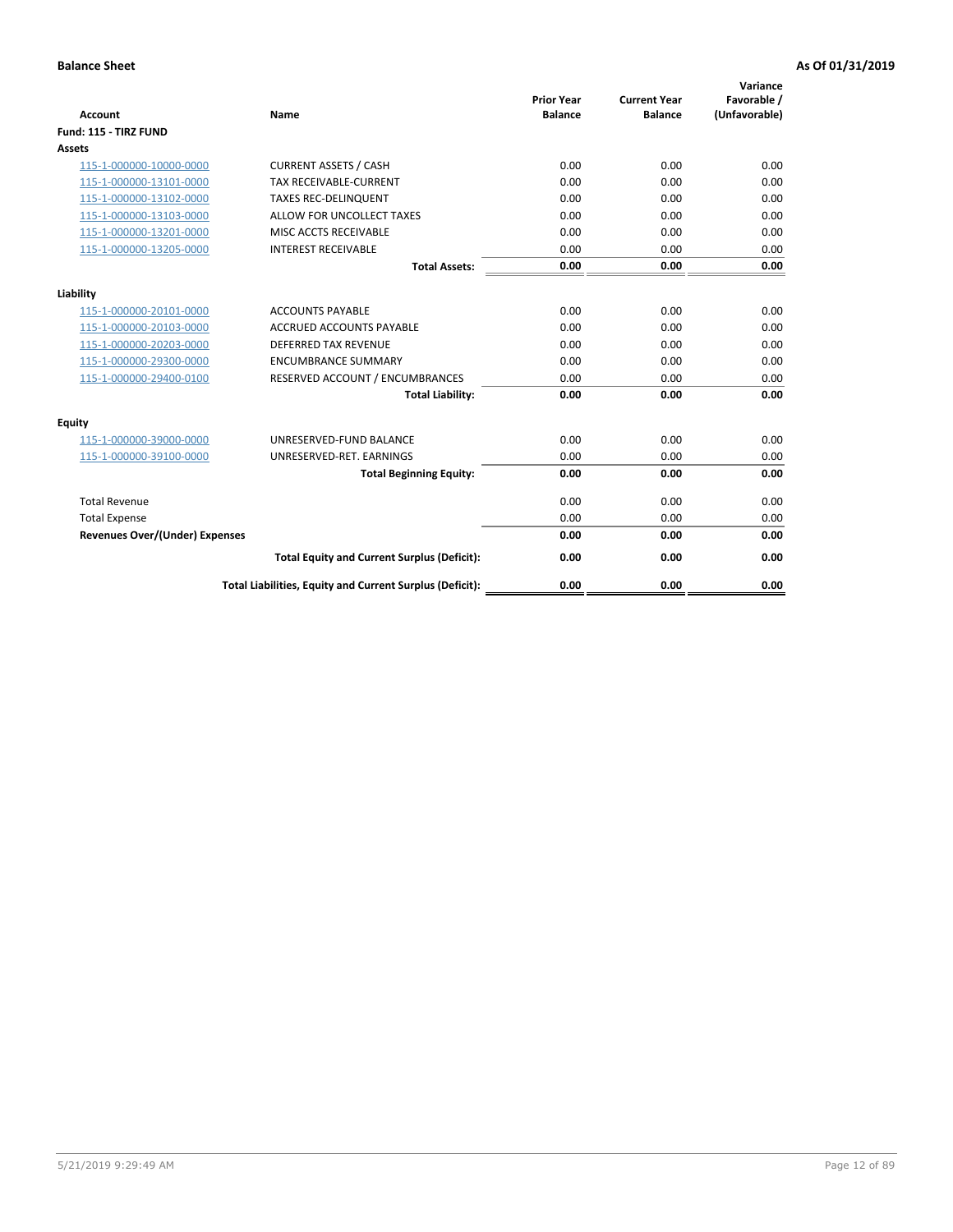| <b>Account</b>                        | Name                                                     | <b>Prior Year</b><br><b>Balance</b> | <b>Current Year</b><br><b>Balance</b> | Variance<br>Favorable /<br>(Unfavorable) |
|---------------------------------------|----------------------------------------------------------|-------------------------------------|---------------------------------------|------------------------------------------|
| Fund: 116 - ROADWAY IMPACT FEE 1      |                                                          |                                     |                                       |                                          |
| Assets                                |                                                          |                                     |                                       |                                          |
| 116-1-000000-10000-0000               | <b>CURRENT ASSETS / CASH</b>                             | 13,132.96                           | 0.00                                  | $-13,132.96$                             |
| 116-1-000000-13201-0000               | MISC ACCTS RECEIVABLE                                    | 0.00                                | 0.00                                  | 0.00                                     |
| 116-1-000000-13205-0000               | <b>INTEREST RECEIVABLE</b>                               | 0.00                                | 0.00                                  | 0.00                                     |
|                                       | <b>Total Assets:</b>                                     | 13,132.96                           | 0.00                                  | $-13,132.96$                             |
| Liability                             |                                                          |                                     |                                       |                                          |
| 116-1-000000-20101-0000               | <b>ACCOUNTS PAYABLE</b>                                  | 0.00                                | 0.00                                  | 0.00                                     |
| 116-1-000000-20103-0000               | <b>ACCRUED ACCOUNTS PAYABLE</b>                          | 0.00                                | 0.00                                  | 0.00                                     |
|                                       | <b>Total Liability:</b>                                  | 0.00                                | 0.00                                  | 0.00                                     |
| Equity                                |                                                          |                                     |                                       |                                          |
| 116-1-000000-39000-0000               | UNRESERVED-FUND BALANCE                                  | 0.00                                | 0.00                                  | 0.00                                     |
| 116-1-000000-39100-0000               | UNRESERVED-RET. EARNINGS                                 | 13,136.26                           | 0.00                                  | $-13,136.26$                             |
|                                       | <b>Total Beginning Equity:</b>                           | 13,136.26                           | 0.00                                  | $-13,136.26$                             |
| <b>Total Revenue</b>                  |                                                          | $-2.13$                             | 0.00                                  | 2.13                                     |
| <b>Total Expense</b>                  |                                                          | 1.17                                | 0.00                                  | 1.17                                     |
| <b>Revenues Over/(Under) Expenses</b> |                                                          | $-3.30$                             | 0.00                                  | 3.30                                     |
|                                       | <b>Total Equity and Current Surplus (Deficit):</b>       | 13,132.96                           | 0.00                                  | $-13,132.96$                             |
|                                       | Total Liabilities, Equity and Current Surplus (Deficit): | 13,132.96                           | 0.00                                  | $-13.132.96$                             |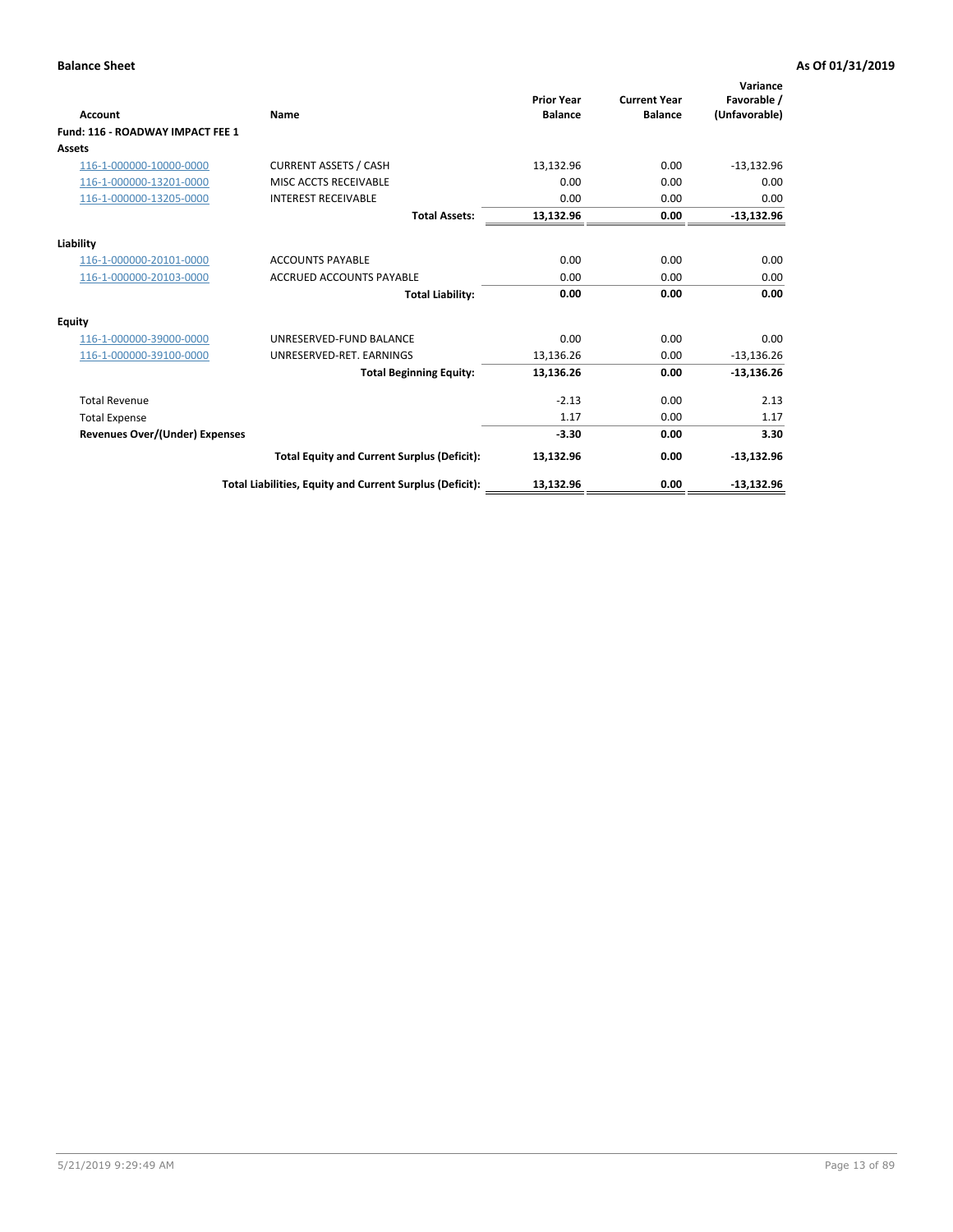| <b>Account</b>                        | Name                                                     | <b>Prior Year</b><br><b>Balance</b> | <b>Current Year</b><br><b>Balance</b> | Variance<br>Favorable /<br>(Unfavorable) |
|---------------------------------------|----------------------------------------------------------|-------------------------------------|---------------------------------------|------------------------------------------|
| Fund: 117 - ROADWAY IMPACT FEE 2      |                                                          |                                     |                                       |                                          |
| <b>Assets</b>                         |                                                          |                                     |                                       |                                          |
| 117-1-000000-10000-0000               | <b>CURRENT ASSETS / CASH</b>                             | 64.87                               | 0.00                                  | $-64.87$                                 |
| 117-1-000000-13201-0000               | MISC ACCTS RECEIVABLE                                    | 0.00                                | 0.00                                  | 0.00                                     |
| 117-1-000000-13205-0000               | <b>INTEREST RECEIVABLE</b>                               | 0.00                                | 0.00                                  | 0.00                                     |
|                                       | <b>Total Assets:</b>                                     | 64.87                               | 0.00                                  | $-64.87$                                 |
| Liability                             |                                                          |                                     |                                       |                                          |
| 117-1-000000-20101-0000               | <b>ACCOUNTS PAYABLE</b>                                  | 0.00                                | 0.00                                  | 0.00                                     |
| 117-1-000000-20103-0000               | <b>ACCRUED ACCOUNTS PAYABLE</b>                          | 0.00                                | 0.00                                  | 0.00                                     |
|                                       | <b>Total Liability:</b>                                  | 0.00                                | 0.00                                  | 0.00                                     |
| Equity                                |                                                          |                                     |                                       |                                          |
| 117-1-000000-39000-0000               | UNRESERVED-FUND BALANCE                                  | 0.00                                | 0.00                                  | 0.00                                     |
| 117-1-000000-39100-0000               | UNRESERVED-RET. EARNINGS                                 | 64.88                               | 0.00                                  | $-64.88$                                 |
|                                       | <b>Total Beginning Equity:</b>                           | 64.88                               | 0.00                                  | $-64.88$                                 |
| <b>Total Revenue</b>                  |                                                          | $-0.01$                             | 0.00                                  | 0.01                                     |
| <b>Total Expense</b>                  |                                                          | 0.00                                | 0.00                                  | 0.00                                     |
| <b>Revenues Over/(Under) Expenses</b> |                                                          | $-0.01$                             | 0.00                                  | 0.01                                     |
|                                       | <b>Total Equity and Current Surplus (Deficit):</b>       | 64.87                               | 0.00                                  | $-64.87$                                 |
|                                       | Total Liabilities, Equity and Current Surplus (Deficit): | 64.87                               | 0.00                                  | $-64.87$                                 |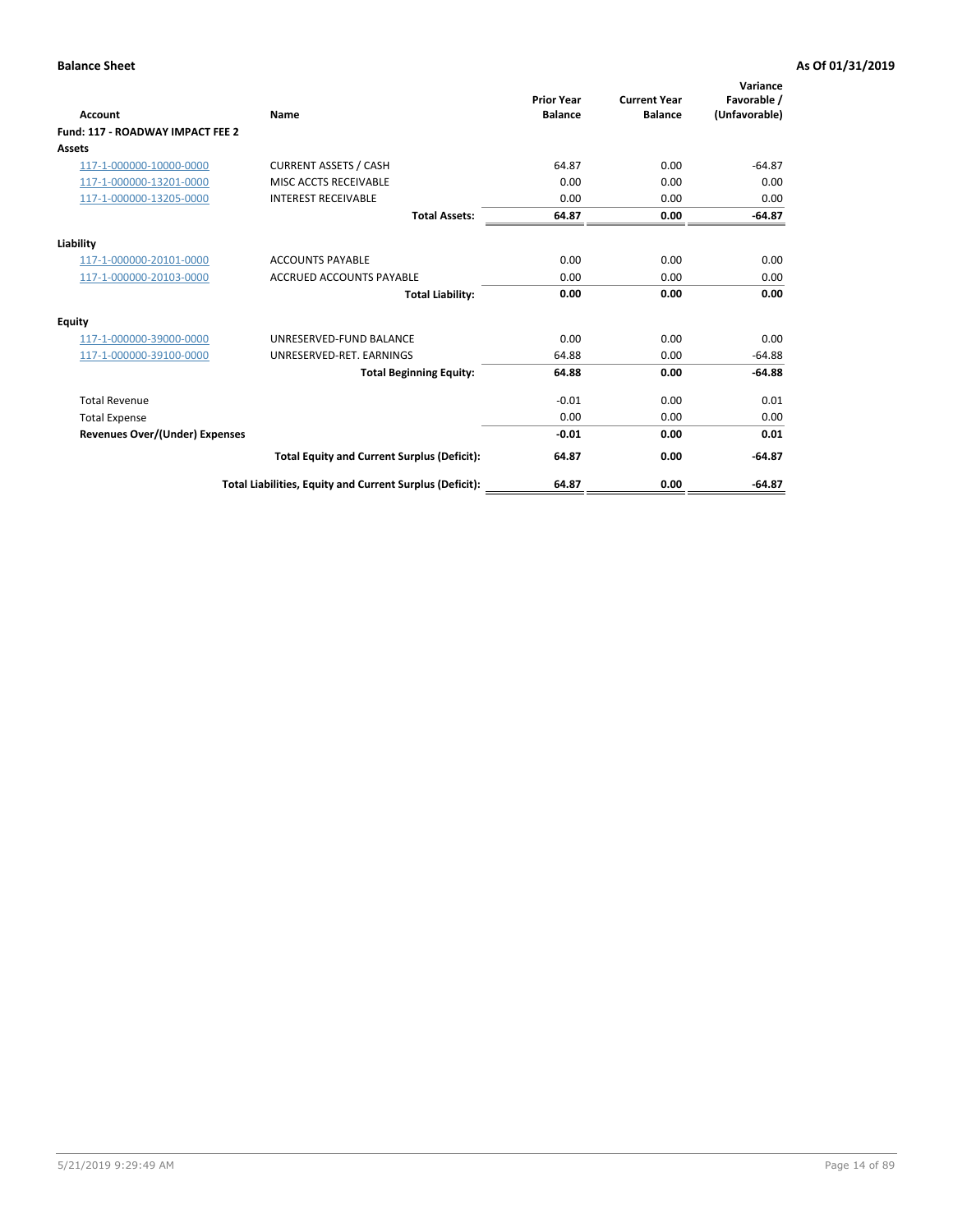| <b>Account</b>                        | Name                                                     | <b>Prior Year</b><br><b>Balance</b> | <b>Current Year</b><br><b>Balance</b> | Variance<br>Favorable /<br>(Unfavorable) |
|---------------------------------------|----------------------------------------------------------|-------------------------------------|---------------------------------------|------------------------------------------|
| Fund: 118 - ROADWAY IMPACT FEE 3      |                                                          |                                     |                                       |                                          |
| Assets                                |                                                          |                                     |                                       |                                          |
| 118-1-000000-10000-0000               | <b>CURRENT ASSETS / CASH</b>                             | 110.09                              | 0.00                                  | $-110.09$                                |
| 118-1-000000-13201-0000               | MISC ACCTS RECEIVABLE                                    | 0.00                                | 0.00                                  | 0.00                                     |
| 118-1-000000-13205-0000               | <b>INTEREST RECEIVABLE</b>                               | 0.00                                | 0.00                                  | 0.00                                     |
|                                       | <b>Total Assets:</b>                                     | 110.09                              | 0.00                                  | $-110.09$                                |
| Liability                             |                                                          |                                     |                                       |                                          |
| 118-1-000000-20101-0000               | <b>ACCOUNTS PAYABLE</b>                                  | 0.00                                | 0.00                                  | 0.00                                     |
| 118-1-000000-20103-0000               | <b>ACCRUED ACCOUNTS PAYABLE</b>                          | 0.00                                | 0.00                                  | 0.00                                     |
|                                       | <b>Total Liability:</b>                                  | 0.00                                | 0.00                                  | 0.00                                     |
| Equity                                |                                                          |                                     |                                       |                                          |
| 118-1-000000-39000-0000               | UNRESERVED-FUND BALANCE                                  | 0.00                                | 0.00                                  | 0.00                                     |
| 118-1-000000-39100-0000               | UNRESERVED-RET, EARNINGS                                 | 110.10                              | 0.00                                  | $-110.10$                                |
|                                       | <b>Total Beginning Equity:</b>                           | 110.10                              | 0.00                                  | $-110.10$                                |
| <b>Total Revenue</b>                  |                                                          | $-0.01$                             | 0.00                                  | 0.01                                     |
| <b>Total Expense</b>                  |                                                          | 0.00                                | 0.00                                  | 0.00                                     |
| <b>Revenues Over/(Under) Expenses</b> |                                                          | $-0.01$                             | 0.00                                  | 0.01                                     |
|                                       | <b>Total Equity and Current Surplus (Deficit):</b>       | 110.09                              | 0.00                                  | $-110.09$                                |
|                                       | Total Liabilities, Equity and Current Surplus (Deficit): | 110.09                              | 0.00                                  | $-110.09$                                |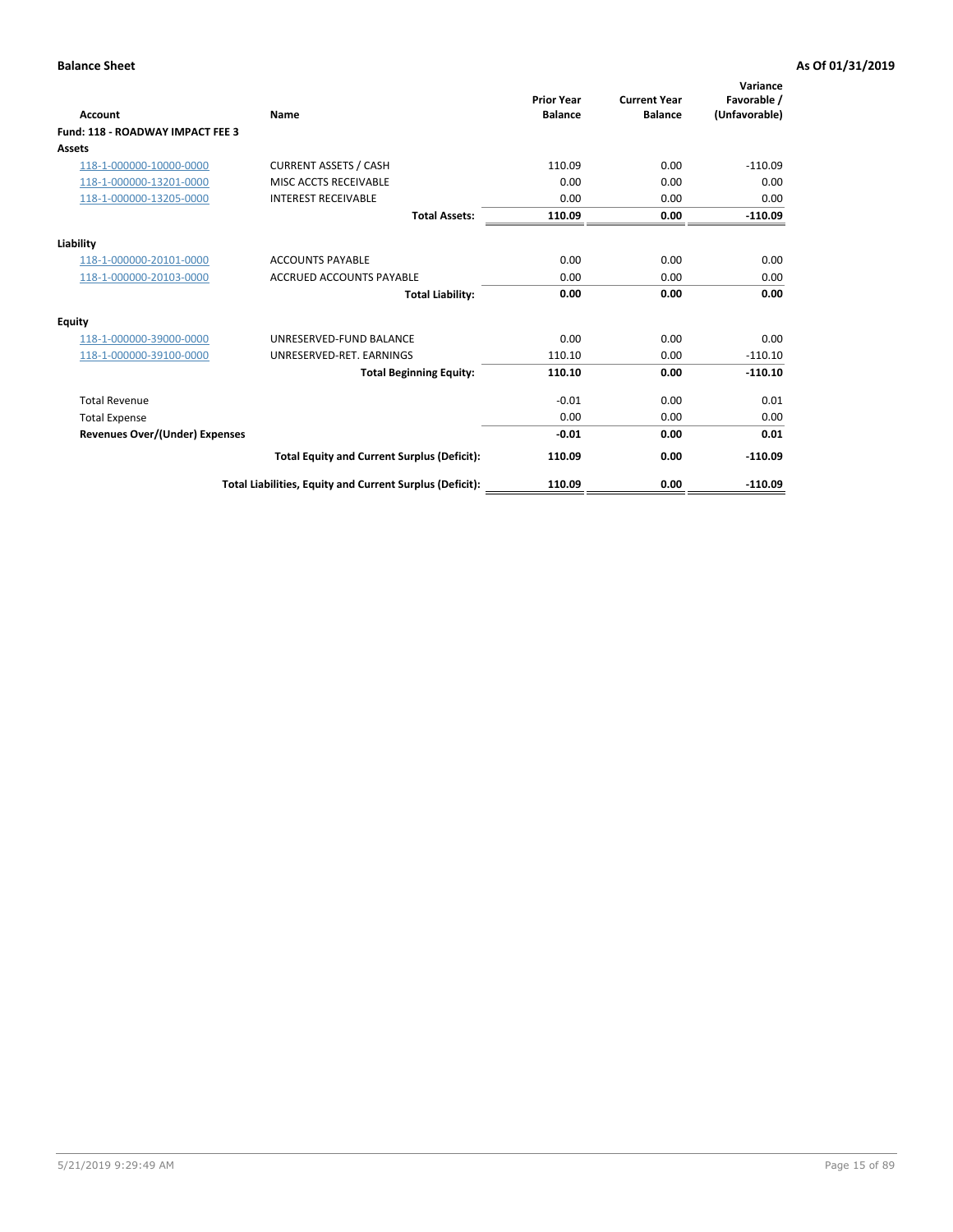| Account                                 | Name                                                     | <b>Prior Year</b><br><b>Balance</b> | <b>Current Year</b><br><b>Balance</b> | Variance<br>Favorable /<br>(Unfavorable) |
|-----------------------------------------|----------------------------------------------------------|-------------------------------------|---------------------------------------|------------------------------------------|
| <b>Fund: 119 - ROADWAY IMPACT FEE 4</b> |                                                          |                                     |                                       |                                          |
| Assets                                  |                                                          |                                     |                                       |                                          |
| 119-1-000000-10000-0000                 | <b>CURRENT ASSETS / CASH</b>                             | 4.63                                | 0.00                                  | $-4.63$                                  |
| 119-1-000000-13201-0000                 | MISC ACCTS RECEIVABLE                                    | 0.00                                | 0.00                                  | 0.00                                     |
| 119-1-000000-13205-0000                 | <b>INTEREST RECEIVABLE</b>                               | 0.00                                | 0.00                                  | 0.00                                     |
|                                         | <b>Total Assets:</b>                                     | 4.63                                | 0.00                                  | $-4.63$                                  |
| Liability                               |                                                          |                                     |                                       |                                          |
| 119-1-000000-20101-0000                 | <b>ACCOUNTS PAYABLE</b>                                  | 0.00                                | 0.00                                  | 0.00                                     |
| 119-1-000000-20103-0000                 | <b>ACCRUED ACCOUNTS PAYABLE</b>                          | 0.00                                | 0.00                                  | 0.00                                     |
|                                         | <b>Total Liability:</b>                                  | 0.00                                | 0.00                                  | 0.00                                     |
| Equity                                  |                                                          |                                     |                                       |                                          |
| 119-1-000000-39000-0000                 | UNRESERVED-FUND BALANCE                                  | 0.00                                | 0.00                                  | 0.00                                     |
| 119-1-000000-39100-0000                 | UNRESERVED-RET. EARNINGS                                 | 4.63                                | 0.00                                  | $-4.63$                                  |
|                                         | <b>Total Beginning Equity:</b>                           | 4.63                                | 0.00                                  | $-4.63$                                  |
| <b>Total Revenue</b>                    |                                                          | 0.00                                | 0.00                                  | 0.00                                     |
| <b>Total Expense</b>                    |                                                          | 0.00                                | 0.00                                  | 0.00                                     |
| <b>Revenues Over/(Under) Expenses</b>   |                                                          | 0.00                                | 0.00                                  | 0.00                                     |
|                                         | <b>Total Equity and Current Surplus (Deficit):</b>       | 4.63                                | 0.00                                  | $-4.63$                                  |
|                                         | Total Liabilities, Equity and Current Surplus (Deficit): | 4.63                                | 0.00                                  | $-4.63$                                  |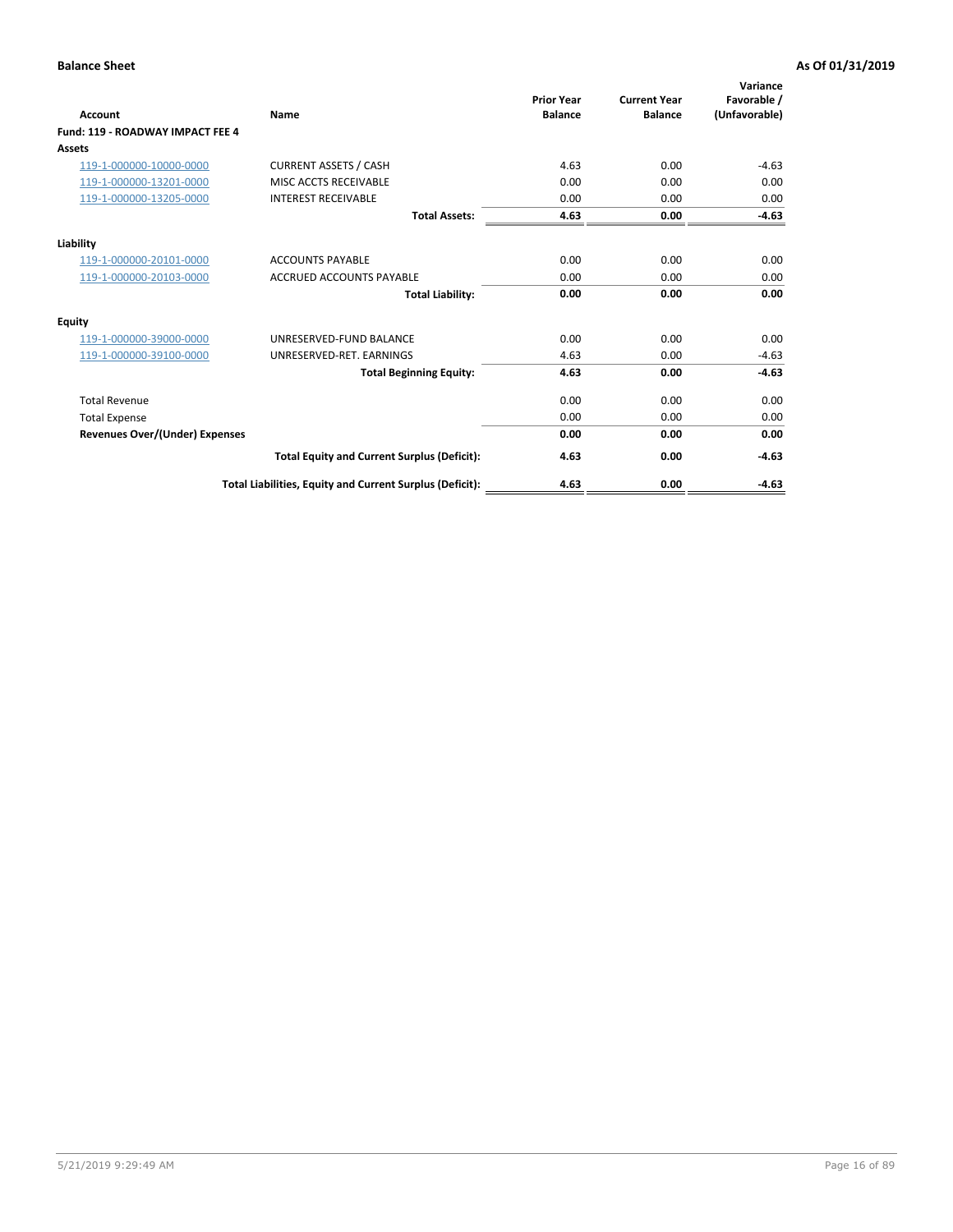| <b>Account</b>                                    | Name                                                     | <b>Prior Year</b><br><b>Balance</b> | <b>Current Year</b><br><b>Balance</b> | Variance<br>Favorable /<br>(Unfavorable) |
|---------------------------------------------------|----------------------------------------------------------|-------------------------------------|---------------------------------------|------------------------------------------|
| Fund: 120 - BROWNSFIELD HAZARDOUS WASTE EPA GRANT |                                                          |                                     |                                       |                                          |
| <b>Assets</b>                                     |                                                          |                                     |                                       |                                          |
| 120-1-000000-10000-0000                           | <b>CURRENT ASSETS / CASH</b>                             | 0.00                                | 0.00                                  | 0.00                                     |
| 120-1-000000-13201-0000                           | MISC ACCTS RECEIVABLE                                    | 0.00                                | 0.00                                  | 0.00                                     |
|                                                   | <b>Total Assets:</b>                                     | 0.00                                | 0.00                                  | 0.00                                     |
| Liability                                         |                                                          |                                     |                                       |                                          |
| 120-1-000000-20101-0000                           | <b>ACCOUNTS PAYABLE</b>                                  | 0.00                                | 0.00                                  | 0.00                                     |
| 120-1-000000-20102-0000                           | <b>CREDIT CARD PAYABLE</b>                               | 0.00                                | 0.00                                  | 0.00                                     |
| 120-1-000000-20902-0000                           | <b>DEFERRED GRANT REVENUE</b>                            | 0.00                                | 0.00                                  | 0.00                                     |
| 120-1-000000-29300-0000                           | <b>ENCUMBRANCE SUMMARY</b>                               | 0.00                                | 0.00                                  | 0.00                                     |
| 120-1-000000-29400-0000                           | RESERVED ACCOUNT / ENCUMBRANCES                          | 0.00                                | 0.00                                  | 0.00                                     |
|                                                   | <b>Total Liability:</b>                                  | 0.00                                | 0.00                                  | 0.00                                     |
| Equity                                            |                                                          |                                     |                                       |                                          |
| 120-1-000000-39000-0000                           | UNRESERVED-FUND BALANCE                                  | 0.00                                | 0.00                                  | 0.00                                     |
|                                                   | <b>Total Beginning Equity:</b>                           | 0.00                                | 0.00                                  | 0.00                                     |
| <b>Total Revenue</b>                              |                                                          | 0.00                                | 0.00                                  | 0.00                                     |
| <b>Total Expense</b>                              |                                                          | 0.00                                | 0.00                                  | 0.00                                     |
| <b>Revenues Over/(Under) Expenses</b>             |                                                          | 0.00                                | 0.00                                  | 0.00                                     |
|                                                   | <b>Total Equity and Current Surplus (Deficit):</b>       | 0.00                                | 0.00                                  | 0.00                                     |
|                                                   | Total Liabilities, Equity and Current Surplus (Deficit): | 0.00                                | 0.00                                  | 0.00                                     |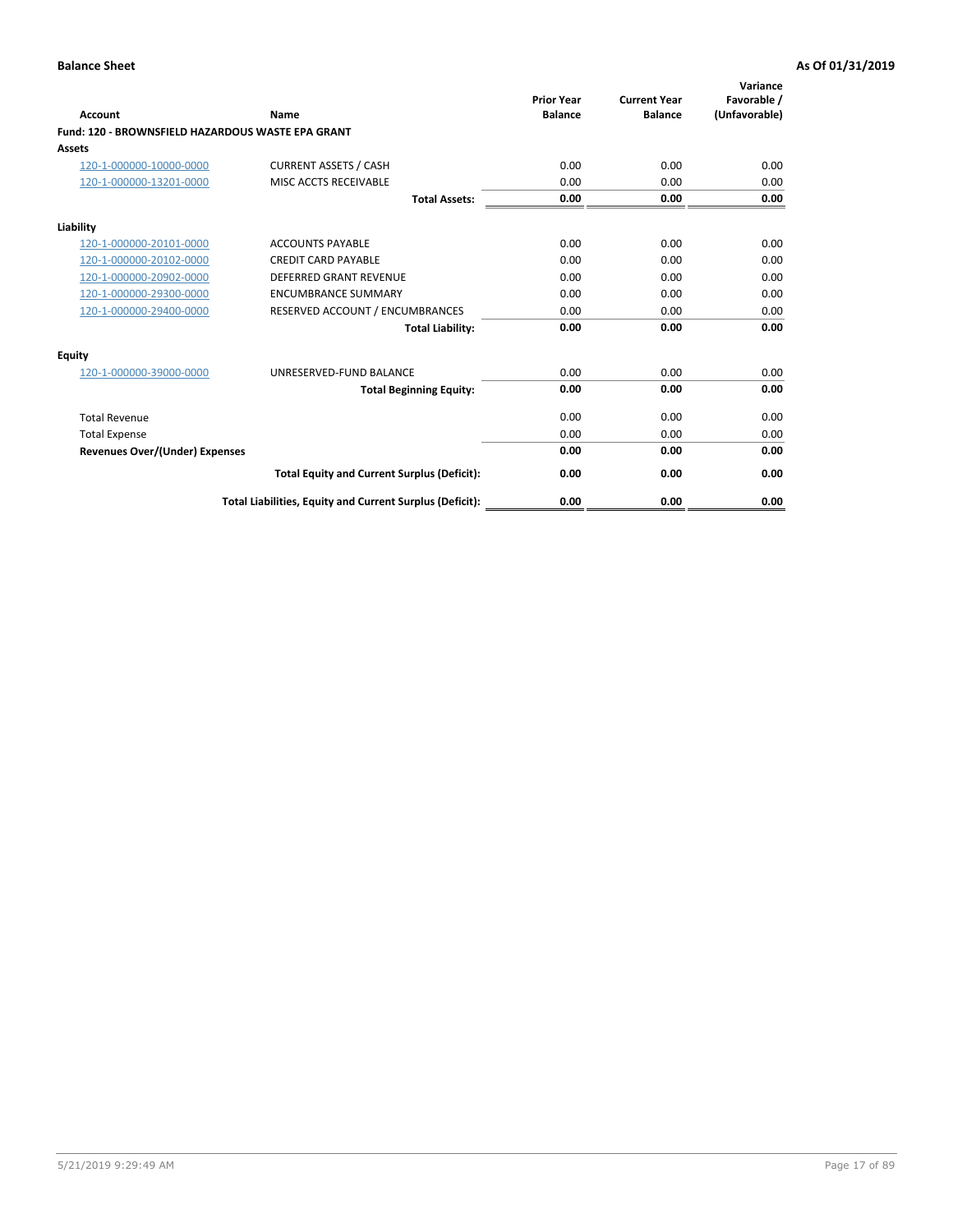| Account                                     | Name                                                     | <b>Prior Year</b><br><b>Balance</b> | <b>Current Year</b><br><b>Balance</b> | Variance<br>Favorable /<br>(Unfavorable) |
|---------------------------------------------|----------------------------------------------------------|-------------------------------------|---------------------------------------|------------------------------------------|
| Fund: 121 - BROWNSFIELD PETROLEUM EPA GRANT |                                                          |                                     |                                       |                                          |
| <b>Assets</b>                               |                                                          |                                     |                                       |                                          |
| 121-1-000000-10000-0000                     | <b>CURRENT ASSETS / CASH</b>                             | 0.00                                | 0.00                                  | 0.00                                     |
| 121-1-000000-13201-0000                     | MISC ACCTS RECEIVABLE                                    | 0.00                                | 0.00                                  | 0.00                                     |
|                                             | <b>Total Assets:</b>                                     | 0.00                                | 0.00                                  | 0.00                                     |
| Liability                                   |                                                          |                                     |                                       |                                          |
| 121-1-000000-20101-0000                     | <b>ACCOUNTS PAYABLE</b>                                  | 0.00                                | 0.00                                  | 0.00                                     |
| 121-1-000000-20102-0000                     | <b>CREDIT CARD PAYABLE</b>                               | 0.00                                | 0.00                                  | 0.00                                     |
| 121-1-000000-20103-0000                     | <b>ACCRUED ACCOUNTS PAYABLE</b>                          | 0.00                                | 0.00                                  | 0.00                                     |
| 121-1-000000-20902-0000                     | DEFERRED GRANT REVENUE                                   | 0.00                                | 0.00                                  | 0.00                                     |
| 121-1-000000-29300-0000                     | <b>ENCUMBRANCE SUMMARY</b>                               | 0.00                                | 0.00                                  | 0.00                                     |
| 121-1-000000-29400-0000                     | RESERVED ACCOUNT / ENCUMBRANCES                          | 0.00                                | 0.00                                  | 0.00                                     |
|                                             | <b>Total Liability:</b>                                  | 0.00                                | 0.00                                  | 0.00                                     |
| <b>Equity</b>                               |                                                          |                                     |                                       |                                          |
| 121-1-000000-39000-0000                     | UNRESERVED-FUND BALANCE                                  | 0.00                                | 0.00                                  | 0.00                                     |
|                                             | <b>Total Beginning Equity:</b>                           | 0.00                                | 0.00                                  | 0.00                                     |
| <b>Total Revenue</b>                        |                                                          | 0.00                                | 0.00                                  | 0.00                                     |
| <b>Total Expense</b>                        |                                                          | 0.00                                | 0.00                                  | 0.00                                     |
| <b>Revenues Over/(Under) Expenses</b>       |                                                          | 0.00                                | 0.00                                  | 0.00                                     |
|                                             | <b>Total Equity and Current Surplus (Deficit):</b>       | 0.00                                | 0.00                                  | 0.00                                     |
|                                             | Total Liabilities, Equity and Current Surplus (Deficit): | 0.00                                | 0.00                                  | 0.00                                     |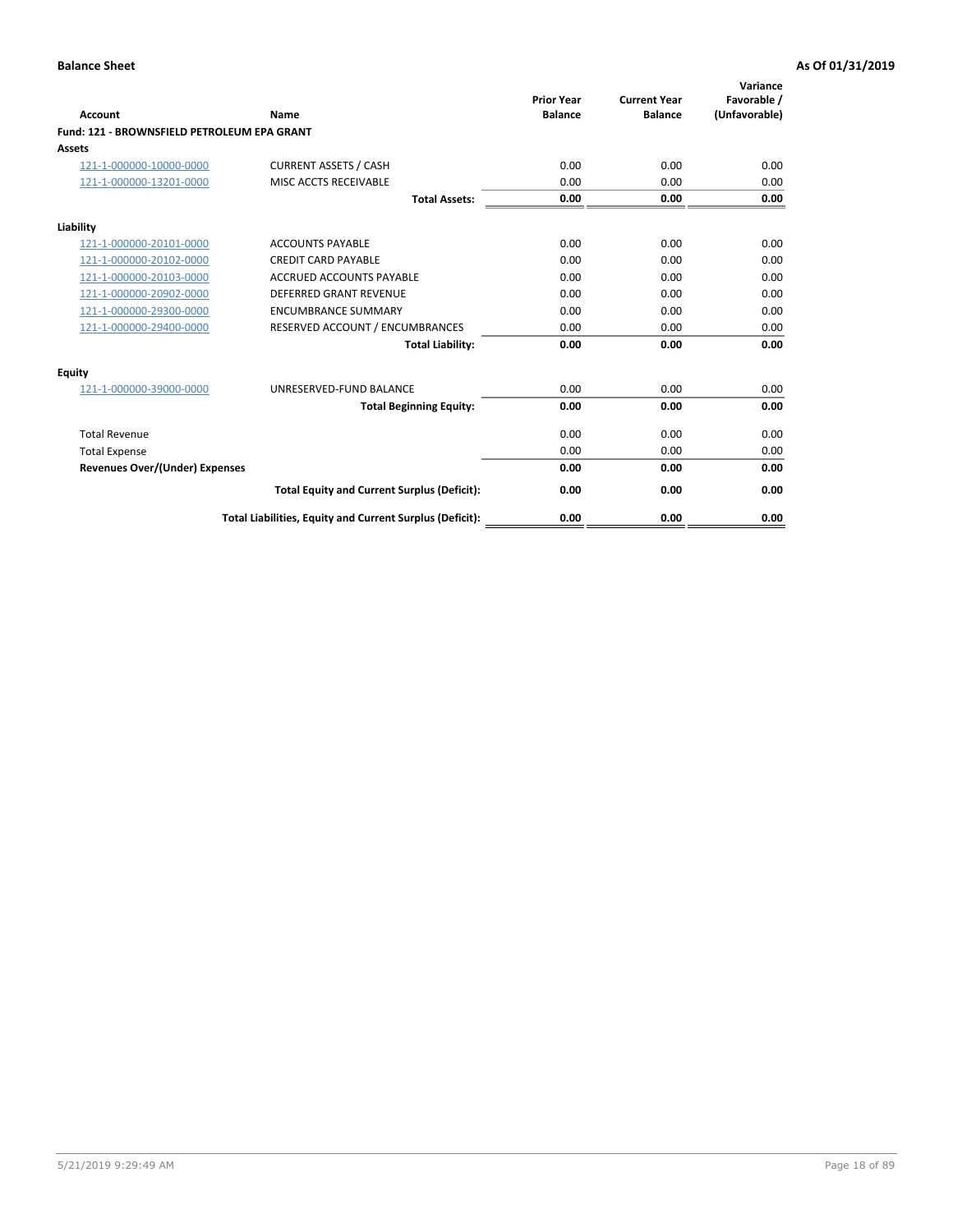| <b>Account</b>                                     | Name                                                     | <b>Prior Year</b><br><b>Balance</b> | <b>Current Year</b><br><b>Balance</b> | Variance<br>Favorable /<br>(Unfavorable) |
|----------------------------------------------------|----------------------------------------------------------|-------------------------------------|---------------------------------------|------------------------------------------|
| Fund: 122 - COPS HIRING PROGRAM GRANT 2010UMWX0308 |                                                          |                                     |                                       |                                          |
| Assets                                             |                                                          |                                     |                                       |                                          |
| 122-1-000000-10000-0000                            | <b>CURRENT ASSETS / CASH</b>                             | 0.00                                | 0.00                                  | 0.00                                     |
| 122-1-000000-13201-0000                            | MISC ACCTS RECEIVABLE                                    | 0.00                                | 0.00                                  | 0.00                                     |
|                                                    | <b>Total Assets:</b>                                     | 0.00                                | 0.00                                  | 0.00                                     |
| Liability                                          |                                                          |                                     |                                       |                                          |
| 122-1-000000-20101-0000                            | <b>ACCOUNTS PAYABLE</b>                                  | 0.00                                | 0.00                                  | 0.00                                     |
| 122-1-000000-20102-0000                            | <b>CREDIT CARD PAYABLE</b>                               | 0.00                                | 0.00                                  | 0.00                                     |
| 122-1-000000-20103-0000                            | <b>ACCRUED ACCOUNTS PAYABLE</b>                          | 0.00                                | 0.00                                  | 0.00                                     |
| 122-1-000000-20902-0000                            | <b>DEFERRED GRANT REVENUE</b>                            | 0.00                                | 0.00                                  | 0.00                                     |
|                                                    | <b>Total Liability:</b>                                  | 0.00                                | 0.00                                  | 0.00                                     |
| Equity                                             |                                                          |                                     |                                       |                                          |
| 122-1-000000-39000-0000                            | UNRESERVED-FUND BALANCE                                  | 0.00                                | 0.00                                  | 0.00                                     |
|                                                    | <b>Total Beginning Equity:</b>                           | 0.00                                | 0.00                                  | 0.00                                     |
| <b>Total Revenue</b>                               |                                                          | 0.00                                | 0.00                                  | 0.00                                     |
| <b>Total Expense</b>                               |                                                          | 0.00                                | 0.00                                  | 0.00                                     |
| <b>Revenues Over/(Under) Expenses</b>              |                                                          | 0.00                                | 0.00                                  | 0.00                                     |
|                                                    | <b>Total Equity and Current Surplus (Deficit):</b>       | 0.00                                | 0.00                                  | 0.00                                     |
|                                                    | Total Liabilities, Equity and Current Surplus (Deficit): | 0.00                                | 0.00                                  | 0.00                                     |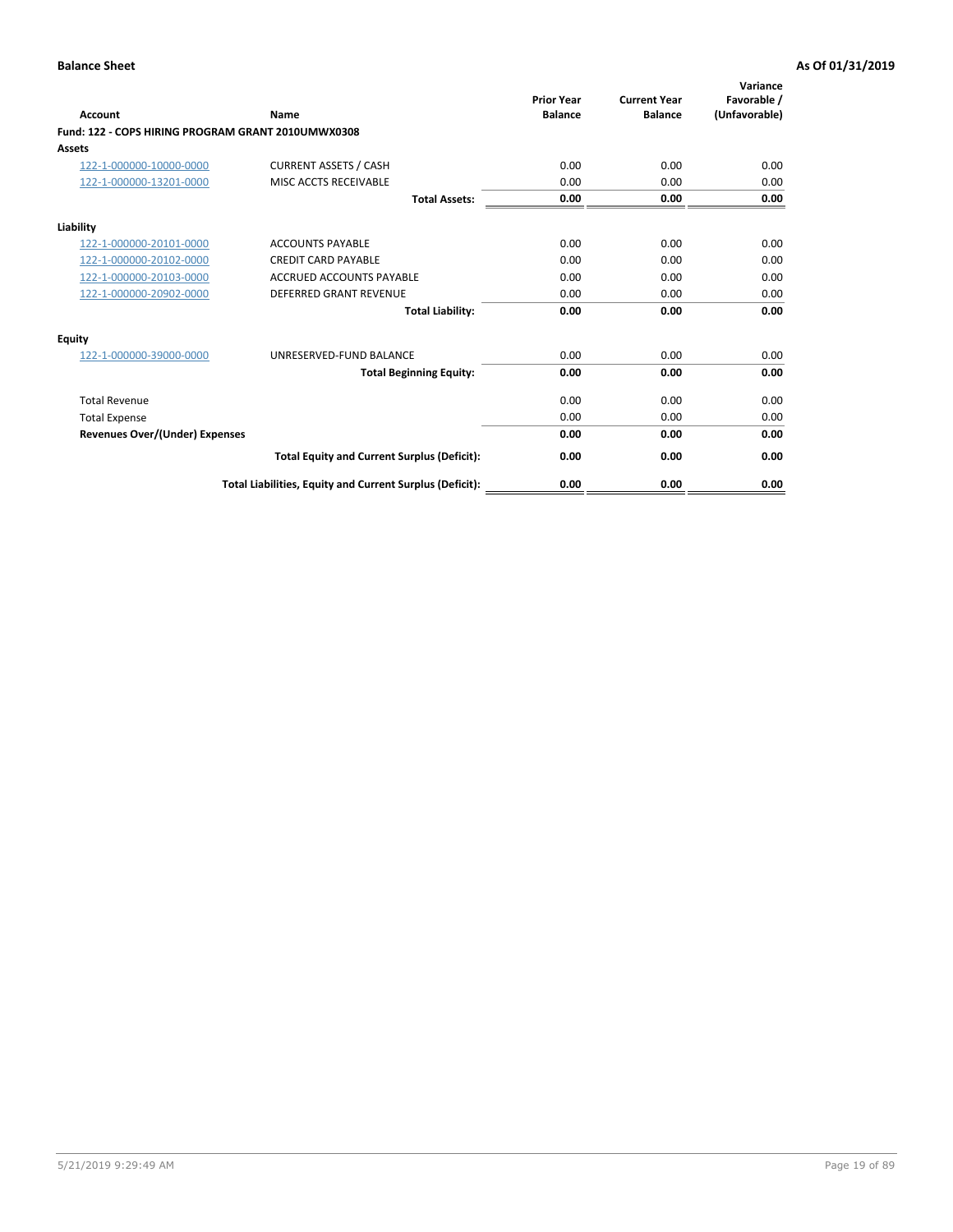| Account                        | Name                                                           | <b>Prior Year</b><br><b>Balance</b> | <b>Current Year</b><br><b>Balance</b> | Variance<br>Favorable /<br>(Unfavorable) |
|--------------------------------|----------------------------------------------------------------|-------------------------------------|---------------------------------------|------------------------------------------|
|                                | Fund: 123 - PTRAIN - POLICE REIMBURSEMENT GRANTS & CONT EDUCAT |                                     |                                       |                                          |
| Assets                         |                                                                |                                     |                                       |                                          |
| 123-1-000000-10000-0000        | <b>CURRENT ASSETS / CASH</b>                                   | 8,721.58                            | 10,544.78                             | 1,823.20                                 |
| 123-1-000000-13201-0000        | MISC ACCTS RECEIVABLE                                          | 0.00                                | 0.00                                  | 0.00                                     |
|                                | <b>Total Assets:</b>                                           | 8,721.58                            | 10.544.78                             | 1,823.20                                 |
| Liability                      |                                                                |                                     |                                       |                                          |
| 123-1-000000-20101-0000        | <b>ACCOUNTS PAYABLE</b>                                        | 0.00                                | 0.00                                  | 0.00                                     |
| 123-1-000000-20102-0000        | <b>CREDIT CARD PAYABLE</b>                                     | 0.00                                | 0.00                                  | 0.00                                     |
| 123-1-000000-20103-0000        | <b>ACCRUED ACCOUNTS PAYABLE</b>                                | 0.00                                | 0.00                                  | 0.00                                     |
|                                | <b>Total Liability:</b>                                        | 0.00                                | 0.00                                  | 0.00                                     |
| Equity                         |                                                                |                                     |                                       |                                          |
| 123-1-000000-39000-0000        | UNRESERVED-FUND BALANCE                                        | 9,790.68                            | 10,461.04                             | 670.36                                   |
|                                | <b>Total Beginning Equity:</b>                                 | 9,790.68                            | 10,461.04                             | 670.36                                   |
| <b>Total Revenue</b>           |                                                                | $-1.61$                             | 85.17                                 | 86.78                                    |
| <b>Total Expense</b>           |                                                                | 1,067.49                            | 1.43                                  | 1,066.06                                 |
| Revenues Over/(Under) Expenses |                                                                | $-1,069.10$                         | 83.74                                 | 1,152.84                                 |
|                                | <b>Total Equity and Current Surplus (Deficit):</b>             | 8,721.58                            | 10,544.78                             | 1,823.20                                 |
|                                | Total Liabilities, Equity and Current Surplus (Deficit):       | 8,721.58                            | 10,544.78                             | 1,823.20                                 |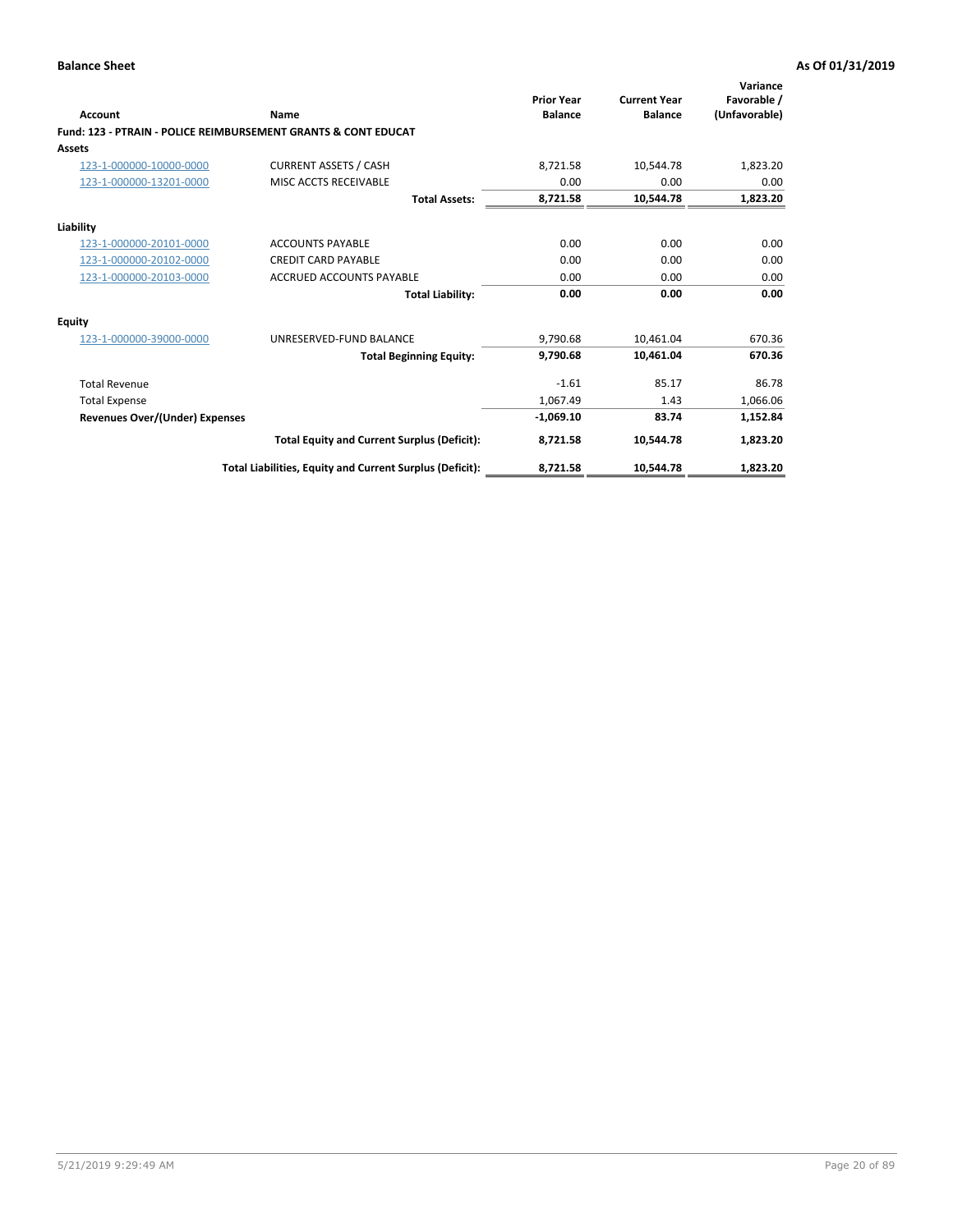| <b>Account</b>                        | Name                                                     | <b>Prior Year</b><br><b>Balance</b> | <b>Current Year</b><br><b>Balance</b> | Variance<br>Favorable /<br>(Unfavorable) |
|---------------------------------------|----------------------------------------------------------|-------------------------------------|---------------------------------------|------------------------------------------|
| Fund: 124 - FIRE HAZMAT GRANT         |                                                          |                                     |                                       |                                          |
| Assets                                |                                                          |                                     |                                       |                                          |
| 124-1-000000-10000-0000               | <b>CURRENT ASSETS / CASH</b>                             | 0.00                                | 0.00                                  | 0.00                                     |
| 124-1-000000-13201-0000               | MISC ACCTS RECEIVABLE                                    | 0.00                                | 0.00                                  | 0.00                                     |
| 124-1-000000-13205-0000               | <b>INTEREST RECEIVABLE</b>                               | 0.00                                | 0.00                                  | 0.00                                     |
|                                       | <b>Total Assets:</b>                                     | 0.00                                | 0.00                                  | 0.00                                     |
| Liability                             |                                                          |                                     |                                       |                                          |
| 124-1-000000-20101-0000               | <b>ACCOUNTS PAYABLE</b>                                  | 0.00                                | 0.00                                  | 0.00                                     |
| 124-1-000000-20102-0000               | <b>CREDIT CARD PAYABLE</b>                               | 0.00                                | 0.00                                  | 0.00                                     |
| 124-1-000000-20902-0000               | <b>DEFERRED GRANT REVENUE</b>                            | 0.00                                | 0.00                                  | 0.00                                     |
| 124-1-000000-21001-0000               | <b>GENERAL FUND / GENERAL FUND</b>                       | 0.00                                | 0.00                                  | 0.00                                     |
| 124-1-000000-29300-0000               | <b>ENCUMBRANCE SUMMARY</b>                               | 0.00                                | 0.00                                  | 0.00                                     |
| 124-1-000000-29400-0000               | RESERVED ACCOUNT / ENCUMBRANCES                          | 0.00                                | 0.00                                  | 0.00                                     |
|                                       | <b>Total Liability:</b>                                  | 0.00                                | 0.00                                  | 0.00                                     |
| Equity                                |                                                          |                                     |                                       |                                          |
| 124-1-000000-39000-0000               | UNRESERVED-FUND BALANCE                                  | 0.00                                | 0.00                                  | 0.00                                     |
|                                       | <b>Total Beginning Equity:</b>                           | 0.00                                | 0.00                                  | 0.00                                     |
| <b>Total Revenue</b>                  |                                                          | 0.00                                | 0.00                                  | 0.00                                     |
| <b>Total Expense</b>                  |                                                          | 0.00                                | 0.00                                  | 0.00                                     |
| <b>Revenues Over/(Under) Expenses</b> |                                                          | 0.00                                | 0.00                                  | 0.00                                     |
|                                       | <b>Total Equity and Current Surplus (Deficit):</b>       | 0.00                                | 0.00                                  | 0.00                                     |
|                                       | Total Liabilities, Equity and Current Surplus (Deficit): | 0.00                                | 0.00                                  | 0.00                                     |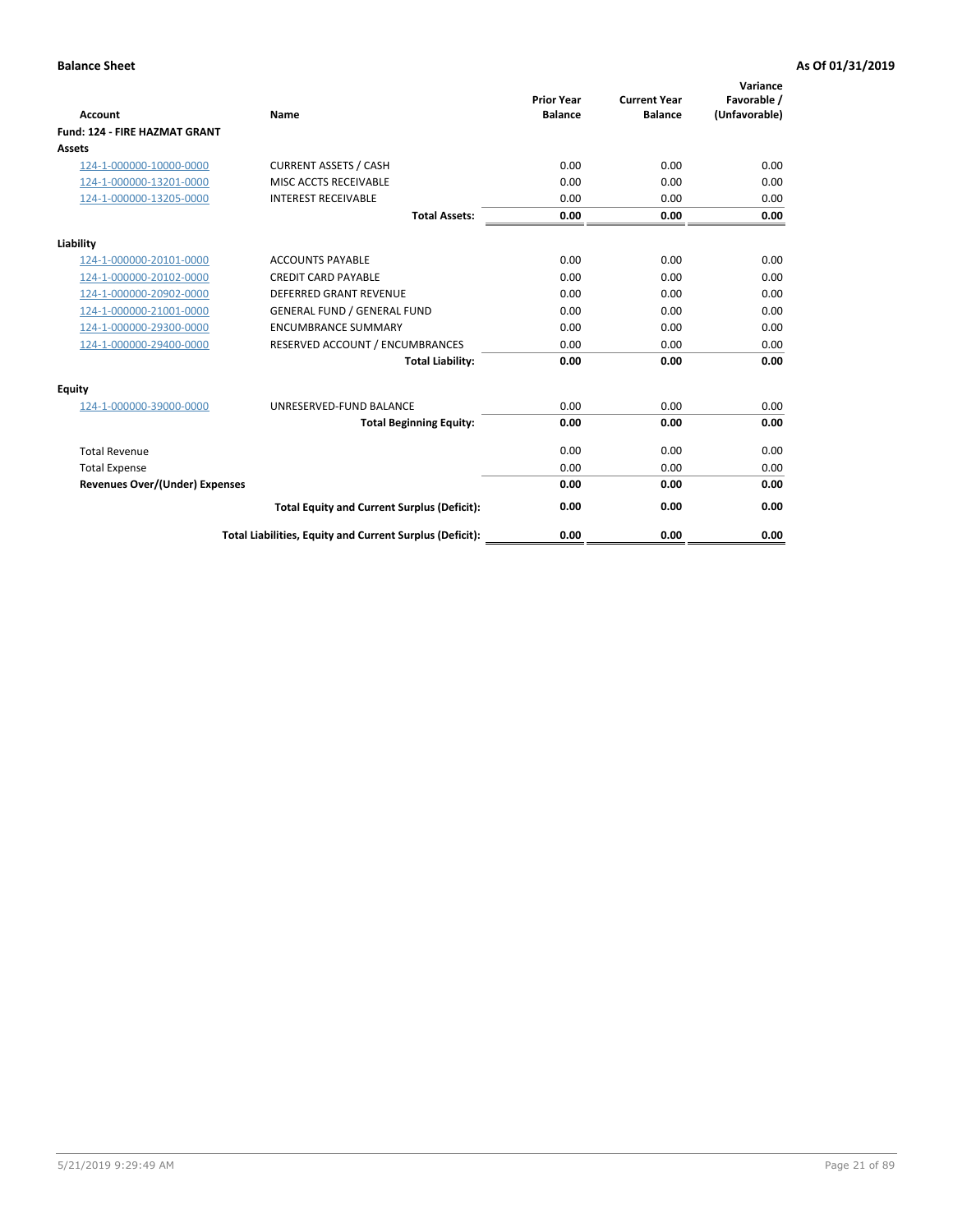| Account                                                   | Name                                                     | <b>Prior Year</b><br><b>Balance</b> | <b>Current Year</b><br><b>Balance</b> | Variance<br>Favorable /<br>(Unfavorable) |
|-----------------------------------------------------------|----------------------------------------------------------|-------------------------------------|---------------------------------------|------------------------------------------|
| <b>Fund: 125 - TRAINING &amp; HUMANITIES TEXAS GRANTS</b> |                                                          |                                     |                                       |                                          |
| <b>Assets</b>                                             |                                                          |                                     |                                       |                                          |
| 125-1-000000-10000-0000                                   | <b>CURRENT ASSETS / CASH</b>                             | 0.00                                | 0.00                                  | 0.00                                     |
| 125-1-000000-13205-0000                                   | <b>INTEREST RECEIVABLE</b>                               | 0.00                                | 0.00                                  | 0.00                                     |
|                                                           | <b>Total Assets:</b>                                     | 0.00                                | 0.00                                  | 0.00                                     |
| Liability                                                 |                                                          |                                     |                                       |                                          |
| 125-1-000000-20101-0000                                   | <b>ACCOUNTS PAYABLE</b>                                  | 0.00                                | 0.00                                  | 0.00                                     |
| 125-1-000000-20102-0000                                   | <b>CREDIT CARD PAYABLE</b>                               | 0.00                                | 0.00                                  | 0.00                                     |
| 125-1-000000-20103-0000                                   | <b>ACCRUED ACCOUNTS PAYABLE</b>                          | 0.00                                | 0.00                                  | 0.00                                     |
| 125-1-000000-20902-0000                                   | <b>DEFERRED GRANT REVENUE</b>                            | 0.00                                | 0.00                                  | 0.00                                     |
| 125-1-000000-29300-0000                                   | <b>ENCUMBRANCE SUMMARY</b>                               | 0.00                                | 0.00                                  | 0.00                                     |
| 125-1-000000-29400-0000                                   | RESERVED ACCOUNT / ENCUMBRANCES                          | 0.00                                | 0.00                                  | 0.00                                     |
|                                                           | <b>Total Liability:</b>                                  | 0.00                                | 0.00                                  | 0.00                                     |
| <b>Equity</b>                                             |                                                          |                                     |                                       |                                          |
| 125-1-000000-39000-0000                                   | UNRESERVED-FUND BALANCE                                  | 0.00                                | 0.00                                  | 0.00                                     |
|                                                           | <b>Total Beginning Equity:</b>                           | 0.00                                | 0.00                                  | 0.00                                     |
| <b>Total Revenue</b>                                      |                                                          | 0.00                                | 0.00                                  | 0.00                                     |
| <b>Total Expense</b>                                      |                                                          | 0.00                                | 0.00                                  | 0.00                                     |
| <b>Revenues Over/(Under) Expenses</b>                     |                                                          | 0.00                                | 0.00                                  | 0.00                                     |
|                                                           | <b>Total Equity and Current Surplus (Deficit):</b>       | 0.00                                | 0.00                                  | 0.00                                     |
|                                                           | Total Liabilities, Equity and Current Surplus (Deficit): | 0.00                                | 0.00                                  | 0.00                                     |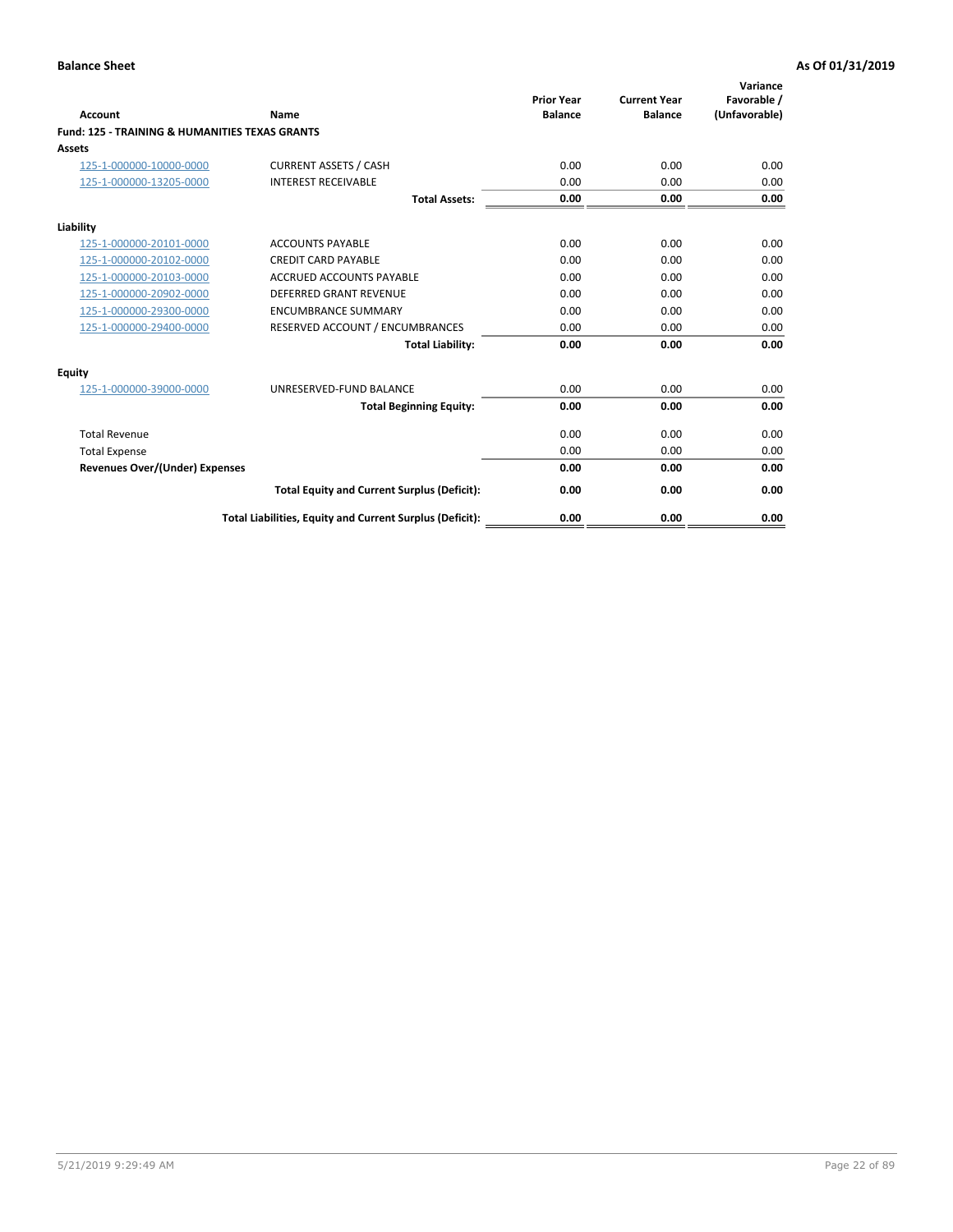| <b>Account</b>                         | Name                                                     | <b>Prior Year</b><br><b>Balance</b> | <b>Current Year</b><br><b>Balance</b> | Variance<br>Favorable /<br>(Unfavorable) |
|----------------------------------------|----------------------------------------------------------|-------------------------------------|---------------------------------------|------------------------------------------|
| <b>Fund: 126 - TIFMAS MOBILIZATION</b> |                                                          |                                     |                                       |                                          |
| Assets                                 |                                                          |                                     |                                       |                                          |
| 126-1-000000-10000-0000                | <b>CURRENT ASSETS / CASH</b>                             | $-521.73$                           | 0.00                                  | 521.73                                   |
| 126-1-000000-13201-0000                | MISC ACCTS RECEIVABLE                                    | 0.00                                | 0.00                                  | 0.00                                     |
|                                        | <b>Total Assets:</b>                                     | $-521.73$                           | 0.00                                  | 521.73                                   |
| Liability                              |                                                          |                                     |                                       |                                          |
| 126-1-000000-20101-0000                | <b>ACCOUNTS PAYABLE</b>                                  | 0.00                                | 0.00                                  | 0.00                                     |
| 126-1-000000-20102-0000                | <b>CREDIT CARD PAYABLE</b>                               | 0.00                                | 0.00                                  | 0.00                                     |
| 126-1-000000-39100-0000                | UNRESERVED-RET. EARNINGS                                 | 0.00                                | 0.00                                  | 0.00                                     |
|                                        | <b>Total Liability:</b>                                  | 0.00                                | 0.00                                  | 0.00                                     |
| Equity                                 |                                                          |                                     |                                       |                                          |
| 126-1-000000-39000-0000                | UNRESERVED-FUND BALANCE                                  | $-521.73$                           | 0.00                                  | 521.73                                   |
|                                        | <b>Total Beginning Equity:</b>                           | $-521.73$                           | 0.00                                  | 521.73                                   |
| <b>Total Revenue</b>                   |                                                          | 0.00                                | 0.00                                  | 0.00                                     |
| <b>Total Expense</b>                   |                                                          | 0.00                                | 0.00                                  | 0.00                                     |
| <b>Revenues Over/(Under) Expenses</b>  |                                                          | 0.00                                | 0.00                                  | 0.00                                     |
|                                        | <b>Total Equity and Current Surplus (Deficit):</b>       | $-521.73$                           | 0.00                                  | 521.73                                   |
|                                        | Total Liabilities, Equity and Current Surplus (Deficit): | $-521.73$                           | 0.00                                  | 521.73                                   |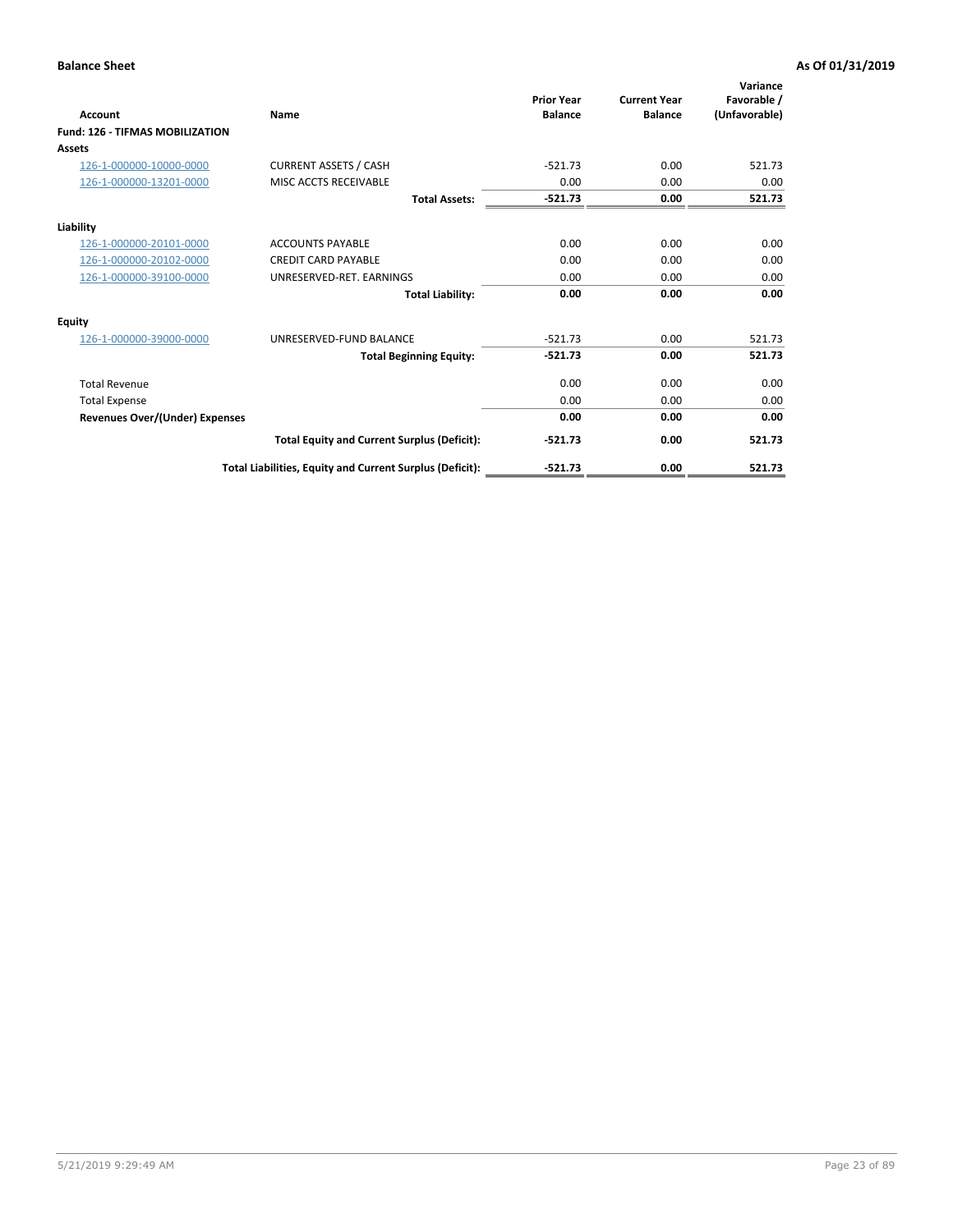| <b>Account</b>                        | Name                                                     | <b>Prior Year</b><br><b>Balance</b> | <b>Current Year</b><br><b>Balance</b> | Variance<br>Favorable /<br>(Unfavorable) |
|---------------------------------------|----------------------------------------------------------|-------------------------------------|---------------------------------------|------------------------------------------|
| Fund: 127 - FIRE GRANT                |                                                          |                                     |                                       |                                          |
| Assets                                |                                                          |                                     |                                       |                                          |
| 127-1-000000-10000-0000               | <b>CURRENT ASSETS / CASH</b>                             | 0.00                                | 0.00                                  | 0.00                                     |
| 127-1-000000-13201-0000               | MISC ACCTS RECEIVABLE                                    | 0.00                                | 0.00                                  | 0.00                                     |
|                                       | <b>Total Assets:</b>                                     | 0.00                                | 0.00                                  | 0.00                                     |
| Liability                             |                                                          |                                     |                                       |                                          |
| 127-1-000000-20101-0000               | <b>ACCOUNTS PAYABLE</b>                                  | 0.00                                | 0.00                                  | 0.00                                     |
|                                       | <b>Total Liability:</b>                                  | 0.00                                | 0.00                                  | 0.00                                     |
| Equity                                |                                                          |                                     |                                       |                                          |
| 127-1-000000-39000-0000               | UNRESERVED-FUND BALANCE                                  | 0.00                                | 0.00                                  | 0.00                                     |
|                                       | <b>Total Beginning Equity:</b>                           | 0.00                                | 0.00                                  | 0.00                                     |
| <b>Total Revenue</b>                  |                                                          | 0.00                                | 0.00                                  | 0.00                                     |
| <b>Total Expense</b>                  |                                                          | 0.00                                | 0.00                                  | 0.00                                     |
| <b>Revenues Over/(Under) Expenses</b> |                                                          | 0.00                                | 0.00                                  | 0.00                                     |
|                                       | <b>Total Equity and Current Surplus (Deficit):</b>       | 0.00                                | 0.00                                  | 0.00                                     |
|                                       | Total Liabilities, Equity and Current Surplus (Deficit): | 0.00                                | 0.00                                  | 0.00                                     |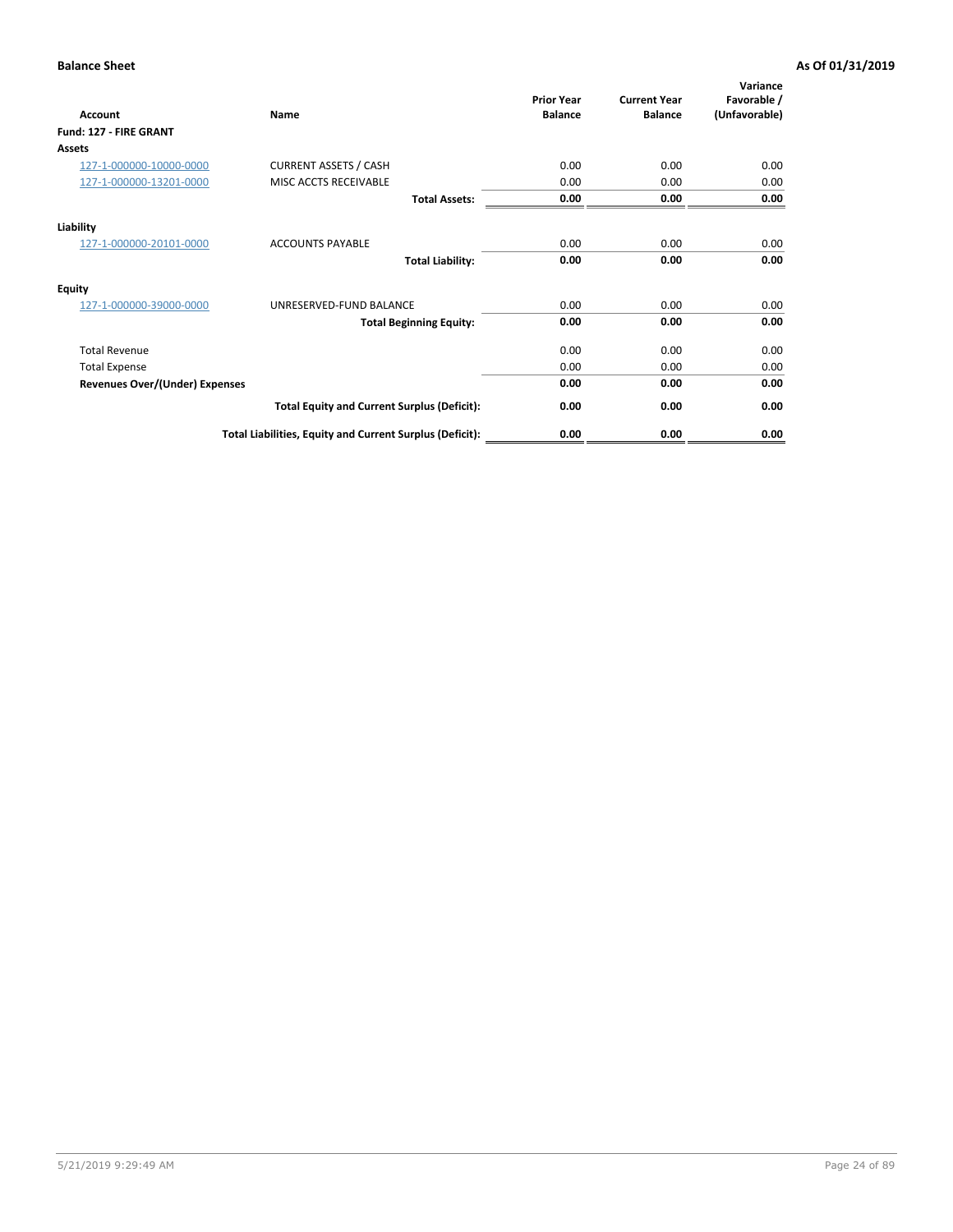| <b>Account</b>                        | Name                                                     | <b>Prior Year</b><br><b>Balance</b> | <b>Current Year</b><br><b>Balance</b> | Variance<br>Favorable /<br>(Unfavorable) |
|---------------------------------------|----------------------------------------------------------|-------------------------------------|---------------------------------------|------------------------------------------|
| Fund: 140 - DEBT SERVICE FUND         |                                                          |                                     |                                       |                                          |
| Assets                                |                                                          |                                     |                                       |                                          |
| 140-1-000000-10000-0000               | <b>CURRENT ASSETS / CASH</b>                             | 4,460,032.23                        | 4,792,131.60                          | 332,099.37                               |
| 140-1-000000-12101-0000               | <b>BOND ISSUANCE COSTS</b>                               | 0.00                                | 0.00                                  | 0.00                                     |
| 140-1-000000-13101-0000               | <b>TAX RECEIVABLE-CURRENT</b>                            | 876,321.05                          | 927,270.93                            | 50,949.88                                |
| 140-1-000000-13102-0000               | <b>TAXES REC-DELINQUENT</b>                              | 261,935.73                          | 276,604.94                            | 14,669.21                                |
| 140-1-000000-13103-0000               | ALLOW FOR UNCOLLECT TAXES                                | $-137,812.38$                       | $-88,282.80$                          | 49,529.58                                |
| 140-1-000000-13203-0000               | NON-CURRENT ASSETS / PREPAYMENTS                         | 0.00                                | 0.00                                  | 0.00                                     |
| 140-1-000000-13205-0000               | <b>INTEREST RECEIVABLE</b>                               | 0.00                                | 0.00                                  | 0.00                                     |
| 140-1-000000-13221-0000               | MISC A/R - PROPERTY TAXES                                | 357,148.45                          | 455,619.81                            | 98,471.36                                |
|                                       | <b>Total Assets:</b>                                     | 5,817,625.08                        | 6,363,344.48                          | 545,719.40                               |
| Liability                             |                                                          |                                     |                                       |                                          |
| 140-1-000000-20101-0000               | <b>ACCOUNTS PAYABLE</b>                                  | 0.00                                | 0.00                                  | 0.00                                     |
| 140-1-000000-20102-0000               | <b>CREDIT CARD PAYABLE</b>                               | 0.00                                | 0.00                                  | 0.00                                     |
| 140-1-000000-20103-0000               | ACCRUED ACCOUNTS PAYABLE                                 | 0.00                                | 0.00                                  | 0.00                                     |
| 140-1-000000-20108-0000               | <b>MATURED BONDS PAYABLE</b>                             | 0.00                                | 0.00                                  | 0.00                                     |
| 140-1-000000-20111-0000               | MATURED INTEREST PAYABLE                                 | 0.00                                | 0.00                                  | 0.00                                     |
| 140-1-000000-20112-0000               | ACCRUED INTEREST PAYABLE                                 | 0.00                                | 0.00                                  | 0.00                                     |
| 140-1-000000-20203-0000               | <b>DEFERRED TAX REVENUE</b>                              | 990,235.86                          | 1,105,264.10                          | $-115,028.24$                            |
| 140-1-000000-21001-0000               | <b>GENERAL FUND / GENERAL FUND</b>                       | 0.00                                | 0.00                                  | 0.00                                     |
| 140-1-000000-21040-0000               | DUE TO / GENERAL CIP FUND                                | 0.00                                | 0.00                                  | 0.00                                     |
| 140-1-000000-29300-0000               | <b>ENCUMBRANCE SUMMARY</b>                               | 0.00                                | 0.00                                  | 0.00                                     |
| 140-1-000000-29400-0000               | RESERVED ACCOUNT / ENCUMBRANCES                          | 0.00                                | 0.00                                  | 0.00                                     |
|                                       | <b>Total Liability:</b>                                  | 990,235.86                          | 1,105,264.10                          | $-115,028.24$                            |
| Equity                                |                                                          |                                     |                                       |                                          |
| 140-1-000000-39000-0000               | UNRESERVED-FUND BALANCE                                  | 680,422.24                          | 855,063.37                            | 174,641.13                               |
|                                       | <b>Total Beginning Equity:</b>                           | 680,422.24                          | 855,063.37                            | 174,641.13                               |
| <b>Total Revenue</b>                  |                                                          | 4,152,176.34                        | 4,404,075.57                          | 251,899.23                               |
| <b>Total Expense</b>                  |                                                          | 5,209.36                            | 1,058.56                              | 4,150.80                                 |
| <b>Revenues Over/(Under) Expenses</b> |                                                          | 4,146,966.98                        | 4,403,017.01                          | 256,050.03                               |
|                                       | <b>Total Equity and Current Surplus (Deficit):</b>       | 4,827,389.22                        | 5,258,080.38                          | 430,691.16                               |
|                                       | Total Liabilities, Equity and Current Surplus (Deficit): | 5,817,625.08                        | 6,363,344.48                          | 545,719.40                               |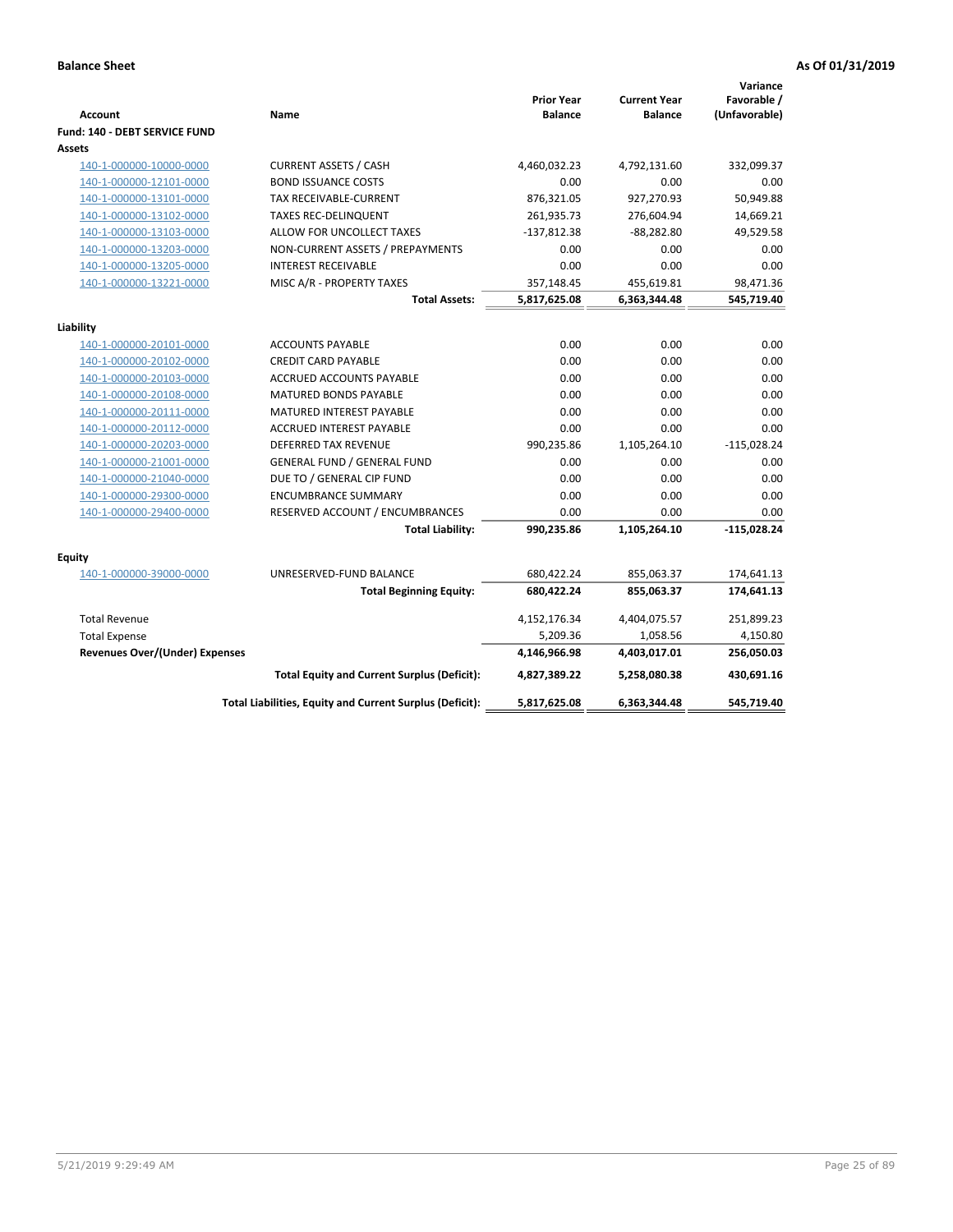|                                                          |                                                                                                                                                                                                                                                                                                                                                                                                                                        |                                                                                                                                                                   | Variance                                                                                                                                                                                |
|----------------------------------------------------------|----------------------------------------------------------------------------------------------------------------------------------------------------------------------------------------------------------------------------------------------------------------------------------------------------------------------------------------------------------------------------------------------------------------------------------------|-------------------------------------------------------------------------------------------------------------------------------------------------------------------|-----------------------------------------------------------------------------------------------------------------------------------------------------------------------------------------|
|                                                          | <b>Prior Year</b>                                                                                                                                                                                                                                                                                                                                                                                                                      | <b>Current Year</b>                                                                                                                                               | Favorable /                                                                                                                                                                             |
|                                                          |                                                                                                                                                                                                                                                                                                                                                                                                                                        |                                                                                                                                                                   | (Unfavorable)                                                                                                                                                                           |
|                                                          |                                                                                                                                                                                                                                                                                                                                                                                                                                        |                                                                                                                                                                   |                                                                                                                                                                                         |
|                                                          |                                                                                                                                                                                                                                                                                                                                                                                                                                        |                                                                                                                                                                   |                                                                                                                                                                                         |
|                                                          |                                                                                                                                                                                                                                                                                                                                                                                                                                        |                                                                                                                                                                   | 1,656,923.51                                                                                                                                                                            |
|                                                          |                                                                                                                                                                                                                                                                                                                                                                                                                                        |                                                                                                                                                                   | 4,746.84                                                                                                                                                                                |
|                                                          |                                                                                                                                                                                                                                                                                                                                                                                                                                        |                                                                                                                                                                   | 4,289.76                                                                                                                                                                                |
|                                                          |                                                                                                                                                                                                                                                                                                                                                                                                                                        |                                                                                                                                                                   | 0.00<br>0.00                                                                                                                                                                            |
|                                                          |                                                                                                                                                                                                                                                                                                                                                                                                                                        |                                                                                                                                                                   |                                                                                                                                                                                         |
|                                                          |                                                                                                                                                                                                                                                                                                                                                                                                                                        |                                                                                                                                                                   | 0.00<br>1.431.26                                                                                                                                                                        |
|                                                          |                                                                                                                                                                                                                                                                                                                                                                                                                                        |                                                                                                                                                                   |                                                                                                                                                                                         |
|                                                          |                                                                                                                                                                                                                                                                                                                                                                                                                                        |                                                                                                                                                                   | 0.00                                                                                                                                                                                    |
|                                                          |                                                                                                                                                                                                                                                                                                                                                                                                                                        |                                                                                                                                                                   | 0.00<br>0.00                                                                                                                                                                            |
|                                                          |                                                                                                                                                                                                                                                                                                                                                                                                                                        |                                                                                                                                                                   | 1,667,391.37                                                                                                                                                                            |
|                                                          |                                                                                                                                                                                                                                                                                                                                                                                                                                        |                                                                                                                                                                   |                                                                                                                                                                                         |
|                                                          |                                                                                                                                                                                                                                                                                                                                                                                                                                        |                                                                                                                                                                   |                                                                                                                                                                                         |
| <b>ACCOUNTS PAYABLE</b>                                  | 0.00                                                                                                                                                                                                                                                                                                                                                                                                                                   | 0.00                                                                                                                                                              | 0.00                                                                                                                                                                                    |
| <b>CREDIT CARD PAYABLE</b>                               | 0.00                                                                                                                                                                                                                                                                                                                                                                                                                                   | 0.00                                                                                                                                                              | 0.00                                                                                                                                                                                    |
| <b>ACCRUED ACCOUNTS PAYABLE</b>                          | 0.00                                                                                                                                                                                                                                                                                                                                                                                                                                   | 0.00                                                                                                                                                              | 0.00                                                                                                                                                                                    |
| <b>DEVELOPERS ESCROW</b>                                 | 0.00                                                                                                                                                                                                                                                                                                                                                                                                                                   | 0.00                                                                                                                                                              | 0.00                                                                                                                                                                                    |
| <b>RETAINAGES PAYABLE</b>                                | $-0.02$                                                                                                                                                                                                                                                                                                                                                                                                                                | 76,768.04                                                                                                                                                         | $-76,768.06$                                                                                                                                                                            |
| DEFERRED GRANT REVENUE                                   | 0.00                                                                                                                                                                                                                                                                                                                                                                                                                                   | 0.00                                                                                                                                                              | 0.00                                                                                                                                                                                    |
| <b>GENERAL FUND / GENERAL FUND</b>                       | 0.00                                                                                                                                                                                                                                                                                                                                                                                                                                   | 0.00                                                                                                                                                              | 0.00                                                                                                                                                                                    |
| DEBT SERVICE / DUE TO DEBT SERVICE                       | 0.00                                                                                                                                                                                                                                                                                                                                                                                                                                   | 0.00                                                                                                                                                              | 0.00                                                                                                                                                                                    |
| ENTERPRISE / WTR/WWTR UTILITY FUND                       | 0.00                                                                                                                                                                                                                                                                                                                                                                                                                                   | 0.00                                                                                                                                                              | 0.00                                                                                                                                                                                    |
| <b>ENCUMBRANCE SUMMARY</b>                               | 0.00                                                                                                                                                                                                                                                                                                                                                                                                                                   | 0.00                                                                                                                                                              | 0.00                                                                                                                                                                                    |
| RESERVED ACCOUNT / ENCUMBRANCES                          | 0.00                                                                                                                                                                                                                                                                                                                                                                                                                                   | 0.00                                                                                                                                                              | 0.00                                                                                                                                                                                    |
| <b>Total Liability:</b>                                  | $-0.02$                                                                                                                                                                                                                                                                                                                                                                                                                                | 76,768.04                                                                                                                                                         | -76,768.06                                                                                                                                                                              |
|                                                          |                                                                                                                                                                                                                                                                                                                                                                                                                                        |                                                                                                                                                                   |                                                                                                                                                                                         |
|                                                          |                                                                                                                                                                                                                                                                                                                                                                                                                                        |                                                                                                                                                                   |                                                                                                                                                                                         |
|                                                          |                                                                                                                                                                                                                                                                                                                                                                                                                                        |                                                                                                                                                                   | 1,940,987.87                                                                                                                                                                            |
|                                                          |                                                                                                                                                                                                                                                                                                                                                                                                                                        |                                                                                                                                                                   | 1,940,987.87                                                                                                                                                                            |
|                                                          | 1,042,399.38                                                                                                                                                                                                                                                                                                                                                                                                                           |                                                                                                                                                                   | 135,158.88                                                                                                                                                                              |
|                                                          | 124,400.46                                                                                                                                                                                                                                                                                                                                                                                                                             | 609,923.90                                                                                                                                                        | -485,523.44                                                                                                                                                                             |
| Revenues Over/(Under) Expenses                           | 917,998.92                                                                                                                                                                                                                                                                                                                                                                                                                             | 567,634.36                                                                                                                                                        | -350,364.56                                                                                                                                                                             |
| <b>Total Equity and Current Surplus (Deficit):</b>       | 1,283,972.01                                                                                                                                                                                                                                                                                                                                                                                                                           | 2,874,595.32                                                                                                                                                      | 1,590,623.31                                                                                                                                                                            |
| Total Liabilities, Equity and Current Surplus (Deficit): | 1,283,971.99                                                                                                                                                                                                                                                                                                                                                                                                                           | 2,951,363.36                                                                                                                                                      | 1,667,391.37                                                                                                                                                                            |
|                                                          | Name<br><b>Fund: 160 - GENERAL CAPITAL IMPROVEMENT FUND</b><br><b>CURRENT ASSETS / CASH</b><br>2002 CO'S<br><b>EXCHANGE BLDG - TX DAILY ACCOUNT 1157</b><br><b>EXCHANGE BLDG - TX TERM</b><br><b>CERTIFICATES OF DEPOSIT</b><br>2001 CO<br>2001-A CO'S<br>MISC ACCTS RECEIVABLE<br><b>INTEREST RECEIVABLE</b><br>DEBT SERVICE / DEBT SERVICE FUND<br><b>Total Assets:</b><br>UNRESERVED-FUND BALANCE<br><b>Total Beginning Equity:</b> | <b>Balance</b><br>744,774.09<br>245,617.05<br>219,358.32<br>0.00<br>0.00<br>0.00<br>74,222.53<br>0.00<br>0.00<br>0.00<br>1,283,971.99<br>365,973.09<br>365,973.09 | <b>Balance</b><br>2,401,697.60<br>250,363.89<br>223,648.08<br>0.00<br>0.00<br>0.00<br>75,653.79<br>0.00<br>0.00<br>0.00<br>2,951,363.36<br>2,306,960.96<br>2,306,960.96<br>1,177,558.26 |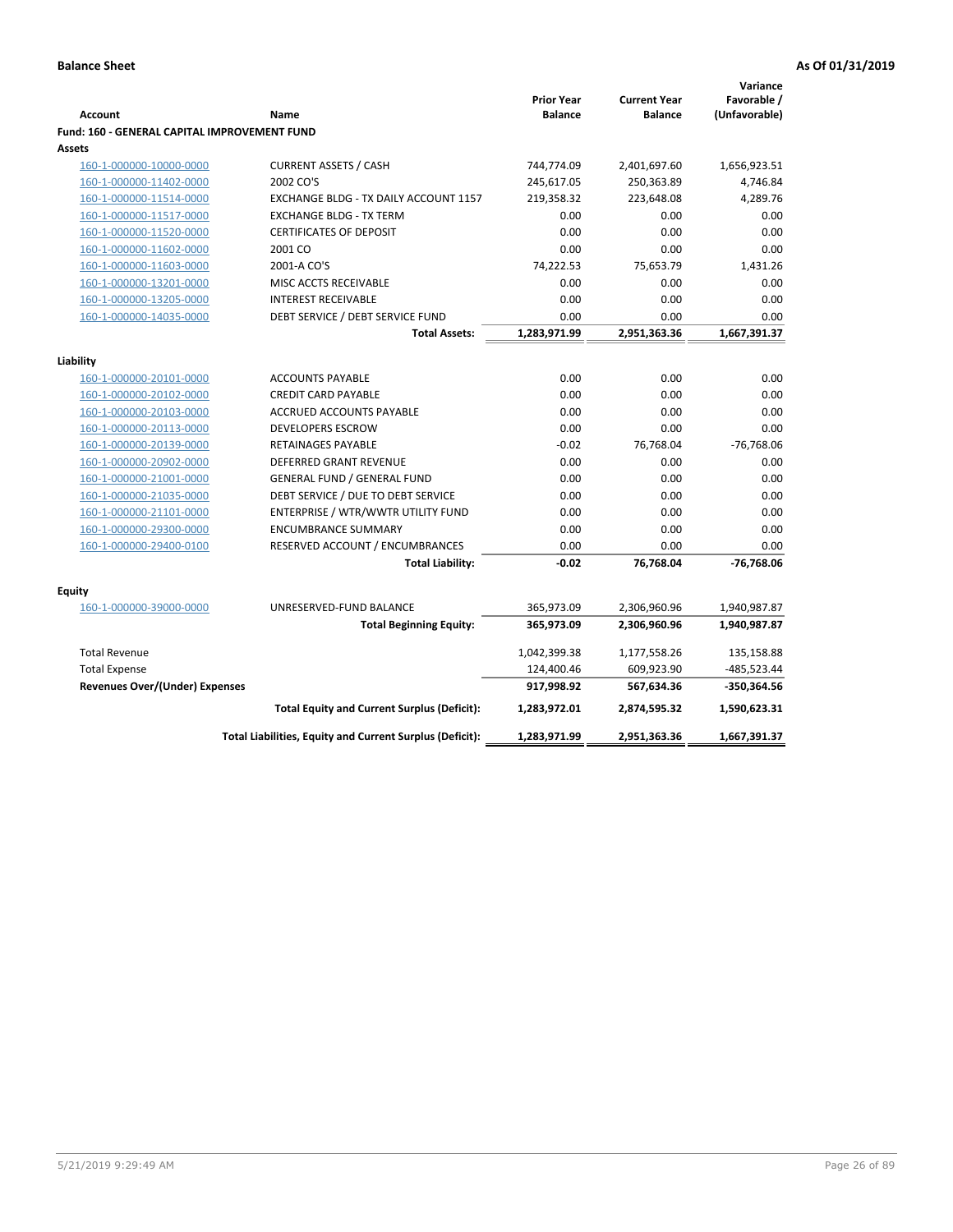| <b>Account</b>                       | <b>Name</b>                                              | <b>Prior Year</b><br><b>Balance</b> | <b>Current Year</b><br><b>Balance</b> | Variance<br>Favorable /<br>(Unfavorable) |
|--------------------------------------|----------------------------------------------------------|-------------------------------------|---------------------------------------|------------------------------------------|
| Fund: 161 - STREET CONSTRUCTION FUND |                                                          |                                     |                                       |                                          |
| <b>Assets</b>                        |                                                          |                                     |                                       |                                          |
| 161-1-000000-10000-0000              | <b>CURRENT ASSETS / CASH</b>                             | 845,886.66                          | 858,877.65                            | 12,990.99                                |
| 161-1-000000-11003-0000              | 2010 CO'S                                                | 0.00                                | 0.00                                  | 0.00                                     |
| 161-1-000000-13205-0000              | <b>INTEREST RECEIVABLE</b>                               | 0.00                                | 0.00                                  | 0.00                                     |
| 161-1-000000-14035-0000              | DEBT SERVICE / DEBT SERVICE FUND                         | 0.00                                | 0.00                                  | 0.00                                     |
|                                      | <b>Total Assets:</b>                                     | 845,886.66                          | 858,877.65                            | 12,990.99                                |
| Liability                            |                                                          |                                     |                                       |                                          |
| 161-1-000000-20101-0000              | <b>ACCOUNTS PAYABLE</b>                                  | 0.00                                | 0.00                                  | 0.00                                     |
| 161-1-000000-20102-0000              | <b>CREDIT CARD PAYABLE</b>                               | 0.00                                | 0.00                                  | 0.00                                     |
| 161-1-000000-20103-0000              | <b>ACCRUED ACCOUNTS PAYABLE</b>                          | 0.00                                | 0.00                                  | 0.00                                     |
| 161-1-000000-20139-0000              | <b>RETAINAGES PAYABLE</b>                                | 0.00                                | 0.00                                  | 0.00                                     |
| 161-1-000000-21001-0000              | <b>GENERAL FUND / GENERAL FUND</b>                       | 0.00                                | 0.00                                  | 0.00                                     |
| 161-1-000000-21035-0000              | DEBT SERVICE / DUE TO DEBT SERVICE                       | 0.00                                | 0.00                                  | 0.00                                     |
| 161-1-000000-29300-0000              | <b>ENCUMBRANCE SUMMARY</b>                               | 0.00                                | 0.00                                  | 0.00                                     |
| 161-1-000000-29400-0100              | RESERVED ACCOUNT / ENCUMBRANCES                          | 0.00                                | 0.00                                  | 0.00                                     |
|                                      | <b>Total Liability:</b>                                  | 0.00                                | 0.00                                  | 0.00                                     |
| Equity                               |                                                          |                                     |                                       |                                          |
| 161-1-000000-39000-0000              | UNRESERVED-FUND BALANCE                                  | 846,099.12                          | 852,048.74                            | 5,949.62                                 |
|                                      | <b>Total Beginning Equity:</b>                           | 846,099.12                          | 852,048.74                            | 5,949.62                                 |
| <b>Total Revenue</b>                 |                                                          | $-137.33$                           | 6.937.32                              | 7,074.65                                 |
| <b>Total Expense</b>                 |                                                          | 75.13                               | 108.41                                | $-33.28$                                 |
| Revenues Over/(Under) Expenses       |                                                          | $-212.46$                           | 6.828.91                              | 7,041.37                                 |
|                                      | <b>Total Equity and Current Surplus (Deficit):</b>       | 845,886.66                          | 858,877.65                            | 12,990.99                                |
|                                      | Total Liabilities, Equity and Current Surplus (Deficit): | 845,886.66                          | 858,877.65                            | 12,990.99                                |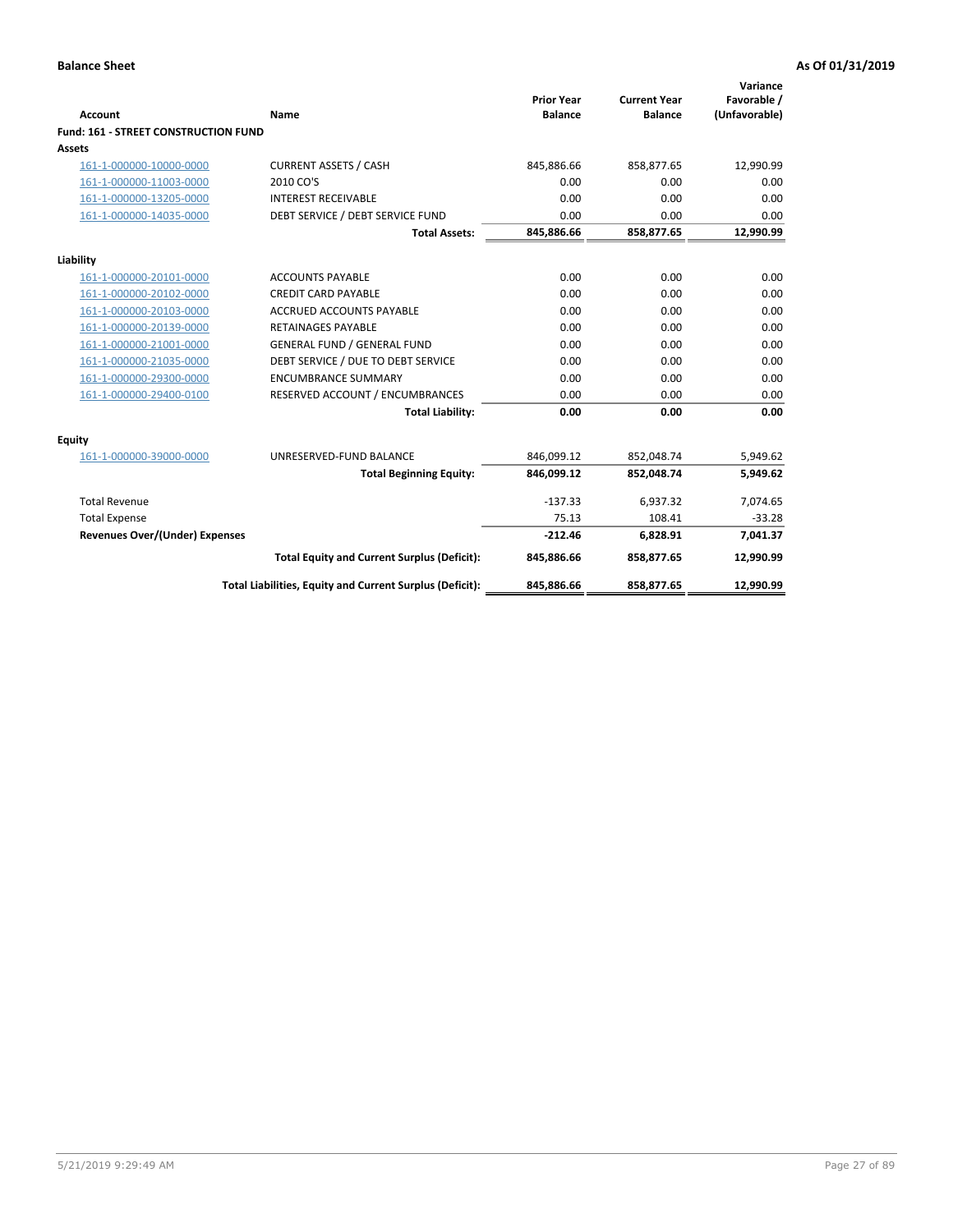|                                                 |                                                          | <b>Prior Year</b><br><b>Balance</b> | <b>Current Year</b> | Variance<br>Favorable / |
|-------------------------------------------------|----------------------------------------------------------|-------------------------------------|---------------------|-------------------------|
| <b>Account</b>                                  | Name                                                     |                                     | <b>Balance</b>      | (Unfavorable)           |
| <b>Fund: 162 - GRAHAM PARK RENOVATIONS FUND</b> |                                                          |                                     |                     |                         |
| <b>Assets</b>                                   |                                                          |                                     |                     |                         |
| 162-1-000000-10000-0000                         | <b>CURRENT ASSETS / CASH</b>                             | 0.00                                | 0.00                | 0.00                    |
| 162-1-000000-13201-0000                         | MISC ACCTS RECEIVABLE                                    | 0.00                                | 0.00                | 0.00                    |
|                                                 | <b>Total Assets:</b>                                     | 0.00                                | 0.00                | 0.00                    |
| Liability                                       |                                                          |                                     |                     |                         |
| 162-1-000000-20101-0000                         | <b>ACCOUNTS PAYABLE</b>                                  | 0.00                                | 0.00                | 0.00                    |
| 162-1-000000-20139-0000                         | <b>RETAINAGES PAYABLE</b>                                | 0.00                                | 0.00                | 0.00                    |
| 162-1-000000-20202-0000                         | <b>DEFERRED REVENUE</b>                                  | 0.00                                | 0.00                | 0.00                    |
| 162-1-000000-29300-0000                         | <b>ENCUMBRANCE SUMMARY</b>                               | 0.00                                | 0.00                | 0.00                    |
| 162-1-000000-29400-0000                         | RESERVED ACCOUNT / ENCUMBRANCES                          | 0.00                                | 0.00                | 0.00                    |
|                                                 | <b>Total Liability:</b>                                  | 0.00                                | 0.00                | 0.00                    |
| Equity                                          |                                                          |                                     |                     |                         |
| 162-1-000000-39000-0000                         | UNRESERVED-FUND BALANCE                                  | 0.00                                | 0.00                | 0.00                    |
|                                                 | <b>Total Beginning Equity:</b>                           | 0.00                                | 0.00                | 0.00                    |
| <b>Total Revenue</b>                            |                                                          | 0.00                                | 0.00                | 0.00                    |
| <b>Total Expense</b>                            |                                                          | 0.00                                | 0.00                | 0.00                    |
| Revenues Over/(Under) Expenses                  |                                                          | 0.00                                | 0.00                | 0.00                    |
|                                                 | <b>Total Equity and Current Surplus (Deficit):</b>       | 0.00                                | 0.00                | 0.00                    |
|                                                 | Total Liabilities, Equity and Current Surplus (Deficit): | 0.00                                | 0.00                | 0.00                    |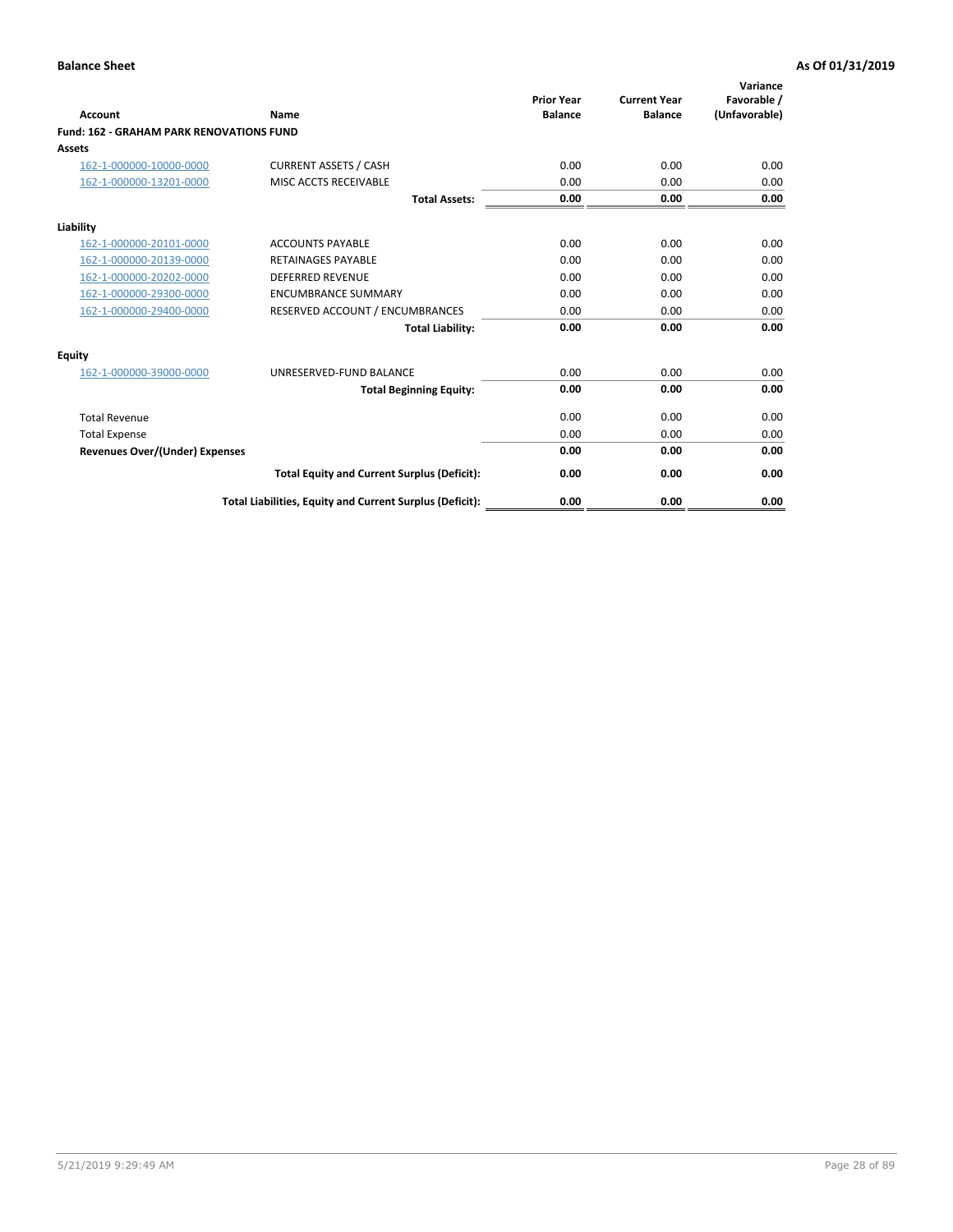|                                              |                                                          | <b>Prior Year</b> | <b>Current Year</b> | Variance<br>Favorable / |
|----------------------------------------------|----------------------------------------------------------|-------------------|---------------------|-------------------------|
| <b>Account</b>                               | Name                                                     | <b>Balance</b>    | <b>Balance</b>      | (Unfavorable)           |
| <b>Fund: 163 - SECO STIMULAS BLOCK GRANT</b> |                                                          |                   |                     |                         |
| Assets                                       |                                                          |                   |                     |                         |
| 163-1-000000-10000-0000                      | <b>CURRENT ASSETS / CASH</b>                             | 0.00              | 0.00                | 0.00                    |
| 163-1-000000-13201-0000                      | MISC ACCTS RECEIVABLE                                    | 0.00              | 0.00                | 0.00                    |
| 163-1-000000-13205-0000                      | <b>INTEREST RECEIVABLE</b>                               | 0.00              | 0.00                | 0.00                    |
|                                              | <b>Total Assets:</b>                                     | 0.00              | 0.00                | 0.00                    |
| Liability                                    |                                                          |                   |                     |                         |
| 163-1-000000-20101-0000                      | <b>ACCOUNTS PAYABLE</b>                                  | 0.00              | 0.00                | 0.00                    |
| 163-1-000000-20102-0000                      | <b>CREDIT CARD PAYABLE</b>                               | 0.00              | 0.00                | 0.00                    |
| 163-1-000000-20103-0000                      | <b>ACCRUED ACCOUNTS PAYABLE</b>                          | 0.00              | 0.00                | 0.00                    |
| 163-1-000000-20139-0000                      | <b>RETAINAGES PAYABLE</b>                                | 0.00              | 0.00                | 0.00                    |
| 163-1-000000-20902-0000                      | <b>DEFERRED GRANT REVENUE</b>                            | 0.00              | 0.00                | 0.00                    |
| 163-1-000000-29300-0000                      | <b>ENCUMBRANCE SUMMARY</b>                               | 0.00              | 0.00                | 0.00                    |
| 163-1-000000-29400-0100                      | RESERVED ACCOUNT / ENCUMBRANCES                          | 0.00              | 0.00                | 0.00                    |
|                                              | <b>Total Liability:</b>                                  | 0.00              | 0.00                | 0.00                    |
| <b>Equity</b>                                |                                                          |                   |                     |                         |
| 163-1-000000-39000-0000                      | UNRESERVED-FUND BALANCE                                  | 0.00              | 0.00                | 0.00                    |
|                                              | <b>Total Beginning Equity:</b>                           | 0.00              | 0.00                | 0.00                    |
| <b>Total Revenue</b>                         |                                                          | 0.00              | 0.00                | 0.00                    |
| <b>Total Expense</b>                         |                                                          | 0.00              | 0.00                | 0.00                    |
| Revenues Over/(Under) Expenses               |                                                          | 0.00              | 0.00                | 0.00                    |
|                                              | <b>Total Equity and Current Surplus (Deficit):</b>       | 0.00              | 0.00                | 0.00                    |
|                                              | Total Liabilities, Equity and Current Surplus (Deficit): | 0.00              | 0.00                | 0.00                    |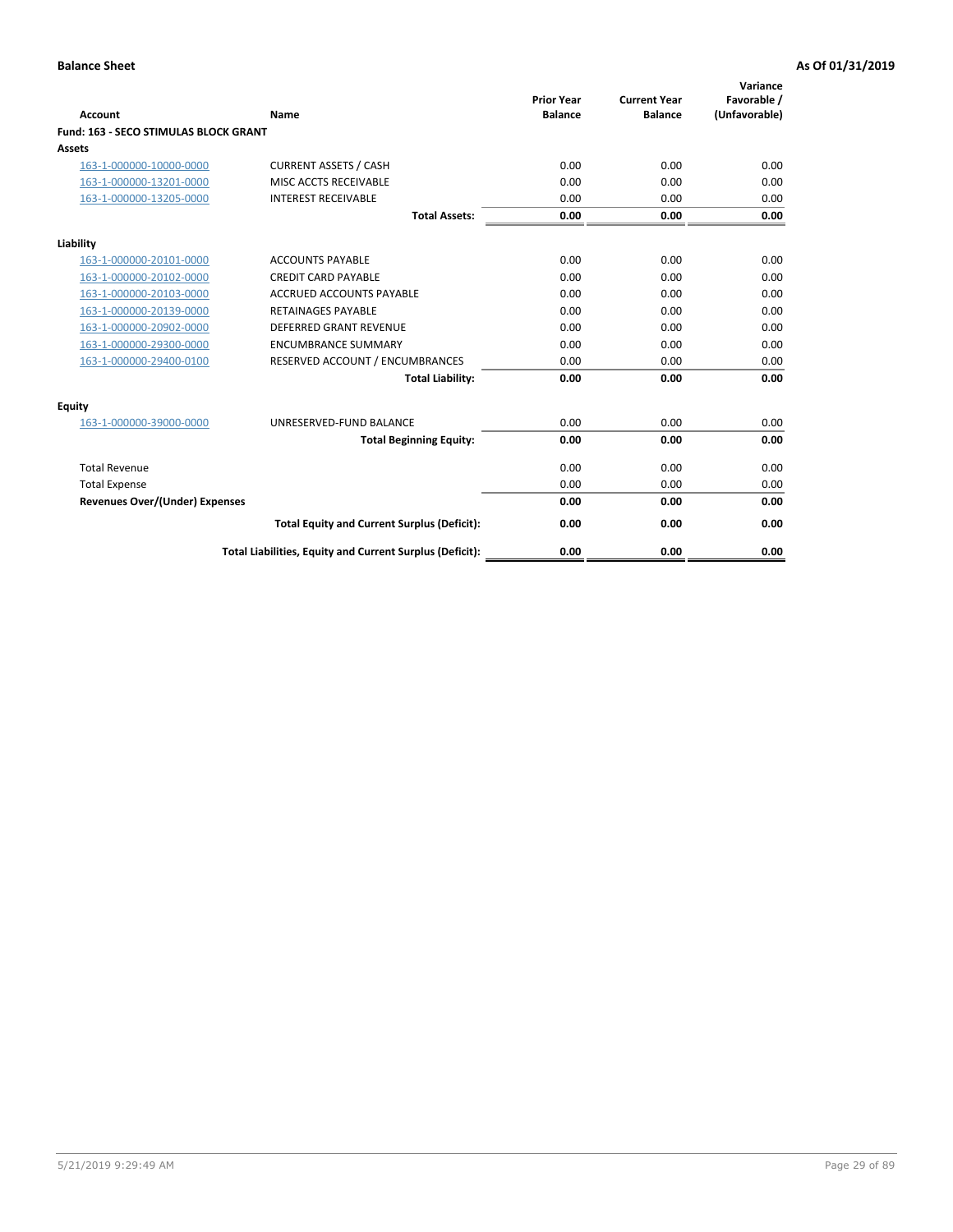| <b>Account</b>                        | Name                                                     | <b>Prior Year</b><br><b>Balance</b> | <b>Current Year</b><br><b>Balance</b> | Variance<br>Favorable /<br>(Unfavorable) |
|---------------------------------------|----------------------------------------------------------|-------------------------------------|---------------------------------------|------------------------------------------|
| Fund: 164 - 2013 CO CAPITAL FUND      |                                                          |                                     |                                       |                                          |
| Assets                                |                                                          |                                     |                                       |                                          |
| 164-1-000000-10000-0000               | <b>CURRENT ASSETS / CASH</b>                             | 31,649.15                           | 32,135.20                             | 486.05                                   |
| 164-1-000000-11508-0000               | 2013 CO'S PROJ CONST                                     | 1,993.53                            | 2,032.53                              | 39.00                                    |
| 164-1-000000-11509-0000               | 2013 CO'S DEBT SERVICE                                   | 0.00                                | 0.00                                  | 0.00                                     |
| 164-1-000000-13205-0000               | <b>INTEREST RECEIVABLE</b>                               | 0.00                                | 0.00                                  | 0.00                                     |
| 164-1-000000-14035-0000               | DEBT SERVICE / DEBT SERVICE FUND                         | 0.00                                | 0.00                                  | 0.00                                     |
|                                       | <b>Total Assets:</b>                                     | 33,642.68                           | 34,167.73                             | 525.05                                   |
| Liability                             |                                                          |                                     |                                       |                                          |
| 164-1-000000-20101-0000               | <b>ACCOUNTS PAYABLE</b>                                  | 0.00                                | 0.00                                  | 0.00                                     |
| 164-1-000000-20102-0000               | <b>CREDIT CARD PAYABLE</b>                               | 0.00                                | 0.00                                  | 0.00                                     |
| 164-1-000000-20103-0000               | ACCRUED ACCOUNTS PAYABLE                                 | 0.00                                | 0.00                                  | 0.00                                     |
| 164-1-000000-20139-0000               | <b>RETAINAGES PAYABLE</b>                                | 0.00                                | 0.00                                  | 0.00                                     |
| 164-1-000000-21001-0000               | <b>GENERAL FUND / GENERAL FUND</b>                       | 0.00                                | 0.00                                  | 0.00                                     |
| 164-1-000000-21035-0000               | DEBT SERVICE / DUE TO DEBT SERVICE                       | 0.00                                | 0.00                                  | 0.00                                     |
| 164-1-000000-29300-0000               | <b>ENCUMBRANCE SUMMARY</b>                               | 0.00                                | 0.00                                  | 0.00                                     |
| 164-1-000000-29400-0100               | RESERVED ACCOUNT / ENCUMBRANCES                          | 0.00                                | 0.00                                  | 0.00                                     |
|                                       | <b>Total Liability:</b>                                  | 0.00                                | 0.00                                  | 0.00                                     |
| Equity                                |                                                          |                                     |                                       |                                          |
| 164-1-000000-39000-0000               | UNRESERVED-FUND BALANCE                                  | 33,642.76                           | 33,896.76                             | 254.00                                   |
|                                       | <b>Total Beginning Equity:</b>                           | 33,642.76                           | 33,896.76                             | 254.00                                   |
| <b>Total Revenue</b>                  |                                                          | 2.73                                | 275.04                                | 272.31                                   |
| <b>Total Expense</b>                  |                                                          | 2.81                                | 4.07                                  | $-1.26$                                  |
| <b>Revenues Over/(Under) Expenses</b> |                                                          | $-0.08$                             | 270.97                                | 271.05                                   |
|                                       | <b>Total Equity and Current Surplus (Deficit):</b>       | 33,642.68                           | 34,167.73                             | 525.05                                   |
|                                       | Total Liabilities, Equity and Current Surplus (Deficit): | 33,642.68                           | 34,167.73                             | 525.05                                   |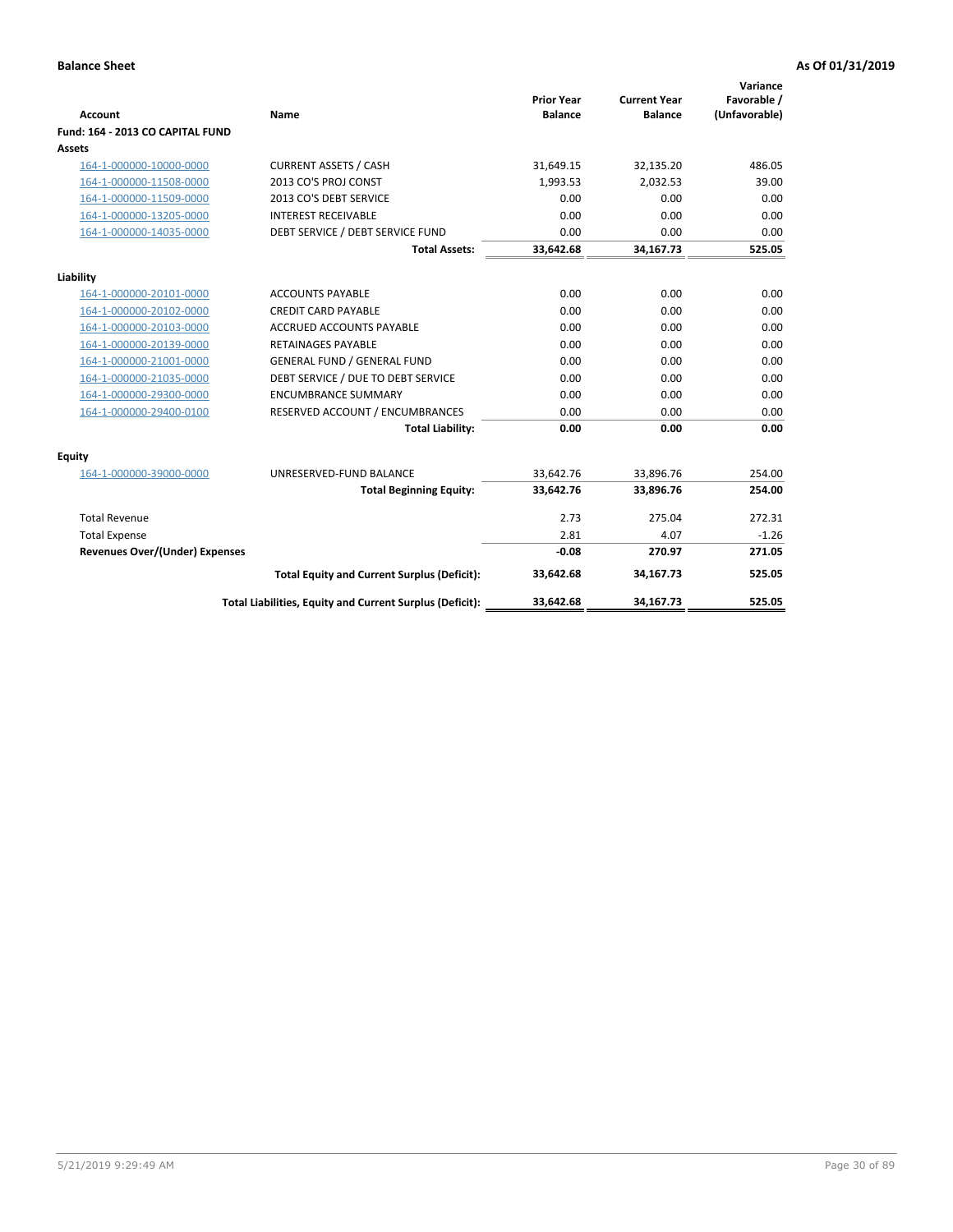| <b>Account</b>                                     | Name                                                     | <b>Prior Year</b><br><b>Balance</b> | <b>Current Year</b><br><b>Balance</b> | Variance<br>Favorable /<br>(Unfavorable) |
|----------------------------------------------------|----------------------------------------------------------|-------------------------------------|---------------------------------------|------------------------------------------|
| Fund: 165 - 2014 GO FUND                           |                                                          |                                     |                                       |                                          |
| Assets                                             |                                                          |                                     |                                       |                                          |
| 165-1-000000-10000-0000                            | <b>CURRENT ASSETS / CASH</b>                             | $-8,613.63$                         | $-8,613.63$                           | 0.00                                     |
| 165-1-000000-11003-0000                            | 2010 CO'S                                                | 0.00                                | 0.00                                  | 0.00                                     |
| 165-1-000000-11202-0000                            | 2014 GO STREET BONDS                                     | 0.00                                | 0.00                                  | 0.00                                     |
| 165-1-000000-11511-0000                            | 2015 GO PROJECT CONSTRUCTION                             | 767,250.58                          | 782,254.87                            | 15,004.29                                |
| 165-1-000000-11520-0000                            | <b>CERTIFICATES OF DEPOSIT</b>                           | 0.00                                | 0.00                                  | 0.00                                     |
| 165-1-000000-11530-0000                            | <b>TexasTERM CP</b>                                      | 0.00                                | 0.00                                  | 0.00                                     |
| 165-1-000000-13201-0000                            | MISC ACCTS RECEIVABLE                                    | 0.00                                | 0.00                                  | 0.00                                     |
| 165-1-000000-13205-0000                            | <b>INTEREST RECEIVABLE</b>                               | 0.00                                | 0.00                                  | 0.00                                     |
| 165-1-000000-14035-0000                            | DEBT SERVICE / DEBT SERVICE FUND                         | 0.00                                | 0.00                                  | 0.00                                     |
|                                                    | <b>Total Assets:</b>                                     | 758,636.95                          | 773,641.24                            | 15,004.29                                |
| Liability                                          |                                                          |                                     |                                       |                                          |
|                                                    |                                                          | 0.00                                | 0.00                                  | 0.00                                     |
| 165-1-000000-20101-0000<br>165-1-000000-20102-0000 | <b>ACCOUNTS PAYABLE</b><br><b>CREDIT CARD PAYABLE</b>    | 0.00                                | 0.00                                  | 0.00                                     |
| 165-1-000000-20103-0000                            | ACCRUED ACCOUNTS PAYABLE                                 | 0.00                                | 0.00                                  | 0.00                                     |
| 165-1-000000-20139-0000                            | <b>RETAINAGES PAYABLE</b>                                | 0.00                                | 0.00                                  | 0.00                                     |
| 165-1-000000-21001-0000                            | <b>GENERAL FUND / GENERAL FUND</b>                       | 0.00                                | 0.00                                  | 0.00                                     |
| 165-1-000000-21035-0000                            | DEBT SERVICE / DUE TO DEBT SERVICE                       | 0.00                                | 0.00                                  | 0.00                                     |
| 165-1-000000-29300-0000                            | <b>ENCUMBRANCE SUMMARY</b>                               | 0.00                                | 0.00                                  | 0.00                                     |
| 165-1-000000-29400-0100                            | RESERVED ACCOUNT / ENCUMBRANCES                          | 0.00                                | 0.00                                  | 0.00                                     |
|                                                    | <b>Total Liability:</b>                                  | 0.00                                | 0.00                                  | 0.00                                     |
|                                                    |                                                          |                                     |                                       |                                          |
| <b>Equity</b>                                      |                                                          |                                     |                                       |                                          |
| 165-1-000000-39000-0000                            | UNRESERVED-FUND BALANCE                                  | 755,496.40                          | 767,685.84                            | 12,189.44                                |
|                                                    | <b>Total Beginning Equity:</b>                           | 755,496.40                          | 767,685.84                            | 12,189.44                                |
| <b>Total Revenue</b>                               |                                                          | 3,140.55                            | 5,955.40                              | 2,814.85                                 |
| <b>Total Expense</b>                               |                                                          | 0.00                                | 0.00                                  | 0.00                                     |
| <b>Revenues Over/(Under) Expenses</b>              |                                                          | 3,140.55                            | 5,955.40                              | 2,814.85                                 |
|                                                    | <b>Total Equity and Current Surplus (Deficit):</b>       | 758,636.95                          | 773,641.24                            | 15,004.29                                |
|                                                    | Total Liabilities, Equity and Current Surplus (Deficit): | 758,636.95                          | 773,641.24                            | 15.004.29                                |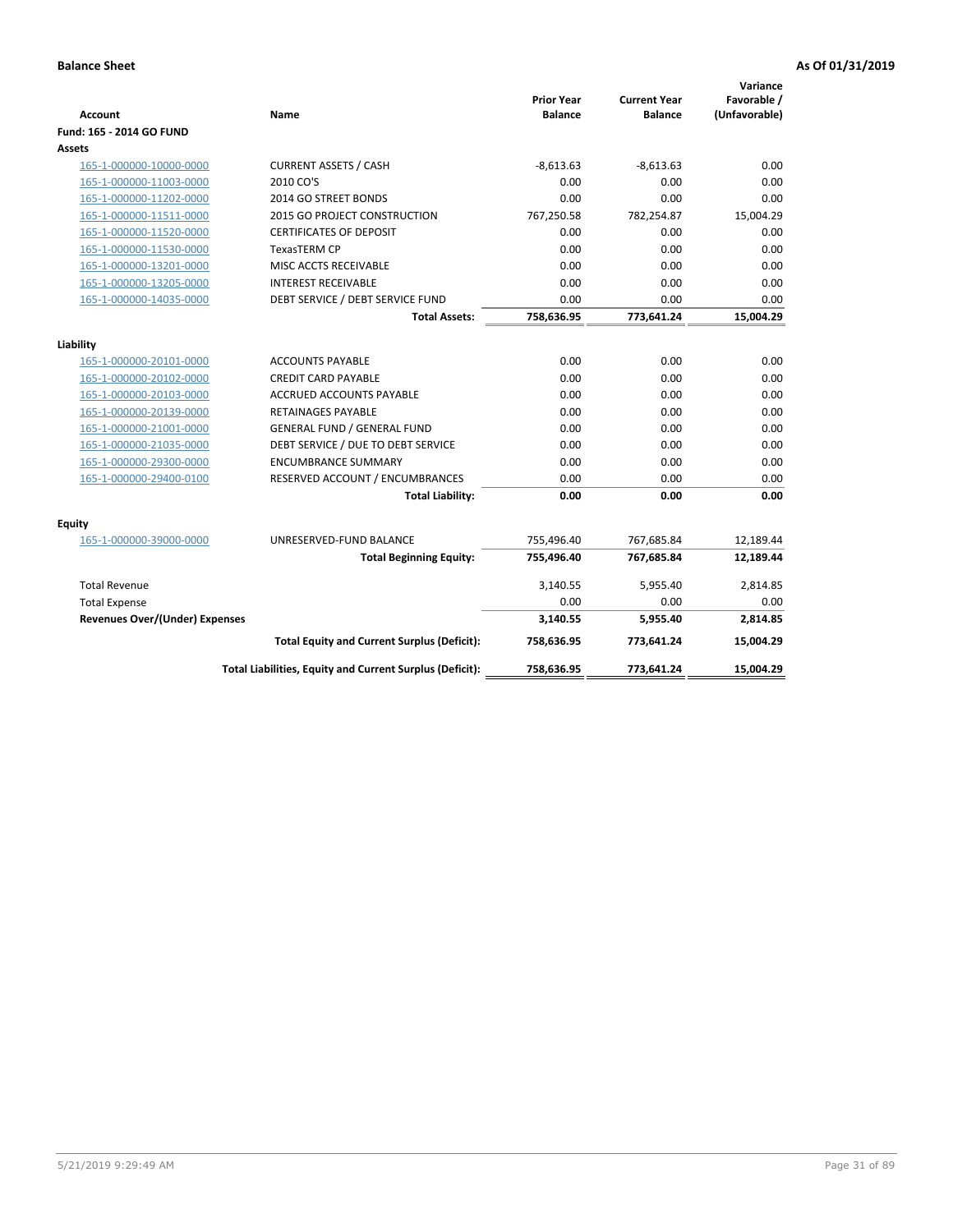|                                                       |                                                          | <b>Prior Year</b> | <b>Current Year</b> | Variance<br>Favorable / |
|-------------------------------------------------------|----------------------------------------------------------|-------------------|---------------------|-------------------------|
| Account                                               | Name                                                     | <b>Balance</b>    | <b>Balance</b>      | (Unfavorable)           |
| Fund: 170 - LAW ENFORCEMENT GRANT - CAPITAL PURCHASES |                                                          |                   |                     |                         |
| <b>Assets</b>                                         |                                                          |                   |                     |                         |
| 170-1-000000-10000-0000                               | <b>CURRENT ASSETS / CASH</b>                             | 194.66            | 0.00                | $-194.66$               |
| 170-1-000000-13201-0000                               | MISC ACCTS RECEIVABLE                                    | 0.00              | 0.00                | 0.00                    |
|                                                       | <b>Total Assets:</b>                                     | 194.66            | 0.00                | $-194.66$               |
| Liability                                             |                                                          |                   |                     |                         |
| 170-1-000000-20101-0000                               | <b>ACCOUNTS PAYABLE</b>                                  | 0.00              | 0.00                | 0.00                    |
| 170-1-000000-20102-0000                               | <b>CREDIT CARD PAYABLE</b>                               | 0.00              | 0.00                | 0.00                    |
| 170-1-000000-20103-0000                               | <b>ACCRUED ACCOUNTS PAYABLE</b>                          | 0.00              | 0.00                | 0.00                    |
| 170-1-000000-20902-0000                               | <b>DEFERRED GRANT REVENUE</b>                            | 0.00              | 0.00                | 0.00                    |
| 170-1-000000-21001-0000                               | <b>GENERAL FUND / GENERAL FUND</b>                       | 0.00              | 0.00                | 0.00                    |
| 170-1-000000-24004-0000                               | <b>INTEREST PAYABLE ON DEP</b>                           | 0.00              | 0.00                | 0.00                    |
| 170-1-000000-29300-0000                               | <b>ENCUMBRANCE SUMMARY</b>                               | 0.00              | 0.00                | 0.00                    |
| 170-1-000000-29400-0000                               | RESERVED ACCOUNT / ENCUMBRANCES                          | 0.00              | 0.00                | 0.00                    |
|                                                       | <b>Total Liability:</b>                                  | 0.00              | 0.00                | 0.00                    |
| <b>Equity</b>                                         |                                                          |                   |                     |                         |
| 170-1-000000-39000-0000                               | UNRESERVED-FUND BALANCE                                  | 194.66            | 0.00                | $-194.66$               |
|                                                       | <b>Total Beginning Equity:</b>                           | 194.66            | 0.00                | $-194.66$               |
| <b>Total Revenue</b>                                  |                                                          | 0.00              | 0.00                | 0.00                    |
| <b>Total Expense</b>                                  |                                                          | 0.00              | 0.00                | 0.00                    |
| <b>Revenues Over/(Under) Expenses</b>                 |                                                          | 0.00              | 0.00                | 0.00                    |
|                                                       | <b>Total Equity and Current Surplus (Deficit):</b>       | 194.66            | 0.00                | $-194.66$               |
|                                                       | Total Liabilities, Equity and Current Surplus (Deficit): | 194.66            | 0.00                | $-194.66$               |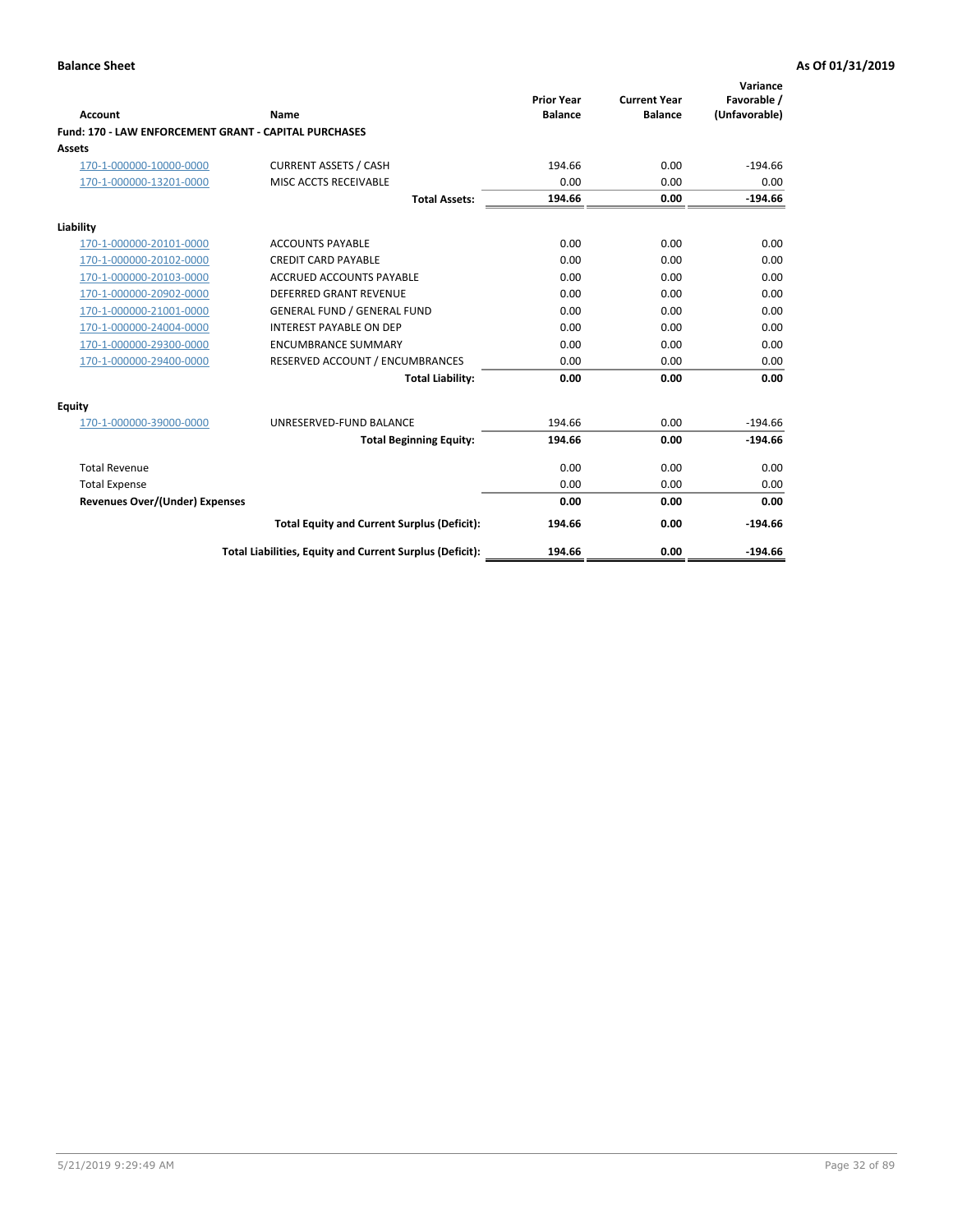|                                                |                                                          | <b>Prior Year</b> | <b>Current Year</b> | Variance<br>Favorable / |
|------------------------------------------------|----------------------------------------------------------|-------------------|---------------------|-------------------------|
| <b>Account</b>                                 | Name                                                     | <b>Balance</b>    | <b>Balance</b>      | (Unfavorable)           |
| <b>Fund: 171 - MAIN STREET SPECIAL REVENUE</b> |                                                          |                   |                     |                         |
| <b>Assets</b>                                  |                                                          |                   |                     |                         |
| 171-1-000000-10000-0000                        | <b>CURRENT ASSETS / CASH</b>                             | 32,500.28         | $-11,759.00$        | $-44,259.28$            |
| 171-1-000000-13201-0000                        | MISC ACCTS RECEIVABLE                                    | 0.00              | 0.00                | 0.00                    |
| 171-1-000000-13205-0000                        | <b>INTEREST RECEIVABLE</b>                               | 0.00              | 0.00                | 0.00                    |
|                                                | <b>Total Assets:</b>                                     | 32.500.28         | $-11.759.00$        | $-44,259.28$            |
| Liability                                      |                                                          |                   |                     |                         |
| 171-1-000000-20101-0000                        | <b>ACCOUNTS PAYABLE</b>                                  | 0.00              | 0.00                | 0.00                    |
| 171-1-000000-20102-0000                        | <b>CREDIT CARD PAYABLE</b>                               | 0.00              | 0.00                | 0.00                    |
| 171-1-000000-20103-0000                        | <b>ACCRUED ACCOUNTS PAYABLE</b>                          | 0.00              | 0.00                | 0.00                    |
| 171-1-000000-20139-0000                        | <b>RETAINAGES PAYABLE</b>                                | 0.00              | 0.00                | 0.00                    |
| 171-1-000000-20902-0000                        | DEFERRED GRANT REVENUE                                   | 0.00              | 0.00                | 0.00                    |
| 171-1-000000-29300-0000                        | <b>ENCUMBRANCE SUMMARY</b>                               | 0.00              | 0.00                | 0.00                    |
| 171-1-000000-29400-0100                        | RESERVED ACCOUNT / ENCUMBRANCES                          | 0.00              | 0.00                | 0.00                    |
|                                                | <b>Total Liability:</b>                                  | 0.00              | 0.00                | 0.00                    |
| <b>Equity</b>                                  |                                                          |                   |                     |                         |
| 171-1-000000-39000-0000                        | UNRESERVED-FUND BALANCE                                  | 35,933.28         | 9,077.21            | $-26,856.07$            |
|                                                | <b>Total Beginning Equity:</b>                           | 35,933.28         | 9.077.21            | $-26,856.07$            |
| <b>Total Revenue</b>                           |                                                          | 0.00              | 0.00                | 0.00                    |
| <b>Total Expense</b>                           |                                                          | 3,433.00          | 20,836.21           | $-17,403.21$            |
| <b>Revenues Over/(Under) Expenses</b>          |                                                          | $-3,433.00$       | $-20,836.21$        | $-17,403.21$            |
|                                                | <b>Total Equity and Current Surplus (Deficit):</b>       | 32,500.28         | $-11,759.00$        | $-44,259.28$            |
|                                                | Total Liabilities, Equity and Current Surplus (Deficit): | 32,500.28         | $-11,759.00$        | $-44.259.28$            |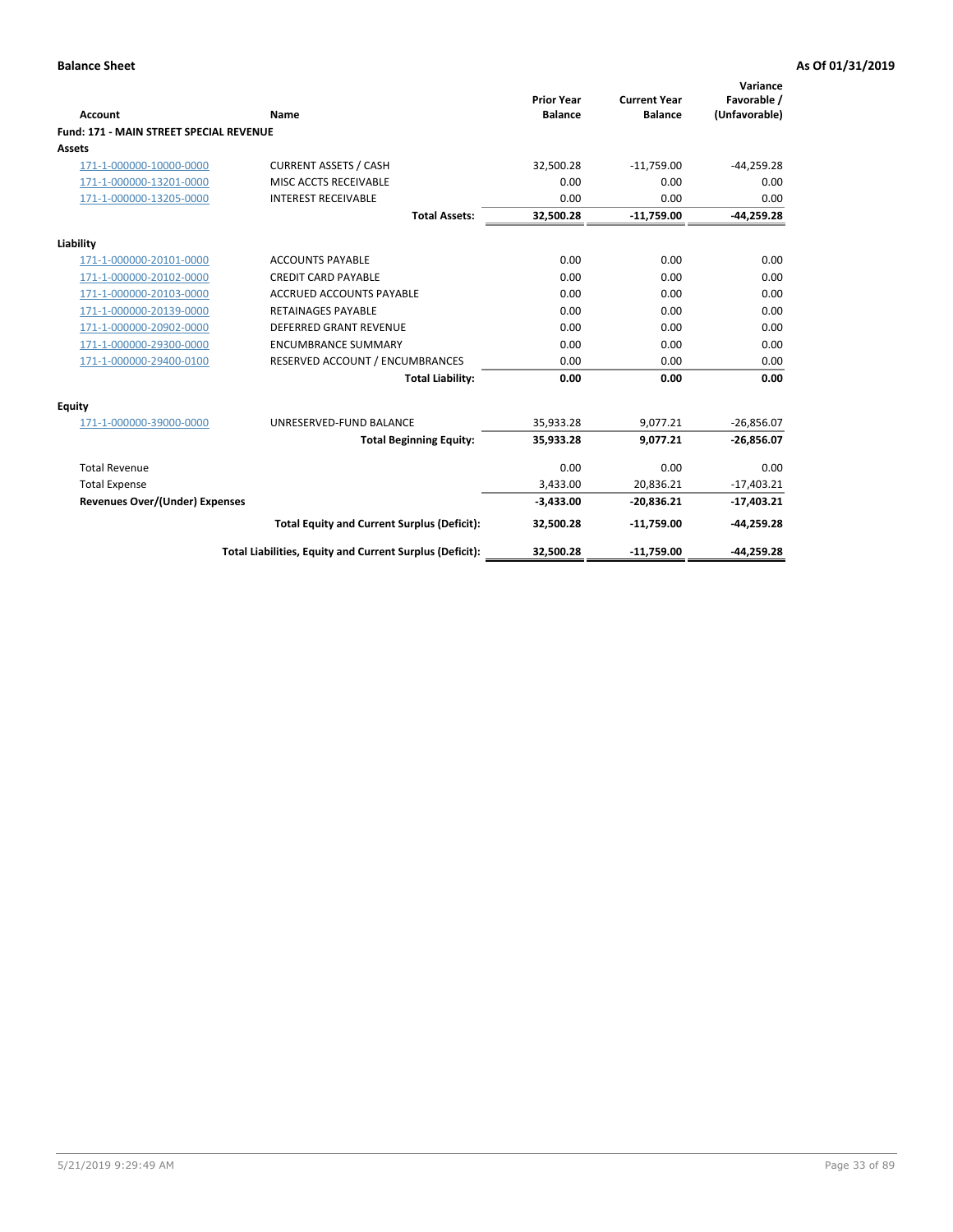|                                       |                                                          |                                     |                                       | Variance                     |
|---------------------------------------|----------------------------------------------------------|-------------------------------------|---------------------------------------|------------------------------|
| <b>Account</b>                        | <b>Name</b>                                              | <b>Prior Year</b><br><b>Balance</b> | <b>Current Year</b><br><b>Balance</b> | Favorable /<br>(Unfavorable) |
| <b>Fund: 172 - MINOR GRANTS FUND</b>  |                                                          |                                     |                                       |                              |
| <b>Assets</b>                         |                                                          |                                     |                                       |                              |
|                                       | <b>CURRENT ASSETS / CASH</b>                             | 1,617.86                            |                                       | 2,558.72                     |
| 172-1-000000-10000-0000               |                                                          |                                     | 4,176.58                              |                              |
| 172-1-000000-13201-0000               | MISC ACCTS RECEIVABLE                                    | 0.00                                | 0.00                                  | 0.00                         |
| 172-1-000000-13205-0000               | <b>INTEREST RECEIVABLE</b>                               | 0.00                                | 0.00                                  | 0.00                         |
|                                       | <b>Total Assets:</b>                                     | 1,617.86                            | 4,176.58                              | 2,558.72                     |
| Liability                             |                                                          |                                     |                                       |                              |
| 172-1-000000-20101-0000               | <b>ACCOUNTS PAYABLE</b>                                  | 0.00                                | 0.00                                  | 0.00                         |
| 172-1-000000-20102-0000               | <b>CREDIT CARD PAYABLE</b>                               | 0.00                                | 0.00                                  | 0.00                         |
| 172-1-000000-20103-0000               | <b>ACCRUED ACCOUNTS PAYABLE</b>                          | 0.00                                | 0.00                                  | 0.00                         |
| 172-1-000000-20902-0000               | <b>DEFERRED GRANT REVENUE</b>                            | 0.00                                | 0.00                                  | 0.00                         |
| 172-1-000000-29300-0000               | <b>ENCUMBRANCE SUMMARY</b>                               | 0.00                                | 0.00                                  | 0.00                         |
| 172-1-000000-29400-0000               | RESERVED ACCOUNT / ENCUMBRANCES                          | 0.00                                | 0.00                                  | 0.00                         |
|                                       | <b>Total Liability:</b>                                  | 0.00                                | 0.00                                  | 0.00                         |
| Equity                                |                                                          |                                     |                                       |                              |
| 172-1-000000-39000-0000               | UNRESERVED-FUND BALANCE                                  | 493.86                              | 3,559.10                              | 3,065.24                     |
|                                       | <b>Total Beginning Equity:</b>                           | 493.86                              | 3,559.10                              | 3,065.24                     |
| <b>Total Revenue</b>                  |                                                          | 1,124.00                            | 732.00                                | $-392.00$                    |
| <b>Total Expense</b>                  |                                                          | 0.00                                | 114.52                                | $-114.52$                    |
| <b>Revenues Over/(Under) Expenses</b> |                                                          | 1,124.00                            | 617.48                                | $-506.52$                    |
|                                       | <b>Total Equity and Current Surplus (Deficit):</b>       | 1,617.86                            | 4,176.58                              | 2,558.72                     |
|                                       | Total Liabilities, Equity and Current Surplus (Deficit): | 1,617.86                            | 4,176.58                              | 2,558.72                     |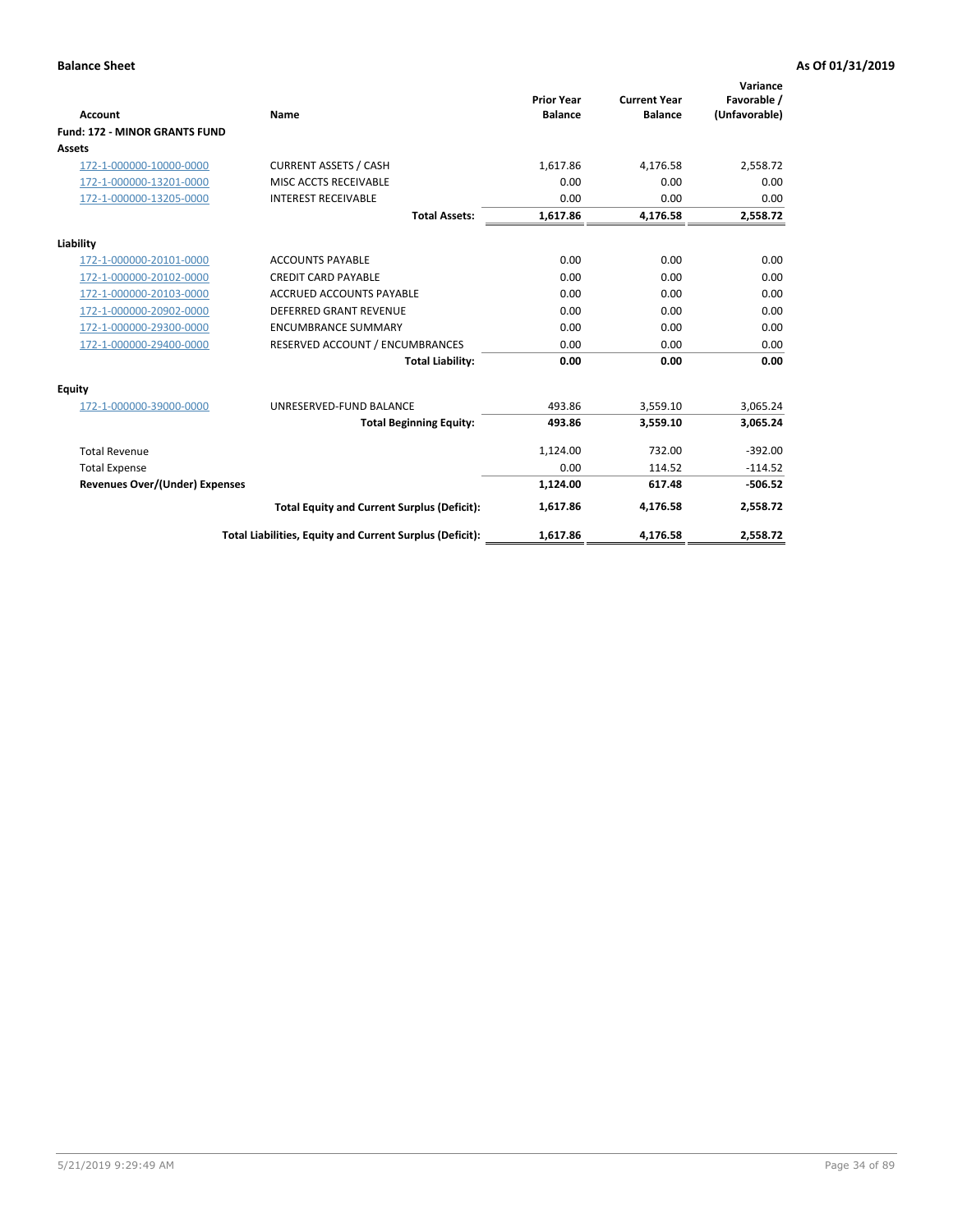| <b>Account</b>                         | <b>Name</b>                                              | <b>Prior Year</b><br><b>Balance</b> | <b>Current Year</b><br><b>Balance</b> | Variance<br>Favorable /<br>(Unfavorable) |
|----------------------------------------|----------------------------------------------------------|-------------------------------------|---------------------------------------|------------------------------------------|
| <b>Fund: 173 - FL YOUNG FOUNDATION</b> |                                                          |                                     |                                       |                                          |
| Assets                                 |                                                          |                                     |                                       |                                          |
| 173-1-000000-10000-0000                | <b>CURRENT ASSETS / CASH</b>                             | 0.00                                | 0.00                                  | 0.00                                     |
| 173-1-000000-13201-0000                | MISC ACCTS RECEIVABLE                                    | 0.00                                | 0.00                                  | 0.00                                     |
|                                        | <b>Total Assets:</b>                                     | 0.00                                | 0.00                                  | 0.00                                     |
| Liability                              |                                                          |                                     |                                       |                                          |
| 173-1-000000-20101-0000                | <b>ACCOUNTS PAYABLE</b>                                  | 0.00                                | 0.00                                  | 0.00                                     |
| 173-1-000000-20102-0000                | <b>CREDIT CARD PAYABLE</b>                               | 0.00                                | 0.00                                  | 0.00                                     |
| 173-1-000000-20902-0000                | <b>DEFERRED GRANT REVENUE</b>                            | 0.00                                | 0.00                                  | 0.00                                     |
| 173-1-000000-29300-0000                | <b>ENCUMBRANCE SUMMARY</b>                               | 0.00                                | 0.00                                  | 0.00                                     |
| 173-1-000000-29400-0000                | RESERVED ACCOUNT / ENCUMBRANCES                          | 0.00                                | 0.00                                  | 0.00                                     |
|                                        | <b>Total Liability:</b>                                  | 0.00                                | 0.00                                  | 0.00                                     |
| Equity                                 |                                                          |                                     |                                       |                                          |
| 173-1-000000-39000-0000                | UNRESERVED-FUND BALANCE                                  | 0.00                                | 0.00                                  | 0.00                                     |
|                                        | <b>Total Beginning Equity:</b>                           | 0.00                                | 0.00                                  | 0.00                                     |
| <b>Total Revenue</b>                   |                                                          | 0.00                                | 0.00                                  | 0.00                                     |
| <b>Total Expense</b>                   |                                                          | 0.00                                | 0.00                                  | 0.00                                     |
| <b>Revenues Over/(Under) Expenses</b>  |                                                          | 0.00                                | 0.00                                  | 0.00                                     |
|                                        | <b>Total Equity and Current Surplus (Deficit):</b>       | 0.00                                | 0.00                                  | 0.00                                     |
|                                        | Total Liabilities, Equity and Current Surplus (Deficit): | 0.00                                | 0.00                                  | 0.00                                     |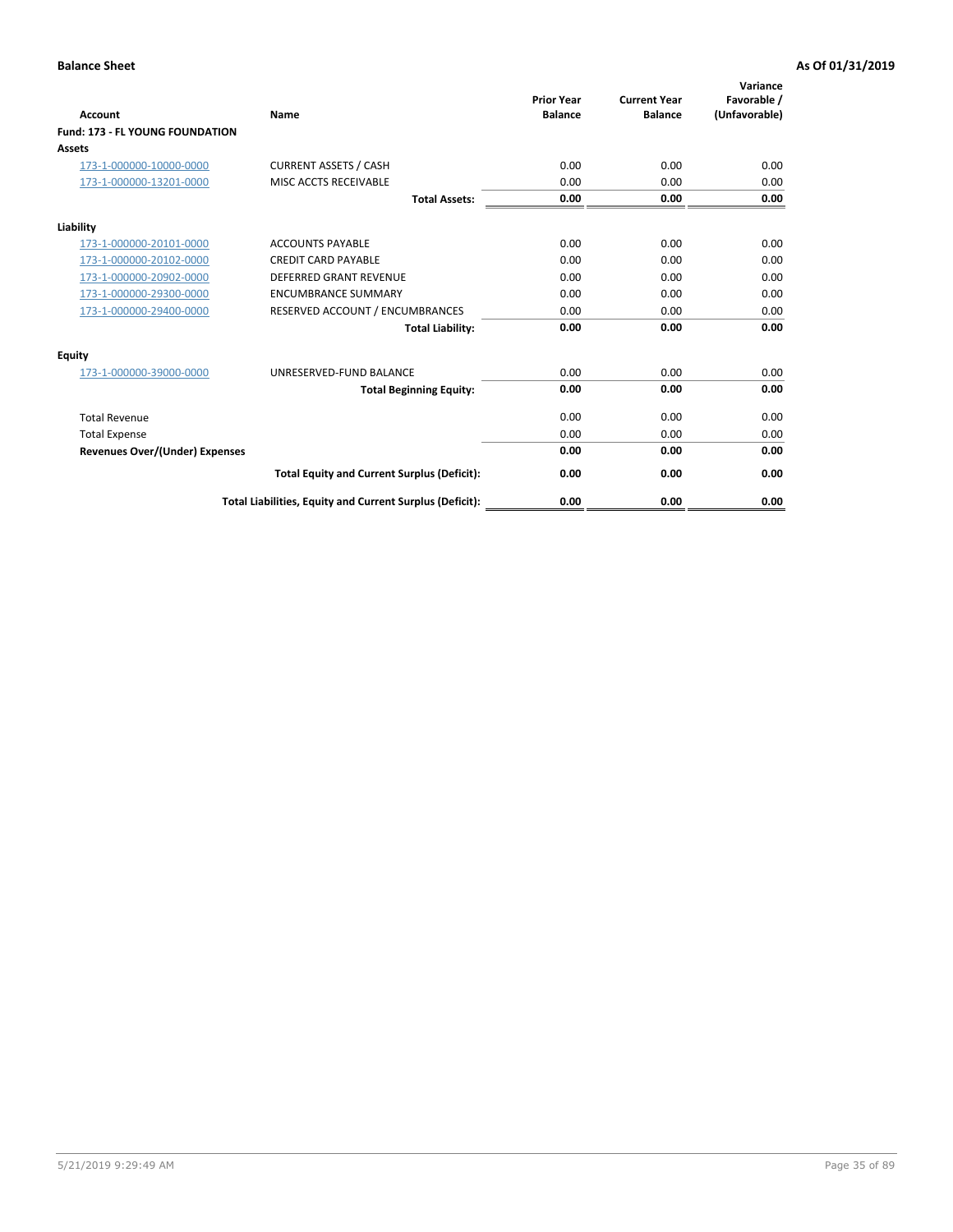| <b>Account</b>                        | Name                                                     | <b>Prior Year</b><br><b>Balance</b> | <b>Current Year</b><br><b>Balance</b> | Variance<br>Favorable /<br>(Unfavorable) |
|---------------------------------------|----------------------------------------------------------|-------------------------------------|---------------------------------------|------------------------------------------|
| Fund: 174 - FEMA GRANT                |                                                          |                                     |                                       |                                          |
| Assets                                |                                                          |                                     |                                       |                                          |
| 174-1-000000-10000-0000               | <b>CURRENT ASSETS / CASH</b>                             | 1.08                                | 0.00                                  | $-1.08$                                  |
| 174-1-000000-13201-0000               | MISC ACCTS RECEIVABLE                                    | 0.00                                | 0.00                                  | 0.00                                     |
| 174-1-000000-13205-0000               | <b>INTEREST RECEIVABLE</b>                               | 0.00                                | 0.00                                  | 0.00                                     |
|                                       | <b>Total Assets:</b>                                     | 1.08                                | 0.00                                  | $-1.08$                                  |
| Liability                             |                                                          |                                     |                                       |                                          |
| 174-1-000000-20101-0000               | <b>ACCOUNTS PAYABLE</b>                                  | 0.00                                | 0.00                                  | 0.00                                     |
| 174-1-000000-20102-0000               | <b>CREDIT CARD PAYABLE</b>                               | 0.00                                | 0.00                                  | 0.00                                     |
| 174-1-000000-20103-0000               | <b>ACCRUED ACCOUNTS PAYABLE</b>                          | 0.00                                | 0.00                                  | 0.00                                     |
| 174-1-000000-20902-0000               | <b>DEFERRED GRANT REVENUE</b>                            | 0.00                                | 0.00                                  | 0.00                                     |
| 174-1-000000-29300-0000               | <b>ENCUMBRANCE SUMMARY</b>                               | 0.00                                | 0.00                                  | 0.00                                     |
| 174-1-000000-29400-0000               | RESERVED ACCOUNT / ENCUMBRANCES                          | 0.00                                | 0.00                                  | 0.00                                     |
|                                       | <b>Total Liability:</b>                                  | 0.00                                | 0.00                                  | 0.00                                     |
| <b>Equity</b>                         |                                                          |                                     |                                       |                                          |
| 174-1-000000-39000-0000               | UNRESERVED-FUND BALANCE                                  | 1.08                                | 0.00                                  | $-1.08$                                  |
|                                       | <b>Total Beginning Equity:</b>                           | 1.08                                | 0.00                                  | $-1.08$                                  |
| <b>Total Revenue</b>                  |                                                          | 0.00                                | 0.00                                  | 0.00                                     |
| <b>Total Expense</b>                  |                                                          | 0.00                                | 0.00                                  | 0.00                                     |
| <b>Revenues Over/(Under) Expenses</b> |                                                          | 0.00                                | 0.00                                  | 0.00                                     |
|                                       | <b>Total Equity and Current Surplus (Deficit):</b>       | 1.08                                | 0.00                                  | $-1.08$                                  |
|                                       | Total Liabilities, Equity and Current Surplus (Deficit): | 1.08                                | 0.00                                  | $-1.08$                                  |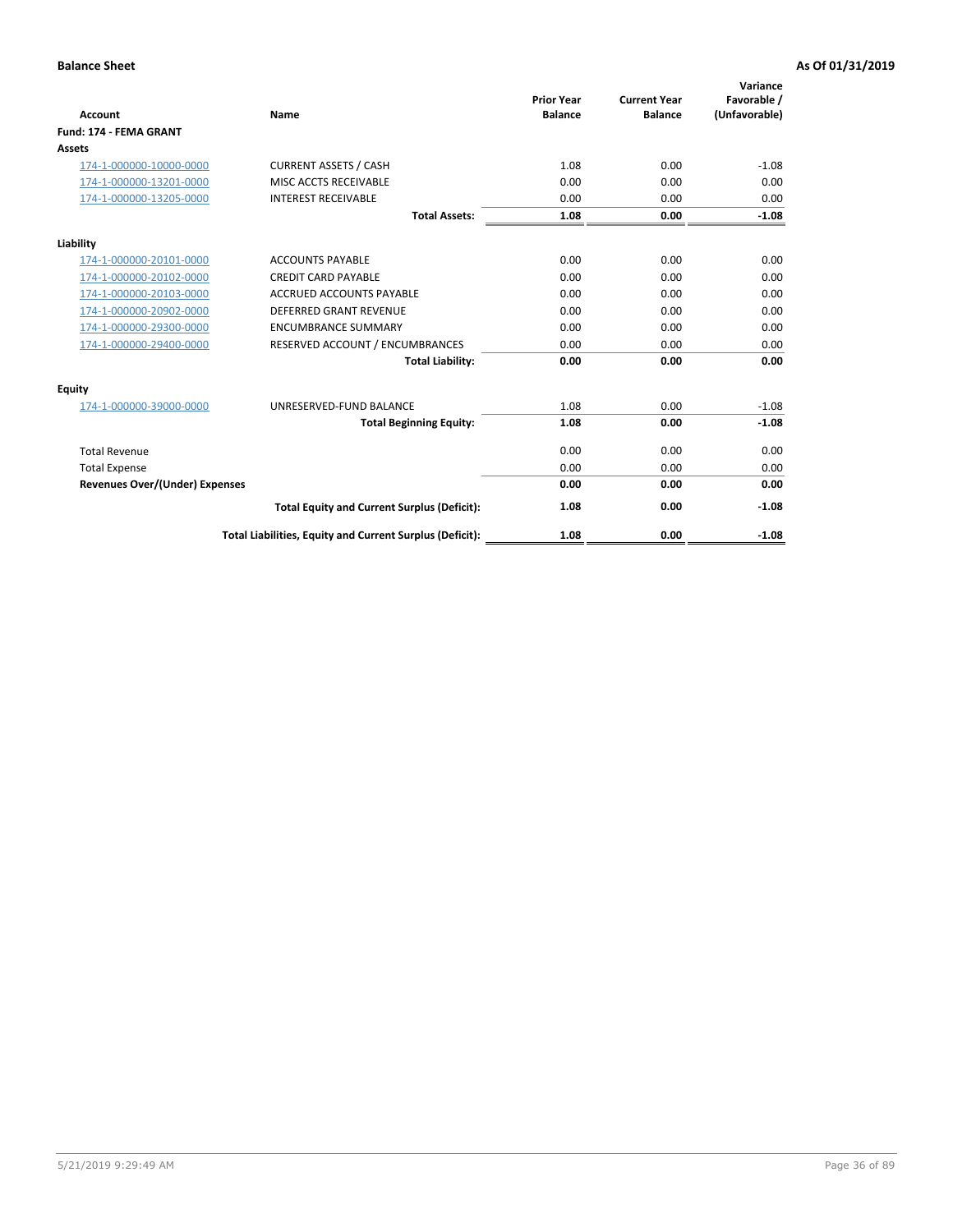|                                            |                                                          | <b>Prior Year</b> | <b>Current Year</b> | Variance<br>Favorable / |
|--------------------------------------------|----------------------------------------------------------|-------------------|---------------------|-------------------------|
| <b>Account</b>                             | Name                                                     | <b>Balance</b>    | <b>Balance</b>      | (Unfavorable)           |
| Fund: 175 - JUSTICE ASSISTANCE GRANT - JAG |                                                          |                   |                     |                         |
| <b>Assets</b>                              |                                                          |                   |                     |                         |
| 175-1-000000-10000-0000                    | <b>CURRENT ASSETS / CASH</b>                             | 30.65             | 13,761.65           | 13,731.00               |
| 175-1-000000-13201-0000                    | MISC ACCTS RECEIVABLE                                    | 0.00              | 0.00                | 0.00                    |
|                                            | <b>Total Assets:</b>                                     | 30.65             | 13,761.65           | 13,731.00               |
| Liability                                  |                                                          |                   |                     |                         |
| 175-1-000000-20101-0000                    | <b>ACCOUNTS PAYABLE</b>                                  | 0.00              | 0.00                | 0.00                    |
| 175-1-000000-20102-0000                    | <b>CREDIT CARD PAYABLE</b>                               | 0.00              | 0.00                | 0.00                    |
| 175-1-000000-20902-0000                    | <b>DEFERRED GRANT REVENUE</b>                            | 0.00              | 0.00                | 0.00                    |
| 175-1-000000-29300-0000                    | <b>ENCUMBRANCE SUMMARY</b>                               | 0.00              | 0.00                | 0.00                    |
| 175-1-000000-29400-0000                    | RESERVED ACCOUNT / ENCUMBRANCES                          | 0.00              | 0.00                | 0.00                    |
|                                            | <b>Total Liability:</b>                                  | 0.00              | 0.00                | 0.00                    |
| Equity                                     |                                                          |                   |                     |                         |
| 175-1-000000-39000-0000                    | UNRESERVED-FUND BALANCE                                  | 30.65             | 13,761.65           | 13,731.00               |
|                                            | <b>Total Beginning Equity:</b>                           | 30.65             | 13,761.65           | 13,731.00               |
| <b>Total Revenue</b>                       |                                                          | 0.00              | 0.00                | 0.00                    |
| <b>Total Expense</b>                       |                                                          | 0.00              | 0.00                | 0.00                    |
| Revenues Over/(Under) Expenses             |                                                          | 0.00              | 0.00                | 0.00                    |
|                                            | <b>Total Equity and Current Surplus (Deficit):</b>       | 30.65             | 13,761.65           | 13,731.00               |
|                                            | Total Liabilities, Equity and Current Surplus (Deficit): | 30.65             | 13,761.65           | 13,731.00               |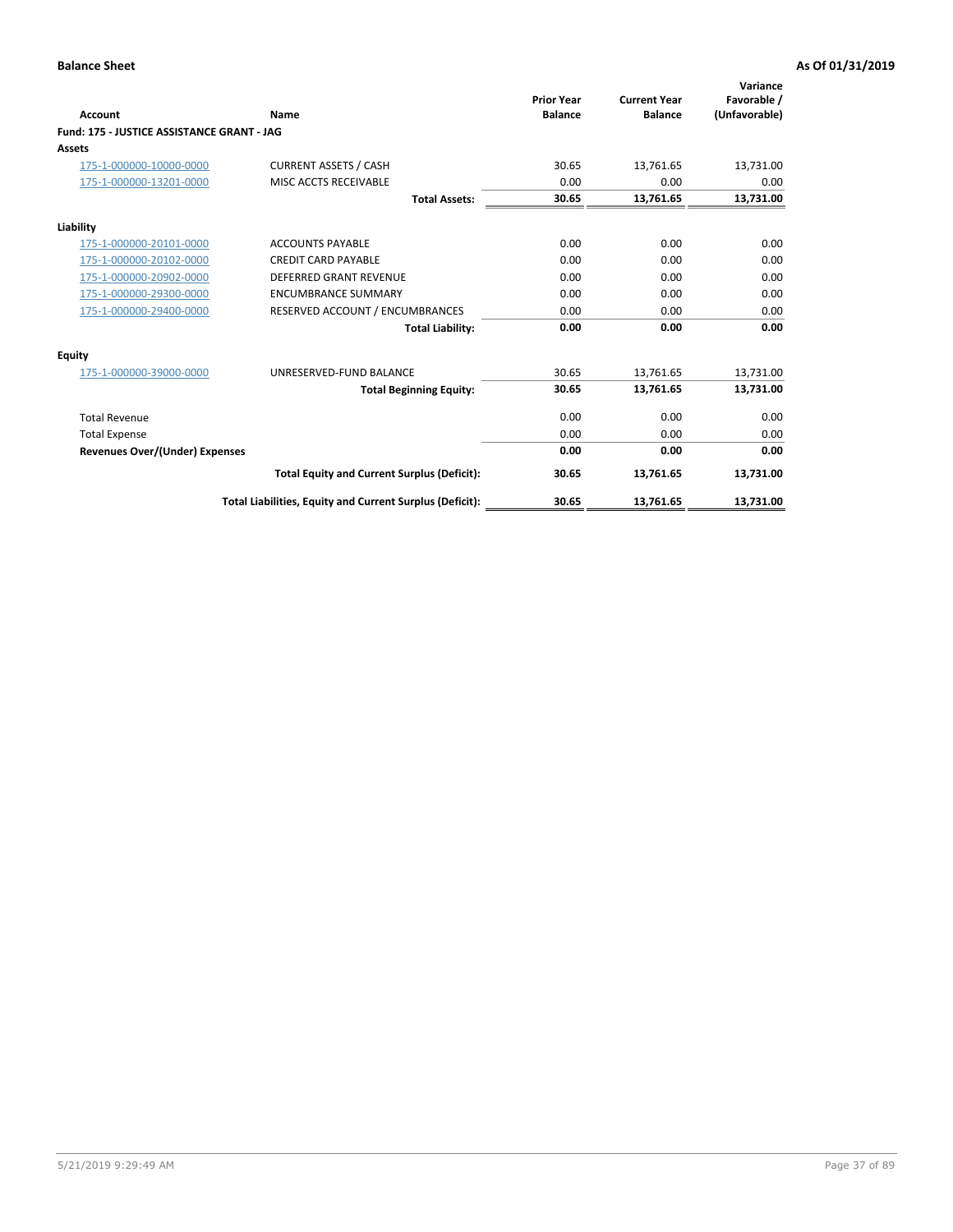|                                       |                                                          | <b>Prior Year</b> | <b>Current Year</b> | Variance<br>Favorable / |
|---------------------------------------|----------------------------------------------------------|-------------------|---------------------|-------------------------|
| <b>Account</b>                        | <b>Name</b>                                              | <b>Balance</b>    | <b>Balance</b>      | (Unfavorable)           |
| Fund: 176 - HOME GRANT FUND           |                                                          |                   |                     |                         |
| <b>Assets</b>                         |                                                          |                   |                     |                         |
| 176-1-000000-10000-0000               | <b>CURRENT ASSETS / CASH</b>                             | 0.00              | 0.00                | 0.00                    |
| 176-1-000000-13201-0000               | MISC ACCTS RECEIVABLE                                    | 0.00              | 0.00                | 0.00                    |
| 176-1-000000-13205-0000               | <b>INTEREST RECEIVABLE</b>                               | 0.00              | 0.00                | 0.00                    |
|                                       | <b>Total Assets:</b>                                     | 0.00              | 0.00                | 0.00                    |
| Liability                             |                                                          |                   |                     |                         |
| 176-1-000000-20101-0000               | <b>ACCOUNTS PAYABLE</b>                                  | 0.00              | 0.00                | 0.00                    |
| 176-1-000000-20102-0000               | <b>CREDIT CARD PAYABLE</b>                               | 0.00              | 0.00                | 0.00                    |
| 176-1-000000-20103-0000               | <b>ACCRUED ACCOUNTS PAYABLE</b>                          | 0.00              | 0.00                | 0.00                    |
| 176-1-000000-20902-0000               | <b>DEFERRED GRANT REVENUE</b>                            | 0.00              | 0.00                | 0.00                    |
| 176-1-000000-29300-0000               | <b>ENCUMBRANCE SUMMARY</b>                               | 0.00              | 0.00                | 0.00                    |
| 176-1-000000-29400-0000               | RESERVED ACCOUNT / ENCUMBRANCES                          | 0.00              | 0.00                | 0.00                    |
|                                       | <b>Total Liability:</b>                                  | 0.00              | 0.00                | 0.00                    |
| Equity                                |                                                          |                   |                     |                         |
| 176-1-000000-39000-0000               | UNRESERVED-FUND BALANCE                                  | 0.00              | 0.00                | 0.00                    |
|                                       | <b>Total Beginning Equity:</b>                           | 0.00              | 0.00                | 0.00                    |
| <b>Total Revenue</b>                  |                                                          | 0.00              | 0.00                | 0.00                    |
| <b>Total Expense</b>                  |                                                          | 0.00              | 0.00                | 0.00                    |
| <b>Revenues Over/(Under) Expenses</b> |                                                          | 0.00              | 0.00                | 0.00                    |
|                                       | <b>Total Equity and Current Surplus (Deficit):</b>       | 0.00              | 0.00                | 0.00                    |
|                                       | Total Liabilities, Equity and Current Surplus (Deficit): | 0.00              | 0.00                | 0.00                    |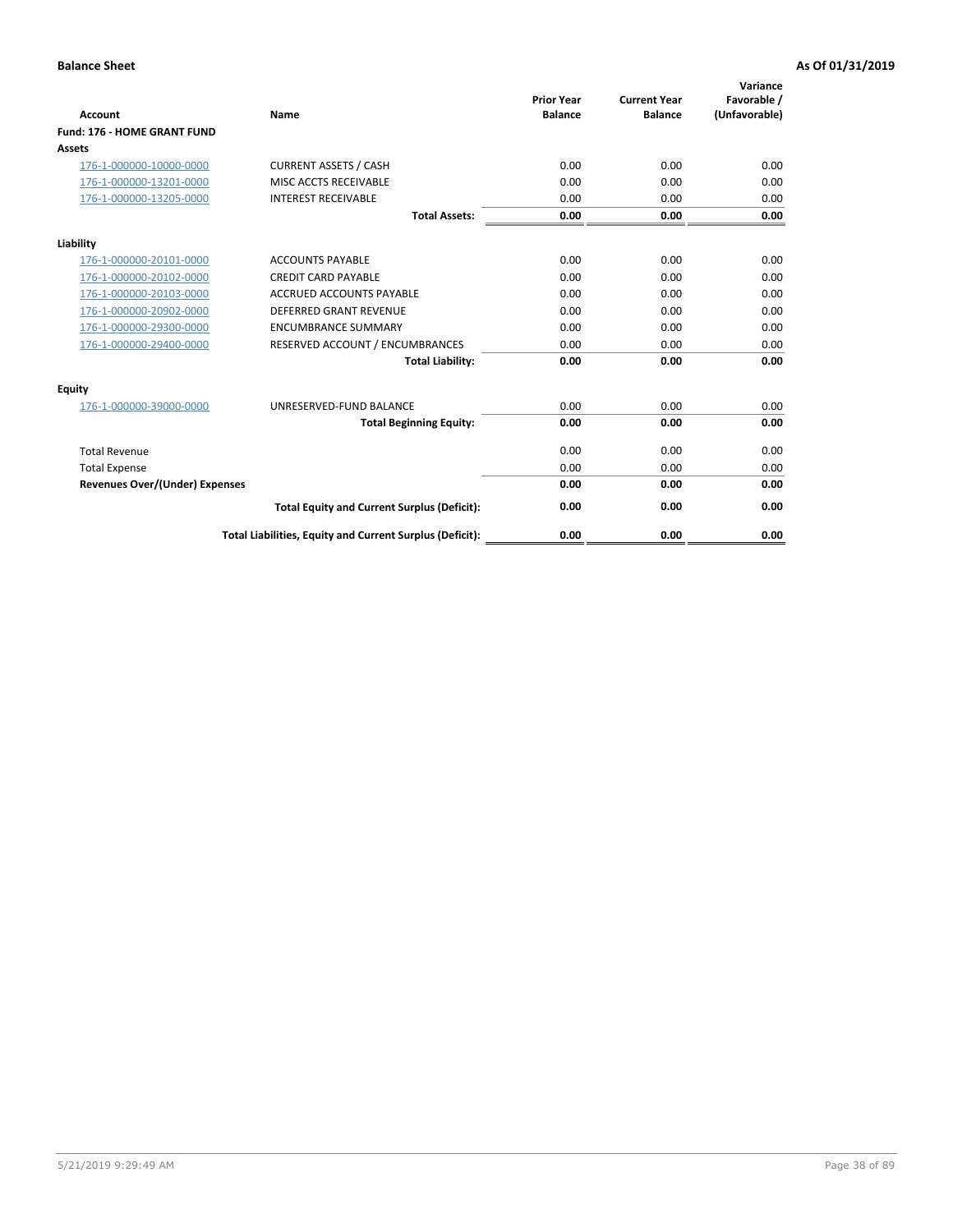| Account                                        | Name                                                     | <b>Prior Year</b><br><b>Balance</b> | <b>Current Year</b><br><b>Balance</b> | Variance<br>Favorable /<br>(Unfavorable) |
|------------------------------------------------|----------------------------------------------------------|-------------------------------------|---------------------------------------|------------------------------------------|
| <b>Fund: 177 - SAFE ROUTES TO SCHOOL GRANT</b> |                                                          |                                     |                                       |                                          |
| <b>Assets</b>                                  |                                                          |                                     |                                       |                                          |
| 177-1-000000-10000-0000                        | <b>CURRENT ASSETS / CASH</b>                             | 0.02                                | 0.00                                  | $-0.02$                                  |
| 177-1-000000-13201-0000                        | MISC ACCTS RECEIVABLE                                    | 0.00                                | 0.00                                  | 0.00                                     |
| 177-1-000000-13205-0000                        | <b>INTEREST RECEIVABLE</b>                               | 0.00                                | 0.00                                  | 0.00                                     |
|                                                | <b>Total Assets:</b>                                     | 0.02                                | 0.00                                  | $-0.02$                                  |
| Liability                                      |                                                          |                                     |                                       |                                          |
| 177-1-000000-20101-0000                        | <b>ACCOUNTS PAYABLE</b>                                  | 0.00                                | 0.00                                  | 0.00                                     |
| 177-1-000000-20102-0000                        | <b>CREDIT CARD PAYABLE</b>                               | 0.00                                | 0.00                                  | 0.00                                     |
| 177-1-000000-20139-0000                        | <b>RETAINAGES PAYABLE</b>                                | 0.00                                | 0.00                                  | 0.00                                     |
| 177-1-000000-20902-0000                        | <b>DEFERRED GRANT REVENUE</b>                            | 0.00                                | 0.00                                  | 0.00                                     |
|                                                | <b>Total Liability:</b>                                  | 0.00                                | 0.00                                  | 0.00                                     |
| Equity                                         |                                                          |                                     |                                       |                                          |
| 177-1-000000-39000-0000                        | UNRESERVED-FUND BALANCE                                  | 0.02                                | 0.00                                  | $-0.02$                                  |
|                                                | <b>Total Beginning Equity:</b>                           | 0.02                                | 0.00                                  | $-0.02$                                  |
| <b>Total Revenue</b>                           |                                                          | 0.00                                | 0.00                                  | 0.00                                     |
| <b>Total Expense</b>                           |                                                          | 0.00                                | 0.00                                  | 0.00                                     |
| Revenues Over/(Under) Expenses                 |                                                          | 0.00                                | 0.00                                  | 0.00                                     |
|                                                | <b>Total Equity and Current Surplus (Deficit):</b>       | 0.02                                | 0.00                                  | $-0.02$                                  |
|                                                | Total Liabilities, Equity and Current Surplus (Deficit): | 0.02                                | 0.00                                  | $-0.02$                                  |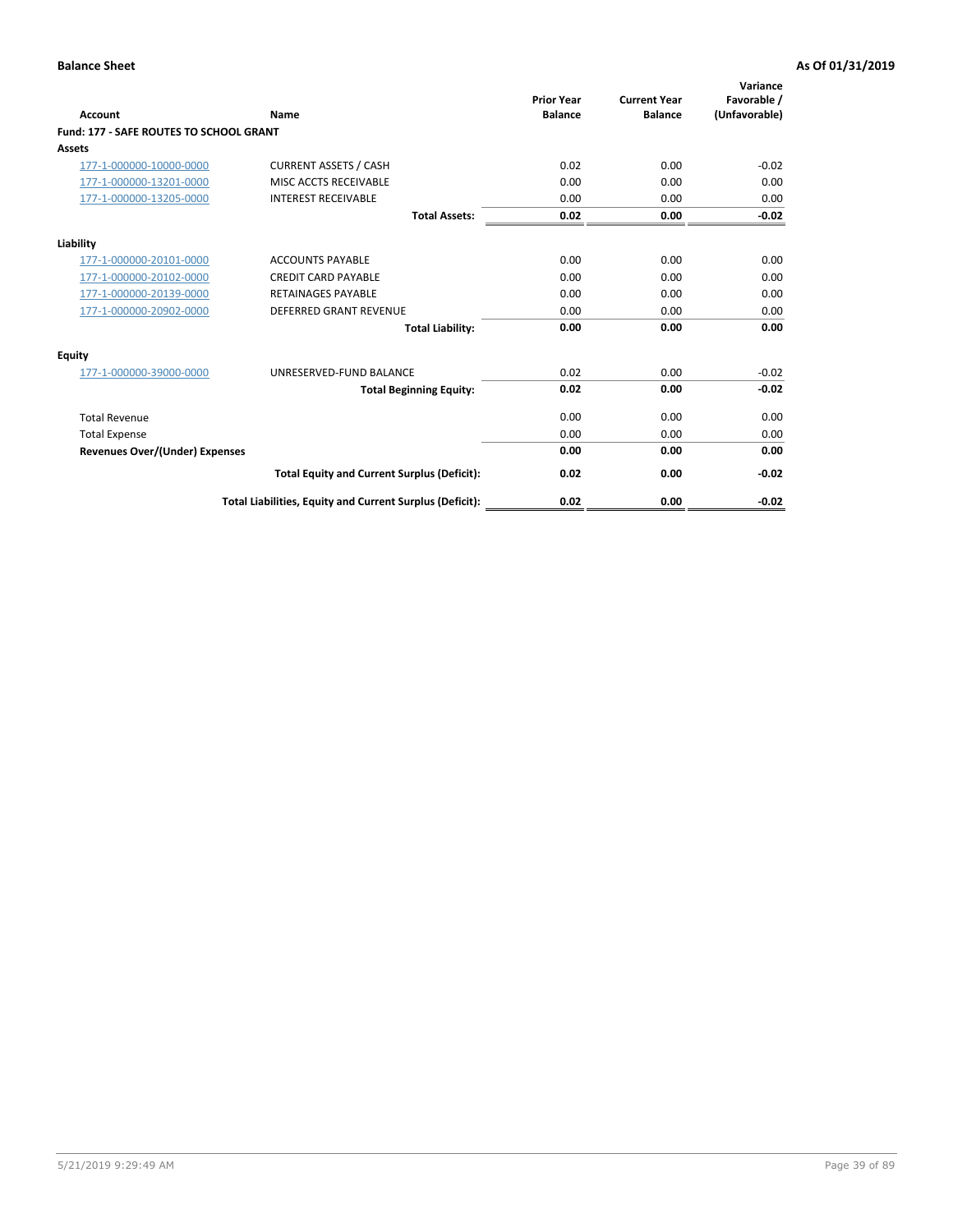| <b>Account</b>                        | Name                                                     | <b>Prior Year</b><br><b>Balance</b> | <b>Current Year</b><br><b>Balance</b> | Variance<br>Favorable /<br>(Unfavorable) |
|---------------------------------------|----------------------------------------------------------|-------------------------------------|---------------------------------------|------------------------------------------|
| Fund: 190 - FIXED ASSETS<br>Assets    |                                                          |                                     |                                       |                                          |
| 190-1-000000-10000-0000               | <b>CURRENT ASSETS / CASH</b>                             | 4,781,218.73                        | 3,979,096.29                          | $-802, 122.44$                           |
| 190-1-000000-16001-0000               | FIXED ASSETS / LAND                                      | 4,301,719.07                        | 4,319,195.57                          | 17,476.50                                |
| 190-1-000000-16002-0000               | FIXED ASSETS / IMPROVMENTS-NON BUILDI                    | 9,547,720.27                        | 9,912,720.98                          | 365,000.71                               |
| 190-1-000000-16003-0000               | ACCUM DEPR / IMPROVEMENTS- NON BUIL                      | -4,009,937.54                       | $-4,418,664.01$                       | $-408,726.47$                            |
| 190-1-000000-16004-0000               | FIXED ASSETS / BUILDINGS                                 | 17,535,682.21                       | 18,870,389.31                         | 1,334,707.10                             |
| 190-1-000000-16005-0000               | <b>ACCUM DEPR / BUILDINGS</b>                            | $-6,682,343.79$                     | -7,078,918.90                         | $-396,575.11$                            |
| 190-1-000000-16109-0000               | FIXED ASSETS / INFRASTRUCTURE                            | 39,600,292.98                       | 41,233,401.98                         | 1,633,109.00                             |
| 190-1-000000-16110-0000               | ACCUM DEPR / INFRASTRUCTURE                              | $-17,212,975.22$                    | -17,759,272.67                        | -546,297.45                              |
| 190-1-000000-16201-0000               | FIXED ASSETS / MACHINERY AND EQUIPMEN                    | 6,435,884.14                        | 6,681,975.42                          | 246,091.28                               |
| 190-1-000000-16202-0000               | ACCUM DEPR / MACHINERY AND EQUIPMEI                      | -4,533,779.36                       | -4,901,148.10                         | $-367,368.74$                            |
| 190-1-000000-16205-0000               | FIXED ASSETS / SEIZURE FUNDED VEHICLES                   | 109,736.85                          | 109,736.85                            | 0.00                                     |
| 190-1-000000-16206-0000               | ACCUM DEPR / SEIZURE FUNDED VEHICLES                     | $-86,047.91$                        | $-95,298.29$                          | $-9,250.38$                              |
| 190-1-000000-16301-0000               | FIXED ASSETS / C W I P                                   | 7,494,769.94                        | 6,540,229.12                          | -954,540.82                              |
|                                       | <b>Total Assets:</b>                                     | 57,281,940.37                       | 57,393,443.55                         | 111,503.18                               |
|                                       |                                                          |                                     |                                       |                                          |
| Liability                             |                                                          |                                     |                                       |                                          |
| 190-1-000000-20101-0000               | <b>ACCOUNTS PAYABLE</b>                                  | 0.00                                | 0.00                                  | 0.00                                     |
| 190-1-000000-20102-0000               | <b>CREDIT CARD PAYABLE</b>                               | 0.00                                | 0.00                                  | 0.00                                     |
| 190-1-000000-27001-0000               | CONTRIBUTED CAPITAL / DEVELOPERS                         | 7,196,125.29                        | 7,196,125.29                          | 0.00                                     |
| 190-1-000000-27101-0000               | INVESTMENT IN GFA / GENERAL FUND                         | 2,194,657.07                        | 2,194,657.07                          | 0.00                                     |
| 190-1-000000-27102-0000               | SPECIAL REVENUE FUNDS                                    | 4,861,998.29                        | 4,861,998.29                          | 0.00                                     |
| 190-1-000000-27103-0000               | <b>GENERAL CIP FUND</b>                                  | 62,287,009.22                       | 64,126,730.55                         | $-1,839,721.33$                          |
| 190-1-000000-27104-0000               | PROPRIETARY FUNDS                                        | 13,885,324.34                       | 13,885,324.34                         | 0.00                                     |
| 190-1-000000-27105-0000               | <b>INTERNAL SERVICE FUNDS</b>                            | 0.00                                | 0.00                                  | 0.00                                     |
| 190-1-000000-27106-0000               | <b>EXPENDABLE TRUST FUNDS</b>                            | 0.00                                | 0.00                                  | 0.00                                     |
| 190-1-000000-27107-0000               | INVESTMENT IN GFA / SEIZURE FUNDS                        | 127,680.68                          | 127,680.68                            | 0.00                                     |
| 190-1-000000-27108-0000               | INVESTMENT IN GFA / FIRE DEPARTMEN                       | 0.00                                | 0.00                                  | 0.00                                     |
| 190-1-000000-27109-0000               | PARKS & RECREATION DEPT                                  | 0.00                                | 0.00                                  | 0.00                                     |
| 190-1-000000-27110-0000               | INVESTMENT IN GFA / 4A EDC                               | 524,560.49                          | 524,560.49                            | 0.00                                     |
| 190-1-000000-27201-0000               | CAFR USE / MUNICIPAL BUILDINGS                           | 1,862,037.81                        | 1,862,037.81                          | 0.00                                     |
| 190-1-000000-27202-0000               | CAFR USE / OTHER GENERAL GOVERNMEN                       | 363,987.04                          | 363,987.04                            | 0.00                                     |
| 190-1-000000-27203-0000               | CAFR USE / POLICE PROTECTION                             | 1,742,383.46                        | 1,742,383.46                          | 0.00                                     |
| 190-1-000000-27204-0000               | CAFR USE / FIRE PROTECTION                               | 2,609,936.84                        | 2,609,936.84                          | 0.00                                     |
| 190-1-000000-27205-0000               | CAFR USE / PUBLIC WORKS                                  | 2,509,263.59                        | 2,509,263.59                          | 0.00                                     |
| 190-1-000000-27206-0000               | CAFR USE / LIBRARIES                                     | 2,147,054.00                        | 2,147,054.00                          | 0.00                                     |
| 190-1-000000-27207-0000               | CAFR USE / RECREATION                                    | 4,153,623.63                        | 4,153,623.63                          | 0.00                                     |
| 190-1-000000-27208-0000               | CAFR USE / CEMETERY                                      | 246,894.00                          | 246,894.00                            | 0.00                                     |
| 190-1-000000-27209-0000               | CAFR USE / EXCHANGE BUILDING                             | 6,053,703.29                        | 6,053,703.29                          | 0.00                                     |
| 190-1-000000-27210-0000               | CAFR USE / INVESTMENT IN GFA                             | -21,688,883.66                      | $-21,688,883.66$                      | 0.00                                     |
| 190-1-000000-27301-0000               | DONATIONS/GRANTS                                         | 2,478,141.06                        | 2,478,141.06                          | 0.00                                     |
|                                       | <b>Total Liability:</b>                                  | 93,555,496.44                       | 95,395,217.77                         | -1,839,721.33                            |
| <b>Equity</b>                         |                                                          |                                     |                                       |                                          |
| 190-1-000000-39000-0000               | UNRESERVED-FUND BALANCE                                  | -36,273,556.07                      | -38,001,774.22                        | $-1,728,218.15$                          |
|                                       | <b>Total Beginning Equity:</b>                           | -36,273,556.07                      | -38,001,774.22                        | -1,728,218.15                            |
| <b>Total Expense</b>                  |                                                          | 0.00                                | 0.00                                  | 0.00                                     |
| <b>Revenues Over/(Under) Expenses</b> |                                                          | 0.00                                | 0.00                                  | 0.00                                     |
|                                       | <b>Total Equity and Current Surplus (Deficit):</b>       | -36,273,556.07                      | -38,001,774.22                        | $-1,728,218.15$                          |
|                                       | Total Liabilities, Equity and Current Surplus (Deficit): | 57,281,940.37                       | 57,393,443.55                         | 111,503.18                               |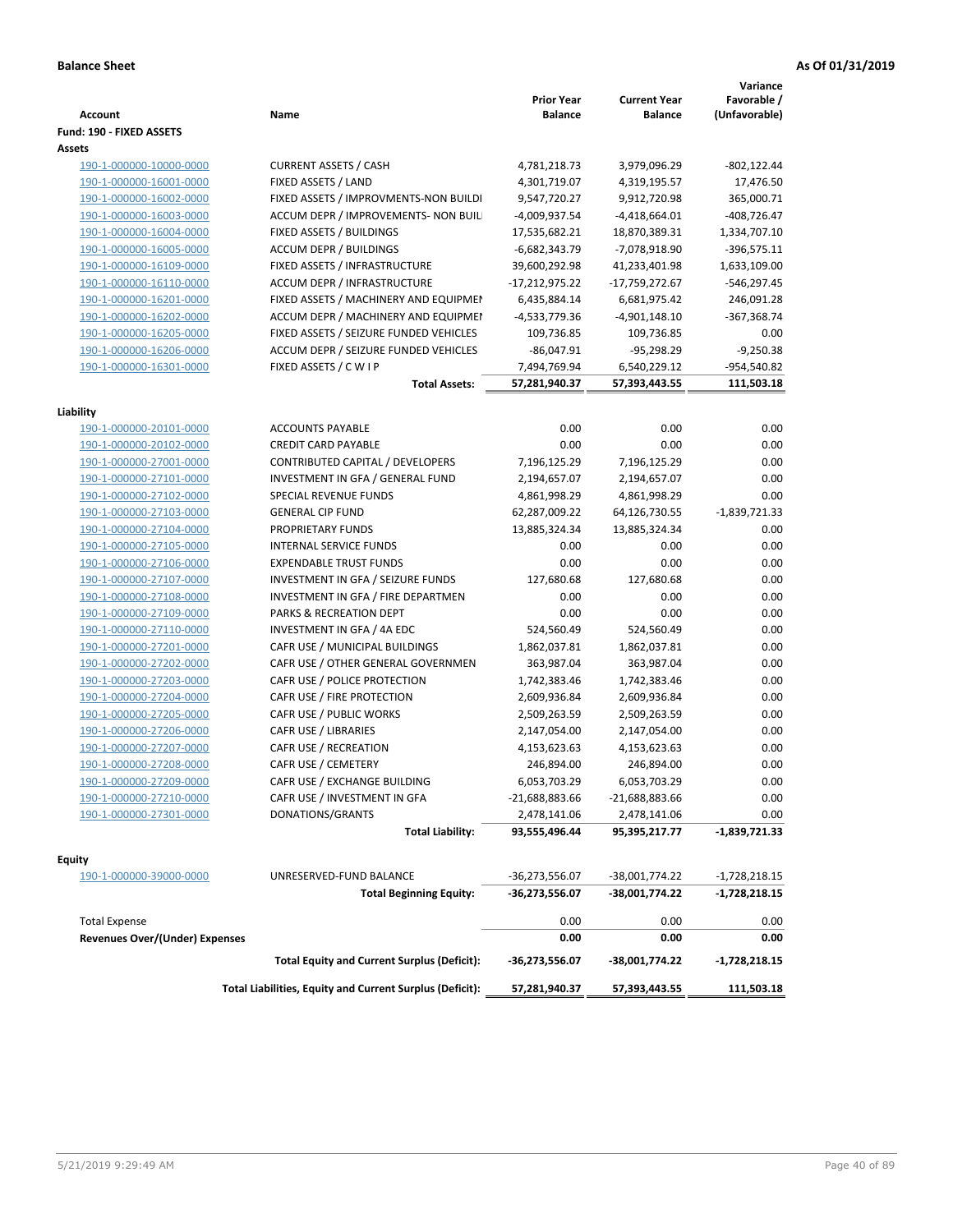| <b>Account</b>                 | Name                                                     | <b>Prior Year</b><br><b>Balance</b> | <b>Current Year</b><br><b>Balance</b> | Variance<br>Favorable /<br>(Unfavorable) |
|--------------------------------|----------------------------------------------------------|-------------------------------------|---------------------------------------|------------------------------------------|
| <b>Fund: 191 - DEBT</b>        |                                                          |                                     |                                       |                                          |
| <b>Assets</b>                  |                                                          |                                     |                                       |                                          |
| 191-1-000000-12101-0000        | <b>BOND ISSUANCE COSTS</b>                               | 0.00                                | 0.00                                  | 0.00                                     |
| 191-1-000000-12201-0000        | DEFERRED CHARGES / BOND DISCOUNT                         | $-1,016,547.95$                     | $-849,803.49$                         | 166,744.46                               |
| 191-1-000000-14101-0000        | WTR/WWTR UTILITY FUND                                    | 0.00                                | 0.00                                  | 0.00                                     |
| 191-1-000000-17101-0000        | LONG-TERM DEBT / AMT TO BE PROVIDE                       | 453,446.27                          | $-2,893,285.79$                       | $-3,346,732.06$                          |
|                                | <b>Total Assets:</b>                                     | $-563,101.68$                       | $-3,743,089.28$                       | $-3,179,987.60$                          |
| Liability                      |                                                          |                                     |                                       |                                          |
| 191-1-000000-20102-0000        | <b>CREDIT CARD PAYABLE</b>                               | 0.00                                | 0.00                                  | 0.00                                     |
| 191-1-000000-22002-0000        | <b>VACATION/SICK PAYABLE</b>                             | 1,548,415.51                        | 1,510,788.95                          | 37,626.56                                |
| 191-1-000000-26001-0000        | <b>COMPENSATED ABSENCES PAY</b>                          | 1,574,354.03                        | 1,738,411.37                          | $-164,057.34$                            |
| 191-1-000000-26003-0000        | EXCESS SALES TAX DUE TO STATE OF TEXAS                   | 3,045,688.20                        | 2,867,593.13                          | 178,095.07                               |
| 191-1-000000-26101-0000        | <b>GENERAL OBLIG BONDS PAY</b>                           | 33,926,000.00                       | 30,648,000.00                         | 3,278,000.00                             |
| 191-1-000000-26103-0000        | DEFERRED LOSS/DEFEASEMENT                                | 71,619.09                           | 204,408.13                            | $-132,789.04$                            |
| 191-1-000000-26104-0000        | <b>ACCRETED INTEREST</b>                                 | 164,196.41                          | 147,128.64                            | 17,067.77                                |
| 191-1-000000-26105-0000        | INV NET OF RELATED DEBT                                  | -34,384,329.59                      | -34,384,329.59                        | 0.00                                     |
| 191-1-000000-26106-0000        | <b>RESTRICTED DEBT SERVICE</b>                           | 621,308.00                          | 621,308.00                            | 0.00                                     |
|                                | <b>Total Liability:</b>                                  | 6,567,251.65                        | 3,353,308.63                          | 3,213,943.02                             |
| Equity                         |                                                          |                                     |                                       |                                          |
| 191-1-000000-39000-0000        | UNRESERVED-FUND BALANCE                                  | $-7,130,353.33$                     | -7,096,397.91                         | 33,955.42                                |
|                                | <b>Total Beginning Equity:</b>                           | $-7,130,353.33$                     | -7,096,397.91                         | 33,955.42                                |
| <b>Total Expense</b>           |                                                          | 0.00                                | 0.00                                  | 0.00                                     |
| Revenues Over/(Under) Expenses |                                                          | 0.00                                | 0.00                                  | 0.00                                     |
|                                | <b>Total Equity and Current Surplus (Deficit):</b>       | $-7,130,353.33$                     | -7,096,397.91                         | 33,955.42                                |
|                                | Total Liabilities, Equity and Current Surplus (Deficit): | $-563,101.68$                       | $-3,743,089.28$                       | $-3,179,987.60$                          |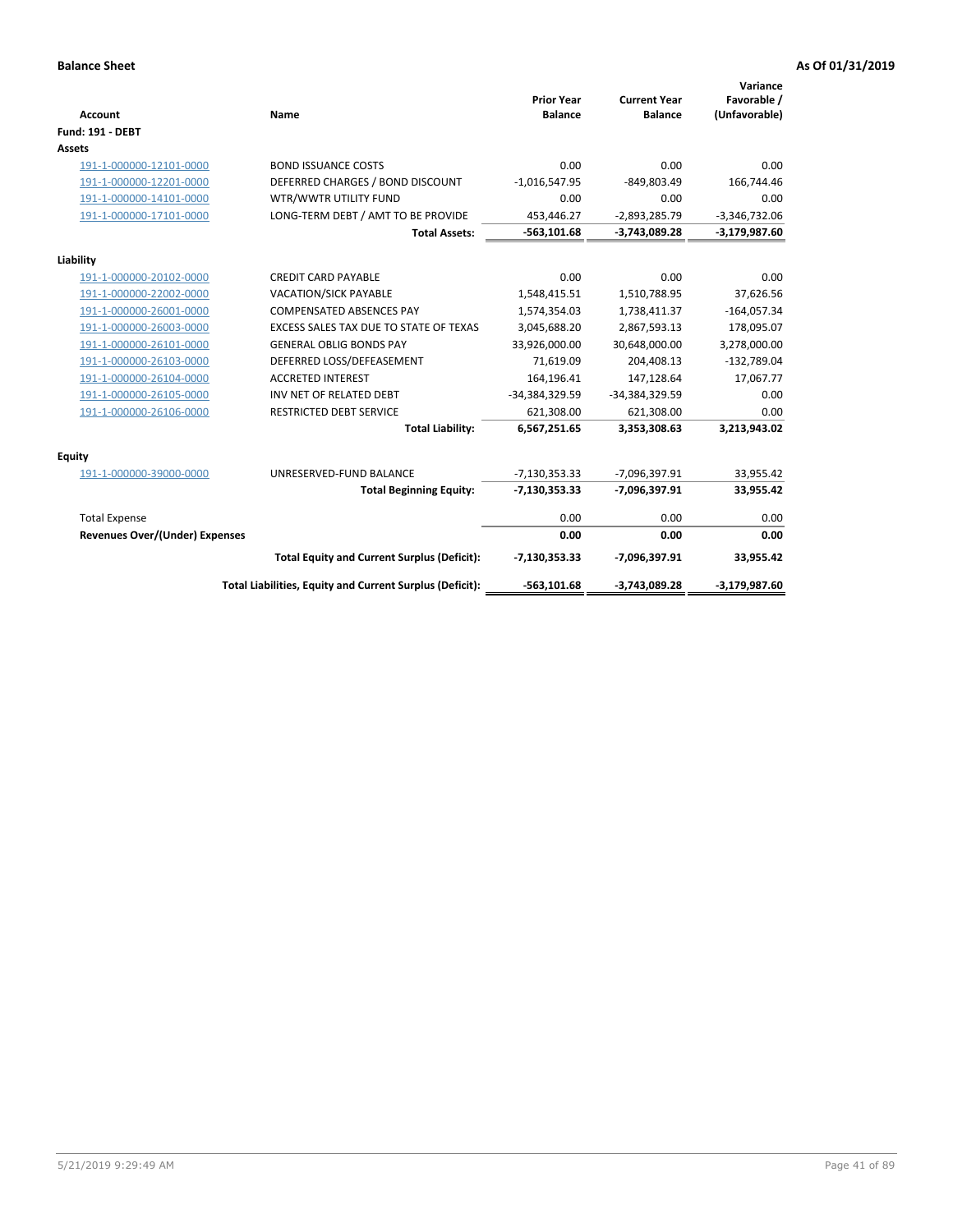|                                                    |                                                              |                                     |                                       | Variance                     |
|----------------------------------------------------|--------------------------------------------------------------|-------------------------------------|---------------------------------------|------------------------------|
| <b>Account</b>                                     | Name                                                         | <b>Prior Year</b><br><b>Balance</b> | <b>Current Year</b><br><b>Balance</b> | Favorable /<br>(Unfavorable) |
| Fund: 192 - PAYROLL CLEARING                       |                                                              |                                     |                                       |                              |
| Assets                                             |                                                              |                                     |                                       |                              |
| 192-1-000000-10000-0000                            | <b>CURRENT ASSETS / CASH</b>                                 | 257,334.10                          | 258,410.99                            | 1,076.89                     |
| 192-1-000000-13201-0000                            | MISC ACCTS RECEIVABLE                                        | 0.00                                | 0.00                                  | 0.00                         |
| 192-1-000000-13203-0000                            | NON-CURRENT ASSETS / PREPAYMENTS                             | 0.00                                | 0.00                                  | 0.00                         |
| 192-1-000000-13205-0000                            | <b>INTEREST RECEIVABLE</b>                                   | 0.00                                | 0.00                                  | 0.00                         |
|                                                    | <b>Total Assets:</b>                                         | 257,334.10                          | 258,410.99                            | 1,076.89                     |
|                                                    |                                                              |                                     |                                       |                              |
| Liability<br>192-1-000000-20101-0000               | <b>ACCOUNTS PAYABLE</b>                                      |                                     | $-242,347.16$                         | 334.16                       |
| 192-1-000000-20102-0000                            | <b>CREDIT CARD PAYABLE</b>                                   | -242,013.00<br>0.00                 | 0.00                                  | 0.00                         |
| 192-1-000000-20103-0000                            | ACCRUED ACCOUNTS PAYABLE                                     | 0.00                                | 0.00                                  | 0.00                         |
| 192-1-000000-22001-0000                            | SALARIES PAYABLE                                             | 0.00                                | 0.00                                  | 0.00                         |
| 192-1-000000-22002-0000                            | <b>VACATION/SICK PAYABLE</b>                                 | 0.00                                | 0.00                                  | 0.00                         |
| 192-1-000000-22101-0000                            | TAXES - FEDERAL WITHHOLDING                                  | 0.00                                | 0.00                                  | 0.00                         |
| 192-1-000000-22102-0000                            | <b>TAXES - FICA</b>                                          | 0.00                                | 0.00                                  | 0.00                         |
| 192-1-000000-22103-0000                            | <b>TAXES - MEDICARE</b>                                      | 0.00                                | 0.00                                  | 0.00                         |
| 192-1-000000-22201-0000                            | <b>INS - AFLAC</b>                                           | $-486.07$                           | $-4,068.77$                           | 3,582.70                     |
| 192-1-000000-22202-0000                            | INS - LIFE INSURANCE                                         | 0.00                                | 0.00                                  | 0.00                         |
| 192-1-000000-22203-0000                            | INS - CITY EMPLOYEE PORTION                                  | 0.00                                | 0.00                                  | 0.00                         |
| 192-1-000000-22204-0000                            | INS - GEUS EMPLOYEE PORTION                                  | 0.00                                | 0.00                                  | 0.00                         |
| 192-1-000000-22205-0000                            | INS - CITY EMPL-FLEXCARD                                     | 196.30                              | 50.00                                 | 146.30                       |
| 192-1-000000-22206-0000                            | INS - CITY EMPL-DEPENDENT CARE                               | 0.00                                | 0.00                                  | 0.00                         |
| 192-1-000000-22207-0000                            | INS - GEUS EMPL-HEALTH CARE                                  | 0.00                                | 0.00                                  | 0.00                         |
| 192-1-000000-22208-0000                            | INS - AMERICAN FIDELITY                                      | 0.00                                | 0.00                                  | 0.00                         |
| 192-1-000000-22209-0000                            | INS - GEUS EMPL-DEPENDENT CARE                               | 0.00                                | 0.00                                  | 0.00                         |
| 192-1-000000-22210-0000                            | INS - CITY EMPLOYEE - OPT OU                                 | 0.00                                | 0.00                                  | 0.00                         |
| 192-1-000000-22211-0000                            | INS - GEUS EMP - OPT OU                                      | 0.00                                | 0.00                                  | 0.00                         |
| 192-1-000000-22212-0000                            | <b>INS - VISION PLAN</b>                                     | $-340.11$                           | $-1,235.66$                           | 895.55                       |
| 192-1-000000-22213-0000                            | INS - AIG CRITICAL CARE                                      | 0.00                                | 0.00                                  | 0.00                         |
| 192-1-000000-22214-0000                            | INS - AIG ACCIDENT                                           | 0.00                                | 0.00                                  | 0.00                         |
| 192-1-000000-22215-0000                            | INS - ALLSTATE CANCER                                        | 0.00                                | 0.00                                  | 0.00                         |
| 192-1-000000-22216-0000                            | INS - CRITICAL ILLNESS/CHARTIS                               | 0.00                                | 0.00                                  | 0.00                         |
| 192-1-000000-22217-0000                            | INS - MUTUAL OF OMAHA                                        | $-7,894.23$                         | $-12,753.58$                          | 4,859.35                     |
| 192-1-000000-22218-0000                            | INS - TX LIFE                                                | $-42.36$                            | $-321.66$                             | 279.30<br>35.00              |
| 192-1-000000-22219-0000<br>192-1-000000-22220-0000 | <b>INS - NEW YORK LIFE</b><br>INS - AFLAC CRITICAL INSURANCE | 35.00<br>$-220.14$                  | 0.00<br>$-376.47$                     | 156.33                       |
| 192-1-000000-22223-0000                            | INS - DENTAL PLAN                                            | 664.64                              | 1,825.87                              | $-1,161.23$                  |
| <u>192-1-000000-22301-0000</u>                     | RETIREMENT - TMRS                                            | 507,488.90                          | 518,126.32                            | $-10,637.42$                 |
| 192-1-000000-22302-0000                            | RETIREMENT - F R & R                                         | 0.00                                | 0.00                                  | 0.00                         |
| 192-1-000000-22303-0000                            | RETIREMENT - NATIONWIDE / PEBSCO                             | 0.00                                | 0.00                                  | 0.00                         |
| 192-1-000000-22304-0000                            | RETIREMENT - 401 ICMA RETIREMENT                             | 0.00                                | 0.00                                  | 0.00                         |
| 192-1-000000-22305-0000                            | RETIREMENT - VANTAGE CARE PRE-TAX RSP                        | 0.00                                | 0.00                                  | 0.00                         |
| 192-1-000000-22401-0000                            | <b>GARNISHMENT - TAX LEVY</b>                                | 0.00                                | 0.00                                  | 0.00                         |
| 192-1-000000-22402-0000                            | <b>GARNISHMENT - CHILD SUPPORT</b>                           | 0.00                                | 0.00                                  | 0.00                         |
| 192-1-000000-22403-0000                            | GARNISHMENT - CHAPTER 13                                     | 0.00                                | 0.00                                  | 0.00                         |
| 192-1-000000-22404-0000                            | GARNISHMENT - STUDENT LOAN                                   | 0.00                                | 0.00                                  | 0.00                         |
| 192-1-000000-22501-0000                            | <b>CHARITY PAYABLE</b>                                       | 0.00                                | 0.00                                  | 0.00                         |
| 192-1-000000-22502-0000                            | UNITED WAY                                                   | 0.00                                | 0.00                                  | 0.00                         |
| 192-1-000000-22503-0000                            | AMERICAN CANCER SOCIETY                                      | 0.00                                | 0.00                                  | 0.00                         |
| 192-1-000000-22601-0000                            | PR DEDUCT - SAVINGS BOND                                     | 0.00                                | 0.00                                  | 0.00                         |
| 192-1-000000-22602-0000                            | PR DEDUCT - CREDIT UNION                                     | 0.00                                | 0.00                                  | 0.00                         |
| 192-1-000000-22603-0000                            | PR DEDUCT - PRE PAID LEGAL FEE                               | $-54.83$                            | $-487.90$                             | 433.07                       |
| 192-1-000000-22604-0000                            | PR DEDUCT - AUTO LEASE AGREEMENT                             | 0.00                                | 0.00                                  | 0.00                         |
| 192-1-000000-22605-0000                            | PR DEDUCT - YMCA                                             | 0.00                                | 0.00                                  | 0.00                         |
| 192-1-000000-22606-0000                            | PR DEDUCT - GAC                                              | 0.00                                | 0.00                                  | 0.00                         |
| 192-1-000000-22607-0000                            | PR DEDUCT - WEIGHT WATCHERS                                  | 0.00                                | 0.00                                  | 0.00                         |
| 192-1-000000-22608-0000                            | PR DEDUCT - HUNT REG-FITNESS CTR                             | 0.00                                | 0.00                                  | 0.00                         |
| 192-1-000000-22609-0000                            | PR DEDUCT - MISCELLANEOUS                                    | 0.00                                | 0.00                                  | 0.00                         |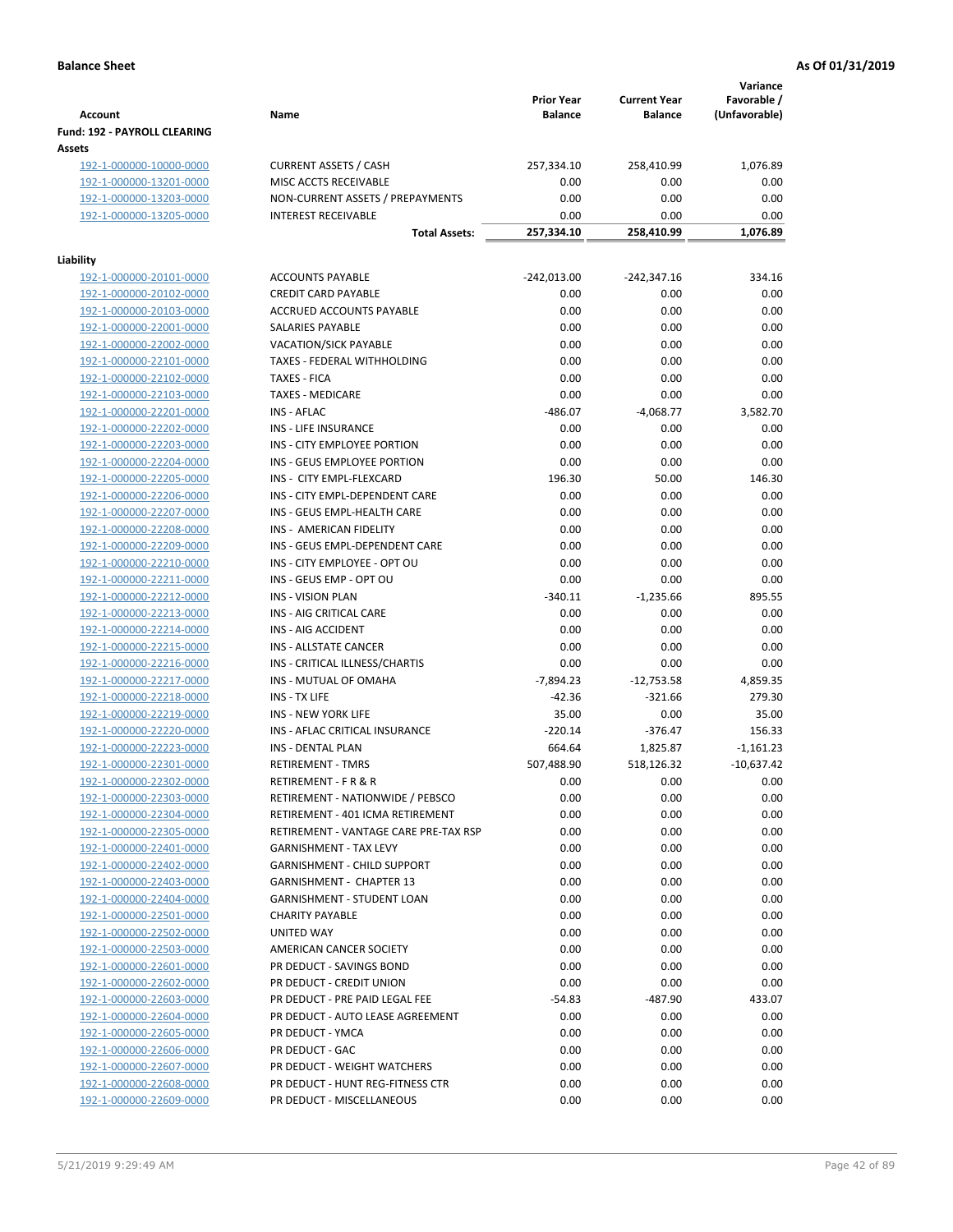| Account                 | Name                                                     | <b>Prior Year</b><br><b>Balance</b> | <b>Current Year</b><br><b>Balance</b> | Variance<br>Favorable /<br>(Unfavorable) |
|-------------------------|----------------------------------------------------------|-------------------------------------|---------------------------------------|------------------------------------------|
| 192-1-000000-22610-0000 | PR DEDUCT - MISC REIMB                                   | 0.00                                | 0.00                                  | 0.00                                     |
| 192-1-000000-22611-0000 | PR DEDUCT - GOLF COURSE FEES                             | 0.00                                | 0.00                                  | 0.00                                     |
| 192-1-000000-22612-0000 | PR DEDUCT - WEARING APPAREL                              | 0.00                                | 0.00                                  | 0.00                                     |
| 192-1-000000-22613-0000 | PR DEDUCT - SNAP FITNESS                                 | 0.00                                | 0.00                                  | 0.00                                     |
|                         | <b>Total Liability:</b>                                  | 257,334.10                          | 258,410.99                            | $-1,076.89$                              |
| <b>Equity</b>           |                                                          |                                     |                                       |                                          |
| 192-1-000000-39000-0000 | UNRESERVED-FUND BALANCE                                  | 0.00                                | 0.00                                  | 0.00                                     |
|                         | <b>Total Beginning Equity:</b>                           | 0.00                                | 0.00                                  | 0.00                                     |
|                         | <b>Total Equity and Current Surplus (Deficit):</b>       | 0.00                                | 0.00                                  | 0.00                                     |
|                         | Total Liabilities, Equity and Current Surplus (Deficit): | 257,334.10                          | 258,410.99                            | 1,076.89                                 |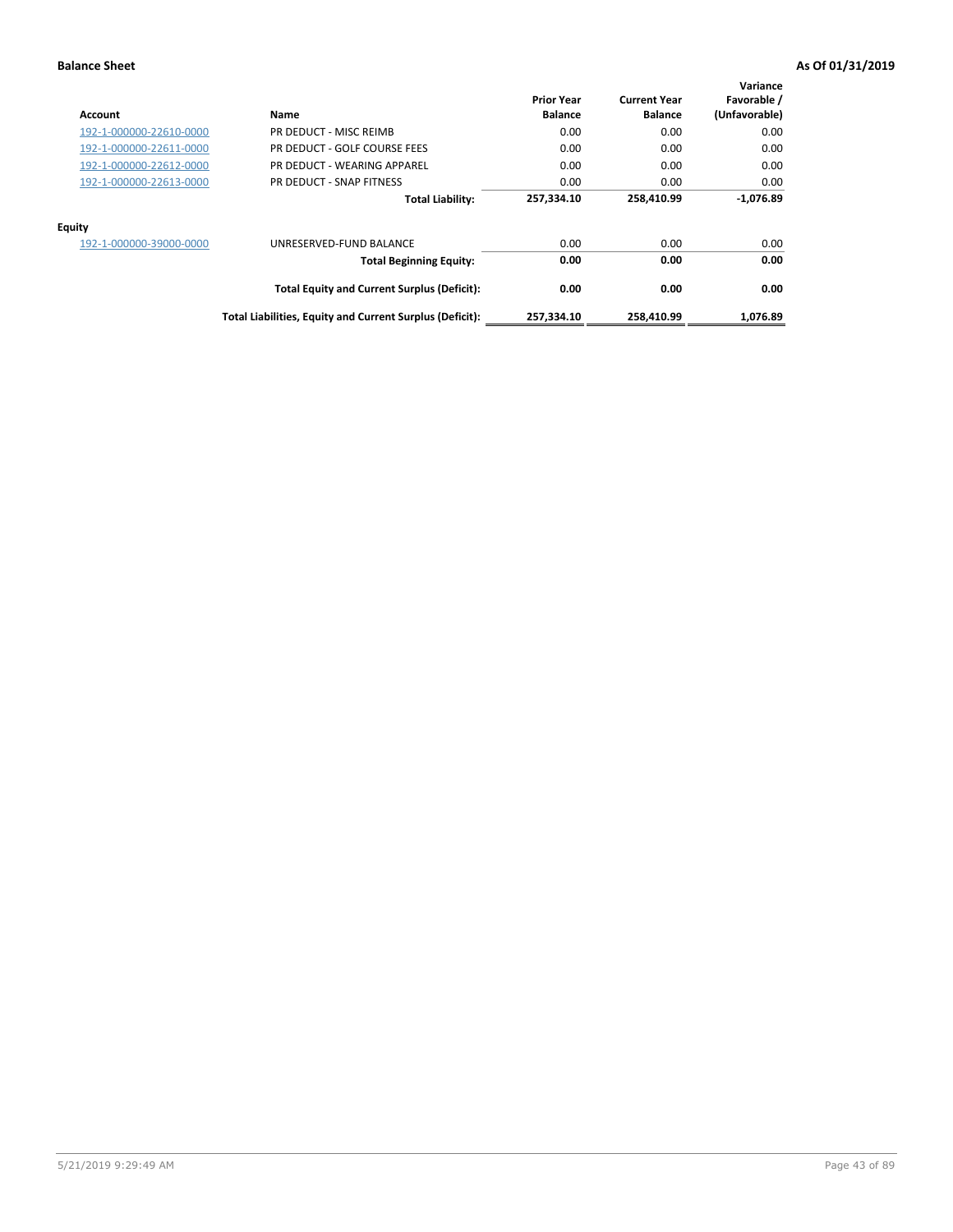|                                     |                                       |                   |                     | Variance       |
|-------------------------------------|---------------------------------------|-------------------|---------------------|----------------|
|                                     |                                       | <b>Prior Year</b> | <b>Current Year</b> | Favorable /    |
| <b>Account</b>                      | Name                                  | <b>Balance</b>    | <b>Balance</b>      | (Unfavorable)  |
| Fund: 200 - WATER / WASTEWATER FUND |                                       |                   |                     |                |
| Assets                              |                                       |                   |                     |                |
| 200-2-000000-10000-0000             | <b>CURRENT ASSETS / CASH</b>          | 4,856,063.78      | 7,043,626.28        | 2,187,562.50   |
| 200-2-000000-12101-0000             | <b>BOND ISSUANCE COSTS</b>            | 0.00              | 0.00                | 0.00           |
| 200-2-000000-12201-0000             | DEFERRED CHARGES / BOND DISCOUNT      | $-35,109.18$      | $-29,559.62$        | 5,549.56       |
| 200-2-000000-13000-0000             | <b>CUSTOMER ACCTS RECEIVABLE</b>      | 341,769.76        | 372,224.57          | 30,454.81      |
| 200-2-000000-13001-0000             | NON CURRENT CUSTOMER ACCTS RECEIVAE   | 184,471.25        | 209,138.23          | 24,666.98      |
| 200-2-000000-13002-0000             | ALLOW FOR UNCOLLECT REC               | -173,530.63       | -193,834.19         | $-20,303.56$   |
| 200-2-000000-13003-0000             | UNBILLED YEAR-END ACCRUAL             | 1,046,691.01      | 1,195,319.12        | 148,628.11     |
| 200-2-000000-13004-0000             | WASTE HAULER RECEIVABLE               | 42,144.60         | $-61,493.90$        | $-103,638.50$  |
| 200-2-000000-13007-0000             | <b>RETURNED CHECKS</b>                | 0.00              | 0.00                | 0.00           |
| 200-2-000000-13010-0000             | <b>CADDO MILLS</b>                    | 0.00              | 0.00                | $0.00\,$       |
| 200-2-000000-13201-0000             | MISC ACCTS RECEIVABLE                 | 0.00              | $-11,619.57$        | $-11,619.57$   |
| 200-2-000000-13202-0000             | <b>EMPLOYEE ADVANCES</b>              | 0.00              | 0.00                | 0.00           |
| 200-2-000000-13203-0000             | NON-CURRENT ASSETS / PREPAYMENTS      | 0.00              | 0.00                | 0.00           |
| 200-2-000000-13205-0000             | <b>INTEREST RECEIVABLE</b>            | 0.00              | 0.00                | 0.00           |
| 200-2-000000-14001-0000             | DUE FROM / GENERAL FUND               | 0.00              | 0.00                | 0.00           |
| 200-2-000000-14040-0000             | <b>GENERAL CIP / GENERAL CIP</b>      | 0.00              | 0.00                | 0.00           |
| 200-2-000000-14120-0000             | DUE FROM UTILITY CIP                  | 38,336,026.85     | 38,336,026.85       | 0.00           |
| 200-2-000000-15401-0000             | <b>INVENTORIES / WATER STOCK</b>      | 255,981.59        | 255,981.59          | 0.00           |
| 200-2-000000-15501-0000             | <b>INVENTORIES / WASTEWATER STOCK</b> | 37,338.12         | 37,338.12           | 0.00           |
| 200-2-000000-16001-0000             | FIXED ASSETS / LAND                   | 685,983.11        | 685,983.11          | 0.00           |
| 200-2-000000-16002-0000             | FIXED ASSETS / IMPROVMENTS-NON BUILDI | 5,396,182.49      | 5,463,233.69        | 67,051.20      |
| 200-2-000000-16003-0000             | ACCUM DEPR / IMPROVEMENTS-NON BUILL   | -1,997,080.68     | -2,186,197.45       | $-189, 116.77$ |
| 200-2-000000-16004-0000             | FIXED ASSETS / BUILDINGS              | 23,420,750.92     | 23,420,750.92       | 0.00           |
| 200-2-000000-16005-0000             | <b>ACCUM DEPR / BUILDINGS</b>         | $-2,311,101.08$   | $-2,776,030.76$     | $-464,929.68$  |
| 200-2-000000-16006-0000             | FIXED ASSETS / FILTRATION PLANT       | 10,529,295.00     | 10,551,470.00       | 22,175.00      |
| 200-2-000000-16007-0000             | ACCUM DEPR / FILTRATION PLANT         | -7,053,202.00     | -7,265,136.20       | $-211,934.20$  |
| 200-2-000000-16008-0000             | FIXED ASSETS / WATER RECLAMATION PLAN | 7,272,907.47      | 7,272,907.47        | 0.00           |
| 200-2-000000-16009-0000             | ACCUM DEPR / WATER RECLAMATION PLAN   | $-6,134,209.96$   | $-6,311,693.12$     | $-177,483.16$  |
| 200-2-000000-16101-0000             | FIXED ASSETS / WATER MAINS            | 19,766,398.81     | 20,431,556.67       | 665,157.86     |
| 200-2-000000-16102-0000             | <b>ACCUM DEPR / WATER MAINS</b>       | -9,722,167.22     | -10,134,183.88      | $-412,016.66$  |
| 200-2-000000-16103-0000             | FIXED ASSETS / SANITARY SEWERS        | 25,724,453.76     | 25,926,703.76       | 202,250.00     |
| 200-2-000000-16104-0000             | <b>ACCUM DEPR / SANITARY SEWERS</b>   | $-10,787,201.06$  | -11,368,379.26      | -581,178.20    |
| 200-2-000000-16105-0000             | FIXED ASSETS / RESERVOIRS & TANKS     | 1,023,525.00      | 1,023,525.00        | 0.00           |
| 200-2-000000-16106-0000             | ACCUM DEPR / RESERVOIRS & TANKS       | $-814,273.58$     | $-823,247.66$       | $-8,974.08$    |
| 200-2-000000-16107-0000             | FIXED ASSETS / PUMP STATIONS          | 366,796.61        | 464,099.82          | 97,303.21      |
| 200-2-000000-16108-0000             | <b>ACCUM DEPR / PUMP STATIONS</b>     | -293,979.25       | -307,977.97         | $-13,998.72$   |
| 200-2-000000-16201-0000             | FIXED ASSETS / MACHINERY AND EQUIPMEN | 3,008,111.91      | 3,604,616.91        | 596,505.00     |
| 200-2-000000-16202-0000             | ACCUM DEPR / MACHINERY AND EQUIPMEI   | $-1,524,807.11$   | $-1,673,639.61$     | $-148,832.50$  |
| 200-2-000000-16301-0000             | FIXED ASSETS / C W I P                | 0.00              | 0.00                | 0.00           |
| 200-2-000000-17501-0000             | <b>EMPLOYEE CONTRIBUTIONS</b>         | 157,273.00        | 170,787.00          | 13,514.00      |
| 200-2-000000-17504-0000             | <b>INVESTMENT RETURN</b>              | 495,876.00        | $-302,204.00$       | -798,080.00    |
| 200-2-000000-17508-0000             | EXPERIENCE DIFFERENCE- OUTFLOW        | 8,729.00          | $-11,116.00$        | $-19,845.00$   |
| 200-2-000000-17509-0000             | <b>EXPERIENCE DIFFERENCE - INFLOW</b> | $-57,790.00$      | $-57,790.00$        | 0.00           |
| 200-2-000000-17520-0000             | <b>ASSUMPTION CHANGES</b>             | 116,123.00        | 54,025.00           | $-62,098.00$   |
|                                     | <b>Total Assets:</b>                  | 102,168,441.29    | 103,005,210.92      | 836,769.63     |
|                                     |                                       |                   |                     |                |
| Liability                           |                                       |                   |                     |                |
| 200-2-000000-20101-0000             | <b>ACCOUNTS PAYABLE</b>               | 0.00              | $-50.75$            | 50.75          |
| 200-2-000000-20102-0000             | <b>CREDIT CARD PAYABLE</b>            | 0.00              | 0.00                | 0.00           |
| 200-2-000000-20103-0000             | ACCRUED ACCOUNTS PAYABLE              | 10,000.00         | 10,000.00           | 0.00           |
| 200-2-000000-20104-0000             | <b>ESCHEATED LIABILITY</b>            | 0.00              | 0.00                | 0.00           |
| 200-2-000000-20109-0000             | <b>GENERAL OBLIG BONDS PAY</b>        | 1,393,000.00      | 1,510,000.00        | $-117,000.00$  |
| 200-2-000000-20110-0000             | REVENUE BONDS PAYABLE                 | 945,000.00        | 20,000.00           | 925,000.00     |
| 200-2-000000-20112-0000             | ACCRUED INTEREST PAYABLE              | 77,667.38         | -16,488.92          | 94,156.30      |
| 200-2-000000-20125-0000             | SALES TAX PAYABLE / IN THE CITY       | 0.00              | 0.00                | 0.00           |
| 200-2-000000-20139-0000             | RETAINAGES PAYABLE                    | 0.00              | 0.00                | 0.00           |
| 200-2-000000-20141-0000             | <b>TELEPHONE CLEARING</b>             | 0.01              | 0.01                | 0.00           |
|                                     |                                       |                   |                     |                |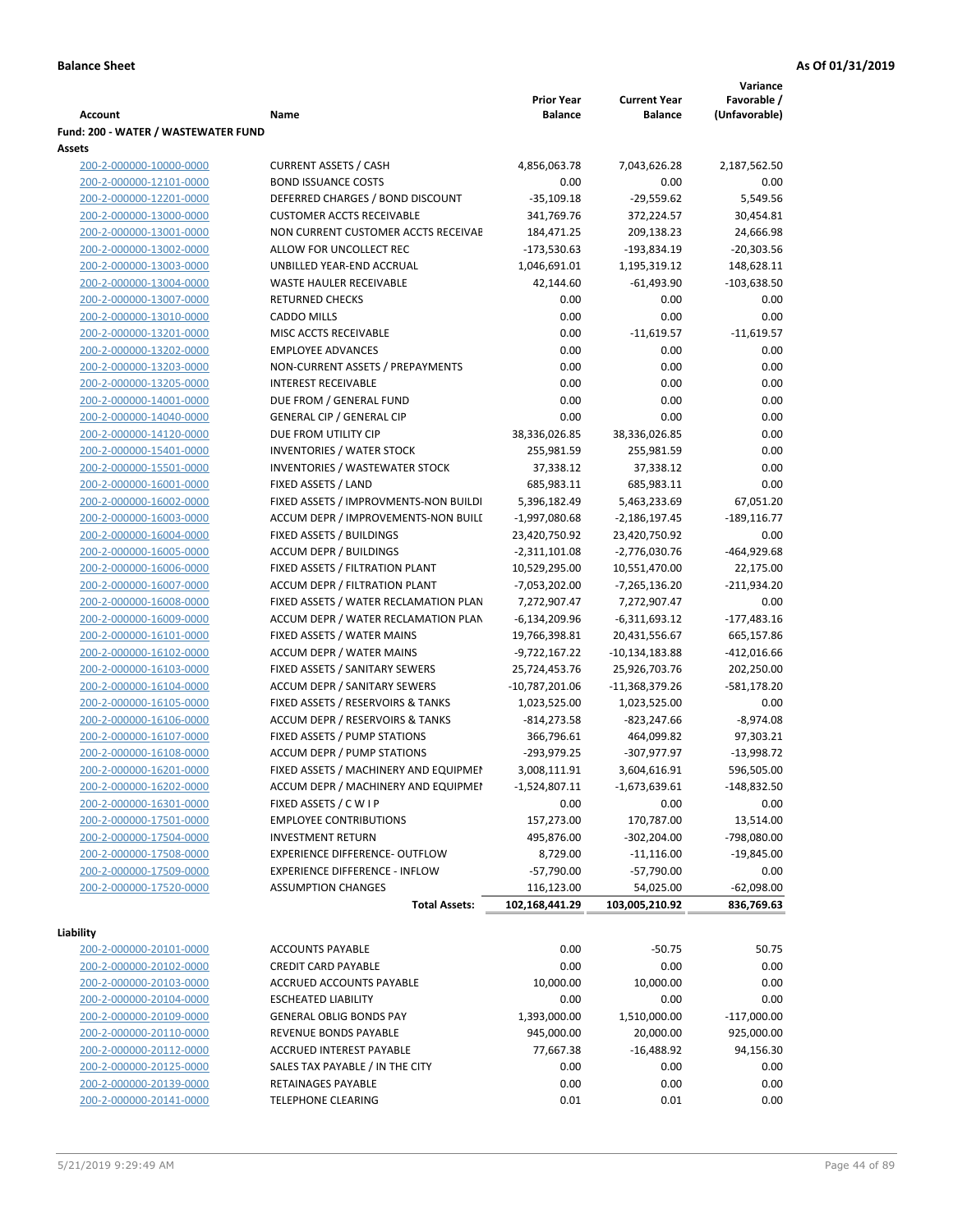|                                       |                                                          |                                     |                                       | Variance                     |
|---------------------------------------|----------------------------------------------------------|-------------------------------------|---------------------------------------|------------------------------|
| Account                               | Name                                                     | <b>Prior Year</b><br><b>Balance</b> | <b>Current Year</b><br><b>Balance</b> | Favorable /<br>(Unfavorable) |
| 200-2-000000-20160-0000               | UNAPPLIED CREDIT                                         | 0.00                                | 0.00                                  | 0.00                         |
| 200-2-000000-21001-0000               | <b>GENERAL FUND / GENERAL FUND</b>                       | 0.00                                | 0.00                                  | 0.00                         |
| 200-2-000000-21101-0000               | ENTERPRISE / WTR/WWTR UTILITY FUND                       | 0.00                                | 0.00                                  | 0.00                         |
| 200-2-000000-22001-0000               | SALARIES PAYABLE                                         | 79,792.91                           | 81,299.42                             | $-1,506.51$                  |
| 200-2-000000-22002-0000               | <b>VACATION/SICK PAYABLE</b>                             | 164,567.04                          | 153,875.54                            | 10,691.50                    |
| 200-2-000000-23001-0000               | <b>CAPITAL LEASE PAYABLE</b>                             | 0.00                                | 0.00                                  | 0.00                         |
| 200-2-000000-24001-0000               | O/S CHECKS PAYABLE                                       | 0.00                                | 0.00                                  | 0.00                         |
| 200-2-000000-24002-0000               | <b>CUSTOMER DEPOSITS</b>                                 | 774,665.21                          | 832,290.49                            | $-57,625.28$                 |
| 200-2-000000-24003-0000               | <b>CUSTOMER OVERPMT SUSPENSE</b>                         | 116,236.23                          | 108,865.32                            | 7,370.91                     |
| 200-2-000000-24004-0000               | <b>INTEREST PAYABLE ON DEP</b>                           | 0.00                                | 0.00                                  | 0.00                         |
| 200-2-000000-24005-0000               | <b>ACCRUED INT PAY ON DEP</b>                            | 0.00                                | 0.00                                  | 0.00                         |
| 200-2-000000-24006-0000               | <b>AWAITING CUSTOMER SETUP</b>                           | 1,955.61                            | 1,955.61                              | 0.00                         |
| 200-2-000000-24007-0000               | <b>BILLED DEPOSITS SUSPENSE</b>                          | 0.00                                | 0.00                                  | 0.00                         |
| 200-2-000000-26001-0000               | <b>COMPENSATED ABSENCES PAY</b>                          | 253,640.85                          | 310,115.48                            | $-56,474.63$                 |
| 200-2-000000-26101-0000               | <b>GENERAL OBLIG BONDS PAY</b>                           | 7,453,000.00                        | 5,943,000.00                          | 1,510,000.00                 |
| 200-2-000000-26102-0000               | <b>REVENUE BONDS PAYABLE</b>                             | 13,200,000.00                       | 12,235,000.00                         | 965,000.00                   |
| 200-2-000000-26103-0000               | DEFERRED LOSS/DEFEASEMENT                                | $-272,476.43$                       | -227,063.58                           | $-45,412.85$                 |
| 200-2-000000-27001-0000               | <b>CONTRIBUTED CAPITAL</b>                               | 0.00                                | 0.00                                  | 0.00                         |
| 200-2-000000-27002-0000               | CONTRIBUTED CAPITAL / DEVELOPERS                         | 0.00                                | 0.00                                  | 0.00                         |
| 200-2-000000-29300-0000               | <b>ENCUMBRANCE SUMMARY</b>                               | 0.00                                | 0.00                                  | 0.00                         |
| 200-2-000000-29400-0100               | RESERVED ACCOUNT / ENCUMBRANCES                          | 0.00                                | 0.00                                  | 0.00                         |
| 200-2-000000-29999-0000               | <b>NET PENSION LIABILITY</b>                             | 1,077,764.00                        | 249,699.00                            | 828,065.00                   |
| 200-2-000000-92080-0000               | <b>GLTDAG</b>                                            | 0.00                                | 0.00                                  | 0.00                         |
|                                       | <b>Total Liability:</b>                                  | 25,274,812.81                       | 21,212,497.62                         | 4,062,315.19                 |
| <b>Equity</b>                         |                                                          |                                     |                                       |                              |
| 200-2-000000-39000-0000               | UNRESERVED-FUND BALANCE                                  | 0.00                                | 0.00                                  | 0.00                         |
| 200-2-000000-39100-0000               | UNRESERVED-RET. EARNINGS                                 | 75,815,422.17                       | 81,625,406.81                         | 5,809,984.64                 |
| 200-2-000000-39150-0000               | RESERVED-RET. EARNINGS                                   | 0.00                                | 0.00                                  | 0.00                         |
| 200-2-000000-39500-0000               | <b>NET POSITION - PENSION</b>                            | $-965.00$                           | $-965.00$                             | 0.00                         |
|                                       | <b>Total Beginning Equity:</b>                           | 75,814,457.17                       | 81,624,441.81                         | 5,809,984.64                 |
| <b>Total Revenue</b>                  |                                                          | 4,627,127.92                        | 4,437,014.04                          | $-190, 113.88$               |
| <b>Total Expense</b>                  |                                                          | 3,547,956.60                        | 4,268,742.54                          | -720,785.94                  |
| <b>Revenues Over/(Under) Expenses</b> |                                                          | 1,079,171.32                        | 168,271.50                            | -910,899.82                  |
|                                       | <b>Total Equity and Current Surplus (Deficit):</b>       | 76,893,628.49                       | 81,792,713.31                         | 4,899,084.82                 |
|                                       | Total Liabilities, Equity and Current Surplus (Deficit): | 102,168,441.30                      | 103,005,210.93                        | 836,769.63                   |
|                                       | *** FUND 200 OUT OF BALANCE ***                          | $-0.01$                             | $-0.01$                               | 0.00                         |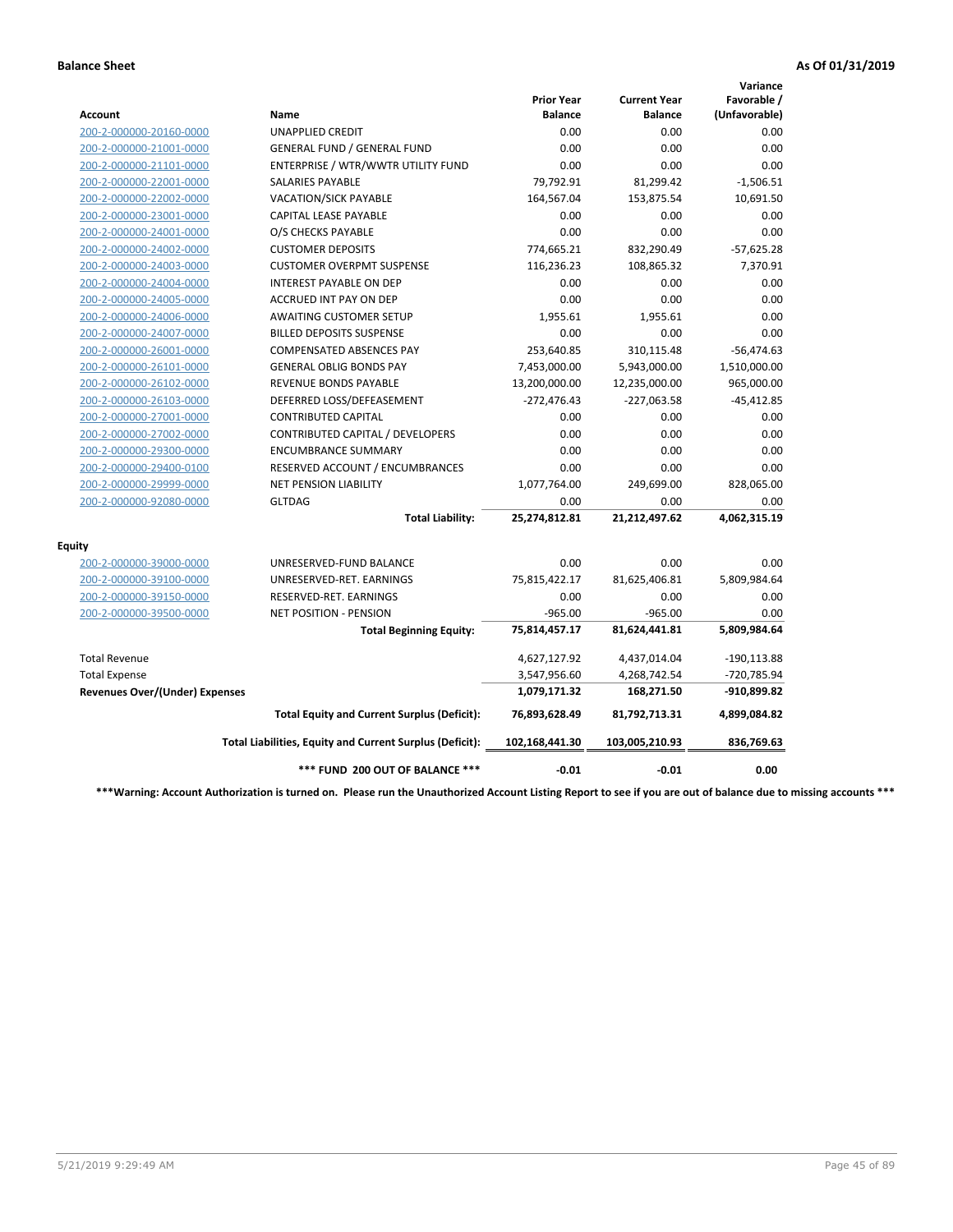| <b>Account</b>                        | Name                                                     | <b>Prior Year</b><br><b>Balance</b> | <b>Current Year</b><br><b>Balance</b> | Variance<br>Favorable /<br>(Unfavorable) |
|---------------------------------------|----------------------------------------------------------|-------------------------------------|---------------------------------------|------------------------------------------|
| <b>Fund: 210 - WATER IMPACT FEES</b>  |                                                          |                                     |                                       |                                          |
| <b>Assets</b>                         |                                                          |                                     |                                       |                                          |
| 210-2-000000-10000-0000               | <b>CURRENT ASSETS / CASH</b>                             | 36.85                               | 0.00                                  | $-36.85$                                 |
| 210-2-000000-13201-0000               | MISC ACCTS RECEIVABLE                                    | 0.00                                | 0.00                                  | 0.00                                     |
| 210-2-000000-13205-0000               | <b>INTEREST RECEIVABLE</b>                               | 0.00                                | 0.00                                  | 0.00                                     |
|                                       | <b>Total Assets:</b>                                     | 36.85                               | 0.00                                  | $-36.85$                                 |
| Liability                             |                                                          |                                     |                                       |                                          |
| 210-2-000000-20101-0000               | <b>ACCOUNTS PAYABLE</b>                                  | 0.00                                | 0.00                                  | 0.00                                     |
| 210-2-000000-20103-0000               | <b>ACCRUED ACCOUNTS PAYABLE</b>                          | 0.00                                | 0.00                                  | 0.00                                     |
| 210-2-000000-29300-0000               | <b>ENCUMBRANCE SUMMARY</b>                               | 0.00                                | 0.00                                  | 0.00                                     |
| 210-2-000000-29400-0000               | RESERVED ACCOUNT / ENCUMBRANCES                          | 0.00                                | 0.00                                  | 0.00                                     |
|                                       | <b>Total Liability:</b>                                  | 0.00                                | 0.00                                  | 0.00                                     |
| <b>Equity</b>                         |                                                          |                                     |                                       |                                          |
| 210-2-000000-39000-0000               | UNRESERVED-FUND BALANCE                                  | 0.00                                | 0.00                                  | 0.00                                     |
| 210-2-000000-39100-0000               | UNRESERVED-RET. EARNINGS                                 | 36.86                               | 0.00                                  | $-36.86$                                 |
|                                       | <b>Total Beginning Equity:</b>                           | 36.86                               | 0.00                                  | $-36.86$                                 |
| <b>Total Revenue</b>                  |                                                          | $-0.01$                             | 0.00                                  | 0.01                                     |
| <b>Total Expense</b>                  |                                                          | 0.00                                | 0.00                                  | 0.00                                     |
| <b>Revenues Over/(Under) Expenses</b> |                                                          | $-0.01$                             | 0.00                                  | 0.01                                     |
|                                       | <b>Total Equity and Current Surplus (Deficit):</b>       | 36.85                               | 0.00                                  | $-36.85$                                 |
|                                       | Total Liabilities, Equity and Current Surplus (Deficit): | 36.85                               | 0.00                                  | $-36.85$                                 |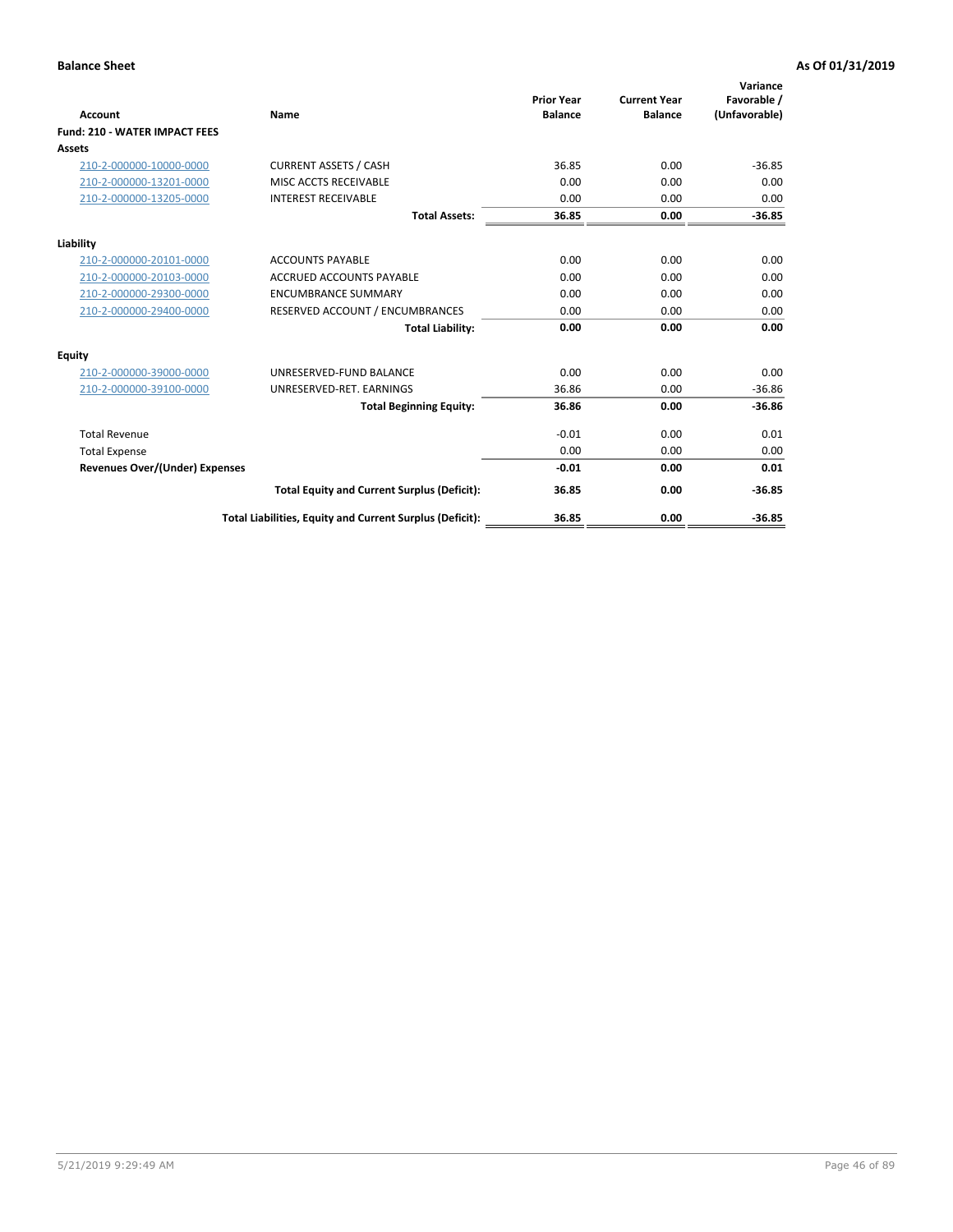| Account                                   | Name                                                     | <b>Prior Year</b><br><b>Balance</b> | <b>Current Year</b><br><b>Balance</b> | Variance<br>Favorable /<br>(Unfavorable) |
|-------------------------------------------|----------------------------------------------------------|-------------------------------------|---------------------------------------|------------------------------------------|
| <b>Fund: 211 - WASTEWATER IMPACT FEES</b> |                                                          |                                     |                                       |                                          |
| <b>Assets</b>                             |                                                          |                                     |                                       |                                          |
| 211-2-000000-10000-0000                   | <b>CURRENT ASSETS / CASH</b>                             | 1,862.99                            | 0.00                                  | $-1,862.99$                              |
| 211-2-000000-13201-0000                   | MISC ACCTS RECEIVABLE                                    | 0.00                                | 0.00                                  | 0.00                                     |
| 211-2-000000-13205-0000                   | <b>INTEREST RECEIVABLE</b>                               | 0.00                                | 0.00                                  | 0.00                                     |
|                                           | <b>Total Assets:</b>                                     | 1,862.99                            | 0.00                                  | $-1,862.99$                              |
| Liability                                 |                                                          |                                     |                                       |                                          |
| 211-2-000000-20101-0000                   | <b>ACCOUNTS PAYABLE</b>                                  | 0.00                                | 0.00                                  | 0.00                                     |
| 211-2-000000-20103-0000                   | <b>ACCRUED ACCOUNTS PAYABLE</b>                          | 0.00                                | 0.00                                  | 0.00                                     |
|                                           | <b>Total Liability:</b>                                  | 0.00                                | 0.00                                  | 0.00                                     |
| Equity                                    |                                                          |                                     |                                       |                                          |
| 211-2-000000-39000-0000                   | UNRESERVED-FUND BALANCE                                  | 0.00                                | 0.00                                  | 0.00                                     |
| 211-2-000000-39100-0000                   | UNRESERVED-RET. EARNINGS                                 | 1,863.46                            | 0.00                                  | $-1,863.46$                              |
|                                           | <b>Total Beginning Equity:</b>                           | 1,863.46                            | 0.00                                  | $-1,863.46$                              |
| <b>Total Revenue</b>                      |                                                          | $-0.30$                             | 0.00                                  | 0.30                                     |
| <b>Total Expense</b>                      |                                                          | 0.17                                | 0.00                                  | 0.17                                     |
| <b>Revenues Over/(Under) Expenses</b>     |                                                          | $-0.47$                             | 0.00                                  | 0.47                                     |
|                                           | <b>Total Equity and Current Surplus (Deficit):</b>       | 1,862.99                            | 0.00                                  | $-1,862.99$                              |
|                                           | Total Liabilities, Equity and Current Surplus (Deficit): | 1,862.99                            | 0.00                                  | $-1.862.99$                              |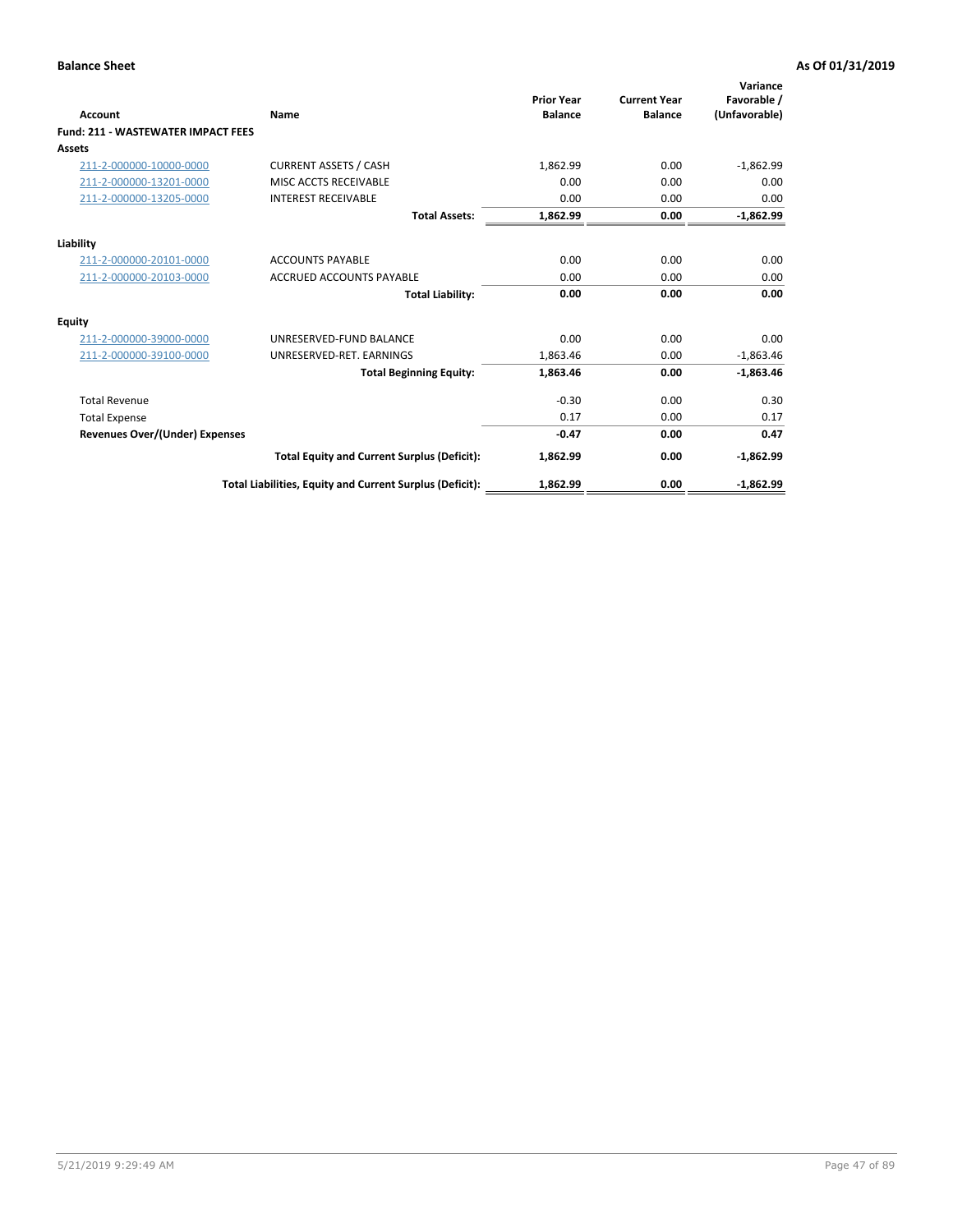| <b>Account</b>                        | Name                                                      | <b>Prior Year</b><br><b>Balance</b> | <b>Current Year</b><br><b>Balance</b> | Variance<br>Favorable /<br>(Unfavorable) |
|---------------------------------------|-----------------------------------------------------------|-------------------------------------|---------------------------------------|------------------------------------------|
|                                       | Fund: 212 - TX COMMUNITY DEV SWR SYSTEM IMPROV PROG GRANT |                                     |                                       |                                          |
| <b>Assets</b>                         |                                                           |                                     |                                       |                                          |
| 212-2-000000-10000-0000               | <b>CURRENT ASSETS / CASH</b>                              | 25,005.00                           | 2,420.12                              | $-22,584.88$                             |
| 212-2-000000-13201-0000               | MISC ACCTS RECEIVABLE                                     | 0.00                                | 0.00                                  | 0.00                                     |
| 212-2-000000-13205-0000               | <b>INTEREST RECEIVABLE</b>                                | 0.00                                | 0.00                                  | 0.00                                     |
| 212-2-000000-16301-0000               | FIXED ASSETS / C W I P                                    | 0.00                                | 0.00                                  | 0.00                                     |
|                                       | <b>Total Assets:</b>                                      | 25,005.00                           | 2,420.12                              | $-22,584.88$                             |
| Liability                             |                                                           |                                     |                                       |                                          |
| 212-2-000000-20101-0000               | <b>ACCOUNTS PAYABLE</b>                                   | 0.00                                | 0.00                                  | 0.00                                     |
| 212-2-000000-20102-0000               | <b>CREDIT CARD PAYABLE</b>                                | 0.00                                | 0.00                                  | 0.00                                     |
| 212-2-000000-20103-0000               | <b>ACCRUED ACCOUNTS PAYABLE</b>                           | 0.00                                | 0.00                                  | 0.00                                     |
| 212-2-000000-20139-0000               | <b>RETAINAGES PAYABLE</b>                                 | 0.00                                | 0.00                                  | 0.00                                     |
| 212-2-000000-20902-0000               | <b>DEFERRED GRANT REVENUE</b>                             | 0.00                                | 0.00                                  | 0.00                                     |
| 212-2-000000-21001-0000               | <b>GENERAL FUND / GENERAL FUND</b>                        | 0.00                                | 0.00                                  | 0.00                                     |
| 212-2-000000-29300-0000               | <b>ENCUMBRANCE SUMMARY</b>                                | 0.00                                | 0.00                                  | 0.00                                     |
| 212-2-000000-29400-0100               | RESERVED ACCOUNT / ENCUMBRANCES                           | 0.00                                | 0.00                                  | 0.00                                     |
|                                       | <b>Total Liability:</b>                                   | 0.00                                | 0.00                                  | 0.00                                     |
| <b>Equity</b>                         |                                                           |                                     |                                       |                                          |
| 212-2-000000-39100-0000               | UNRESERVED-RET. EARNINGS                                  | 0.00                                | 6,170.12                              | 6,170.12                                 |
|                                       | <b>Total Beginning Equity:</b>                            | 0.00                                | 6,170.12                              | 6,170.12                                 |
| <b>Total Revenue</b>                  |                                                           | 31,205.00                           | 0.00                                  | $-31,205.00$                             |
| <b>Total Expense</b>                  |                                                           | 6,200.00                            | 3,750.00                              | 2,450.00                                 |
| <b>Revenues Over/(Under) Expenses</b> |                                                           | 25,005.00                           | $-3,750.00$                           | $-28,755.00$                             |
|                                       | <b>Total Equity and Current Surplus (Deficit):</b>        | 25,005.00                           | 2,420.12                              | $-22,584.88$                             |
|                                       | Total Liabilities, Equity and Current Surplus (Deficit):  | 25,005.00                           | 2,420.12                              | $-22,584.88$                             |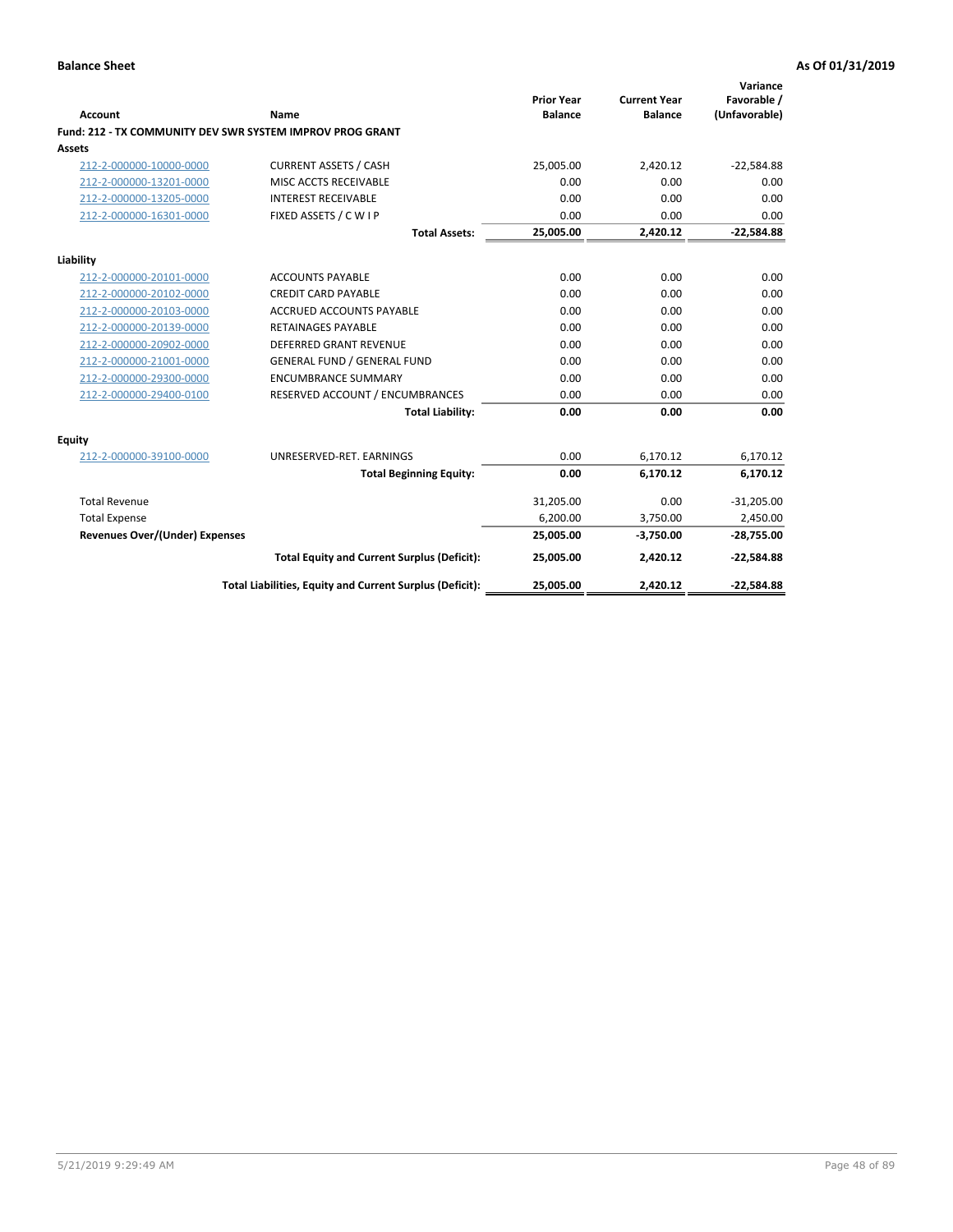| <b>Account</b>                                     | Name                                                     | <b>Prior Year</b><br><b>Balance</b> | <b>Current Year</b><br><b>Balance</b> | Variance<br>Favorable /<br>(Unfavorable) |
|----------------------------------------------------|----------------------------------------------------------|-------------------------------------|---------------------------------------|------------------------------------------|
| Fund: 216 - UTILIITY CIP FUND                      |                                                          |                                     |                                       |                                          |
| <b>Assets</b>                                      |                                                          |                                     |                                       |                                          |
| 216-2-000000-10000-0000                            | <b>CURRENT ASSETS / CASH</b>                             | 5,936,687.10                        | $-6,307,080.03$                       | $-12,243,767.13$                         |
| 216-2-000000-11101-0000                            | MBIA ACCOUNTS / 2002 WSSR                                | 0.00                                | 0.00                                  | 0.00                                     |
| 216-2-000000-11103-0000                            | <b>2005 WSSR</b>                                         | 0.00                                | 0.00                                  | 0.00                                     |
| 216-2-000000-11403-0000                            | RESERVE FUND / 2003 WSSR                                 | 0.00                                | 0.00                                  | 0.00                                     |
| 216-2-000000-11503-0000                            | 2008WSSR CONST 486000273                                 | 0.00                                | 0.00                                  | 0.00                                     |
| 216-2-000000-13000-0000                            | <b>CUSTOMER ACCTS RECEIVABLE</b>                         | 0.00                                | 0.00                                  | 0.00                                     |
| 216-2-000000-13002-0000                            | ALLOW FOR UNCOLLECT REC                                  | 0.00                                | 0.00                                  | 0.00                                     |
| 216-2-000000-13003-0000                            | UNBILLED YEAR-END ACCRUAL                                | 0.00                                | 0.00                                  | 0.00                                     |
| 216-2-000000-13201-0000                            | MISC ACCTS RECEIVABLE                                    | 0.00                                | 0.00                                  | 0.00                                     |
| 216-2-000000-13205-0000                            | <b>INTEREST RECEIVABLE</b>                               | 0.00                                | 0.00                                  | 0.00                                     |
| 216-2-000000-16301-0000                            | FIXED ASSETS / C W I P                                   | 695,008.09                          | 9,675,852.75                          | 8,980,844.66                             |
|                                                    | <b>Total Assets:</b>                                     | 6,631,695.19                        | 3,368,772.72                          | $-3,262,922.47$                          |
| Liability                                          |                                                          |                                     |                                       |                                          |
|                                                    | <b>ACCOUNTS PAYABLE</b>                                  | 0.00                                |                                       |                                          |
| 216-2-000000-20101-0000                            | <b>CREDIT CARD PAYABLE</b>                               | 0.00                                | 0.00<br>0.00                          | 0.00<br>0.00                             |
| 216-2-000000-20102-0000<br>216-2-000000-20103-0000 | ACCRUED ACCOUNTS PAYABLE                                 | 0.00                                | 0.00                                  | 0.00                                     |
| 216-2-000000-20113-0000                            | <b>DEVELOPERS ESCROW</b>                                 | 0.00                                | 0.00                                  | 0.00                                     |
| 216-2-000000-20139-0000                            | <b>RETAINAGES PAYABLE</b>                                | 0.00                                | 479,290.10                            | $-479,290.10$                            |
|                                                    | ENTERPRISE / WTR/WWTR UTILITY FUND                       | 18,939,652.64                       | 18,939,652.64                         | 0.00                                     |
| 216-2-000000-21101-0000<br>216-2-000000-29300-0000 | <b>ENCUMBRANCE SUMMARY</b>                               | 0.00                                | 0.00                                  | 0.00                                     |
| 216-2-000000-29400-0100                            | RESERVED ACCOUNT / ENCUMBRANCES                          | 0.00                                | 0.00                                  | 0.00                                     |
|                                                    | <b>Total Liability:</b>                                  | 18,939,652.64                       | 19,418,942.74                         | -479,290.10                              |
|                                                    |                                                          |                                     |                                       |                                          |
| <b>Equity</b>                                      |                                                          |                                     |                                       |                                          |
| 216-2-000000-39000-0000                            | UNRESERVED-FUND BALANCE                                  | 0.00                                | 0.00                                  | 0.00                                     |
| 216-2-000000-39100-0000                            | UNRESERVED-RET. EARNINGS                                 | $-12,308,627.81$                    | $-15,266,567.96$                      | $-2,957,940.15$                          |
|                                                    | <b>Total Beginning Equity:</b>                           | -12,308,627.81                      | -15,266,567.96                        | -2,957,940.15                            |
| <b>Total Revenue</b>                               |                                                          | 120,079.21                          | 541,626.32                            | 421,547.11                               |
| <b>Total Expense</b>                               |                                                          | 119,408.85                          | 1,325,228.38                          | $-1,205,819.53$                          |
| <b>Revenues Over/(Under) Expenses</b>              |                                                          | 670.36                              | -783,602.06                           | -784,272.42                              |
|                                                    | <b>Total Equity and Current Surplus (Deficit):</b>       | -12,307,957.45                      | -16,050,170.02                        | $-3,742,212.57$                          |
|                                                    | Total Liabilities, Equity and Current Surplus (Deficit): | 6,631,695.19                        | 3,368,772.72                          | $-3,262,922.47$                          |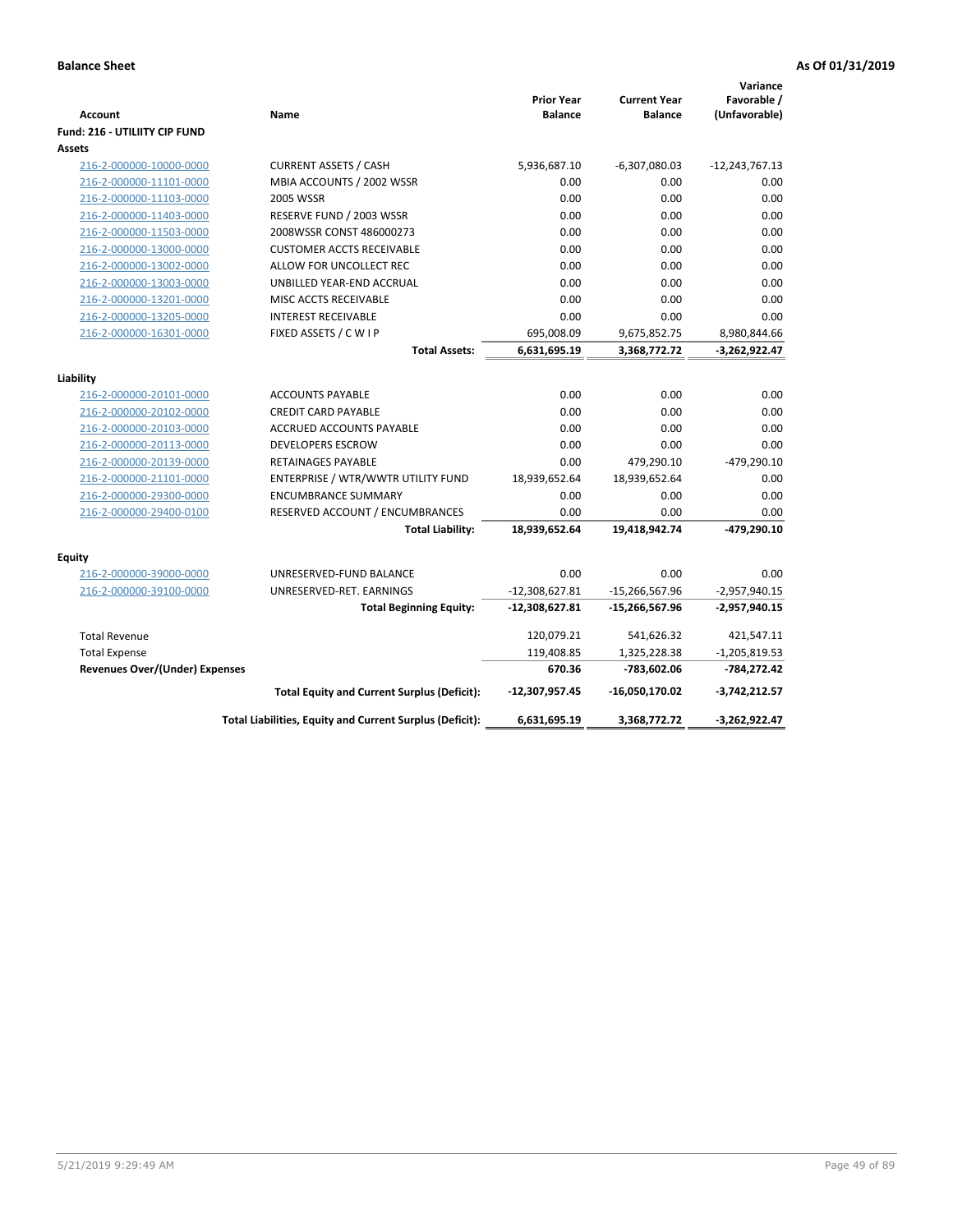| <b>Account</b>                                 | <b>Name</b>                                              | <b>Prior Year</b><br><b>Balance</b> | <b>Current Year</b><br><b>Balance</b> | Variance<br>Favorable /<br>(Unfavorable) |
|------------------------------------------------|----------------------------------------------------------|-------------------------------------|---------------------------------------|------------------------------------------|
| <b>Fund: 217 - WASTEWATER RECLAMATION FUND</b> |                                                          |                                     |                                       |                                          |
| Assets                                         |                                                          |                                     |                                       |                                          |
| 217-2-000000-10000-0000                        | <b>CURRENT ASSETS / CASH</b>                             | 0.00                                | $-20.619.30$                          | $-20.619.30$                             |
| 217-2-000000-11301-0000                        | TEXASTERM / 2008 WSSR REVENUE BOND                       | 0.00                                | 0.00                                  | 0.00                                     |
| 217-2-000000-11302-0000                        | 2008 WSSR REVENUE BOND                                   | 0.00                                | 0.00                                  | 0.00                                     |
| 217-2-000000-11503-0000                        | 2008WSSR CONST 486000273                                 | 744,318.54                          | 758,874.37                            | 14,555.83                                |
| 217-2-000000-13000-0000                        | <b>CUSTOMER ACCTS RECEIVABLE</b>                         | 0.00                                | 0.00                                  | 0.00                                     |
| 217-2-000000-13002-0000                        | ALLOW FOR UNCOLLECT REC                                  | 0.00                                | 0.00                                  | 0.00                                     |
| 217-2-000000-13201-0000                        | MISC ACCTS RECEIVABLE                                    | 0.00                                | 0.00                                  | 0.00                                     |
| 217-2-000000-13205-0000                        | <b>INTEREST RECEIVABLE</b>                               | 0.00                                | 0.00                                  | 0.00                                     |
| 217-2-000000-16301-0000                        | FIXED ASSETS / C W I P                                   | 0.00                                | 0.00                                  | 0.00                                     |
|                                                | <b>Total Assets:</b>                                     | 744,318.54                          | 738,255.07                            | $-6,063.47$                              |
| Liability                                      |                                                          |                                     |                                       |                                          |
| 217-2-000000-20101-0000                        | <b>ACCOUNTS PAYABLE</b>                                  | 0.00                                | 0.00                                  | 0.00                                     |
| 217-2-000000-20102-0000                        | <b>CREDIT CARD PAYABLE</b>                               | 0.00                                | 0.00                                  | 0.00                                     |
| 217-2-000000-20103-0000                        | <b>ACCRUED ACCOUNTS PAYABLE</b>                          | 0.00                                | 0.00                                  | 0.00                                     |
| 217-2-000000-20139-0000                        | <b>RETAINAGES PAYABLE</b>                                | 0.00                                | 0.00                                  | 0.00                                     |
| 217-2-000000-21101-0000                        | ENTERPRISE / WTR/WWTR UTILITY FUND                       | 19,396,374.21                       | 19,396,374.21                         | 0.00                                     |
| 217-2-000000-29300-0000                        | <b>ENCUMBRANCE SUMMARY</b>                               | 0.00                                | 0.00                                  | 0.00                                     |
| 217-2-000000-29400-0100                        | RESERVED ACCOUNT / ENCUMBRANCES                          | 0.00                                | 0.00                                  | 0.00                                     |
|                                                | <b>Total Liability:</b>                                  | 19,396,374.21                       | 19,396,374.21                         | 0.00                                     |
|                                                |                                                          |                                     |                                       |                                          |
| <b>Equity</b>                                  |                                                          |                                     |                                       |                                          |
| 217-2-000000-39100-0000                        | UNRESERVED-RET. EARNINGS                                 | $-18,654,993.80$                    | $-18,643,277.25$                      | 11,716.55                                |
|                                                | <b>Total Beginning Equity:</b>                           | $-18,654,993.80$                    | $-18,643,277.25$                      | 11,716.55                                |
|                                                |                                                          |                                     |                                       |                                          |
| <b>Total Revenue</b>                           |                                                          | 2,938.13                            | 5,777.41                              | 2,839.28                                 |
| <b>Total Expense</b>                           |                                                          | 0.00                                | 20,619.30                             | $-20,619.30$                             |
| Revenues Over/(Under) Expenses                 |                                                          | 2,938.13                            | $-14,841.89$                          | $-17,780.02$                             |
|                                                | <b>Total Equity and Current Surplus (Deficit):</b>       | $-18,652,055.67$                    | $-18,658,119.14$                      | $-6,063.47$                              |
|                                                | Total Liabilities, Equity and Current Surplus (Deficit): | 744,318.54                          | 738,255.07                            | $-6,063.47$                              |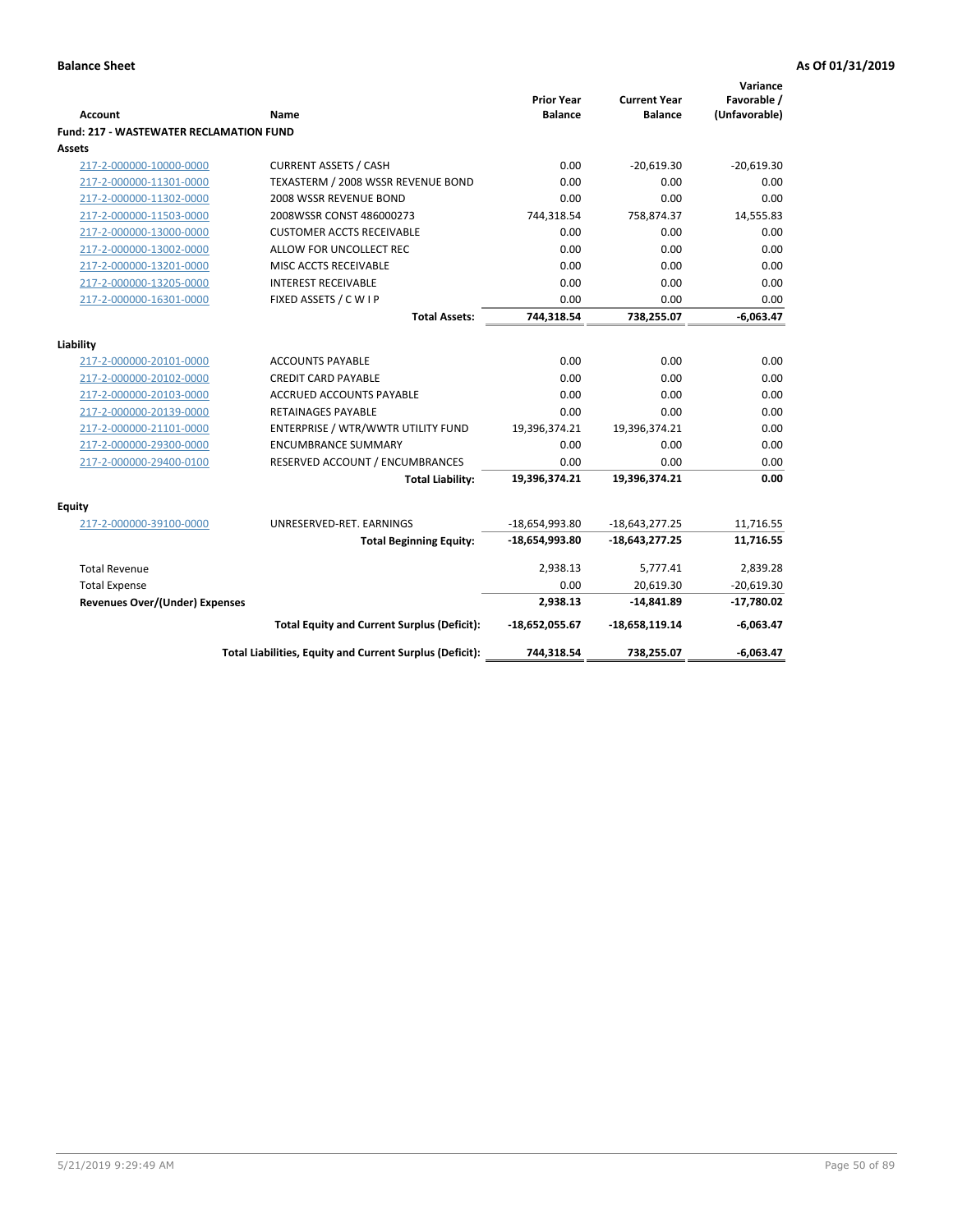| <b>Account</b>           | Name                                   | <b>Prior Year</b><br><b>Balance</b> | <b>Current Year</b><br><b>Balance</b> | Variance<br>Favorable /<br>(Unfavorable) |
|--------------------------|----------------------------------------|-------------------------------------|---------------------------------------|------------------------------------------|
| Fund: 300 - AIRPORT FUND |                                        |                                     |                                       |                                          |
| Assets                   |                                        |                                     |                                       |                                          |
| 300-2-000000-10000-0000  | <b>CURRENT ASSETS / CASH</b>           | 1,421,731.97                        | -4,493,678.80                         | $-5,915,410.77$                          |
| 300-2-000000-13201-0000  | MISC ACCTS RECEIVABLE                  | 0.00                                | 0.00                                  | 0.00                                     |
| 300-2-000000-13202-0000  | <b>EMPLOYEE ADVANCES</b>               | 0.00                                | 0.00                                  | 0.00                                     |
| 300-2-000000-13203-0000  | NON-CURRENT ASSETS / PREPAYMENTS       | 0.00                                | 0.00                                  | 0.00                                     |
| 300-2-000000-13205-0000  | <b>INTEREST RECEIVABLE</b>             | 0.00                                | 0.00                                  | 0.00                                     |
| 300-2-000000-14126-0000  | <b>GRANT FUND / AIRPORT GRANT FUND</b> | 0.00                                | 0.00                                  | 0.00                                     |
| 300-2-000000-16001-0000  | FIXED ASSETS / LAND                    | 813,937.00                          | 813,937.00                            | 0.00                                     |
| 300-2-000000-16002-0000  | FIXED ASSETS / IMPROVMENTS-NON BUILDI  | 71,096,300.51                       | 75,750,548.49                         | 4,654,247.98                             |
| 300-2-000000-16003-0000  | ACCUM DEPR / IMPROVEMENTS-NON BUILL    | -36,570,663.72                      | -38,526,881.33                        | $-1,956,217.61$                          |
| 300-2-000000-16004-0000  | FIXED ASSETS / BUILDINGS               | 60,824,408.10                       | 67,994,704.13                         | 7,170,296.03                             |
| 300-2-000000-16005-0000  | <b>ACCUM DEPR / BUILDINGS</b>          | -24,613,803.17                      | $-25,823,518.61$                      | $-1,209,715.44$                          |
| 300-2-000000-16201-0000  | FIXED ASSETS / MACHINERY AND EQUIPMEN  | 12,340.00                           | 502,779.61                            | 490,439.61                               |
| 300-2-000000-16202-0000  | ACCUM DEPR / MACHINERY AND EQUIPMEI    | $-12,339.94$                        | $-16,426.94$                          | $-4,087.00$                              |
| 300-2-000000-16301-0000  | FIXED ASSETS / C W I P                 | 5,686,912.48                        | 0.00                                  | -5,686,912.48                            |
| 300-2-000000-17501-0000  | <b>EMPLOYEE CONTRIBUTIONS</b>          | 0.00                                | 0.00                                  | 0.00                                     |
| 300-2-000000-17504-0000  | <b>INVESTMENT RETURN</b>               | 0.00                                | 0.00                                  | 0.00                                     |
| 300-2-000000-17508-0000  | <b>EXPERIENCE DIFFERENCE- OUTFLOW</b>  | 0.00                                | 0.00                                  | 0.00                                     |
| 300-2-000000-17509-0000  | <b>EXPERIENCE DIFFERENCE - INFLOW</b>  | 0.00                                | 0.00                                  | 0.00                                     |
| 300-2-000000-17520-0000  | <b>ASSUMPTION CHANGES</b>              | 0.00                                | 0.00                                  | 0.00                                     |
|                          | <b>Total Assets:</b>                   | 78,658,823.23                       | 76,201,463.55                         | $-2,457,359.68$                          |
| Liability                |                                        |                                     |                                       |                                          |
| 300-2-000000-20101-0000  | <b>ACCOUNTS PAYABLE</b>                | 0.00                                | 0.00                                  | 0.00                                     |
| 300-2-000000-20102-0000  | <b>CREDIT CARD PAYABLE</b>             | 0.00                                | 0.00                                  | 0.00                                     |
| 300-2-000000-20103-0000  | ACCRUED ACCOUNTS PAYABLE               | 0.00                                | 0.00                                  | 0.00                                     |
| 300-2-000000-20105-0000  | <b>L-3 FUNDS PAYABLE</b>               | 0.00                                | 0.00                                  | 0.00                                     |
| 300-2-000000-20106-0000  | <b>GRANT MATCH</b>                     | 0.00                                | 0.00                                  | 0.00                                     |
| 300-2-000000-20108-0000  | MATURED BONDS PAYABLE                  | 0.00                                | 0.00                                  | 0.00                                     |
| 300-2-000000-20110-0000  | REVENUE BONDS PAYABLE                  | 0.00                                | 0.00                                  | 0.00                                     |
| 300-2-000000-20111-0000  | MATURED INTEREST PAYABLE               | 0.00                                | 0.00                                  | 0.00                                     |
| 300-2-000000-20112-0000  | <b>ACCRUED INTEREST PAYABLE</b>        | 0.00                                | 0.00                                  | 0.00                                     |
| 300-2-000000-20139-0000  | RETAINAGES PAYABLE                     | 0.00                                | 0.00                                  | 0.00                                     |
| 300-2-000000-20141-0000  | <b>TELEPHONE CLEARING</b>              | 0.00                                | 0.00                                  | 0.00                                     |
| 300-2-000000-20160-0000  | <b>UNAPPLIED CREDIT</b>                | 0.00                                | 0.00                                  | 0.00                                     |
| 300-2-000000-20201-0000  | <b>DEFERRED REVENUE</b>                | 0.00                                | 0.00                                  | 0.00                                     |
| 300-2-000000-21001-0000  | <b>GENERAL FUND / GENERAL FUND</b>     | 0.00                                | 0.00                                  | 0.00                                     |
| 300-2-000000-22001-0000  | SALARIES PAYABLE                       | 2,152.98                            | 2,201.13                              | $-48.15$                                 |
| 300-2-000000-22002-0000  | VACATION/SICK PAYABLE                  | 2,600.11                            | $-2,468.99$                           | 5,069.10                                 |
| 300-2-000000-26001-0000  | COMPENSATED ABSENCES PAY               | 3,743.00                            | 6,937.88                              | -3,194.88                                |
| 300-2-000000-26101-0000  | <b>GENERAL OBLIG BONDS PAY</b>         | 0.00                                | 0.00                                  | 0.00                                     |
| 300-2-000000-26102-0000  | REVENUE BONDS PAYABLE                  | 0.00                                | 0.00                                  | 0.00                                     |
| 300-2-000000-27001-0000  | <b>CONTRIBUTED CAPITAL</b>             | 5,686,912.61                        | 5,686,912.61                          | 0.00                                     |
| 300-2-000000-29300-0000  | <b>ENCUMBRANCE SUMMARY</b>             | 0.00                                | 0.00                                  | 0.00                                     |
| 300-2-000000-29400-0100  | RESERVED ACCOUNT / ENCUMBRANCES        | 0.00                                | 0.00                                  | 0.00                                     |
| 300-2-000000-29999-0000  | <b>NET PENSION LIABILITY</b>           | 0.00                                | 0.00                                  | 0.00                                     |
|                          | <b>Total Liability:</b>                | 5,695,408.70                        | 5,693,582.63                          | 1,826.07                                 |
| Equity                   |                                        |                                     |                                       |                                          |
| 300-2-000000-39000-0000  | UNRESERVED-FUND BALANCE                | 0.00                                | 0.00                                  | 0.00                                     |
| 300-2-000000-39100-0000  | UNRESERVED-RET. EARNINGS               | 72,784,355.87                       | 70,262,364.18                         | $-2,521,991.69$                          |
| 300-2-000000-39500-0000  | <b>NET POSITION - PENSION</b>          | 0.00                                | 0.00                                  | 0.00                                     |
|                          | <b>Total Beginning Equity:</b>         | 72,784,355.87                       | 70,262,364.18                         | $-2,521,991.69$                          |
|                          |                                        |                                     |                                       |                                          |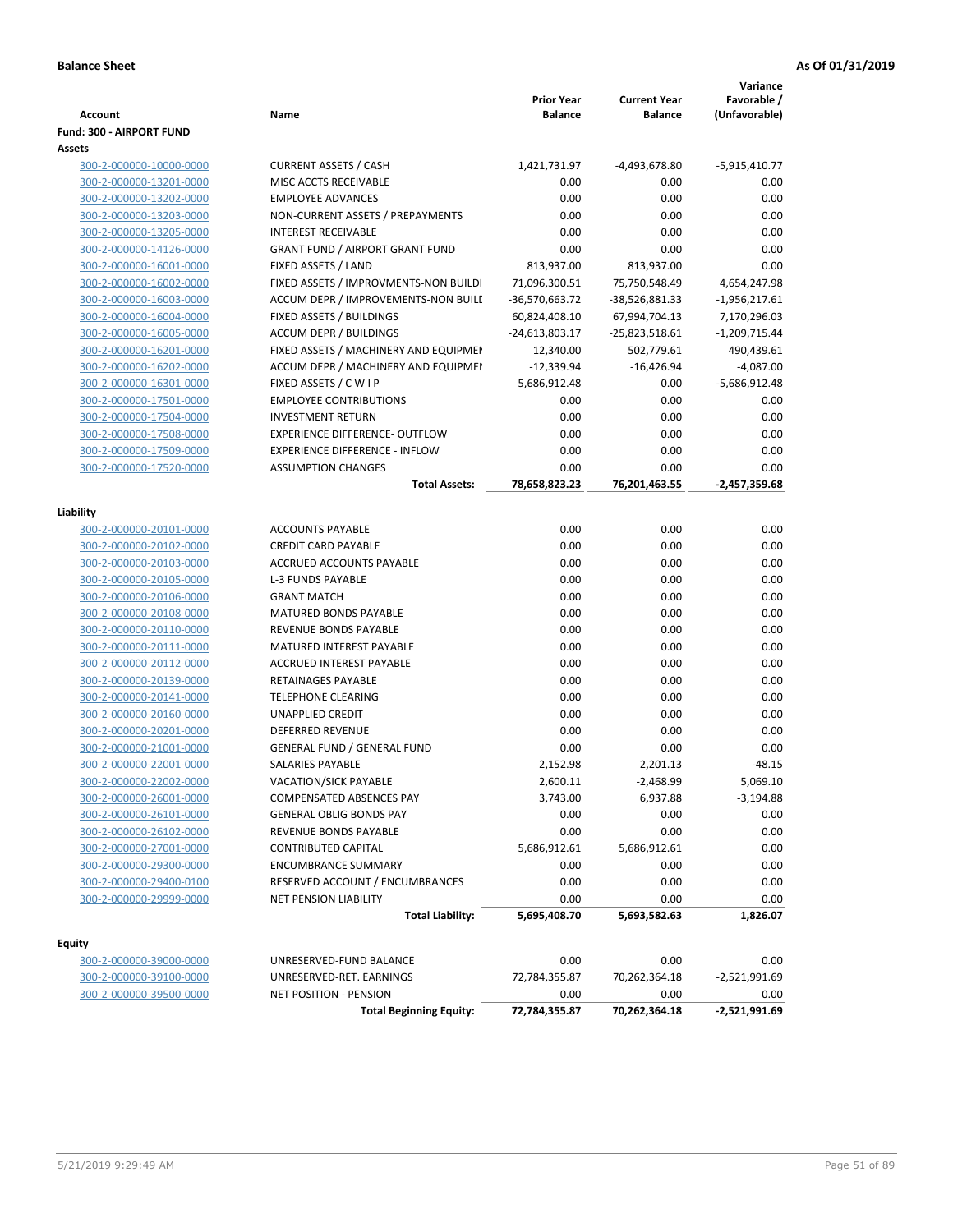| Account                        | Name                                                     | <b>Prior Year</b><br><b>Balance</b> | <b>Current Year</b><br><b>Balance</b> | Variance<br>Favorable /<br>(Unfavorable) |
|--------------------------------|----------------------------------------------------------|-------------------------------------|---------------------------------------|------------------------------------------|
| Total Revenue                  |                                                          | 231,630.38                          | 303,468.79                            | 71,838.41                                |
| <b>Total Expense</b>           |                                                          | 52,571.71                           | 57,952.04                             | $-5,380.33$                              |
| Revenues Over/(Under) Expenses | 179,058.67                                               | 245,516.75                          | 66,458.08                             |                                          |
|                                | <b>Total Equity and Current Surplus (Deficit):</b>       | 72.963.414.54                       | 70,507,880.93                         | $-2,455,533.61$                          |
|                                | Total Liabilities, Equity and Current Surplus (Deficit): | 78,658,823.24                       | 76,201,463.56                         | -2,457,359.68                            |
|                                | *** FUND 300 OUT OF BALANCE ***                          | $-0.01$                             | $-0.01$                               | 0.00                                     |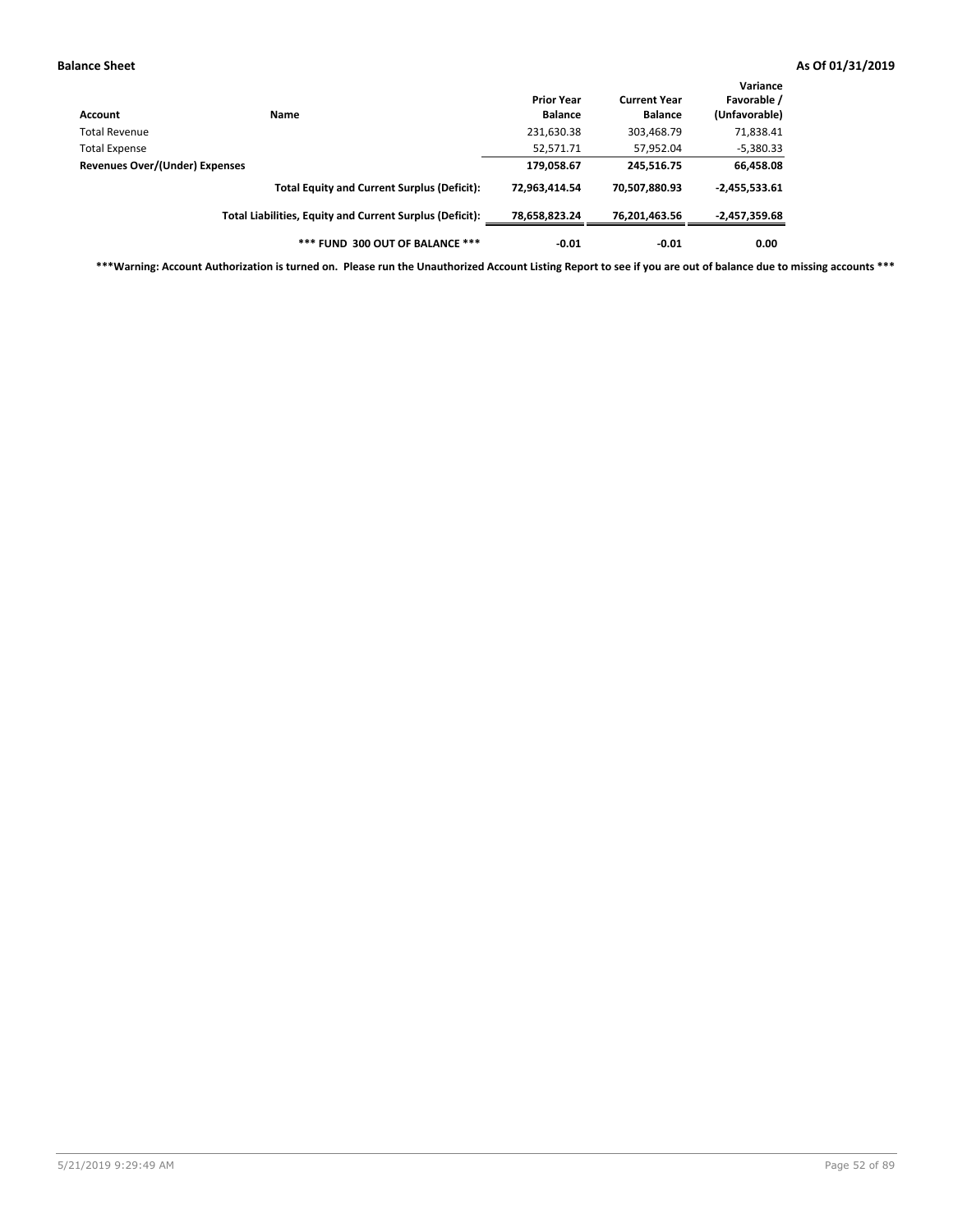|                                       |                                                          |                                     |                                       | Variance                     |
|---------------------------------------|----------------------------------------------------------|-------------------------------------|---------------------------------------|------------------------------|
| Account                               | Name                                                     | <b>Prior Year</b><br><b>Balance</b> | <b>Current Year</b><br><b>Balance</b> | Favorable /<br>(Unfavorable) |
| Fund: 320 - AIRPORT TXDOT GRANT       |                                                          |                                     |                                       |                              |
| Assets                                |                                                          |                                     |                                       |                              |
| 320-2-000000-10000-0000               | <b>CURRENT ASSETS / CASH</b>                             | 214,975.84                          | 200,000.84                            | $-14,975.00$                 |
| 320-2-000000-13201-0000               | MISC ACCTS RECEIVABLE                                    | 0.00                                | 0.00                                  | 0.00                         |
| 320-2-000000-13205-0000               | <b>INTEREST RECEIVABLE</b>                               | 0.00                                | 0.00                                  | 0.00                         |
|                                       | <b>Total Assets:</b>                                     | 214,975.84                          | 200,000.84                            | $-14,975.00$                 |
| Liability                             |                                                          |                                     |                                       |                              |
| 320-2-000000-20101-0000               | <b>ACCOUNTS PAYABLE</b>                                  | 0.00                                | 0.00                                  | 0.00                         |
| 320-2-000000-20102-0000               | <b>CREDIT CARD PAYABLE</b>                               | 0.00                                | 0.00                                  | 0.00                         |
| 320-2-000000-20103-0000               | <b>ACCRUED ACCOUNTS PAYABLE</b>                          | 0.00                                | 0.00                                  | 0.00                         |
| 320-2-000000-20902-0000               | <b>DEFERRED GRANT REVENUE</b>                            | 0.00                                | 0.00                                  | 0.00                         |
| 320-2-000000-21125-0000               | DUE TO / AIRPORT FUND                                    | 0.00                                | 0.00                                  | 0.00                         |
| 320-2-000000-29300-0000               | <b>ENCUMBRANCE SUMMARY</b>                               | 0.00                                | 0.00                                  | 0.00                         |
| 320-2-000000-29400-0100               | RESERVED ACCOUNT / ENCUMBRANCES                          | 0.00                                | 0.00                                  | 0.00                         |
|                                       | <b>Total Liability:</b>                                  | 0.00                                | 0.00                                  | 0.00                         |
| <b>Equity</b>                         |                                                          |                                     |                                       |                              |
| 320-2-000000-39000-0000               | UNRESERVED-FUND BALANCE                                  | 214,975.84                          | 200,000.84                            | $-14,975.00$                 |
|                                       | <b>Total Beginning Equity:</b>                           | 214,975.84                          | 200,000.84                            | $-14,975.00$                 |
| <b>Total Revenue</b>                  |                                                          | 0.00                                | 0.00                                  | 0.00                         |
| <b>Total Expense</b>                  |                                                          | 0.00                                | 0.00                                  | 0.00                         |
| <b>Revenues Over/(Under) Expenses</b> |                                                          | 0.00                                | 0.00                                  | 0.00                         |
|                                       | <b>Total Equity and Current Surplus (Deficit):</b>       | 214,975.84                          | 200,000.84                            | $-14,975.00$                 |
|                                       | Total Liabilities, Equity and Current Surplus (Deficit): | 214,975.84                          | 200,000.84                            | $-14,975.00$                 |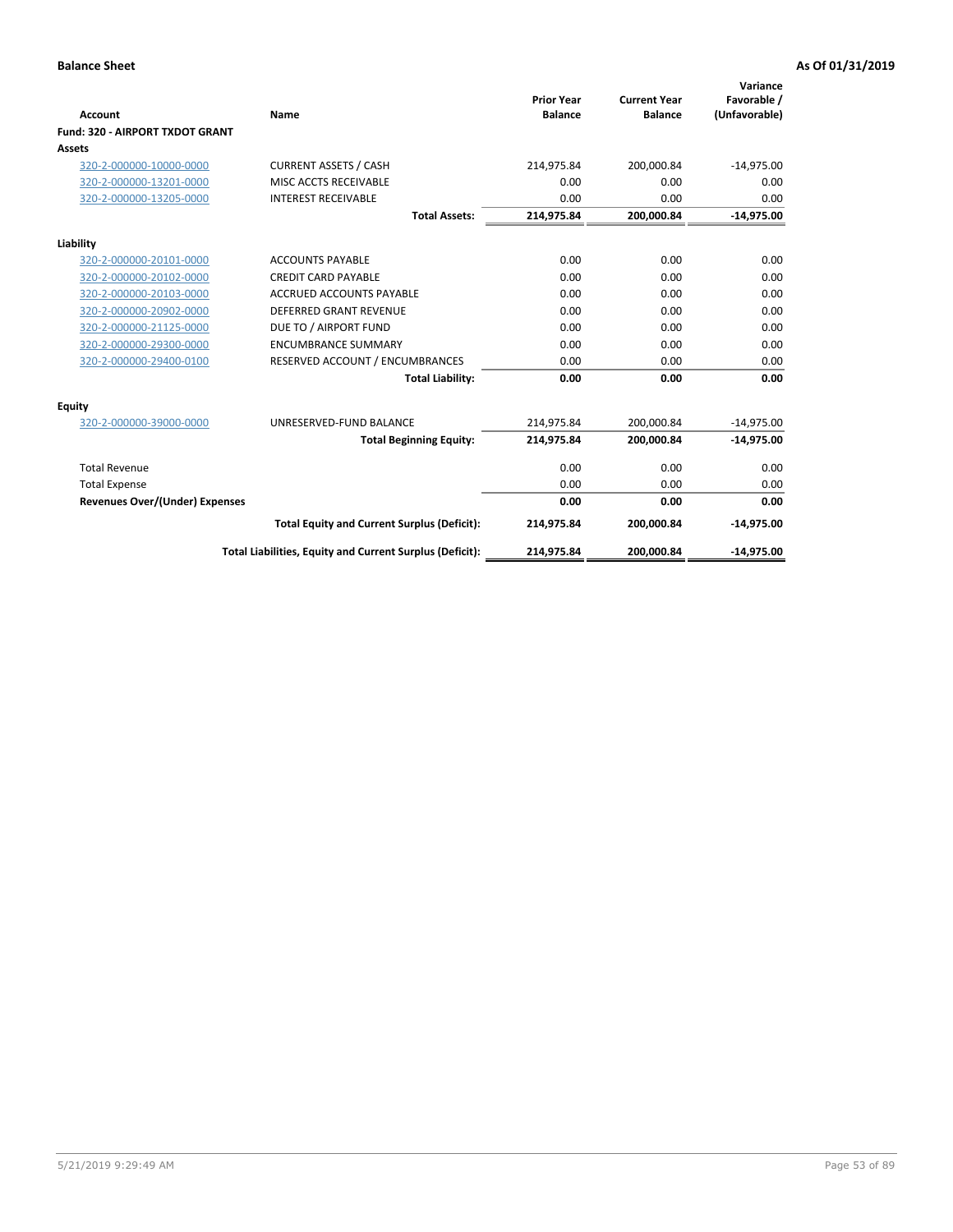| <b>Account</b>                          | <b>Name</b>                                              | <b>Prior Year</b><br><b>Balance</b> | <b>Current Year</b><br><b>Balance</b> | Variance<br>Favorable /<br>(Unfavorable) |
|-----------------------------------------|----------------------------------------------------------|-------------------------------------|---------------------------------------|------------------------------------------|
| <b>Fund: 360 - AIRPORT CAPITAL FUND</b> |                                                          |                                     |                                       |                                          |
| Assets                                  |                                                          |                                     |                                       |                                          |
| 360-2-000000-10000-0000                 | <b>CURRENT ASSETS / CASH</b>                             | 1,234,115.68                        | 7,899,859.70                          | 6,665,744.02                             |
| 360-2-000000-13201-0000                 | MISC ACCTS RECEIVABLE                                    | 0.00                                | 0.00                                  | 0.00                                     |
| 360-2-000000-13205-0000                 | <b>INTEREST RECEIVABLE</b>                               | 0.00                                | 0.00                                  | 0.00                                     |
| 360-2-000000-16301-0000                 | FIXED ASSETS / C W I P                                   | 337,320.17                          | 132,616.88                            | $-204,703.29$                            |
|                                         | <b>Total Assets:</b>                                     | 1,571,435.85                        | 8,032,476.58                          | 6,461,040.73                             |
| Liability                               |                                                          |                                     |                                       |                                          |
| 360-2-000000-20101-0000                 | <b>ACCOUNTS PAYABLE</b>                                  | 0.00                                | 0.00                                  | 0.00                                     |
| 360-2-000000-20102-0000                 | <b>CREDIT CARD PAYABLE</b>                               | 0.00                                | 0.00                                  | 0.00                                     |
| 360-2-000000-20103-0000                 | <b>ACCRUED ACCOUNTS PAYABLE</b>                          | 0.00                                | 0.00                                  | 0.00                                     |
| 360-2-000000-20125-0000                 | SALES TAX PAYABLE / IN THE CITY                          | 0.00                                | 0.00                                  | 0.00                                     |
| 360-2-000000-20139-0000                 | <b>RETAINAGES PAYABLE</b>                                | $-18,419.00$                        | 0.00                                  | $-18,419.00$                             |
| 360-2-000000-21001-0000                 | <b>GENERAL FUND / GENERAL FUND</b>                       | 0.00                                | 0.00                                  | 0.00                                     |
| 360-2-000000-27001-0000                 | <b>CONTRIBUTED CAPITAL</b>                               | 0.00                                | 0.00                                  | 0.00                                     |
| 360-2-000000-29300-0000                 | <b>ENCUMBRANCE SUMMARY</b>                               | 0.00                                | 0.00                                  | 0.00                                     |
| 360-2-000000-29400-0000                 | RESERVED ACCOUNT / ENCUMBRANCES                          | 0.00                                | 0.00                                  | 0.00                                     |
|                                         | <b>Total Liability:</b>                                  | $-18,419.00$                        | 0.00                                  | $-18,419.00$                             |
| Equity                                  |                                                          |                                     |                                       |                                          |
| 360-2-000000-39000-0000                 | UNRESERVED-FUND BALANCE                                  | 0.00                                | 0.00                                  | 0.00                                     |
| 360-2-000000-39100-0000                 | UNRESERVED-RET. EARNINGS                                 | 1,810,130.80                        | 8,016,141.66                          | 6,206,010.86                             |
|                                         | <b>Total Beginning Equity:</b>                           | 1,810,130.80                        | 8,016,141.66                          | 6,206,010.86                             |
| <b>Total Revenue</b>                    |                                                          | 31,309.37                           | 16,718.72                             | $-14,590.65$                             |
| <b>Total Expense</b>                    |                                                          | 251,585.32                          | 383.80                                | 251,201.52                               |
| <b>Revenues Over/(Under) Expenses</b>   |                                                          | $-220,275.95$                       | 16,334.92                             | 236,610.87                               |
|                                         | <b>Total Equity and Current Surplus (Deficit):</b>       | 1,589,854.85                        | 8,032,476.58                          | 6,442,621.73                             |
|                                         | Total Liabilities, Equity and Current Surplus (Deficit): | 1,571,435.85                        | 8,032,476.58                          | 6,461,040.73                             |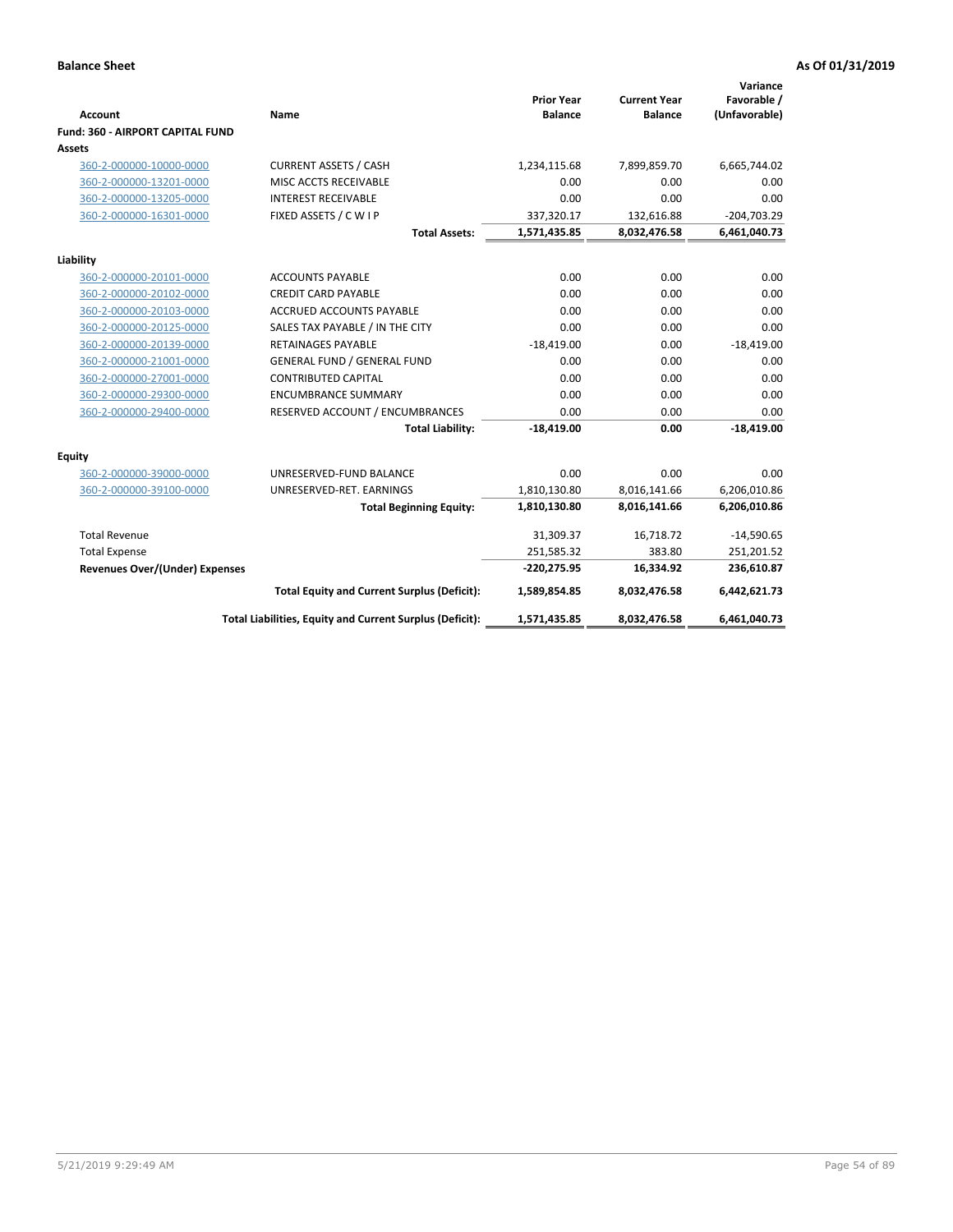| <b>Account</b>                        | <b>Name</b>                                              | <b>Prior Year</b><br><b>Balance</b> | <b>Current Year</b><br><b>Balance</b> | Variance<br>Favorable /<br>(Unfavorable) |
|---------------------------------------|----------------------------------------------------------|-------------------------------------|---------------------------------------|------------------------------------------|
| <b>Fund: 361 - L3-IDC FUND</b>        |                                                          |                                     |                                       |                                          |
| Assets                                |                                                          |                                     |                                       |                                          |
| 361-2-000000-10000-0000               | <b>CURRENT ASSETS / CASH</b>                             | 0.00                                | 0.00                                  | 0.00                                     |
| 361-2-000000-13201-0000               | MISC ACCTS RECEIVABLE                                    | 0.00                                | 0.00                                  | 0.00                                     |
| 361-2-000000-13205-0000               | <b>INTEREST RECEIVABLE</b>                               | 0.00                                | 0.00                                  | 0.00                                     |
|                                       | <b>Total Assets:</b>                                     | 0.00                                | 0.00                                  | 0.00                                     |
| Liability                             |                                                          |                                     |                                       |                                          |
| 361-2-000000-20101-0000               | <b>ACCOUNTS PAYABLE</b>                                  | 0.00                                | 0.00                                  | 0.00                                     |
| 361-2-000000-20102-0000               | <b>CREDIT CARD PAYABLE</b>                               | 0.00                                | 0.00                                  | 0.00                                     |
| 361-2-000000-20103-0000               | MISCELLANEOUS LIABILITIES                                | 0.00                                | 0.00                                  | 0.00                                     |
| 361-2-000000-20108-0000               | <b>MATURED BONDS PAYABLE</b>                             | 0.00                                | 0.00                                  | 0.00                                     |
| 361-2-000000-20111-0000               | <b>MATURED INTEREST PAYABLE</b>                          | 0.00                                | 0.00                                  | 0.00                                     |
| 361-2-000000-20112-0000               | <b>ACCRUED INTEREST PAYABLE</b>                          | 0.00                                | 0.00                                  | 0.00                                     |
| 361-2-000000-20139-0000               | <b>RETAINAGES PAYABLE</b>                                | 0.00                                | 0.00                                  | 0.00                                     |
| 361-2-000000-21001-0000               | <b>GENERAL FUND / GENERAL FUND</b>                       | 0.00                                | 0.00                                  | 0.00                                     |
|                                       | <b>Total Liability:</b>                                  | 0.00                                | 0.00                                  | 0.00                                     |
| Equity                                |                                                          |                                     |                                       |                                          |
| 361-2-000000-39000-0000               | UNRESERVED-FUND BALANCE                                  | 0.00                                | 0.00                                  | 0.00                                     |
| 361-2-000000-39100-0000               | UNRESERVED-RET. EARNINGS                                 | $-2,881,924.85$                     | $-2,881,924.85$                       | 0.00                                     |
| 361-2-000000-39150-0000               | RESERVED-RET. EARNINGS                                   | 2,881,924.85                        | 2,881,924.85                          | 0.00                                     |
|                                       | <b>Total Beginning Equity:</b>                           | 0.00                                | 0.00                                  | 0.00                                     |
| <b>Total Revenue</b>                  |                                                          | 0.00                                | 0.00                                  | 0.00                                     |
| <b>Total Expense</b>                  |                                                          | 0.00                                | 0.00                                  | 0.00                                     |
| <b>Revenues Over/(Under) Expenses</b> |                                                          | 0.00                                | 0.00                                  | 0.00                                     |
|                                       | <b>Total Equity and Current Surplus (Deficit):</b>       | 0.00                                | 0.00                                  | 0.00                                     |
|                                       | Total Liabilities, Equity and Current Surplus (Deficit): | 0.00                                | 0.00                                  | 0.00                                     |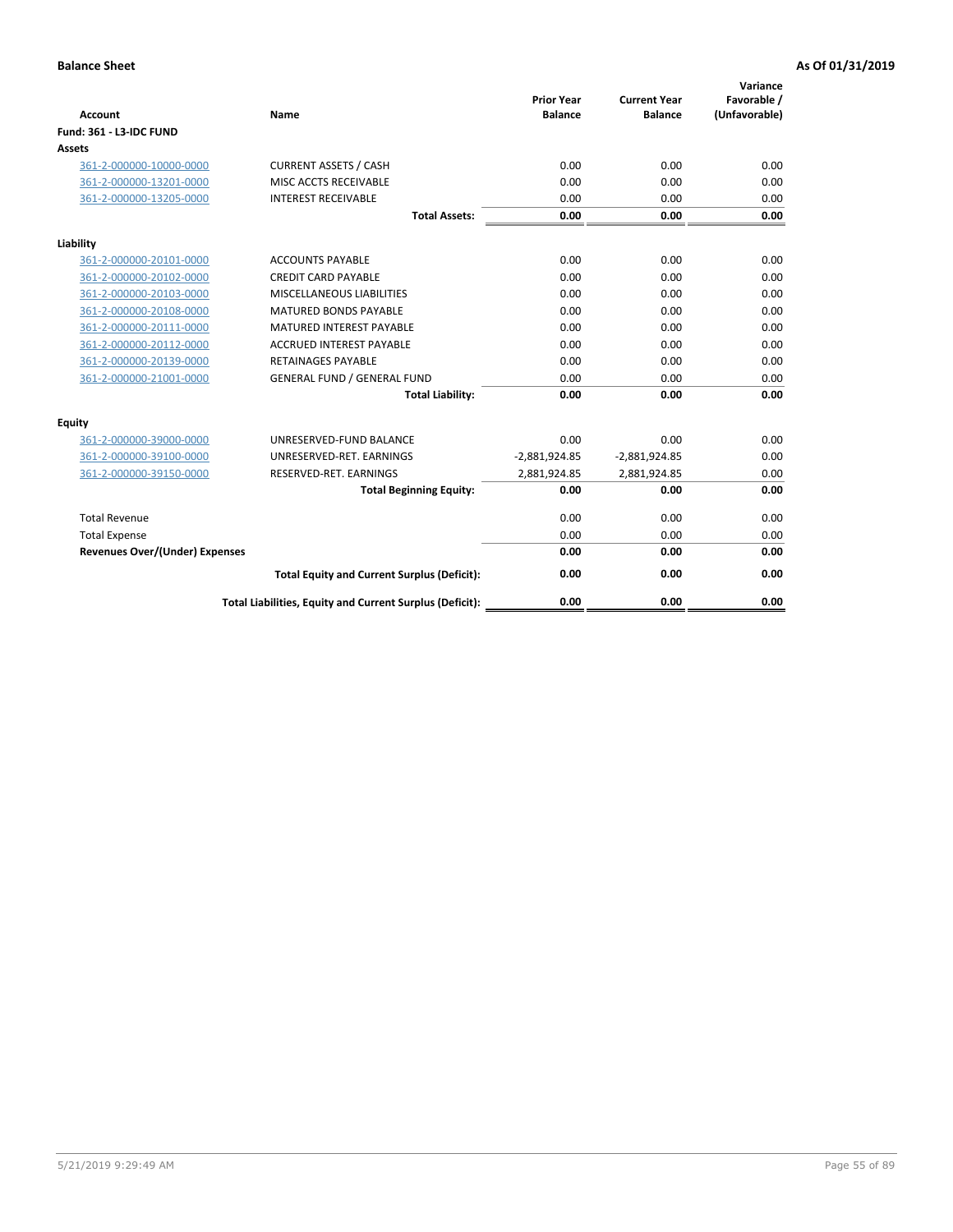|                                       |                                                          |                                     |                                       | Variance                     |
|---------------------------------------|----------------------------------------------------------|-------------------------------------|---------------------------------------|------------------------------|
| <b>Account</b>                        | Name                                                     | <b>Prior Year</b><br><b>Balance</b> | <b>Current Year</b><br><b>Balance</b> | Favorable /<br>(Unfavorable) |
| Fund: 362 - AIRPORT FBO FUEL          |                                                          |                                     |                                       |                              |
| Assets                                |                                                          |                                     |                                       |                              |
| 362-2-000000-10000-0000               | <b>CURRENT ASSETS / CASH</b>                             | 20,508.40                           | 87,175.62                             | 66,667.22                    |
| 362-2-000000-13201-0000               | MISC ACCTS RECEIVABLE                                    | 0.00                                | 0.00                                  | 0.00                         |
| 362-2-000000-13205-0000               | <b>INTEREST RECEIVABLE</b>                               | 0.00                                | 0.00                                  | 0.00                         |
|                                       | <b>Total Assets:</b>                                     | 20,508.40                           | 87,175.62                             | 66,667.22                    |
| Liability                             |                                                          |                                     |                                       |                              |
| 362-2-000000-20101-0000               | <b>ACCOUNTS PAYABLE</b>                                  | 0.00                                | 0.00                                  | 0.00                         |
| 362-2-000000-20102-0000               | <b>CREDIT CARD PAYABLE</b>                               | 0.00                                | 0.00                                  | 0.00                         |
| 362-2-000000-20103-0000               | <b>ACCRUED ACCOUNTS PAYABLE</b>                          | 0.00                                | 0.00                                  | 0.00                         |
| 362-2-000000-20125-0000               | SALES TAX PAYABLE / IN THE CITY                          | 25.28                               | 39.78                                 | $-14.50$                     |
| 362-2-000000-29300-0000               | <b>ENCUMBRANCE SUMMARY</b>                               | 0.00                                | 0.00                                  | 0.00                         |
| 362-2-000000-29400-0000               | RESERVED ACCOUNT / ENCUMBRANCES                          | 0.00                                | 0.00                                  | 0.00                         |
|                                       | <b>Total Liability:</b>                                  | 25.28                               | 39.78                                 | $-14.50$                     |
| <b>Equity</b>                         |                                                          |                                     |                                       |                              |
| 362-2-000000-39000-0000               | UNRESERVED-FUND BALANCE                                  | 0.00                                | 0.00                                  | 0.00                         |
| 362-2-000000-39100-0000               | UNRESERVED-RET. EARNINGS                                 | $-41.31$                            | $-41.31$                              | 0.00                         |
|                                       | <b>Total Beginning Equity:</b>                           | $-41.31$                            | $-41.31$                              | 0.00                         |
| <b>Total Revenue</b>                  |                                                          | 142,081.72                          | 159,865.88                            | 17,784.16                    |
| <b>Total Expense</b>                  |                                                          | 121,557.29                          | 72,688.73                             | 48,868.56                    |
| <b>Revenues Over/(Under) Expenses</b> |                                                          | 20,524.43                           | 87,177.15                             | 66,652.72                    |
|                                       | <b>Total Equity and Current Surplus (Deficit):</b>       | 20,483.12                           | 87,135.84                             | 66,652.72                    |
|                                       | Total Liabilities, Equity and Current Surplus (Deficit): | 20,508.40                           | 87,175.62                             | 66,667.22                    |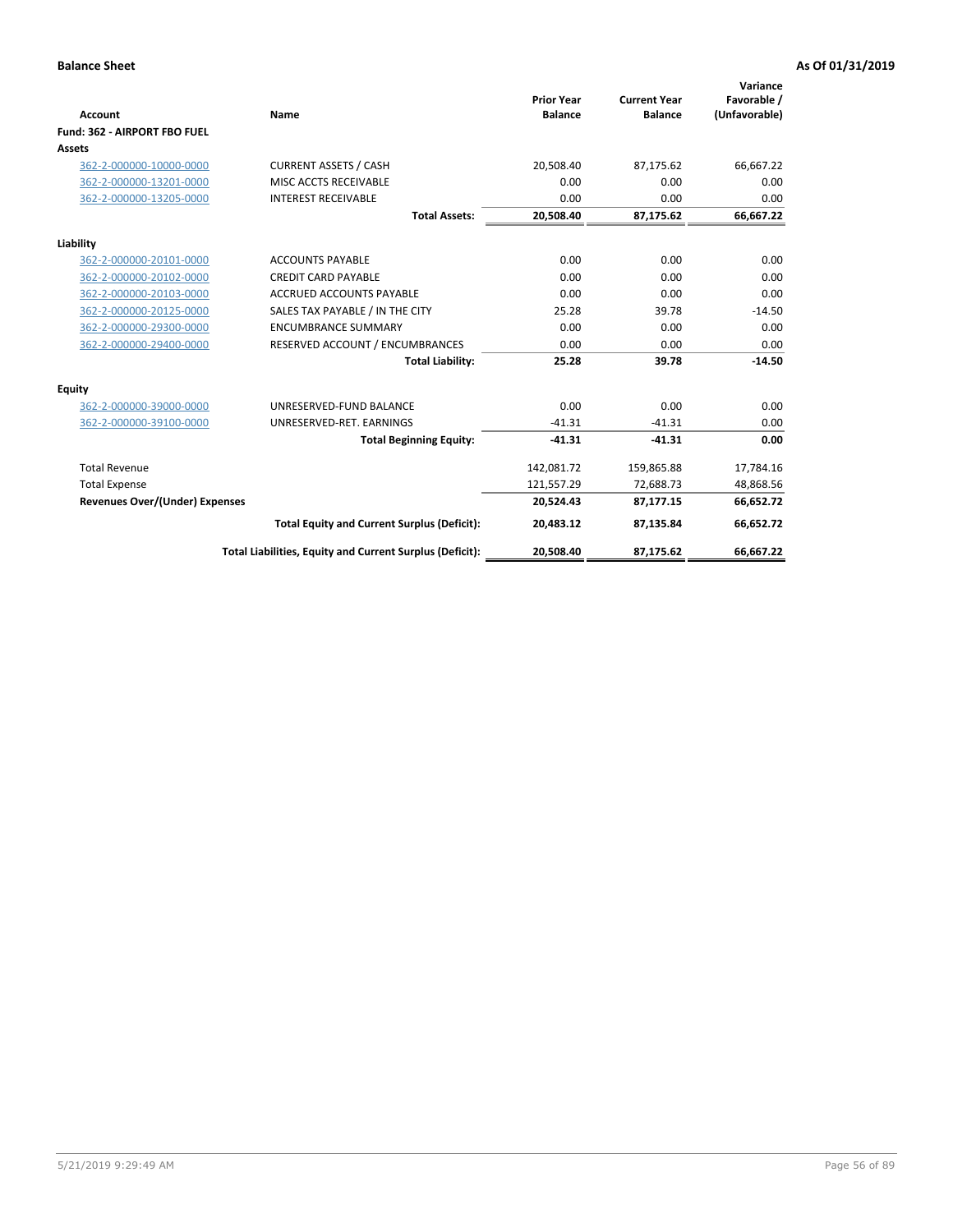| <b>Account</b>          | Name                                  | <b>Prior Year</b><br>Balance | <b>Current Year</b><br><b>Balance</b> | Variance<br>Favorable /<br>(Unfavorable) |
|-------------------------|---------------------------------------|------------------------------|---------------------------------------|------------------------------------------|
| Fund: 400 - GOLF FUND   |                                       |                              |                                       |                                          |
| Assets                  |                                       |                              |                                       |                                          |
| 400-2-000000-10000-0000 | <b>CURRENT ASSETS / CASH</b>          | -370,637.22                  | -404,579.45                           | $-33,942.23$                             |
| 400-2-000000-10304-0000 | CASH / PETTY CASH/CHANGE DRAWERS      | 200.00                       | 200.00                                | 0.00                                     |
| 400-2-000000-13007-0000 | <b>RETURNED CHECKS</b>                | 0.00                         | 0.00                                  | 0.00                                     |
| 400-2-000000-13201-0000 | MISC ACCTS RECEIVABLE                 | 3,604.98                     | $-393.05$                             | $-3,998.03$                              |
| 400-2-000000-13202-0000 | <b>EMPLOYEE ADVANCES</b>              | 0.00                         | 0.00                                  | 0.00                                     |
| 400-2-000000-13203-0000 | NON-CURRENT ASSETS / PREPAYMENTS      | 0.00                         | 0.00                                  | 0.00                                     |
| 400-2-000000-13205-0000 | <b>INTEREST RECEIVABLE</b>            | 0.00                         | 0.00                                  | 0.00                                     |
| 400-2-000000-13206-0000 | <b>CHARGES RECEIVABLE</b>             | 32,150.15                    | 35,600.40                             | 3,450.25                                 |
| 400-2-000000-15301-0000 | <b>INVENTORIES / GOLF COURSE</b>      | 8,301.68                     | 8,301.68                              | 0.00                                     |
| 400-2-000000-16001-0000 | FIXED ASSETS / LAND                   | 93,000.00                    | 93,000.00                             | 0.00                                     |
| 400-2-000000-16002-0000 | FIXED ASSETS / IMPROVMENTS-NON BUILDI | 521,160.58                   | 521,160.58                            | 0.00                                     |
| 400-2-000000-16003-0000 | ACCUM DEPR / IMPROVEMENTS-NON BUILL   | -281,523.98                  | -297,622.34                           | $-16,098.36$                             |
| 400-2-000000-16004-0000 | FIXED ASSETS / BUILDINGS              | 109,640.00                   | 109,640.00                            | 0.00                                     |
| 400-2-000000-16005-0000 | ACCUM DEPR / BUILDINGS                | $-108,377.74$                | $-108,983.62$                         | $-605.88$                                |
| 400-2-000000-16201-0000 | FIXED ASSETS / MACHINERY AND EQUIPMEN | 51,957.00                    | 51,957.00                             | 0.00                                     |
| 400-2-000000-16202-0000 | ACCUM DEPR / MACHINERY AND EQUIPMEI   | $-51,957.00$                 | $-51,957.00$                          | 0.00                                     |
| 400-2-000000-16301-0000 | FIXED ASSETS / C W I P                | 0.00                         | 0.00                                  | 0.00                                     |
| 400-2-000000-17501-0000 | <b>EMPLOYEE CONTRIBUTIONS</b>         | 7,149.00                     | 7,763.00                              | 614.00                                   |
| 400-2-000000-17504-0000 | <b>INVESTMENT RETURN</b>              | 22,540.00                    | $-13,737.00$                          | $-36,277.00$                             |
| 400-2-000000-17508-0000 | <b>EXPERIENCE DIFFERENCE- OUTFLOW</b> | 397.00                       | $-505.00$                             | $-902.00$                                |
| 400-2-000000-17509-0000 | <b>EXPERIENCE DIFFERENCE - INFLOW</b> | $-2,627.00$                  | $-2,627.00$                           | 0.00                                     |
| 400-2-000000-17520-0000 | <b>ASSUMPTION CHANGES</b>             | 5,278.00                     | 2,456.00                              | $-2,822.00$                              |
|                         | <b>Total Assets:</b>                  | 40,255.45                    | $-50,325.80$                          | $-90,581.25$                             |
|                         |                                       |                              |                                       |                                          |
| Liability               |                                       |                              |                                       |                                          |
| 400-2-000000-20101-0000 | <b>ACCOUNTS PAYABLE</b>               | 0.00                         | $-4.27$                               | 4.27                                     |
| 400-2-000000-20102-0000 | <b>CREDIT CARD PAYABLE</b>            | 0.00                         | 0.00                                  | 0.00                                     |
| 400-2-000000-20103-0000 | ACCRUED ACCOUNTS PAYABLE              | 0.00                         | 0.00                                  | 0.00                                     |
| 400-2-000000-20112-0000 | <b>ACCRUED INTEREST PAYABLE</b>       | 0.00                         | 0.00                                  | 0.00                                     |
| 400-2-000000-20124-0000 | <b>GOLF COURSE RESALE</b>             | 0.00                         | 0.00                                  | 0.00                                     |
| 400-2-000000-20125-0000 | SALES TAX PAYABLE / IN THE CITY       | 222.15                       | 177.15                                | 45.00                                    |
| 400-2-000000-20139-0000 | RETAINAGES PAYABLE                    | 0.00                         | 0.00                                  | 0.00                                     |
| 400-2-000000-20141-0000 | <b>TELEPHONE CLEARING</b>             | 0.00                         | 0.00                                  | 0.00                                     |
| 400-2-000000-20160-0000 | <b>UNAPPLIED CREDIT</b>               | 0.00                         | 0.00                                  | 0.00                                     |
| 400-2-000000-21001-0000 | <b>GENERAL FUND / GENERAL FUND</b>    | 0.00                         | 0.00                                  | 0.00                                     |
| 400-2-000000-21101-0000 | ENTERPRISE / WTR/WWTR UTILITY FUND    | 0.00                         | 0.00                                  | 0.00                                     |
| 400-2-000000-22001-0000 | SALARIES PAYABLE                      | 4,783.71                     | 4,564.90                              | 218.81                                   |
| 400-2-000000-22002-0000 | VACATION/SICK PAYABLE                 | 15,069.61                    | 13,978.60                             | 1,091.01                                 |
| 400-2-000000-23001-0000 | CAPITAL LEASE PAYABLE                 | 0.00                         | 0.00                                  | 0.00                                     |
| 400-2-000000-24001-0000 | O/S CHECKS PAYABLE                    | 0.00                         | 0.00                                  | 0.00                                     |
| 400-2-000000-26001-0000 | <b>COMPENSATED ABSENCES PAY</b>       | 28,608.92                    | 30,272.55                             | $-1,663.63$                              |
| 400-2-000000-27001-0000 | <b>CONTRIBUTED CAPITAL</b>            | 0.00                         | 0.00                                  | 0.00                                     |
| 400-2-000000-27002-0000 | CONTRIBUTED CAPITAL / DEVELOPERS      | 0.00                         | 0.00                                  | 0.00                                     |
| 400-2-000000-29300-0000 | <b>ENCUMBRANCE SUMMARY</b>            | 0.00                         | 0.00                                  | 0.00                                     |
| 400-2-000000-29400-0100 | RESERVED ACCOUNT / ENCUMBRANCES       | 0.00                         | 0.00                                  | 0.00                                     |
| 400-2-000000-29999-0000 | <b>NET PENSION LIABILITY</b>          | 48,989.00                    | 11,349.00                             | 37,640.00                                |
|                         | <b>Total Liability:</b>               | 97,673.39                    | 60,337.93                             | 37,335.46                                |
|                         |                                       |                              |                                       |                                          |
| <b>Equity</b>           |                                       |                              |                                       |                                          |
| 400-2-000000-39000-0000 | UNRESERVED-FUND BALANCE               | 0.00                         | 0.00                                  | 0.00                                     |
| 400-2-000000-39100-0000 | UNRESERVED-RET. EARNINGS              | $-26,531.20$                 | $-78,138.09$                          | $-51,606.89$                             |
| 400-2-000000-39500-0000 | NET POSITION - PENSION                | $-44.00$                     | $-44.00$                              | 0.00                                     |
|                         | <b>Total Beginning Equity:</b>        | $-26,575.20$                 | -78,182.09                            | $-51,606.89$                             |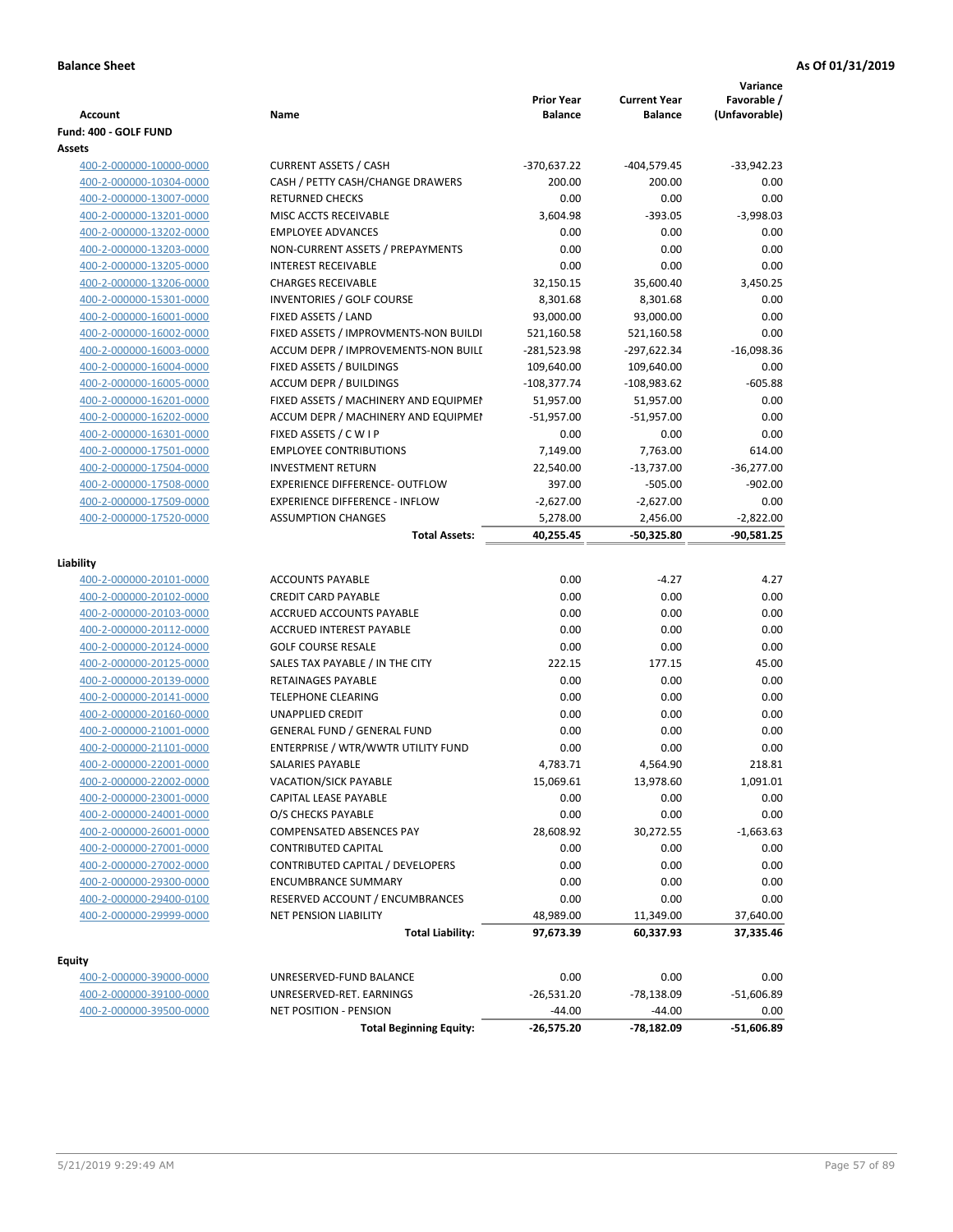| Account                                         | Name                                                     | <b>Prior Year</b><br><b>Balance</b> | <b>Current Year</b><br><b>Balance</b> | Variance<br>Favorable /<br>(Unfavorable) |
|-------------------------------------------------|----------------------------------------------------------|-------------------------------------|---------------------------------------|------------------------------------------|
| Total Revenue                                   |                                                          | 55,369.37                           | 35,884.38                             | $-19,484.99$                             |
|                                                 |                                                          | 86,212.10                           | 68,366.01                             | 17,846.09                                |
| Total Expense<br>Revenues Over/(Under) Expenses | $-30,842.73$                                             | $-32,481.63$                        | $-1,638.90$                           |                                          |
|                                                 | <b>Total Equity and Current Surplus (Deficit):</b>       | $-57.417.93$                        | $-110,663.72$                         | $-53,245.79$                             |
|                                                 | Total Liabilities, Equity and Current Surplus (Deficit): | 40.255.46                           | $-50.325.79$                          | $-90,581.25$                             |
|                                                 | *** FUND 400 OUT OF BALANCE ***                          | $-0.01$                             | $-0.01$                               | 0.00                                     |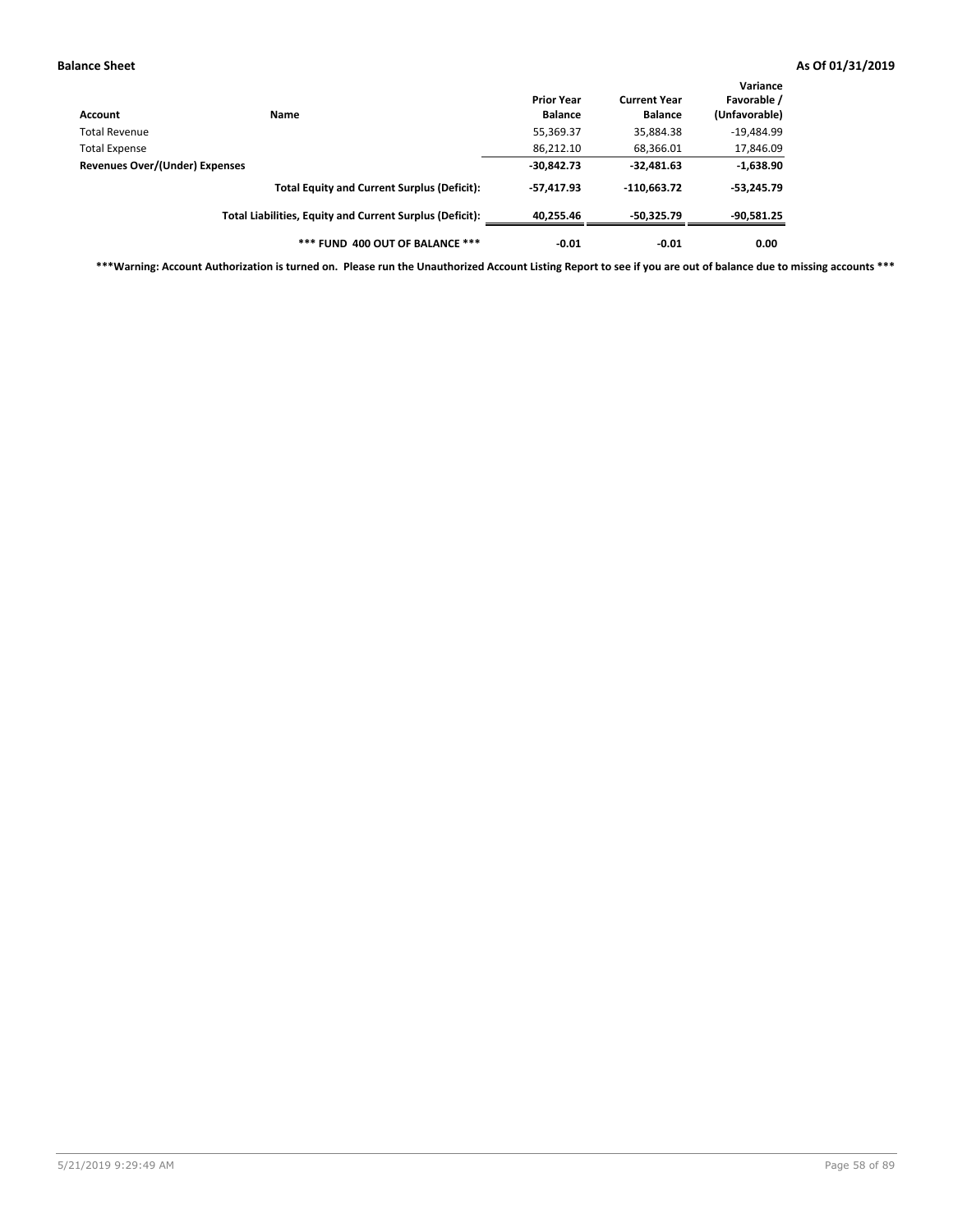|                                    |                                                          | <b>Prior Year</b> | <b>Current Year</b> | Variance<br>Favorable / |
|------------------------------------|----------------------------------------------------------|-------------------|---------------------|-------------------------|
| <b>Account</b>                     | Name                                                     | <b>Balance</b>    | <b>Balance</b>      | (Unfavorable)           |
| <b>Fund: 500 - SANITATION FUND</b> |                                                          |                   |                     |                         |
| <b>Assets</b>                      |                                                          |                   |                     |                         |
| 500-2-000000-10000-0000            | <b>CURRENT ASSETS / CASH</b>                             | 2,620,701.81      | 2,035,477.91        | -585,223.90             |
| 500-2-000000-13000-0000            | <b>CUSTOMER ACCTS RECEIVABLE</b>                         | 110,805.38        | 160,995.54          | 50,190.16               |
| 500-2-000000-13001-0000            | NON CURRENT CUSTOMER ACCTS RECEIVAE                      | 59,201.09         | 65,245.02           | 6,043.93                |
| 500-2-000000-13002-0000            | ALLOW FOR UNCOLLECT REC                                  | $-56,852.74$      | $-62,648.18$        | $-5,795.44$             |
| 500-2-000000-13003-0000            | UNBILLED YEAR-END ACCRUAL                                | 314,317.28        | 470.767.37          | 156,450.09              |
| 500-2-000000-13201-0000            | MISC ACCTS RECEIVABLE                                    | 0.00              | 0.00                | 0.00                    |
| 500-2-000000-17501-0000            | <b>EMPLOYEE CONTRIBUTIONS</b>                            | 7,149.00          | 7.763.00            | 614.00                  |
| 500-2-000000-17504-0000            | <b>INVESTMENT RETURN</b>                                 | 22,540.00         | $-13,737.00$        | $-36,277.00$            |
| 500-2-000000-17508-0000            | <b>EXPERIENCE DIFFERENCE- OUTFLOW</b>                    | 397.00            | $-505.00$           | $-902.00$               |
| 500-2-000000-17509-0000            | <b>EXPERIENCE DIFFERENCE - INFLOW</b>                    | $-2,627.00$       | $-2,627.00$         | 0.00                    |
| 500-2-000000-17520-0000            | <b>ASSUMPTION CHANGES</b>                                | 5,278.00          | 2,456.00            | $-2,822.00$             |
|                                    | <b>Total Assets:</b>                                     | 3,080,909.82      | 2,663,187.66        | -417,722.16             |
|                                    |                                                          |                   |                     |                         |
| Liability                          |                                                          |                   |                     |                         |
| 500-2-000000-20101-0000            | <b>ACCOUNTS PAYABLE</b>                                  | 0.00              | 0.00                | 0.00                    |
| 500-2-000000-20102-0000            | <b>CREDIT CARD PAYABLE</b>                               | 0.00              | 0.00                | 0.00                    |
| 500-2-000000-20103-0000            | ACCRUED ACCOUNTS PAYABLE                                 | 0.00              | 0.00                | 0.00                    |
| 500-2-000000-20125-0000            | SALES TAX PAYABLE / IN THE CITY                          | 20,293.56         | 26,828.28           | $-6,534.72$             |
| 500-2-000000-20126-0000            | SALES TAX PAYABLE / OUT OF CITY                          | 0.00              | 0.00                | 0.00                    |
| 500-2-000000-20133-0000            | <b>GARBAGE CLEARING</b>                                  | 0.00              | 0.00                | 0.00                    |
| 500-2-000000-20135-0000            | <b>GARBAGE CLEARING / BAD DEBT EXPENS</b>                | 15,429.90         | 31,558.14           | $-16,128.24$            |
| 500-2-000000-20160-0000            | <b>UNAPPLIED CREDIT</b>                                  | 0.00              | 0.00                | 0.00                    |
| 500-2-000000-20201-0000            | <b>DEFERRED REVENUE</b>                                  | 0.00              | 0.00                | 0.00                    |
| 500-2-000000-21001-0000            | <b>GENERAL FUND / GENERAL FUND</b>                       | 0.00              | 0.00                | 0.00                    |
| 500-2-000000-22001-0000            | <b>SALARIES PAYABLE</b>                                  | 4,893.72          | 4,509.88            | 383.84                  |
| 500-2-000000-22002-0000            | <b>VACATION/SICK PAYABLE</b>                             | 7,535.45          | 6,619.16            | 916.29                  |
| 500-2-000000-24002-0000            | <b>CUSTOMER DEPOSITS</b>                                 | 234,280.42        | 258,148.42          | $-23,868.00$            |
| 500-2-000000-24007-0000            | <b>BILLED DEPOSITS SUSPENSE</b>                          | 0.00              | 0.00                | 0.00                    |
| 500-2-000000-26001-0000            | <b>COMPENSATED ABSENCES PAY</b>                          | 3,841.35          | 6,561.51            | $-2,720.16$             |
| 500-2-000000-29300-0000            | <b>ENCUMBRANCE SUMMARY</b>                               | 0.00              | 0.00                | 0.00                    |
| 500-2-000000-29400-0100            | RESERVED ACCOUNT / ENCUMBRANCES                          | 0.00              | 0.00                | 0.00                    |
| 500-2-000000-29999-0000            | <b>NET PENSION LIABILITY</b>                             | 48,989.00         | 11,349.00           | 37,640.00               |
|                                    | <b>Total Liability:</b>                                  | 335,263.40        | 345,574.39          | -10,310.99              |
| Equity                             |                                                          |                   |                     |                         |
| 500-2-000000-39000-0000            | UNRESERVED-FUND BALANCE                                  | 0.00              | 0.00                | 0.00                    |
| 500-2-000000-39100-0000            | UNRESERVED-RET. EARNINGS                                 | 1,890,622.70      | 2,181,362.37        | 290,739.67              |
| <u>500-2-000000-39500-0000</u>     | NET POSITION - PENSION                                   | $-44.00$          | $-44.00$            | 0.00                    |
|                                    | <b>Total Beginning Equity:</b>                           | 1,890,578.70      | 2,181,318.37        | 290,739.67              |
|                                    |                                                          |                   |                     |                         |
| <b>Total Revenue</b>               |                                                          | 1,322,116.77      | 1,789,514.95        | 467,398.18              |
| <b>Total Expense</b>               |                                                          | 467,049.05        | 1,653,220.05        | -1,186,171.00           |
| Revenues Over/(Under) Expenses     |                                                          | 855,067.72        | 136,294.90          | -718,772.82             |
|                                    | <b>Total Equity and Current Surplus (Deficit):</b>       | 2,745,646.42      | 2,317,613.27        | -428,033.15             |
|                                    | Total Liabilities, Equity and Current Surplus (Deficit): | 3,080,909.82      | 2,663,187.66        | -417,722.16             |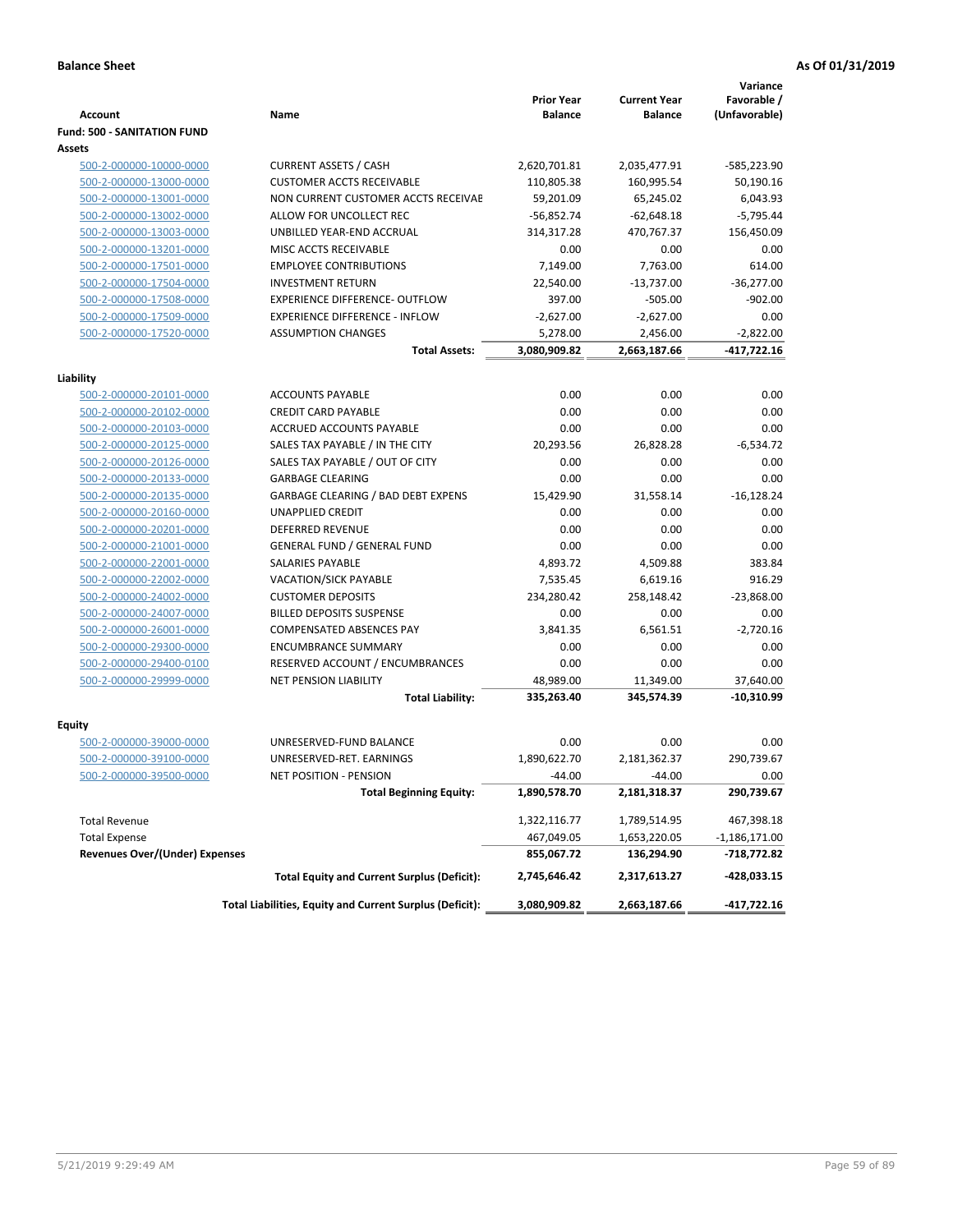| <b>Account</b>                        | Name                                                       | <b>Prior Year</b><br><b>Balance</b> | <b>Current Year</b><br><b>Balance</b> | Variance<br>Favorable /<br>(Unfavorable) |
|---------------------------------------|------------------------------------------------------------|-------------------------------------|---------------------------------------|------------------------------------------|
|                                       | <b>Fund: 561 - REGINAL HOUSEHOLD HAZARDOUS WASTE GRANT</b> |                                     |                                       |                                          |
| Assets                                |                                                            |                                     |                                       |                                          |
| 561-2-000000-10000-0000               | <b>CURRENT ASSETS / CASH</b>                               | 0.00                                | 0.00                                  | 0.00                                     |
| 561-2-000000-13201-0000               | MISC ACCTS RECEIVABLE                                      | 0.00                                | 0.00                                  | 0.00                                     |
| 561-2-000000-13205-0000               | <b>INTEREST RECEIVABLE</b>                                 | 0.00                                | 0.00                                  | 0.00                                     |
|                                       | <b>Total Assets:</b>                                       | 0.00                                | 0.00                                  | 0.00                                     |
| Liability                             |                                                            |                                     |                                       |                                          |
| 561-2-000000-20101-0000               | <b>ACCOUNTS PAYABLE</b>                                    | 0.00                                | 0.00                                  | 0.00                                     |
| 561-2-000000-20102-0000               | <b>CREDIT CARD PAYABLE</b>                                 | 0.00                                | 0.00                                  | 0.00                                     |
| 561-2-000000-20103-0000               | <b>ACCRUED ACCOUNTS PAYABLE</b>                            | 0.00                                | 0.00                                  | 0.00                                     |
| 561-2-000000-21140-0000               | DUE TO / SANITATION FUND                                   | 0.00                                | 0.00                                  | 0.00                                     |
| 561-2-000000-29300-0000               | <b>ENCUMBRANCE SUMMARY</b>                                 | 0.00                                | 0.00                                  | 0.00                                     |
| 561-2-000000-29400-0100               | RESERVED ACCOUNT / ENCUMBRANCES                            | 0.00                                | 0.00                                  | 0.00                                     |
|                                       | <b>Total Liability:</b>                                    | 0.00                                | 0.00                                  | 0.00                                     |
| <b>Equity</b>                         |                                                            |                                     |                                       |                                          |
| 561-2-000000-39100-0000               | UNRESERVED-RET. EARNINGS                                   | 0.00                                | 0.00                                  | 0.00                                     |
|                                       | <b>Total Beginning Equity:</b>                             | 0.00                                | 0.00                                  | 0.00                                     |
| <b>Total Revenue</b>                  |                                                            | 0.00                                | 0.00                                  | 0.00                                     |
| <b>Total Expense</b>                  |                                                            | 0.00                                | 0.00                                  | 0.00                                     |
| <b>Revenues Over/(Under) Expenses</b> |                                                            | 0.00                                | 0.00                                  | 0.00                                     |
|                                       | <b>Total Equity and Current Surplus (Deficit):</b>         | 0.00                                | 0.00                                  | 0.00                                     |
|                                       | Total Liabilities, Equity and Current Surplus (Deficit):   | 0.00                                | 0.00                                  | 0.00                                     |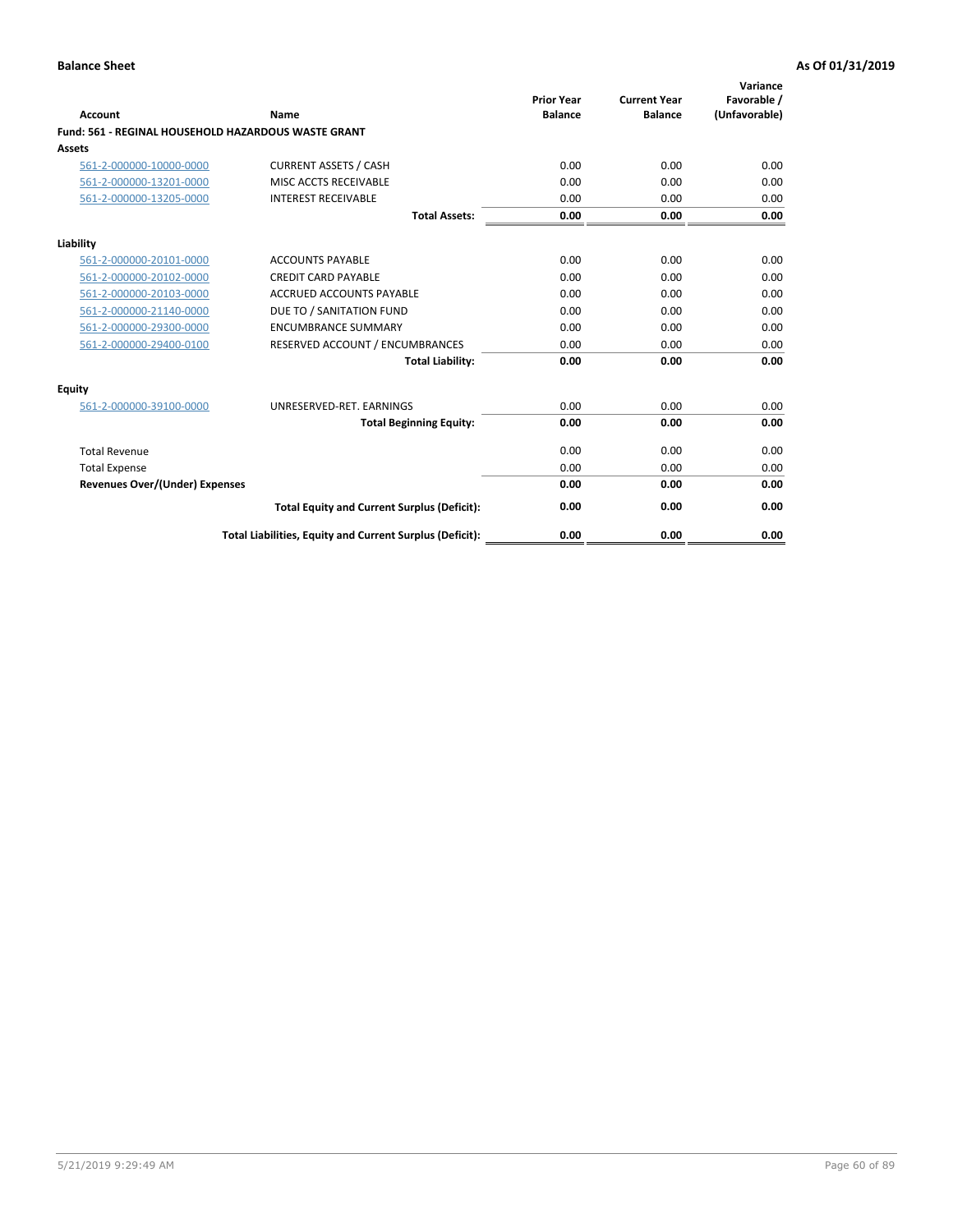| <b>Account</b>                          | Name                                      | <b>Prior Year</b><br><b>Balance</b> | <b>Current Year</b><br><b>Balance</b> | Variance<br>Favorable /<br>(Unfavorable) |
|-----------------------------------------|-------------------------------------------|-------------------------------------|---------------------------------------|------------------------------------------|
| <b>Fund: 601 - CENTRAL SERVICE FUND</b> |                                           |                                     |                                       |                                          |
| Assets                                  |                                           |                                     |                                       |                                          |
| 601-2-000000-10000-0000                 | <b>CURRENT ASSETS / CASH</b>              | $-82,576.36$                        | $-146,632.92$                         | $-64,056.56$                             |
| 601-2-000000-13201-0000                 | MISC ACCTS RECEIVABLE                     | 0.00                                | 0.00                                  | 0.00                                     |
| 601-2-000000-13203-0000                 | NON-CURRENT ASSETS / PREPAYMENTS          | 0.00                                | 0.00                                  | 0.00                                     |
| 601-2-000000-13204-0000                 | PREPAYMENTS / INSURANCE PREPAYMENT        | 0.00                                | 0.00                                  | 0.00                                     |
| 601-2-000000-13205-0000                 | <b>INTEREST RECEIVABLE</b>                | 0.00                                | 0.00                                  | 0.00                                     |
| 601-2-000000-15001-0000                 | <b>INVENTORIES / POSTAGE</b>              | 0.00                                | 0.00                                  | 0.00                                     |
| 601-2-000000-15101-0000                 | <b>FACILITIES MAINT STOCK INVENTORIES</b> | 13,578.85                           | 23,422.84                             | 9,843.99                                 |
| 601-2-000000-15201-0000                 | <b>INVENTORIES / GARAGE</b>               | 246,315.68                          | 309,365.29                            | 63,049.61                                |
| 601-2-000000-16001-0000                 | FIXED ASSETS / LAND                       | 0.00                                | 0.00                                  | 0.00                                     |
| 601-2-000000-16002-0000                 | FIXED ASSETS / IMPROVMENTS-NON BUILDI     | 0.00                                | 0.00                                  | 0.00                                     |
| 601-2-000000-16003-0000                 | ACCUM DEPR / IMPROVEMENTS-NON BUILI       | 0.00                                | 0.00                                  | 0.00                                     |
| 601-2-000000-16004-0000                 | FIXED ASSETS / BUILDINGS                  | 100,832.00                          | 100,832.00                            | 0.00                                     |
| 601-2-000000-16005-0000                 | <b>ACCUM DEPR / BUILDINGS</b>             | $-100,832.00$                       | $-100,832.00$                         | 0.00                                     |
| 601-2-000000-16201-0000                 | FIXED ASSETS / MACHINERY AND EQUIPMEN     | 166,476.00                          | 157,057.00                            | $-9,419.00$                              |
| 601-2-000000-16202-0000                 | ACCUM DEPR / MACHINERY AND EQUIPMEI       | $-166,476.00$                       | $-157,057.01$                         | 9,418.99                                 |
| 601-2-000000-17501-0000                 | <b>EMPLOYEE CONTRIBUTIONS</b>             | 28,595.00                           | 29,209.00                             | 614.00                                   |
| 601-2-000000-17504-0000                 | <b>INVESTMENT RETURN</b>                  | 90,159.00                           | 53,882.00                             | $-36,277.00$                             |
| 601-2-000000-17508-0000                 | <b>EXPERIENCE DIFFERENCE- OUTFLOW</b>     | 1,587.00                            | 685.00                                | $-902.00$                                |
| 601-2-000000-17509-0000                 | <b>EXPERIENCE DIFFERENCE - INFLOW</b>     | $-10,507.00$                        | $-10,507.00$                          | 0.00                                     |
| 601-2-000000-17520-0000                 | <b>ASSUMPTION CHANGES</b>                 | 21,113.00                           | 18,291.00                             | $-2,822.00$                              |
|                                         | <b>Total Assets:</b>                      | 308,265.17                          | 277,715.20                            | -30,549.97                               |
| Liability                               |                                           |                                     |                                       |                                          |
| 601-2-000000-20101-0000                 | <b>ACCOUNTS PAYABLE</b>                   | 0.00                                | $-107.62$                             | 107.62                                   |
| 601-2-000000-20102-0000                 | <b>CREDIT CARD PAYABLE</b>                | 0.00                                | 0.00                                  | 0.00                                     |
| 601-2-000000-20103-0000                 | ACCRUED ACCOUNTS PAYABLE                  | 0.00                                | 0.00                                  | 0.00                                     |
| 601-2-000000-20115-0000                 | <b>DRINK SUPPLY</b>                       | 0.00                                | 0.00                                  | 0.00                                     |
| 601-2-000000-20141-0000                 | <b>TELEPHONE CLEARING</b>                 | 0.00                                | 0.00                                  | 0.00                                     |
| 601-2-000000-20148-0000                 | FLEET FUEL CLEARING                       | 0.00                                | 0.00                                  | 0.00                                     |
| 601-2-000000-20149-0000                 | FLEET MAINTENANCE CLEARING                | $-16.48$                            | 84.03                                 | $-100.51$                                |
| 601-2-000000-20201-0000                 | <b>DEFERRED REVENUE</b>                   | 0.00                                | 0.00                                  | 0.00                                     |
| 601-2-000000-21001-0000                 | <b>GENERAL FUND / GENERAL FUND</b>        | 0.00                                | 0.00                                  | 0.00                                     |
| 601-2-000000-21101-0000                 | ENTERPRISE / WTR/WWTR UTILITY FUND        | 0.00                                | 0.00                                  | 0.00                                     |
| 601-2-000000-22001-0000                 | SALARIES PAYABLE                          | 16,938.86                           | 16,767.22                             | 171.64                                   |
| 601-2-000000-22002-0000                 | <b>VACATION/SICK PAYABLE</b>              | 31,233.84                           | 51,869.40                             | $-20,635.56$                             |
| 601-2-000000-24011-0000                 | <b>CIVIC CENTER DEPOSITS</b>              | 0.00                                | 0.00                                  | 0.00                                     |
| 601-2-000000-24012-0000                 | <b>AUDITORIUM DEPOSITS</b>                | 0.00                                | 0.00                                  | 0.00                                     |
| 601-2-000000-26001-0000                 | COMPENSATED ABSENCES PAY                  | 58,038.36                           | 26,709.92                             | 31,328.44                                |
| 601-2-000000-27001-0000                 | <b>CONTRIBUTED CAPITAL</b>                | 0.00                                | 0.00                                  | 0.00                                     |
| 601-2-000000-29300-0000                 | <b>ENCUMBRANCE SUMMARY</b>                | 0.00                                | 0.00                                  | 0.00                                     |
| 601-2-000000-29400-0100                 | RESERVED ACCOUNT / ENCUMBRANCES           | 0.00                                | 0.00                                  | 0.00                                     |
| 601-2-000000-29999-0000                 | NET PENSION LIABILITY                     | 195,957.00                          | 158,317.00                            | 37,640.00                                |
|                                         | <b>Total Liability:</b>                   | 302,151.58                          | 253,639.95                            | 48,511.63                                |
|                                         |                                           |                                     |                                       |                                          |
| <b>Equity</b>                           |                                           |                                     |                                       |                                          |
| 601-2-000000-39000-0000                 | UNRESERVED-FUND BALANCE                   | 0.00                                | 0.00                                  | 0.00                                     |
| 601-2-000000-39100-0000                 | UNRESERVED-RET. EARNINGS                  | 51,003.70                           | 41,463.81                             | $-9,539.89$                              |
| 601-2-000000-39500-0000                 | <b>NET POSITION - PENSION</b>             | $-175.00$                           | $-175.00$                             | 0.00                                     |
|                                         | <b>Total Beginning Equity:</b>            | 50,828.70                           | 41,288.81                             | $-9,539.89$                              |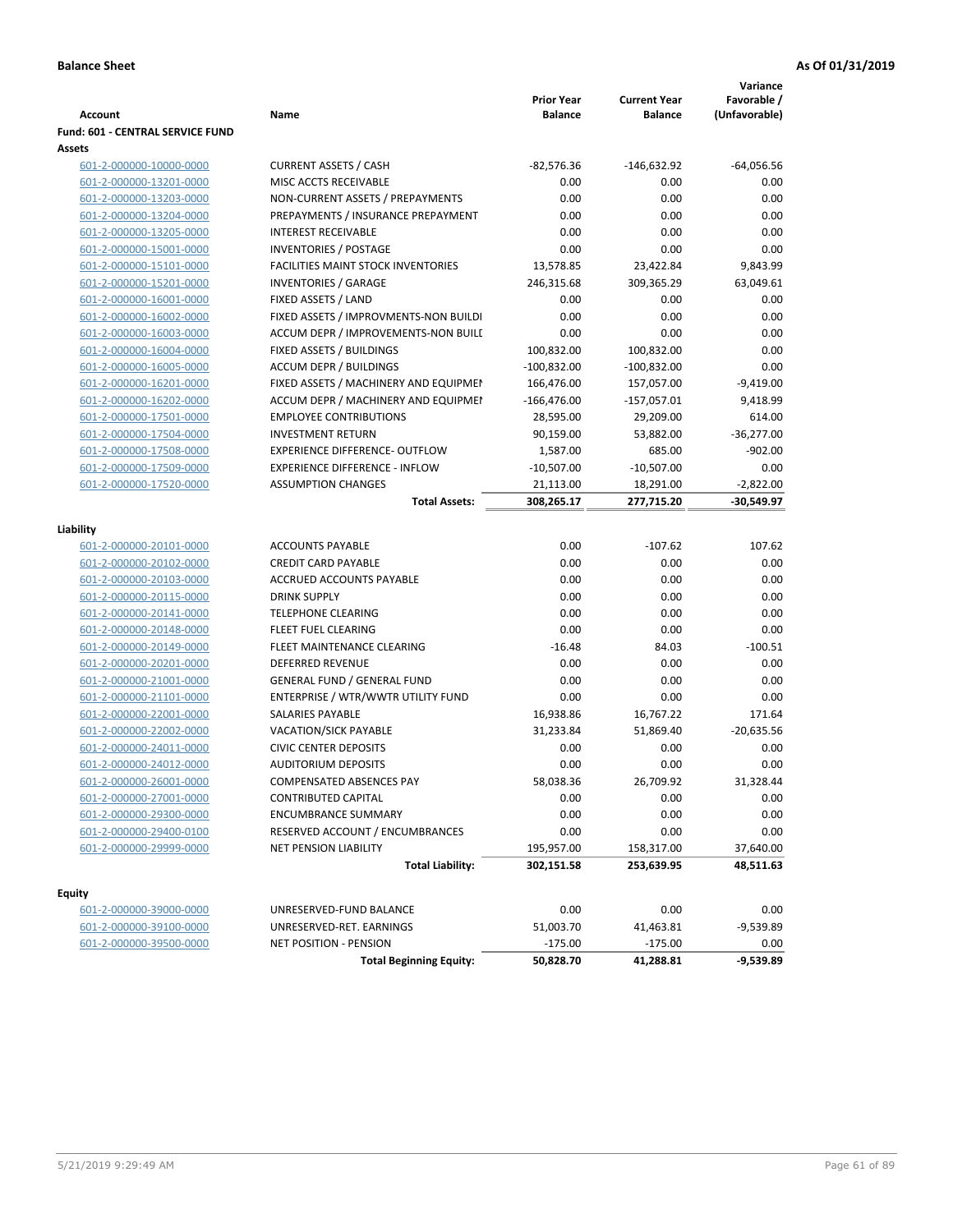| Account                        | Name                                                     | <b>Prior Year</b><br><b>Balance</b> | <b>Current Year</b><br><b>Balance</b> | Variance<br>Favorable /<br>(Unfavorable) |
|--------------------------------|----------------------------------------------------------|-------------------------------------|---------------------------------------|------------------------------------------|
| Total Revenue                  |                                                          | 296,515.04                          | 288,455.68                            | $-8,059.36$                              |
| Total Expense                  |                                                          | 341,230.34                          | 305,669.43                            | 35,560.91                                |
| Revenues Over/(Under) Expenses |                                                          | $-44,715.30$                        | $-17,213.75$                          | 27,501.55                                |
|                                | <b>Total Equity and Current Surplus (Deficit):</b>       | 6.113.40                            | 24.075.06                             | 17,961.66                                |
|                                | Total Liabilities, Equity and Current Surplus (Deficit): | 308,264.98                          | 277,715.01                            | -30,549.97                               |
|                                | *** FUND 601 OUT OF BALANCE ***                          | 0.19                                | 0.19                                  | 0.00                                     |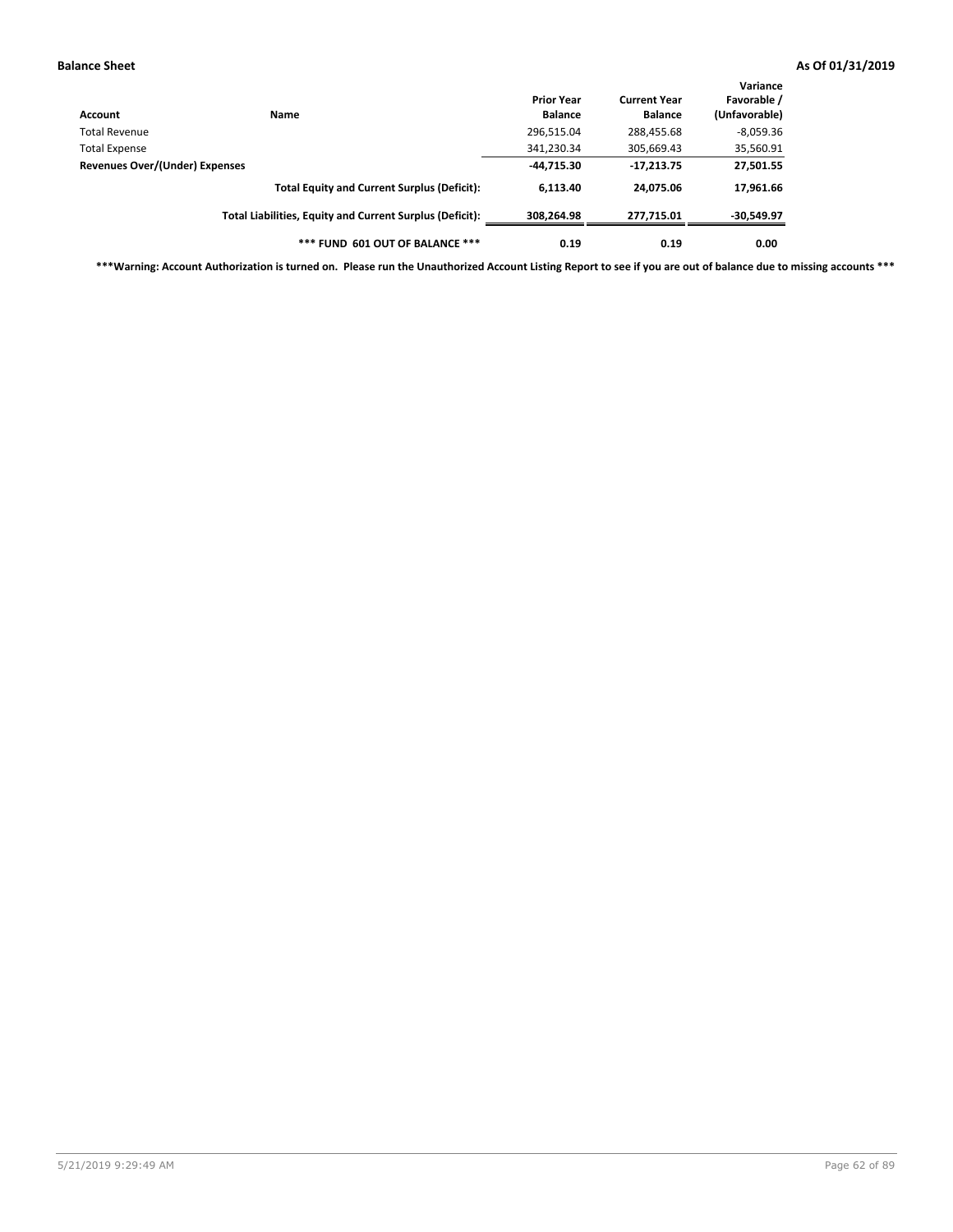|                                       |                                                          |                                     |                                       | Variance                     |
|---------------------------------------|----------------------------------------------------------|-------------------------------------|---------------------------------------|------------------------------|
| <b>Account</b>                        | <b>Name</b>                                              | <b>Prior Year</b><br><b>Balance</b> | <b>Current Year</b><br><b>Balance</b> | Favorable /<br>(Unfavorable) |
| <b>Fund: 602 - INSURANCE FUND</b>     |                                                          |                                     |                                       |                              |
| <b>Assets</b>                         |                                                          |                                     |                                       |                              |
| 602-2-000000-10000-0000               | <b>CURRENT ASSETS / CASH</b>                             | -969,889.82                         | $-235,579.99$                         | 734,309.83                   |
| 602-2-000000-13201-0000               | MISC ACCTS RECEIVABLE                                    | 0.00                                | 0.00                                  | 0.00                         |
| 602-2-000000-13204-0000               | PREPAYMENTS / INSURANCE PREPAYMENT                       | 0.00                                | 0.00                                  | 0.00                         |
| 602-2-000000-13205-0000               | <b>INTEREST RECEIVABLE</b>                               | 0.00                                | 0.00                                  | 0.00                         |
|                                       | <b>Total Assets:</b>                                     | -969,889.82                         | $-235,579.99$                         | 734,309.83                   |
| Liability                             |                                                          |                                     |                                       |                              |
| 602-2-000000-20101-0000               | <b>ACCOUNTS PAYABLE</b>                                  | $-0.09$                             | $-0.09$                               | 0.00                         |
| 602-2-000000-20102-0000               | <b>CREDIT CARD PAYABLE</b>                               | 0.00                                | 0.00                                  | 0.00                         |
| 602-2-000000-20103-0000               | <b>ACCRUED ACCOUNTS PAYABLE</b>                          | 0.00                                | 0.00                                  | 0.00                         |
| 602-2-000000-20201-0000               | <b>DEFERRED REVENUE</b>                                  | 0.00                                | 0.00                                  | 0.00                         |
| 602-2-000000-29300-0000               | <b>ENCUMBRANCE SUMMARY</b>                               | 0.00                                | 0.00                                  | 0.00                         |
| 602-2-000000-29400-0100               | RESERVED ACCOUNT / ENCUMBRANCES                          | 0.00                                | 0.00                                  | 0.00                         |
|                                       | <b>Total Liability:</b>                                  | $-0.09$                             | $-0.09$                               | 0.00                         |
| <b>Equity</b>                         |                                                          |                                     |                                       |                              |
| 602-2-000000-39000-0000               | UNRESERVED-FUND BALANCE                                  | 0.00                                | 0.00                                  | 0.00                         |
| 602-2-000000-39100-0000               | UNRESERVED-RET. EARNINGS                                 | $-253,836.31$                       | 358,277.11                            | 612,113.42                   |
|                                       | <b>Total Beginning Equity:</b>                           | $-253,836.31$                       | 358,277.11                            | 612,113.42                   |
| <b>Total Revenue</b>                  |                                                          | 1,851,923.02                        | 1,943,110.10                          | 91,187.08                    |
| <b>Total Expense</b>                  |                                                          | 2,567,976.44                        | 2,536,967.11                          | 31,009.33                    |
| <b>Revenues Over/(Under) Expenses</b> |                                                          | $-716,053.42$                       | $-593,857.01$                         | 122,196.41                   |
|                                       | <b>Total Equity and Current Surplus (Deficit):</b>       | -969,889.73                         | -235,579.90                           | 734,309.83                   |
|                                       | Total Liabilities, Equity and Current Surplus (Deficit): | -969,889.82                         | -235,579.99                           | 734.309.83                   |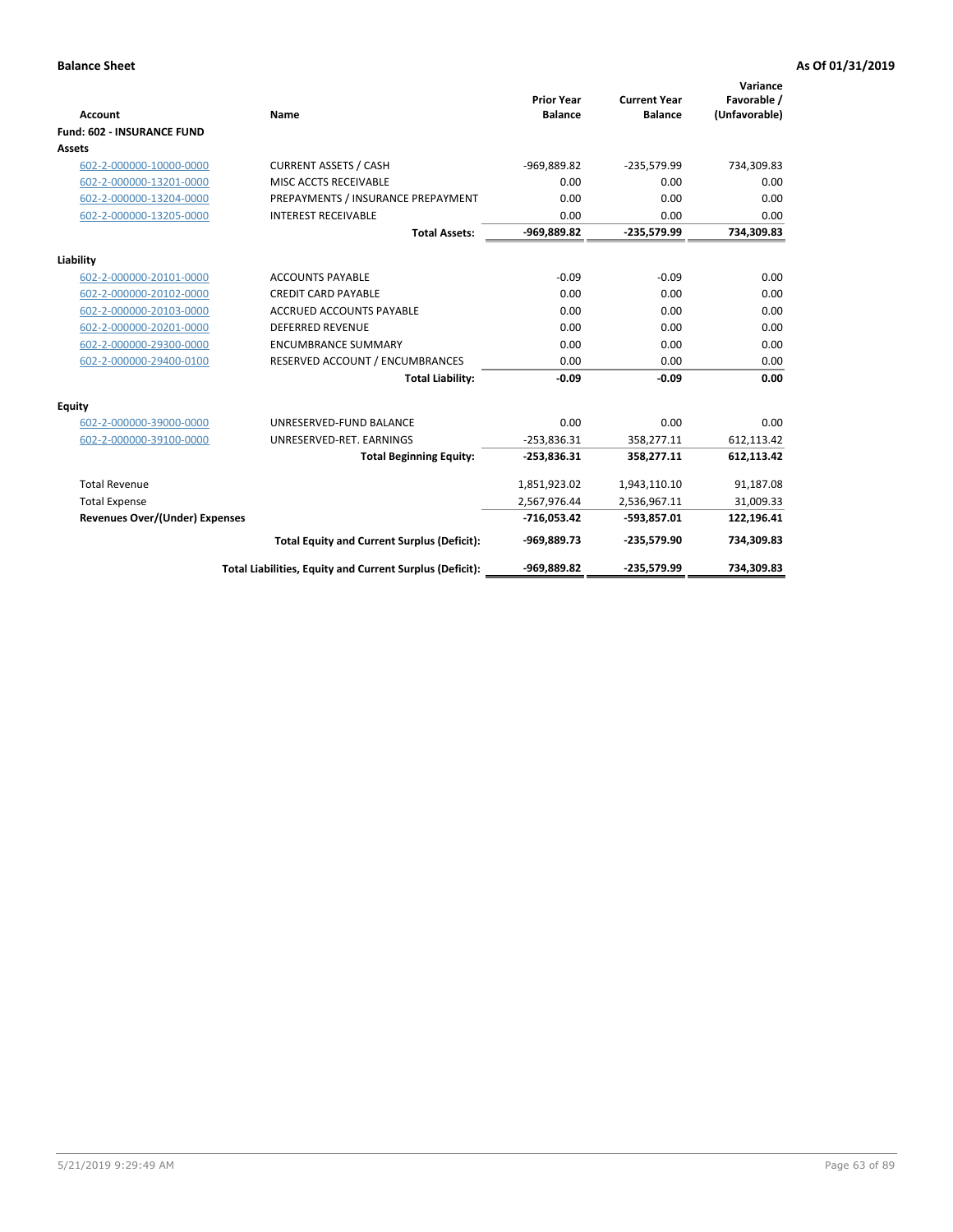|                                                    |                                                          | <b>Prior Year</b>  | <b>Current Year</b> | Variance<br>Favorable /     |
|----------------------------------------------------|----------------------------------------------------------|--------------------|---------------------|-----------------------------|
| <b>Account</b>                                     | Name                                                     | <b>Balance</b>     | <b>Balance</b>      | (Unfavorable)               |
| Fund: 604 - MIS FUND                               |                                                          |                    |                     |                             |
| Assets                                             |                                                          |                    |                     |                             |
| 604-2-000000-10000-0000                            | <b>CURRENT ASSETS / CASH</b><br>MISC ACCTS RECEIVABLE    | 157,866.06<br>0.00 | 97,994.60<br>0.00   | $-59,871.46$<br>0.00        |
| 604-2-000000-13201-0000                            | <b>EMPLOYEE ADVANCES</b>                                 | 0.00               | 0.00                | 0.00                        |
| 604-2-000000-13202-1400<br>604-2-000000-13203-0000 | NON-CURRENT ASSETS / PREPAYMENTS                         | 0.00               | 0.00                | 0.00                        |
| 604-2-000000-13205-0000                            | <b>INTEREST RECEIVABLE</b>                               | 0.00               | 0.00                | 0.00                        |
| 604-2-000000-15601-0000                            | IT NETWORK PRINTER SUPPLY INVENTORY                      | 0.00               | 0.00                | 0.00                        |
| 604-2-000000-16004-0000                            | <b>FIXED ASSETS / BUILDINGS</b>                          | 0.00               | 0.00                | 0.00                        |
| 604-2-000000-16005-0000                            | <b>ACCUM DEPR / BUILDINGS</b>                            | 0.00               | 0.00                | 0.00                        |
| 604-2-000000-16201-0000                            | FIXED ASSETS / MACHINERY AND EQUIPMEN                    | 1,587,000.47       | 1,733,475.22        | 146,474.75                  |
| 604-2-000000-16202-0000                            | ACCUM DEPR / MACHINERY AND EQUIPMEI                      | $-1,415,037.83$    | $-1,482,716.18$     | $-67,678.35$                |
| 604-2-000000-16301-0000                            | FIXED ASSETS / C W I P                                   | $-0.20$            | $-0.20$             | 0.00                        |
| 604-2-000000-17501-0000                            | <b>EMPLOYEE CONTRIBUTIONS</b>                            | 14,298.00          | 15,526.00           | 1,228.00                    |
|                                                    | <b>INVESTMENT RETURN</b>                                 |                    |                     |                             |
| 604-2-000000-17504-0000                            | <b>EXPERIENCE DIFFERENCE- OUTFLOW</b>                    | 45,080.00          | $-27,473.00$        | $-72,553.00$<br>$-1,804.00$ |
| 604-2-000000-17508-0000<br>604-2-000000-17509-0000 | <b>EXPERIENCE DIFFERENCE - INFLOW</b>                    | 794.00             | $-1,010.00$         | 0.00                        |
|                                                    | <b>ASSUMPTION CHANGES</b>                                | $-5,254.00$        | $-5,254.00$         |                             |
| 604-2-000000-17520-0000                            |                                                          | 10,557.00          | 4,911.00            | $-5,646.00$                 |
|                                                    | <b>Total Assets:</b>                                     | 395,303.50         | 335,453.44          | $-59,850.06$                |
| Liability                                          |                                                          |                    |                     |                             |
| 604-2-000000-20101-0000                            | <b>ACCOUNTS PAYABLE</b>                                  | 0.00               | 0.00                | 0.00                        |
| 604-2-000000-20102-0000                            | <b>CREDIT CARD PAYABLE</b>                               | 0.00               | 0.00                | 0.00                        |
| 604-2-000000-20103-0000                            | ACCRUED ACCOUNTS PAYABLE                                 | 0.00               | 0.00                | 0.00                        |
| 604-2-000000-20141-0000                            | <b>TELEPHONE CLEARING</b>                                | 0.00               | 0.00                | 0.00                        |
| 604-2-000000-21035-0000                            | DEBT SERVICE / DUE TO DEBT SERVICE                       | 0.00               | 0.00                | 0.00                        |
| 604-2-000000-22001-0000                            | SALARIES PAYABLE                                         | 9,756.01           | 10,507.77           | $-751.76$                   |
| 604-2-000000-22002-0000                            | VACATION/SICK PAYABLE                                    | 25,471.59          | 17,486.05           | 7,985.54                    |
| 604-2-000000-22208-0000                            | INSURANCE / AMERICAN FIDELITY                            | 0.00               | 0.00                | 0.00                        |
| 604-2-000000-23001-0000                            | CAPITAL LEASE PAYABLE                                    | $-1.88$            | $-1.88$             | 0.00                        |
| 604-2-000000-23101-0000                            | CAPITAL LEASE PAYABLE                                    | $-0.40$            | $-0.40$             | 0.00                        |
| 604-2-000000-26001-0000                            | <b>COMPENSATED ABSENCES PAY</b>                          | 9,692.17           | 22,134.84           | $-12,442.67$                |
| 604-2-000000-27001-0000                            | <b>CONTRIBUTED CAPITAL</b>                               | 0.00               | 0.00                | 0.00                        |
| 604-2-000000-29300-0000                            | <b>ENCUMBRANCE SUMMARY</b>                               | 0.00               | 0.00                | 0.00                        |
| 604-2-000000-29400-0100                            | RESERVED ACCOUNT / ENCUMBRANCES                          | 0.27               | 0.27                | 0.00                        |
| 604-2-000000-29999-0000                            | <b>NET PENSION LIABILITY</b>                             | 97,979.00          | 22,699.00           | 75,280.00                   |
| 604-2-000000-92194-0101                            | <b>BANK ONE / DIGITEC</b>                                | 0.00               | 0.00                | 0.00                        |
|                                                    | <b>Total Liability:</b>                                  | 142,896.76         | 72.825.65           | 70,071.11                   |
|                                                    |                                                          |                    |                     |                             |
| Equity                                             |                                                          |                    |                     |                             |
| 604-2-000000-39000-0000                            | UNRESERVED-FUND BALANCE                                  | 0.00               | 0.00                | 0.00                        |
| 604-2-000000-39100-0000                            | UNRESERVED-RET. EARNINGS                                 | 305,605.35         | 416,006.50          | 110,401.15                  |
| 604-2-000000-39500-0000                            | NET POSITION - PENSION                                   | $-88.00$           | $-88.00$            | 0.00                        |
|                                                    | <b>Total Beginning Equity:</b>                           | 305,517.35         | 415,918.50          | 110,401.15                  |
| <b>Total Revenue</b>                               |                                                          | 277,037.68         | 176,426.36          | $-100,611.32$               |
| <b>Total Expense</b>                               |                                                          | 330,148.29         | 329,717.07          | 431.22                      |
| <b>Revenues Over/(Under) Expenses</b>              |                                                          | -53,110.61         | -153,290.71         | -100,180.10                 |
|                                                    | <b>Total Equity and Current Surplus (Deficit):</b>       | 252,406.74         | 262,627.79          | 10,221.05                   |
|                                                    | Total Liabilities, Equity and Current Surplus (Deficit): | 395,303.50         | 335,453.44          | -59,850.06                  |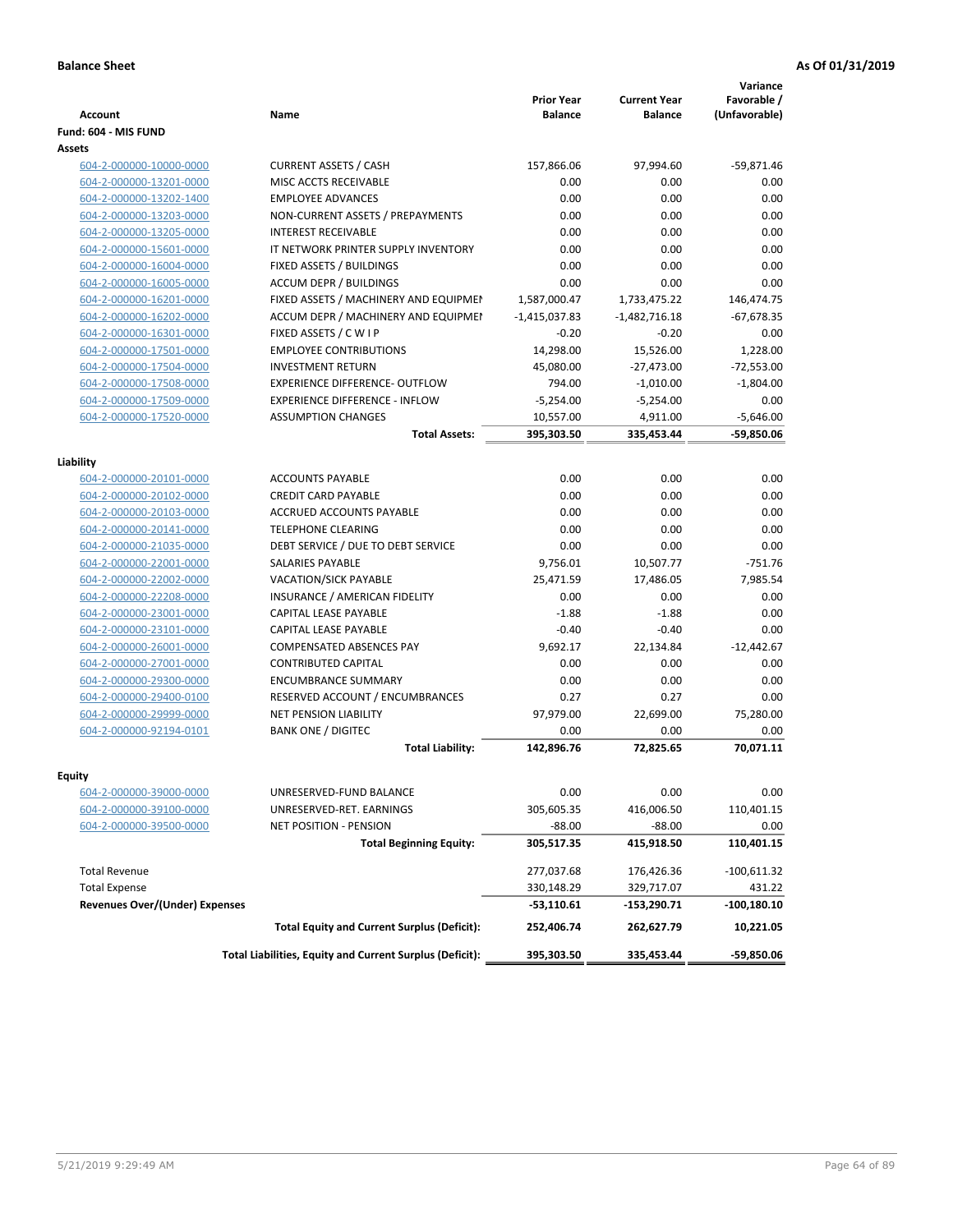|                                             |                                                          |                                     |                                       | Variance                     |
|---------------------------------------------|----------------------------------------------------------|-------------------------------------|---------------------------------------|------------------------------|
| <b>Account</b>                              | Name                                                     | <b>Prior Year</b><br><b>Balance</b> | <b>Current Year</b><br><b>Balance</b> | Favorable /<br>(Unfavorable) |
| <b>Fund: 660 - VEHICLE REPLACEMENT FUND</b> |                                                          |                                     |                                       |                              |
| <b>Assets</b>                               |                                                          |                                     |                                       |                              |
| 660-2-000000-10000-0000                     | <b>CURRENT ASSETS / CASH</b>                             | $-562,941.24$                       | $-18,941.02$                          | 544,000.22                   |
| 660-2-000000-11309-0000                     | TAX ANTICIPATION NOTES                                   | 0.00                                | 0.00                                  | 0.00                         |
| 660-2-000000-11510-0000                     | PUBLIC SAFETY VEHICLE REPLACEMENT                        | 866,038.21                          | 882,974.39                            | 16,936.18                    |
| 660-2-000000-11520-0000                     | <b>CERTIFICATES OF DEPOSIT</b>                           | 0.00                                | 0.00                                  | 0.00                         |
| 660-2-000000-11530-0000                     | <b>TexasTERM CP</b>                                      | 0.00                                | 0.00                                  | 0.00                         |
| 660-2-000000-13201-0000                     | MISC ACCTS RECEIVABLE                                    | 0.00                                | 0.00                                  | 0.00                         |
| 660-2-000000-13205-0000                     | <b>INTEREST RECEIVABLE</b>                               | 0.00                                | 0.00                                  | 0.00                         |
| 660-2-000000-16201-0000                     | FIXED ASSETS / MACHINERY AND EQUIPMEN                    | 8,049,045.98                        | 8,738,492.25                          | 689,446.27                   |
| 660-2-000000-16202-0000                     | ACCUM DEPR / MACHINERY AND EQUIPMEI                      | $-6,345,562.78$                     | $-6,695,654.85$                       | $-350,092.07$                |
| 660-2-000000-16301-0000                     | FIXED ASSETS / C W I P                                   | 0.00                                | 0.00                                  | 0.00                         |
| 660-2-000000-39300-0000                     | RESERVED ACCOUNT / ESCROW BALANCE                        | 0.00                                | 0.00                                  | 0.00                         |
|                                             | <b>Total Assets:</b>                                     | 2,006,580.17                        | 2,906,870.77                          | 900,290.60                   |
|                                             |                                                          |                                     |                                       |                              |
| Liability                                   | <b>ACCOUNTS PAYABLE</b>                                  | 0.00                                | 0.00                                  | 0.00                         |
| 660-2-000000-20101-0000                     | <b>CREDIT CARD PAYABLE</b>                               | 0.00                                | 0.00                                  | 0.00                         |
| 660-2-000000-20102-0000                     | <b>ACCRUED ACCOUNTS PAYABLE</b>                          | 0.00                                | 0.00                                  | 0.00                         |
| 660-2-000000-20103-0000                     |                                                          |                                     | 0.00                                  | 0.00                         |
| 660-2-000000-21001-0000                     | <b>GENERAL FUND / GENERAL FUND</b>                       | 0.00                                |                                       |                              |
| 660-2-000000-23001-0000                     | <b>CAPITAL LEASE PAYABLE</b>                             | 61,063.17                           | 53,071.85                             | 7,991.32                     |
| 660-2-000000-23101-0000                     | <b>CAPITAL LEASE PAYABLE</b>                             | 53,071.82                           | 0.15                                  | 53,071.67                    |
| 660-2-000000-27001-0000                     | <b>CONTRIBUTED CAPITAL</b><br><b>ENCUMBRANCE SUMMARY</b> | 0.00<br>0.00                        | 0.00<br>0.00                          | 0.00<br>0.00                 |
| 660-2-000000-29300-0000                     |                                                          | 0.00                                | 0.00                                  | 0.00                         |
| 660-2-000000-29400-0100                     | RESERVED ACCOUNT / ENCUMBRANCES                          |                                     | 53,072.00                             | 61,062.99                    |
|                                             | <b>Total Liability:</b>                                  | 114,134.99                          |                                       |                              |
| <b>Equity</b>                               |                                                          |                                     |                                       |                              |
| 660-2-000000-39000-0000                     | UNRESERVED-FUND BALANCE                                  | 0.00                                | 0.00                                  | 0.00                         |
| 660-2-000000-39100-0000                     | UNRESERVED-RET. EARNINGS                                 | 2,239,163.84                        | 2,771,906.06                          | 532,742.22                   |
|                                             | <b>Total Beginning Equity:</b>                           | 2,239,163.84                        | 2,771,906.06                          | 532,742.22                   |
| <b>Total Revenue</b>                        |                                                          | 279,490.72                          | 233,520.10                            | $-45,970.62$                 |
| <b>Total Expense</b>                        |                                                          | 626,209.38                          | 151,627.39                            | 474,581.99                   |
| <b>Revenues Over/(Under) Expenses</b>       |                                                          | $-346,718.66$                       | 81,892.71                             | 428,611.37                   |
|                                             | <b>Total Equity and Current Surplus (Deficit):</b>       | 1,892,445.18                        | 2,853,798.77                          | 961,353.59                   |
|                                             | Total Liabilities, Equity and Current Surplus (Deficit): | 2,006,580.17                        | 2,906,870.77                          | 900,290.60                   |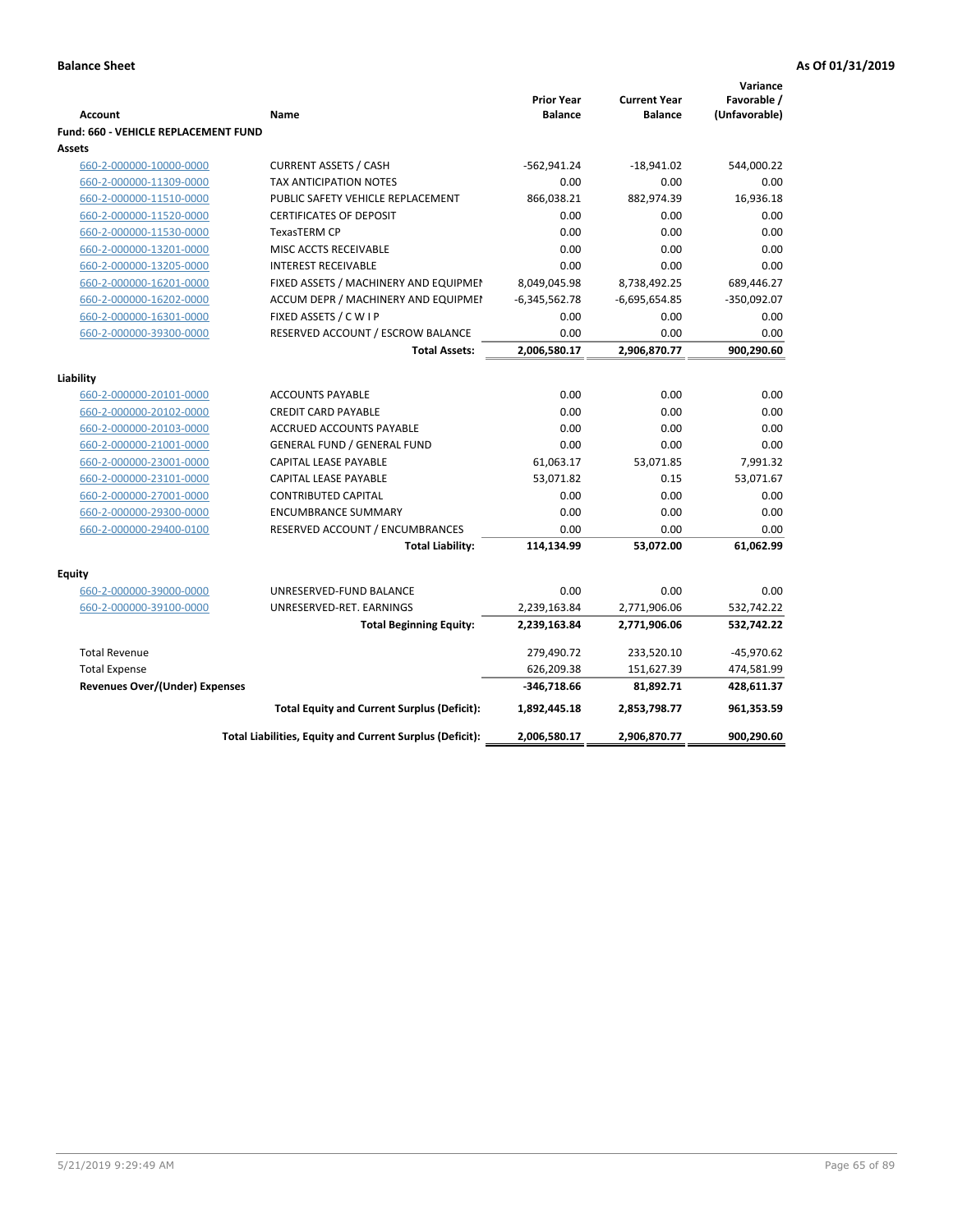| Account                        | Name                                                     | <b>Prior Year</b><br><b>Balance</b> | <b>Current Year</b><br><b>Balance</b> | Variance<br>Favorable /<br>(Unfavorable) |
|--------------------------------|----------------------------------------------------------|-------------------------------------|---------------------------------------|------------------------------------------|
| Fund: 701 - FIREMEN'S PENSION  |                                                          |                                     |                                       |                                          |
| <b>Assets</b>                  |                                                          |                                     |                                       |                                          |
| 701-1-000000-10000-0000        | <b>CURRENT ASSETS / CASH</b>                             | 0.00                                | 0.00                                  | 0.00                                     |
|                                | <b>Total Assets:</b>                                     | 0.00                                | 0.00                                  | 0.00                                     |
| Liability                      |                                                          |                                     |                                       |                                          |
| 701-1-000000-20103-0000        | <b>ACCOUNTS PAYABLE</b>                                  | 0.00                                | 0.00                                  | 0.00                                     |
| 701-1-000000-22306-1000        | UNREALIZED GAIN/LOSS                                     | 0.00                                | 543,546.00                            | $-543,546.00$                            |
|                                | <b>Total Liability:</b>                                  | 0.00                                | 543,546.00                            | $-543,546.00$                            |
| <b>Equity</b>                  |                                                          |                                     |                                       |                                          |
| 701-1-000000-39000-0000        | UNRESERVED-FUND BALANCE                                  | 0.00                                | $-543,546.00$                         | $-543,546.00$                            |
|                                | <b>Total Beginning Equity:</b>                           | 0.00                                | $-543,546.00$                         | $-543,546.00$                            |
| <b>Total Expense</b>           |                                                          | 0.00                                | 0.00                                  | 0.00                                     |
| Revenues Over/(Under) Expenses |                                                          | 0.00                                | 0.00                                  | 0.00                                     |
|                                | <b>Total Equity and Current Surplus (Deficit):</b>       | 0.00                                | $-543,546.00$                         | $-543,546.00$                            |
|                                | Total Liabilities, Equity and Current Surplus (Deficit): | 0.00                                | 0.00                                  | 0.00                                     |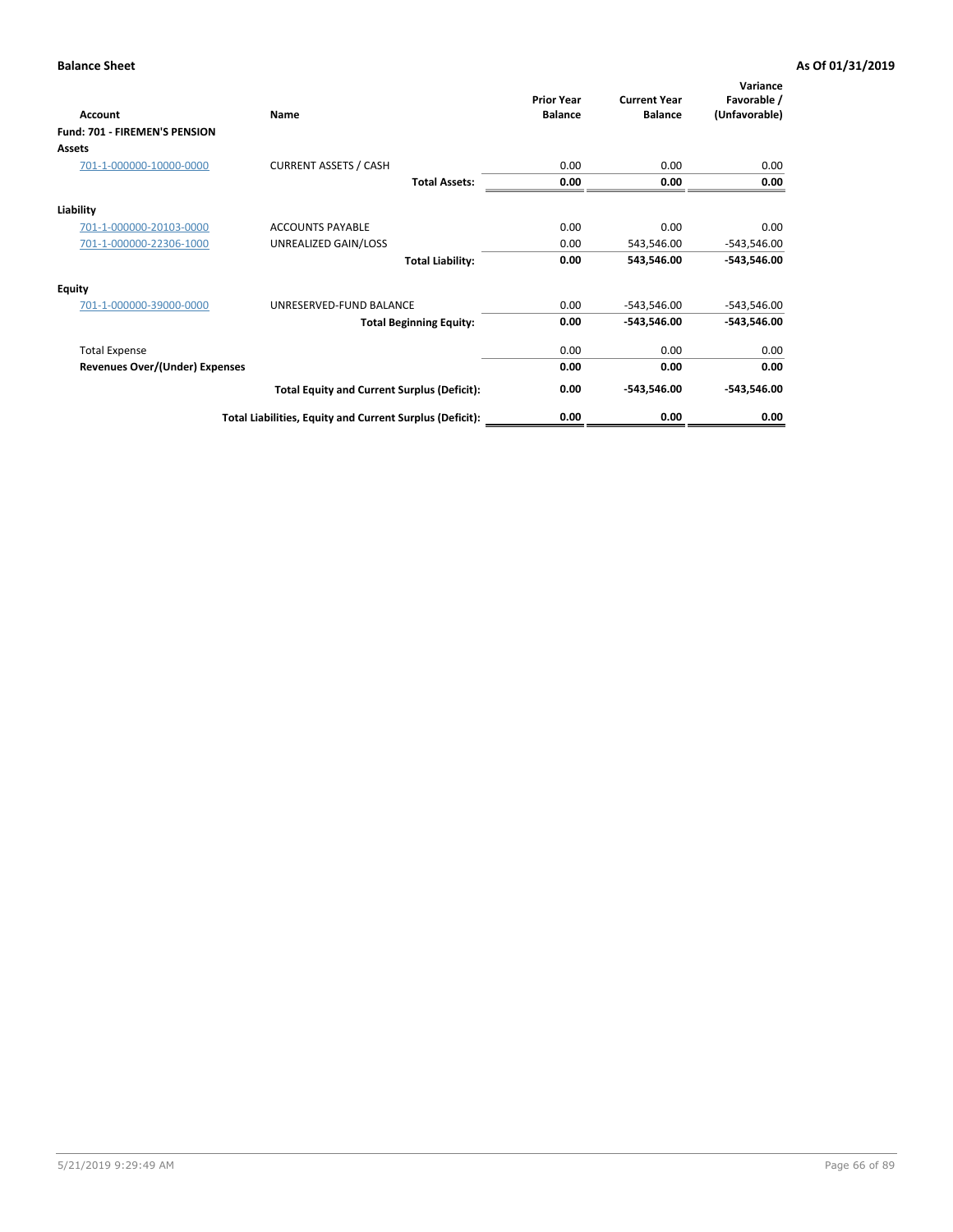|                                       |                                                          |                                     |                                       | Variance                     |
|---------------------------------------|----------------------------------------------------------|-------------------------------------|---------------------------------------|------------------------------|
| <b>Account</b>                        | <b>Name</b>                                              | <b>Prior Year</b><br><b>Balance</b> | <b>Current Year</b><br><b>Balance</b> | Favorable /<br>(Unfavorable) |
| Fund: 800 - SPENCE FUND               |                                                          |                                     |                                       |                              |
| Assets                                |                                                          |                                     |                                       |                              |
| 800-3-000000-10000-0000               | <b>CURRENT ASSETS / CASH</b>                             | $-1,816.38$                         | $-2,416.38$                           | $-600.00$                    |
| 800-3-000000-11507-0000               | <b>SPENCE ENDOWMENT</b>                                  | 576,153.41                          | 587,420.61                            | 11,267.20                    |
| 800-3-000000-11520-0000               | <b>CERTIFICATES OF DEPOSIT</b>                           | 0.00                                | 0.00                                  | 0.00                         |
| 800-3-000000-11605-0000               | <b>SPENCE ENDOWMENT</b>                                  | 0.00                                | 0.00                                  | 0.00                         |
| 800-3-000000-13205-0000               | <b>INTEREST RECEIVABLE</b>                               | 0.00                                | 0.00                                  | 0.00                         |
|                                       | <b>Total Assets:</b>                                     | 574,337.03                          | 585,004.23                            | 10,667.20                    |
| Liability                             |                                                          |                                     |                                       |                              |
| 800-3-000000-20101-0000               | <b>ACCOUNTS PAYABLE</b>                                  | 0.00                                | 0.00                                  | 0.00                         |
| 800-3-000000-20102-0000               | <b>CREDIT CARD PAYABLE</b>                               | 0.00                                | 0.00                                  | 0.00                         |
| 800-3-000000-20103-0000               | <b>ACCRUED ACCOUNTS PAYABLE</b>                          | 0.00                                | 0.00                                  | 0.00                         |
| 800-3-000000-20139-0000               | <b>RETAINAGES PAYABLE</b>                                | 0.00                                | 0.00                                  | 0.00                         |
| 800-3-000000-21001-0000               | <b>GENERAL FUND / GENERAL FUND</b>                       | 0.00                                | 0.00                                  | 0.00                         |
| 800-3-000000-29300-0000               | <b>ENCUMBRANCE SUMMARY</b>                               | 0.00                                | 0.00                                  | 0.00                         |
| 800-3-000000-29400-0000               | RESERVED ACCOUNT / ENCUMBRANCES                          | 0.00                                | 0.00                                  | 0.00                         |
|                                       | <b>Total Liability:</b>                                  | 0.00                                | 0.00                                  | 0.00                         |
|                                       |                                                          |                                     |                                       |                              |
| <b>Equity</b>                         |                                                          |                                     |                                       |                              |
| 800-3-000000-39000-0000               | UNRESERVED-FUND BALANCE                                  | 572,241.50                          | 580,732.13                            | 8,490.63                     |
|                                       | <b>Total Beginning Equity:</b>                           | 572,241.50                          | 580,732.13                            | 8,490.63                     |
| <b>Total Revenue</b>                  |                                                          | 2,295.53                            | 4,472.10                              | 2,176.57                     |
| <b>Total Expense</b>                  |                                                          | 200.00                              | 200.00                                | 0.00                         |
| <b>Revenues Over/(Under) Expenses</b> |                                                          | 2,095.53                            | 4,272.10                              | 2,176.57                     |
|                                       | <b>Total Equity and Current Surplus (Deficit):</b>       | 574,337.03                          | 585,004.23                            | 10,667.20                    |
|                                       | Total Liabilities, Equity and Current Surplus (Deficit): | 574,337.03                          | 585,004.23                            | 10,667.20                    |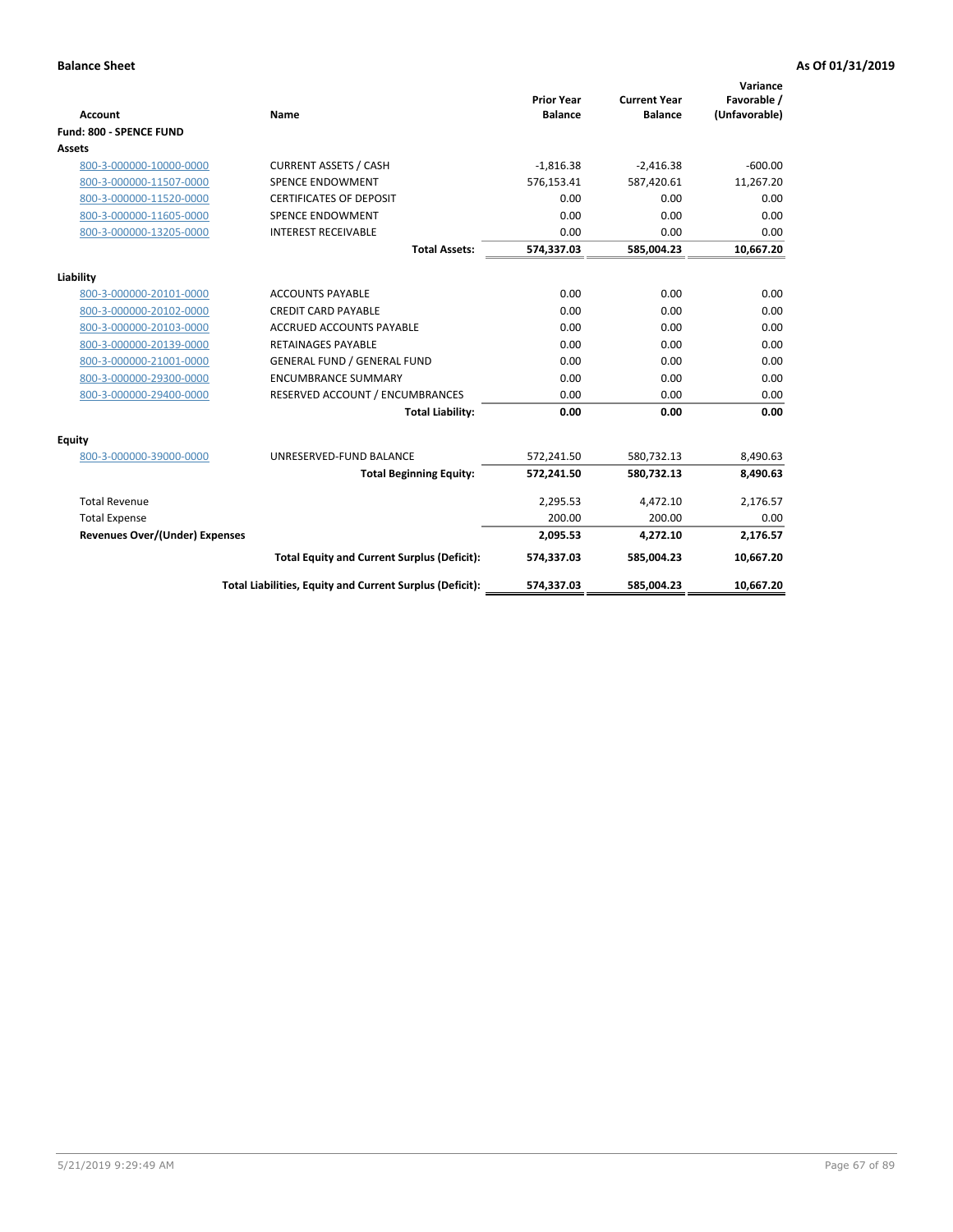| <b>Account</b>                         | Name                                                     | <b>Prior Year</b><br><b>Balance</b> | <b>Current Year</b><br><b>Balance</b> | Variance<br>Favorable /<br>(Unfavorable) |
|----------------------------------------|----------------------------------------------------------|-------------------------------------|---------------------------------------|------------------------------------------|
| <b>Fund: 801 - JONES LIBRARY TRUST</b> |                                                          |                                     |                                       |                                          |
| Assets                                 |                                                          |                                     |                                       |                                          |
| 801-3-000000-10000-0000                | <b>CURRENT ASSETS / CASH</b>                             | 15,420.38                           | 15,657.06                             | 236.68                                   |
| 801-3-000000-13201-0000                | MISC ACCTS RECEIVABLE                                    | 0.00                                | 0.00                                  | 0.00                                     |
| 801-3-000000-13205-0000                | <b>INTEREST RECEIVABLE</b>                               | 0.00                                | 0.00                                  | 0.00                                     |
|                                        | <b>Total Assets:</b>                                     | 15,420.38                           | 15,657.06                             | 236.68                                   |
| Liability                              |                                                          |                                     |                                       |                                          |
| 801-3-000000-20101-0000                | <b>ACCOUNTS PAYABLE</b>                                  | 0.00                                | 0.00                                  | 0.00                                     |
| 801-3-000000-20102-0000                | <b>CREDIT CARD PAYABLE</b>                               | 0.00                                | 0.00                                  | 0.00                                     |
| 801-3-000000-20103-0000                | <b>ACCRUED ACCOUNTS PAYABLE</b>                          | 0.00                                | 0.00                                  | 0.00                                     |
|                                        | <b>Total Liability:</b>                                  | 0.00                                | 0.00                                  | 0.00                                     |
| Equity                                 |                                                          |                                     |                                       |                                          |
| 801-3-000000-39000-0000                | UNRESERVED-FUND BALANCE                                  | 15,424.19                           | 15,532.72                             | 108.53                                   |
|                                        | <b>Total Beginning Equity:</b>                           | 15,424.19                           | 15,532.72                             | 108.53                                   |
| <b>Total Revenue</b>                   |                                                          | $-2.51$                             | 126.47                                | 128.98                                   |
| <b>Total Expense</b>                   |                                                          | 1.30                                | 2.13                                  | $-0.83$                                  |
| <b>Revenues Over/(Under) Expenses</b>  |                                                          | $-3.81$                             | 124.34                                | 128.15                                   |
|                                        | <b>Total Equity and Current Surplus (Deficit):</b>       | 15,420.38                           | 15,657.06                             | 236.68                                   |
|                                        | Total Liabilities, Equity and Current Surplus (Deficit): | 15,420.38                           | 15,657.06                             | 236.68                                   |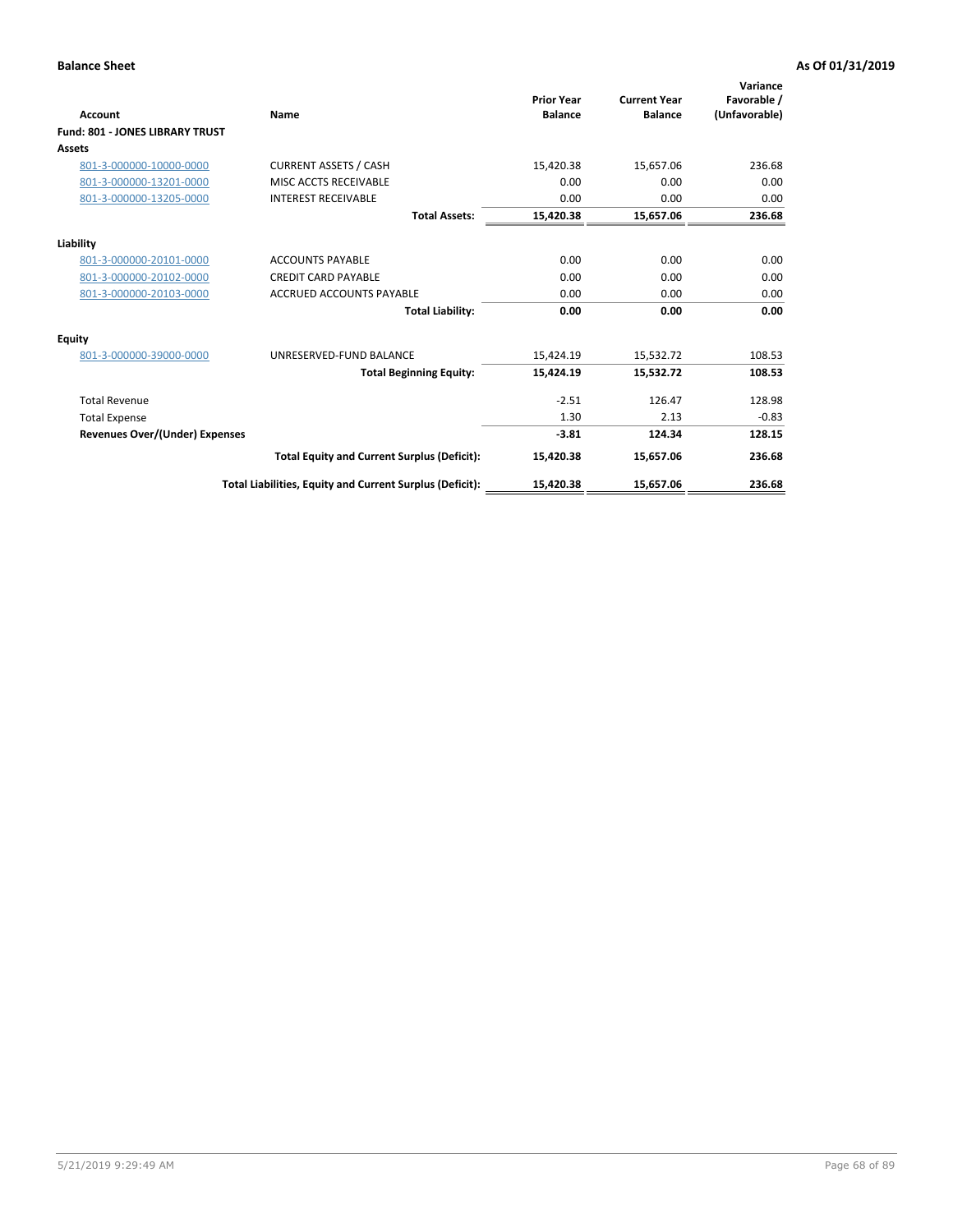| <b>Account</b>                              | Name                                                     | <b>Prior Year</b><br><b>Balance</b> | <b>Current Year</b><br><b>Balance</b> | Variance<br>Favorable /<br>(Unfavorable) |
|---------------------------------------------|----------------------------------------------------------|-------------------------------------|---------------------------------------|------------------------------------------|
| Fund: 803 - GREENVILLE BOARD OF DEVELOPMENT |                                                          |                                     |                                       |                                          |
| Assets                                      |                                                          |                                     |                                       |                                          |
| 803-3-000000-10000-0000                     | <b>CURRENT ASSETS / CASH</b>                             | 0.00                                | 0.00                                  | 0.00                                     |
| 803-3-000000-13201-0000                     | MISC ACCTS RECEIVABLE                                    | 0.00                                | 0.00                                  | 0.00                                     |
| 803-3-000000-13203-0000                     | NON-CURRENT ASSETS / PREPAYMENTS                         | 0.00                                | 0.00                                  | 0.00                                     |
|                                             | <b>Total Assets:</b>                                     | 0.00                                | 0.00                                  | 0.00                                     |
| Liability                                   |                                                          |                                     |                                       |                                          |
| 803-3-000000-20101-0000                     | <b>ACCOUNTS PAYABLE</b>                                  | 0.00                                | 0.00                                  | 0.00                                     |
| 803-3-000000-20102-0000                     | <b>ACCOUNTS PAYABLE</b>                                  | 0.00                                | 0.00                                  | 0.00                                     |
| 803-3-000000-20103-0000                     | <b>ACCRUED ACCOUNTS PAYABLE</b>                          | 0.00                                | 0.00                                  | 0.00                                     |
| 803-3-000000-20139-0000                     | RETAINAGES PAYABLE                                       | 0.00                                | 0.00                                  | 0.00                                     |
| 803-3-000000-20141-0000                     | <b>TELEPHONE CLEARING</b>                                | 0.00                                | 0.00                                  | 0.00                                     |
| 803-3-000000-21400-0000                     | <b>ELECTRIC OPERATING FUND</b>                           | 0.00                                | 0.00                                  | 0.00                                     |
| 803-3-000000-22001-0000                     | <b>ACCRUED SALARIES/WAGES</b>                            | 0.00                                | 0.00                                  | 0.00                                     |
| 803-3-000000-22002-0000                     | <b>ACCRUED SALARIES/WAGES</b>                            | 0.00                                | 0.00                                  | 0.00                                     |
| 803-3-000000-26001-0000                     | <b>COMPENSATED ABSENCES PAY</b>                          | 0.00                                | 0.00                                  | 0.00                                     |
| 803-3-000000-29300-0000                     | <b>ENCUMBRANCE SUMMARY</b>                               | 0.00                                | 0.00                                  | 0.00                                     |
| 803-3-000000-29400-0100                     | RESERVED ACCOUNT / ENCUMBRANCES                          | 0.00                                | 0.00                                  | 0.00                                     |
|                                             | <b>Total Liability:</b>                                  | 0.00                                | 0.00                                  | 0.00                                     |
| <b>Equity</b>                               |                                                          |                                     |                                       |                                          |
| 803-3-000000-39000-0000                     | UNRESERVED-FUND BALANCE                                  | 0.00                                | 0.00                                  | 0.00                                     |
|                                             | <b>Total Beginning Equity:</b>                           | 0.00                                | 0.00                                  | 0.00                                     |
| <b>Total Revenue</b>                        |                                                          | 0.00                                | 0.00                                  | 0.00                                     |
| <b>Total Expense</b>                        |                                                          | 0.00                                | 0.00                                  | 0.00                                     |
| <b>Revenues Over/(Under) Expenses</b>       |                                                          | 0.00                                | 0.00                                  | 0.00                                     |
|                                             | <b>Total Equity and Current Surplus (Deficit):</b>       | 0.00                                | 0.00                                  | 0.00                                     |
|                                             | Total Liabilities, Equity and Current Surplus (Deficit): | 0.00                                | 0.00                                  | 0.00                                     |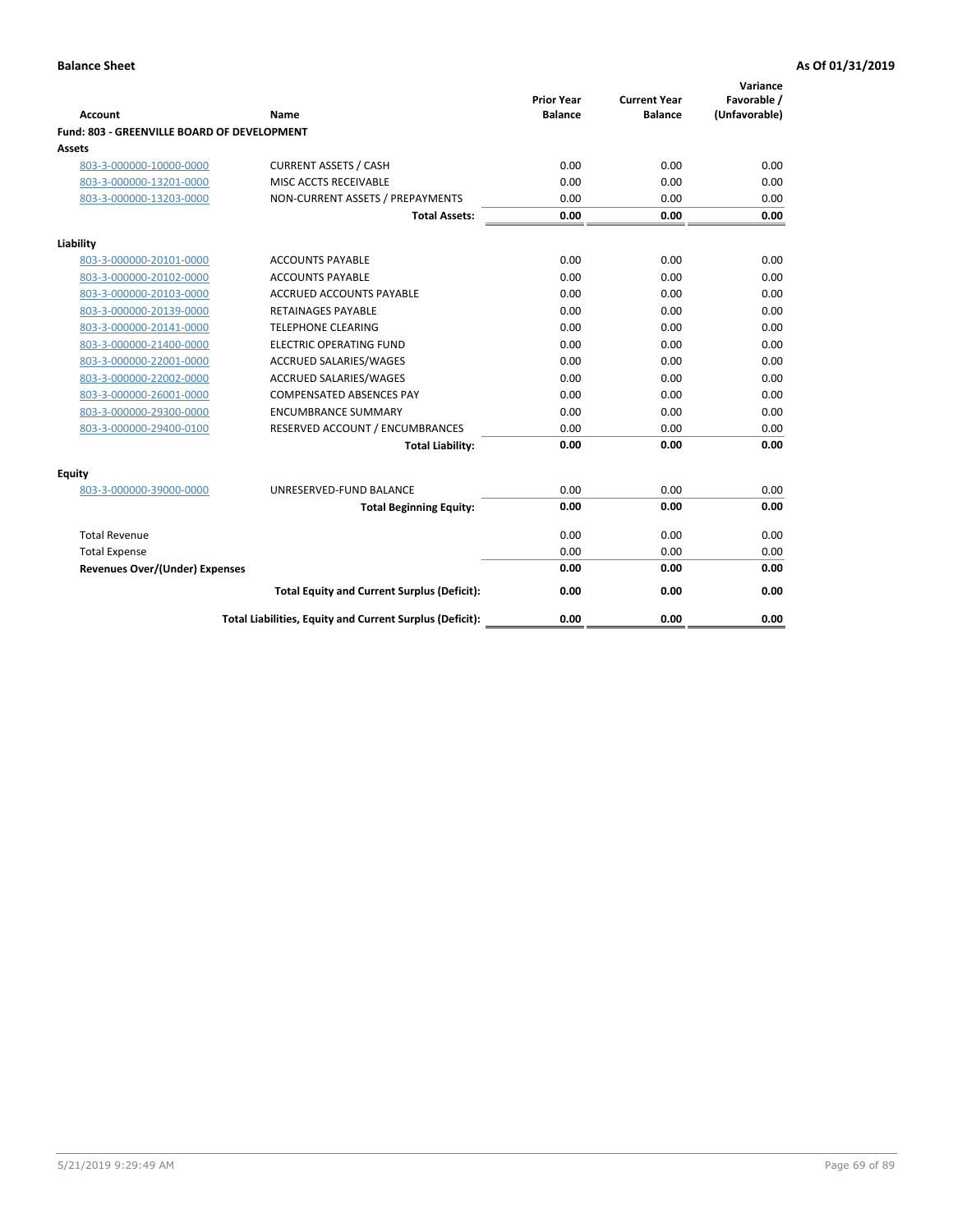| <b>Account</b>                        | <b>Name</b>                                              | <b>Prior Year</b><br><b>Balance</b> | <b>Current Year</b><br><b>Balance</b> | Variance<br>Favorable /<br>(Unfavorable) |
|---------------------------------------|----------------------------------------------------------|-------------------------------------|---------------------------------------|------------------------------------------|
| <b>Fund: 807 - 4A-EDC</b>             |                                                          |                                     |                                       |                                          |
| <b>Assets</b>                         |                                                          |                                     |                                       |                                          |
| 807-3-000000-10000-0000               | <b>CURRENT ASSETS / CASH</b>                             | 0.00                                | 0.00                                  | 0.00                                     |
| 807-3-000000-13201-0000               | MISC ACCTS RECEIVABLE                                    | 0.00                                | 0.00                                  | 0.00                                     |
| 807-3-000000-16301-0000               | FIXED ASSETS / C W I P                                   | 0.00                                | 0.00                                  | 0.00                                     |
|                                       | <b>Total Assets:</b>                                     | 0.00                                | 0.00                                  | 0.00                                     |
| Liability                             |                                                          |                                     |                                       |                                          |
| 807-3-000000-20101-0000               | <b>ACCOUNTS PAYABLE</b>                                  | 0.00                                | 0.00                                  | 0.00                                     |
| 807-3-000000-20103-0000               | <b>ACCOUNTS PAYABLE</b>                                  | 0.00                                | 0.00                                  | 0.00                                     |
| 807-3-000000-20139-0000               | <b>RETAINAGES PAYABLE</b>                                | 0.00                                | 0.00                                  | 0.00                                     |
| 807-3-000000-26105-0000               | INV NET OF RELATED DEBT                                  | 0.00                                | 0.00                                  | 0.00                                     |
| 807-3-000000-29300-0000               | <b>ENCUMBRANCE SUMMARY</b>                               | 0.00                                | 0.00                                  | 0.00                                     |
| 807-3-000000-29400-0100               | RESERVED ACCOUNT / ENCUMBRANCES                          | 0.00                                | 0.00                                  | 0.00                                     |
| 807-3-495000-20180-0000               | <b>CURRENT DEBT</b>                                      | 0.00                                | 0.00                                  | 0.00                                     |
| 807-3-495000-26002-0000               | CA - LONG-TERM DEBT / AMT TO BE PROVIL                   | 0.00                                | 0.00                                  | 0.00                                     |
|                                       | <b>Total Liability:</b>                                  | 0.00                                | 0.00                                  | 0.00                                     |
| Equity                                |                                                          |                                     |                                       |                                          |
| 807-3-000000-39000-0000               | UNRESERVED-FUND BALANCE                                  | 0.00                                | 0.00                                  | 0.00                                     |
|                                       | <b>Total Beginning Equity:</b>                           | 0.00                                | 0.00                                  | 0.00                                     |
| <b>Total Revenue</b>                  |                                                          | 0.00                                | 0.00                                  | 0.00                                     |
| <b>Total Expense</b>                  |                                                          | 0.00                                | 0.00                                  | 0.00                                     |
| <b>Revenues Over/(Under) Expenses</b> |                                                          | 0.00                                | 0.00                                  | 0.00                                     |
|                                       | <b>Total Equity and Current Surplus (Deficit):</b>       | 0.00                                | 0.00                                  | 0.00                                     |
|                                       | Total Liabilities, Equity and Current Surplus (Deficit): | 0.00                                | 0.00                                  | 0.00                                     |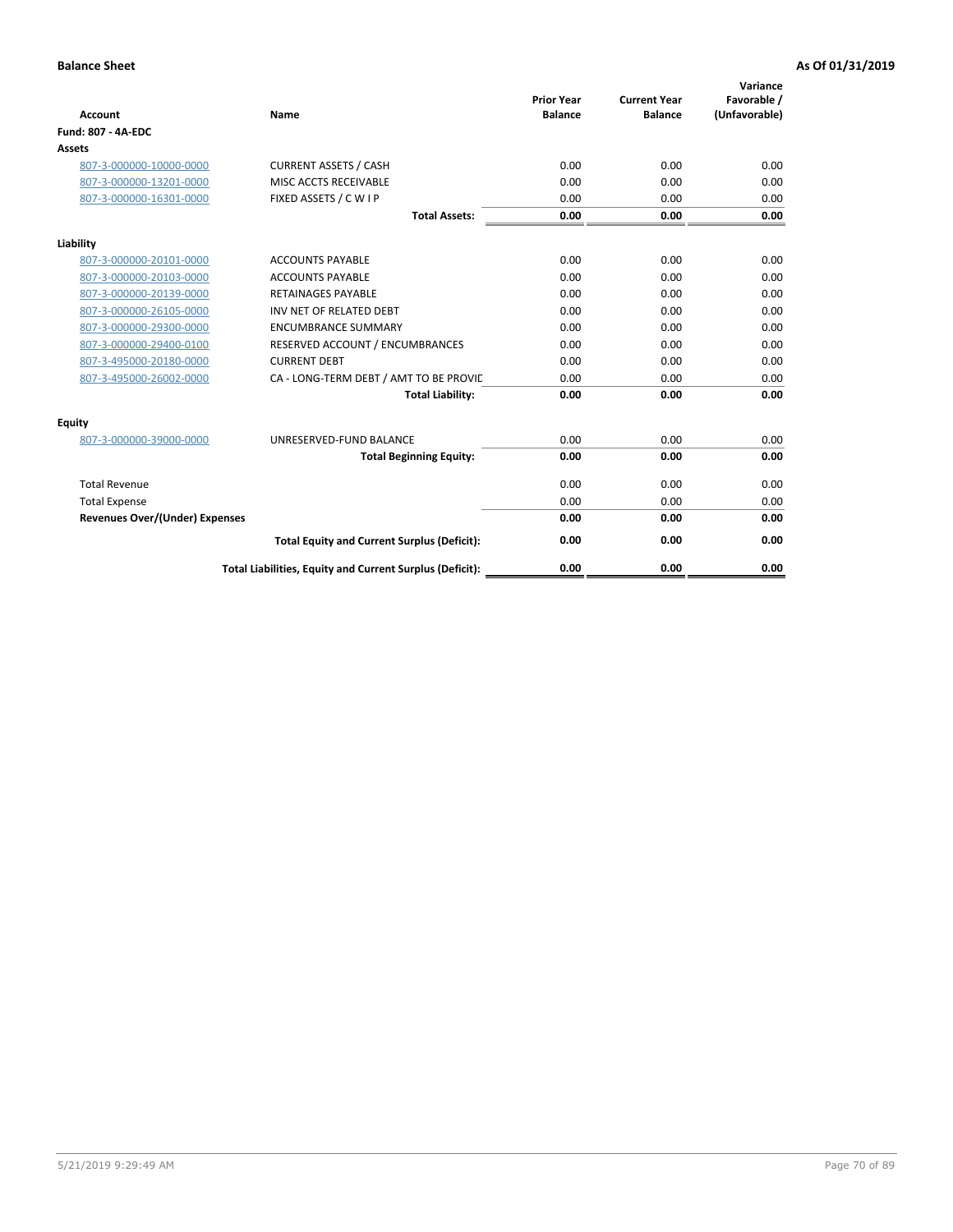| <b>Account</b>                        | Name                                                     | <b>Prior Year</b><br><b>Balance</b> | <b>Current Year</b><br><b>Balance</b> | Variance<br>Favorable /<br>(Unfavorable) |
|---------------------------------------|----------------------------------------------------------|-------------------------------------|---------------------------------------|------------------------------------------|
| Fund: 809 - GREENVILLE IDC (L-3)      |                                                          |                                     |                                       |                                          |
| <b>Assets</b>                         |                                                          |                                     |                                       |                                          |
| 809-3-000000-10000-0000               | <b>CURRENT ASSETS / CASH</b>                             | 0.40                                | 1.40                                  | 1.00                                     |
| 809-3-000000-13201-0000               | MISC ACCTS RECEIVABLE                                    | 0.00                                | 0.00                                  | 0.00                                     |
|                                       | <b>Total Assets:</b>                                     | 0.40                                | 1.40                                  | 1.00                                     |
| Liability                             |                                                          |                                     |                                       |                                          |
| 809-3-000000-20101-0000               | <b>ACCOUNTS PAYABLE</b>                                  | 0.00                                | 0.00                                  | 0.00                                     |
| 809-3-000000-20103-0000               | <b>ACCRUED ACCOUNTS PAYABLE</b>                          | $-787.94$                           | $-787.94$                             | 0.00                                     |
| 809-3-000000-21001-0000               | <b>GENERAL FUND / GENERAL FUND</b>                       | 0.00                                | 0.00                                  | 0.00                                     |
|                                       | <b>Total Liability:</b>                                  | $-787.94$                           | $-787.94$                             | 0.00                                     |
| <b>Equity</b>                         |                                                          |                                     |                                       |                                          |
| 809-3-000000-39000-0000               | UNRESERVED-FUND BALANCE                                  | 0.40                                | 788.34                                | 787.94                                   |
| 809-3-000000-39100-0000               | UNRESERVED-RET. EARNINGS                                 | 0.00                                | 0.00                                  | 0.00                                     |
| 809-3-000000-39150-0000               | RESERVED-RET. EARNINGS                                   | 0.00                                | 0.00                                  | 0.00                                     |
|                                       | <b>Total Beginning Equity:</b>                           | 0.40                                | 788.34                                | 787.94                                   |
| <b>Total Revenue</b>                  |                                                          | 2,428,092.03                        | 1,350,710.07                          | $-1,077,381.96$                          |
| <b>Total Expense</b>                  |                                                          | 2,427,304.09                        | 1,350,709.07                          | 1,076,595.02                             |
| <b>Revenues Over/(Under) Expenses</b> |                                                          | 787.94                              | 1.00                                  | $-786.94$                                |
|                                       | <b>Total Equity and Current Surplus (Deficit):</b>       | 788.34                              | 789.34                                | 1.00                                     |
|                                       | Total Liabilities, Equity and Current Surplus (Deficit): | 0.40                                | 1.40                                  | 1.00                                     |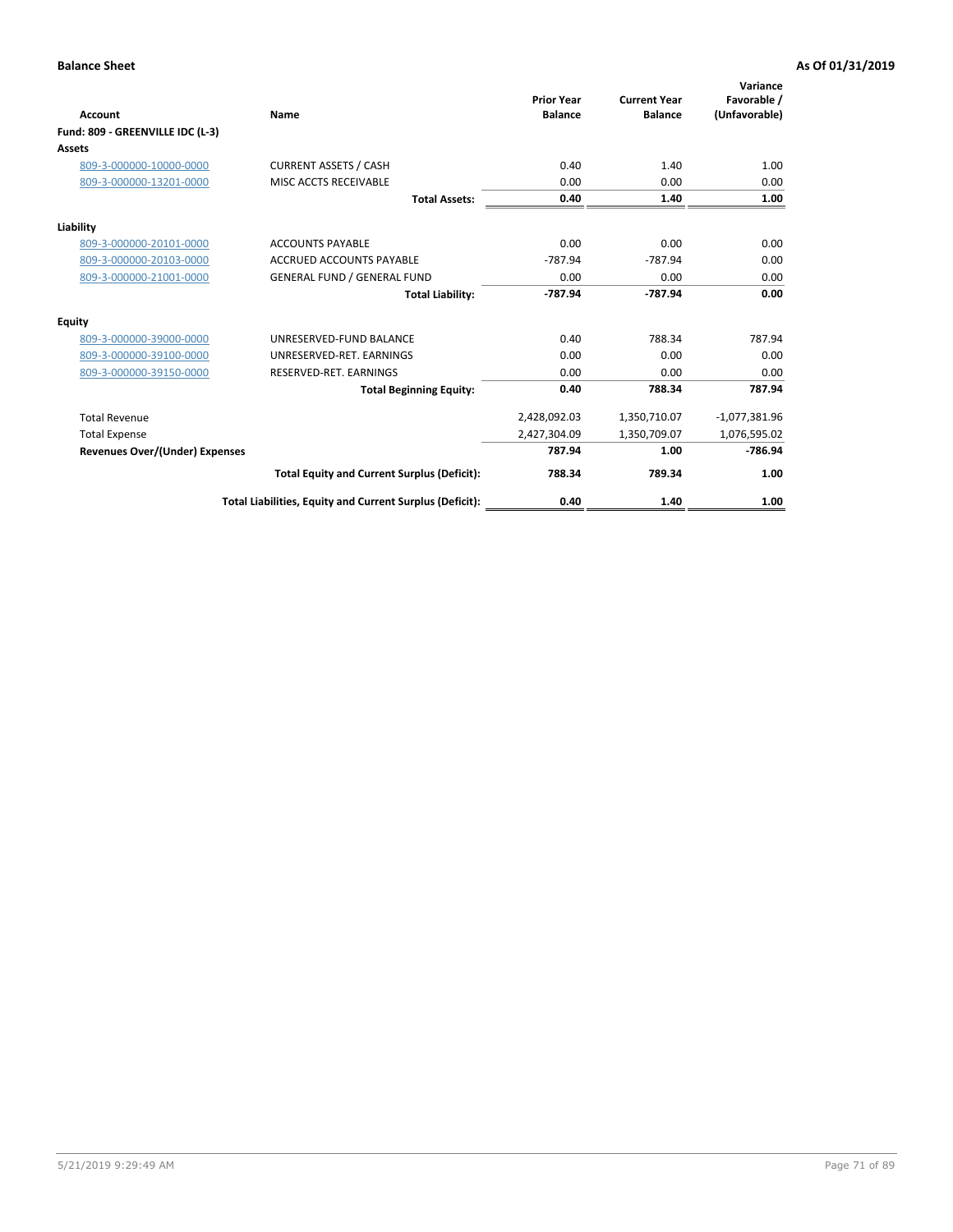| <b>Account</b>                                 | <b>Name</b>                                              | <b>Prior Year</b><br><b>Balance</b> | <b>Current Year</b><br><b>Balance</b> | Variance<br>Favorable /<br>(Unfavorable) |
|------------------------------------------------|----------------------------------------------------------|-------------------------------------|---------------------------------------|------------------------------------------|
| <b>Fund: 810 - SEIZURE FUNDS - STATE RULES</b> |                                                          |                                     |                                       |                                          |
| <b>Assets</b>                                  |                                                          |                                     |                                       |                                          |
| 810-3-000000-10000-0000                        | <b>CURRENT ASSETS / CASH</b>                             | 263,425.34                          | 292,444.34                            | 29,019.00                                |
| 810-3-000000-13201-0000                        | MISC ACCTS RECEIVABLE                                    | 0.00                                | $-23,590.00$                          | $-23,590.00$                             |
| 810-3-000000-13202-1400                        | <b>EMPLOYEE ADVANCES</b>                                 | 0.00                                | 0.00                                  | 0.00                                     |
| 810-3-000000-13205-0000                        | <b>INTEREST RECEIVABLE</b>                               | 0.00                                | 0.00                                  | 0.00                                     |
| 810-3-000000-16201-0000                        | <b>MACHINERY AND EQUIPMENT</b>                           | 0.00                                | 0.00                                  | 0.00                                     |
| 810-3-000000-16202-0000                        | ACCUMULATED DEPRECATION                                  | 0.00                                | 0.00                                  | 0.00                                     |
|                                                | <b>Total Assets:</b>                                     | 263,425.34                          | 268,854.34                            | 5,429.00                                 |
|                                                |                                                          |                                     |                                       |                                          |
| Liability                                      |                                                          |                                     |                                       |                                          |
| 810-3-000000-20101-0000                        | <b>ACCOUNTS PAYABLE</b>                                  | 0.00                                | 0.00                                  | 0.00                                     |
| 810-3-000000-20102-0000                        | <b>CREDIT CARD PAYABLE</b>                               | 0.00                                | 0.00                                  | 0.00                                     |
| 810-3-000000-20103-0000                        | <b>ACCRUED ACCOUNTS PAYABLE</b>                          | 0.00                                | 0.00                                  | 0.00                                     |
| 810-3-000000-29300-0000                        | <b>ENCUMBRANCE SUMMARY</b>                               | 0.00                                | 0.00                                  | 0.00                                     |
| 810-3-000000-29400-0100                        | RESERVED ACCOUNT / ENCUMBRANCES                          | 0.00                                | 0.00                                  | 0.00                                     |
| 810-3-000000-92520-0600                        | RESERVED ACCOUNT/HB65 SIEZURES                           | 0.00                                | 0.00                                  | 0.00                                     |
|                                                | <b>Total Liability:</b>                                  | 0.00                                | 0.00                                  | 0.00                                     |
| <b>Equity</b>                                  |                                                          |                                     |                                       |                                          |
| 810-3-000000-39000-0000                        | UNRESERVED-FUND BALANCE                                  | 262,591.46                          | 266,708.55                            | 4,117.09                                 |
|                                                | <b>Total Beginning Equity:</b>                           | 262,591.46                          | 266,708.55                            | 4,117.09                                 |
| <b>Total Revenue</b>                           |                                                          | 921.87                              | 2,183.09                              | 1,261.22                                 |
| <b>Total Expense</b>                           |                                                          | 87.99                               | 37.30                                 | 50.69                                    |
| Revenues Over/(Under) Expenses                 |                                                          | 833.88                              | 2,145.79                              | 1,311.91                                 |
|                                                | <b>Total Equity and Current Surplus (Deficit):</b>       | 263,425.34                          | 268,854.34                            | 5,429.00                                 |
|                                                | Total Liabilities, Equity and Current Surplus (Deficit): | 263,425.34                          | 268,854.34                            | 5,429.00                                 |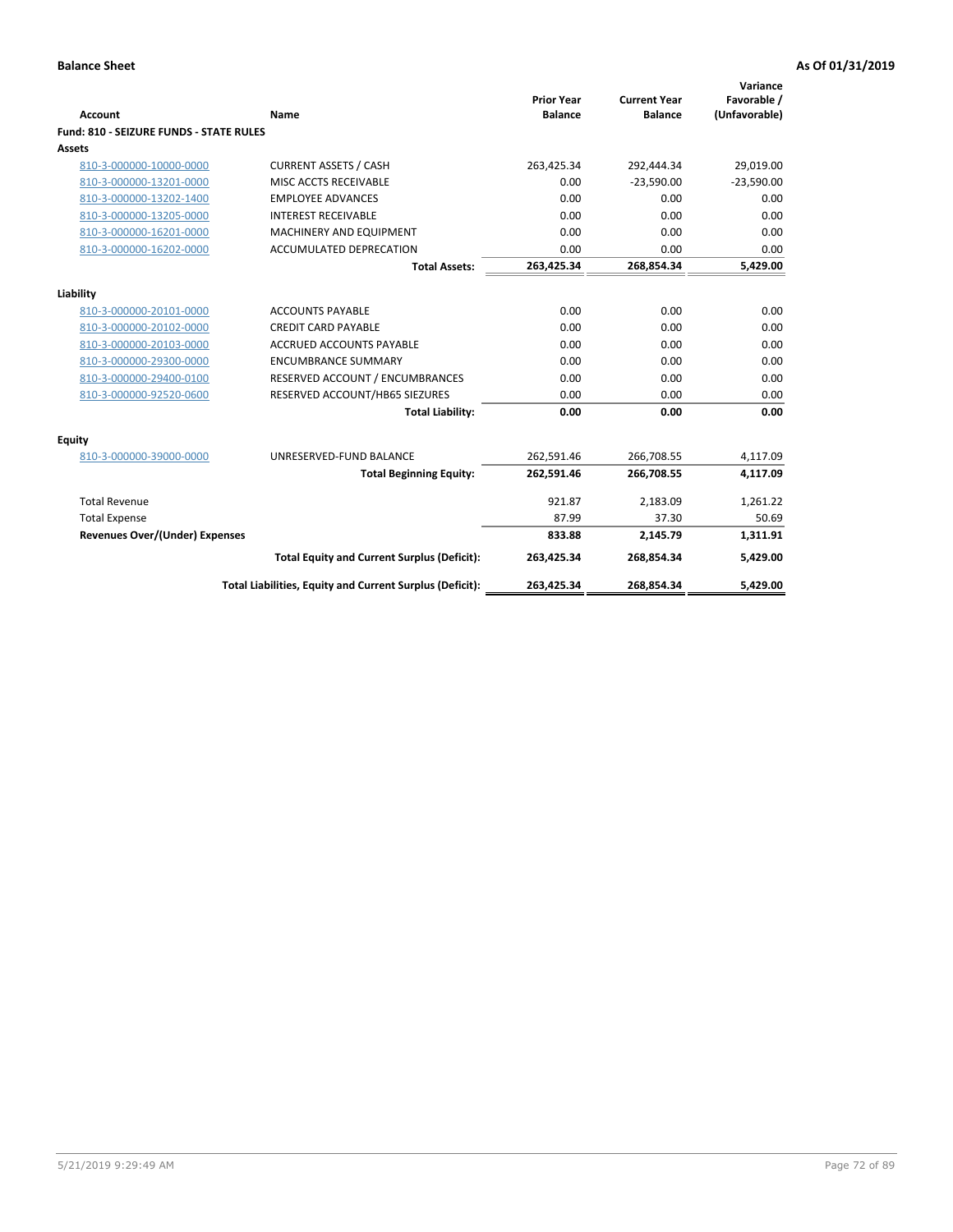| <b>Account</b>                        | Name                                                     | <b>Prior Year</b><br><b>Balance</b> | <b>Current Year</b><br><b>Balance</b> | Variance<br>Favorable /<br>(Unfavorable) |
|---------------------------------------|----------------------------------------------------------|-------------------------------------|---------------------------------------|------------------------------------------|
| Fund: 811 - SEIZURE FUNDS - FED RULES |                                                          |                                     |                                       |                                          |
| <b>Assets</b>                         |                                                          |                                     |                                       |                                          |
| 811-3-000000-10000-0000               | <b>CURRENT ASSETS / CASH</b>                             | 156,600.00                          | 299,670.14                            | 143,070.14                               |
| 811-3-000000-13201-0000               | MISC ACCTS RECEIVABLE                                    | 0.00                                | 0.00                                  | 0.00                                     |
| 811-3-000000-13205-0000               | <b>INTEREST RECEIVABLE</b>                               | 0.00                                | 0.00                                  | 0.00                                     |
| 811-3-000000-16201-0000               | <b>MACHINERY AND EQUIPMENT</b>                           | 0.00                                | 0.00                                  | 0.00                                     |
| 811-3-000000-16202-0000               | <b>ACCUMULATED DEPRECATION</b>                           | 0.00                                | 0.00                                  | 0.00                                     |
|                                       | <b>Total Assets:</b>                                     | 156,600.00                          | 299,670.14                            | 143,070.14                               |
| Liability                             |                                                          |                                     |                                       |                                          |
| 811-3-000000-20101-0000               | <b>ACCOUNTS PAYABLE</b>                                  | 0.00                                | 0.00                                  | 0.00                                     |
| 811-3-000000-20102-0000               | <b>CREDIT CARD PAYABLE</b>                               | 0.00                                | 0.00                                  | 0.00                                     |
| 811-3-000000-20103-0000               | <b>ACCRUED ACCOUNTS PAYABLE</b>                          | 0.00                                | 0.00                                  | 0.00                                     |
| 811-3-000000-29300-0000               | <b>ENCUMBRANCE SUMMARY</b>                               | 0.00                                | 0.00                                  | 0.00                                     |
| 811-3-000000-29400-0100               | RESERVED ACCOUNT / ENCUMBRANCES                          | 0.00                                | 0.00                                  | 0.00                                     |
| 811-3-000000-92521-0700               | RESERVED ACCOUNT/FED SIEZURES                            | 0.00                                | 0.00                                  | 0.00                                     |
|                                       | <b>Total Liability:</b>                                  | 0.00                                | 0.00                                  | 0.00                                     |
| Equity                                |                                                          |                                     |                                       |                                          |
| 811-3-000000-39000-0000               | UNRESERVED-FUND BALANCE                                  | 156,639.33                          | 298,929.55                            | 142,290.22                               |
|                                       | <b>Total Beginning Equity:</b>                           | 156,639.33                          | 298,929.55                            | 142,290.22                               |
| <b>Total Revenue</b>                  |                                                          | $-25.42$                            | 2,431.53                              | 2,456.95                                 |
| <b>Total Expense</b>                  |                                                          | 13.91                               | 1,690.94                              | $-1,677.03$                              |
| Revenues Over/(Under) Expenses        |                                                          | $-39.33$                            | 740.59                                | 779.92                                   |
|                                       | <b>Total Equity and Current Surplus (Deficit):</b>       | 156,600.00                          | 299,670.14                            | 143,070.14                               |
|                                       | Total Liabilities, Equity and Current Surplus (Deficit): | 156,600.00                          | 299.670.14                            | 143.070.14                               |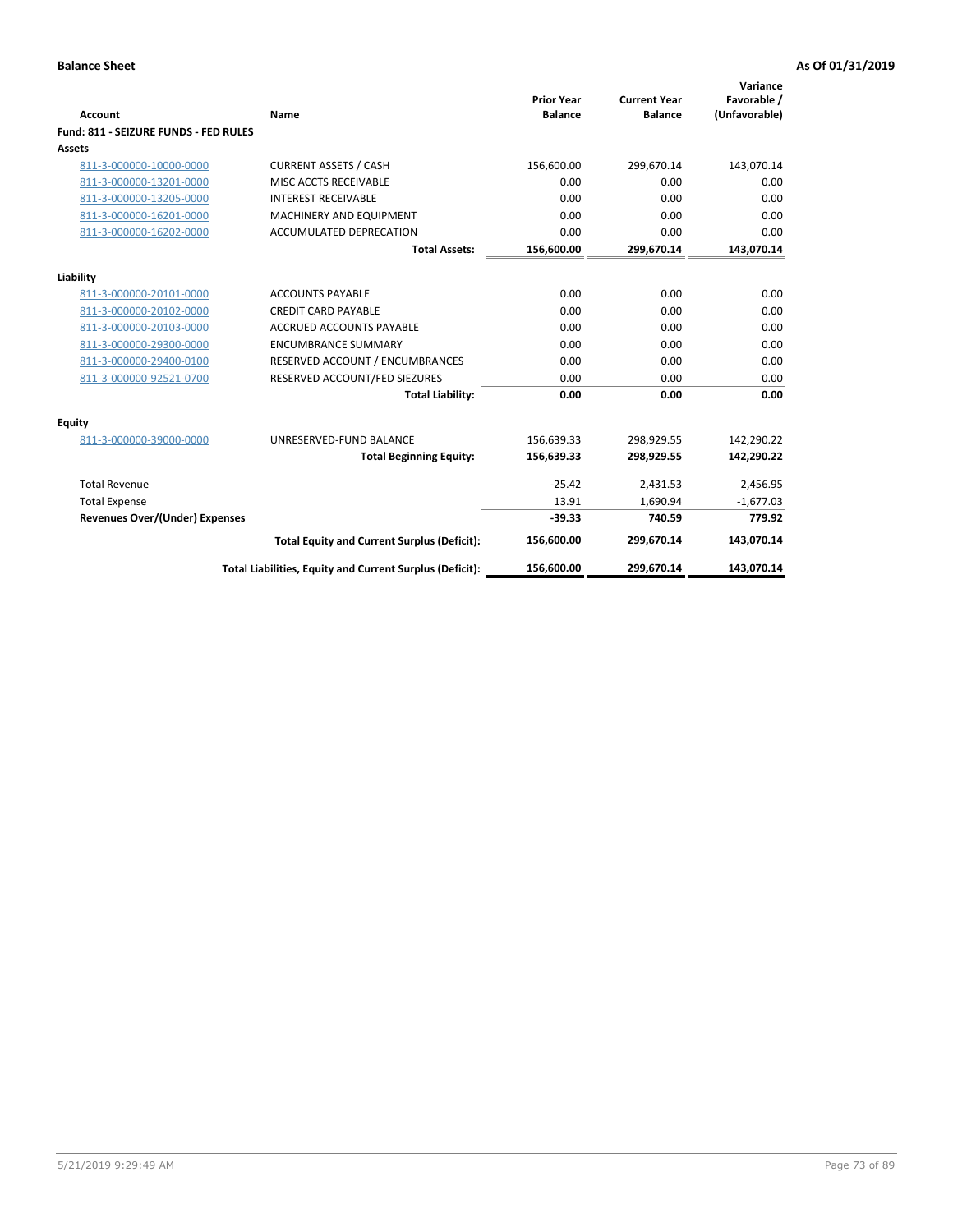| <b>Account</b>                                          | Name                                                     | <b>Prior Year</b><br><b>Balance</b> | <b>Current Year</b><br><b>Balance</b> | Variance<br>Favorable /<br>(Unfavorable) |
|---------------------------------------------------------|----------------------------------------------------------|-------------------------------------|---------------------------------------|------------------------------------------|
| Fund: 820 - TIRZ FUND (Tax Increment Reinvestment Zone) |                                                          |                                     |                                       |                                          |
| <b>Assets</b>                                           |                                                          |                                     |                                       |                                          |
| 820-3-000000-10000-0000                                 | <b>CURRENT ASSETS / CASH</b>                             | 1,483,764.09                        | 2,017,731.29                          | 533,967.20                               |
| 820-3-000000-13101-0000                                 | <b>TAX RECEIVABLE-CURRENT</b>                            | 115,552.50                          | 122,664.86                            | 7,112.36                                 |
| 820-3-000000-13102-0000                                 | <b>TAXES REC-DELINQUENT</b>                              | 3,841.34                            | 7.863.93                              | 4,022.59                                 |
| 820-3-000000-13103-0000                                 | ALLOW FOR UNCOLLECT TAXES                                | $-1,375.55$                         | $-2,438.54$                           | $-1,062.99$                              |
| 820-3-000000-13201-0000                                 | MISC ACCTS RECEIVABLE                                    | 0.00                                | 0.00                                  | 0.00                                     |
| 820-3-000000-13205-0000                                 | <b>INTEREST RECEIVABLE</b>                               | 0.00                                | 0.00                                  | 0.00                                     |
| 820-3-000000-13221-0000                                 | MISC A/R - PROPERTY TAXES                                | 55,356.27                           | 86,217.36                             | 30,861.09                                |
|                                                         | <b>Total Assets:</b>                                     | 1,657,138.65                        | 2,232,038.90                          | 574,900.25                               |
| Liability                                               |                                                          |                                     |                                       |                                          |
| 820-3-000000-20101-0000                                 | <b>ACCOUNTS PAYABLE</b>                                  | 0.00                                | 0.00                                  | 0.00                                     |
| 820-3-000000-20103-0000                                 | ACCRUED ACCOUNTS PAYABLE                                 | 0.00                                | 0.00                                  | 0.00                                     |
| 820-3-000000-20203-0000                                 | <b>DEFERRED TAX REVENUE</b>                              | 119,442.13                          | 129,634.52                            | $-10,192.39$                             |
| 820-3-000000-29300-0000                                 | <b>ENCUMBRANCE SUMMARY</b>                               | 0.00                                | 0.00                                  | 0.00                                     |
| 820-3-000000-29400-0100                                 | RESERVED ACCOUNT / ENCUMBRANCES                          | 0.00                                | 0.00                                  | 0.00                                     |
|                                                         | <b>Total Liability:</b>                                  | 119,442.13                          | 129,634.52                            | $-10,192.39$                             |
| Equity                                                  |                                                          |                                     |                                       |                                          |
| 820-3-000000-39000-0000                                 | UNRESERVED-FUND BALANCE                                  | 1,268,317.16                        | 1,730,143.81                          | 461,826.65                               |
| 820-3-000000-39100-0000                                 | UNRESERVED-RET. EARNINGS                                 | 0.00                                | 0.00                                  | 0.00                                     |
|                                                         | <b>Total Beginning Equity:</b>                           | 1,268,317.16                        | 1,730,143.81                          | 461,826.65                               |
| <b>Total Revenue</b>                                    |                                                          | 269,492.74                          | 380,748.58                            | 111,255.84                               |
| <b>Total Expense</b>                                    |                                                          | 113.38                              | 8,488.01                              | $-8,374.63$                              |
| <b>Revenues Over/(Under) Expenses</b>                   |                                                          | 269,379.36                          | 372,260.57                            | 102,881.21                               |
|                                                         | <b>Total Equity and Current Surplus (Deficit):</b>       | 1,537,696.52                        | 2,102,404.38                          | 564,707.86                               |
|                                                         | Total Liabilities, Equity and Current Surplus (Deficit): | 1,657,138.65                        | 2,232,038.90                          | 574,900.25                               |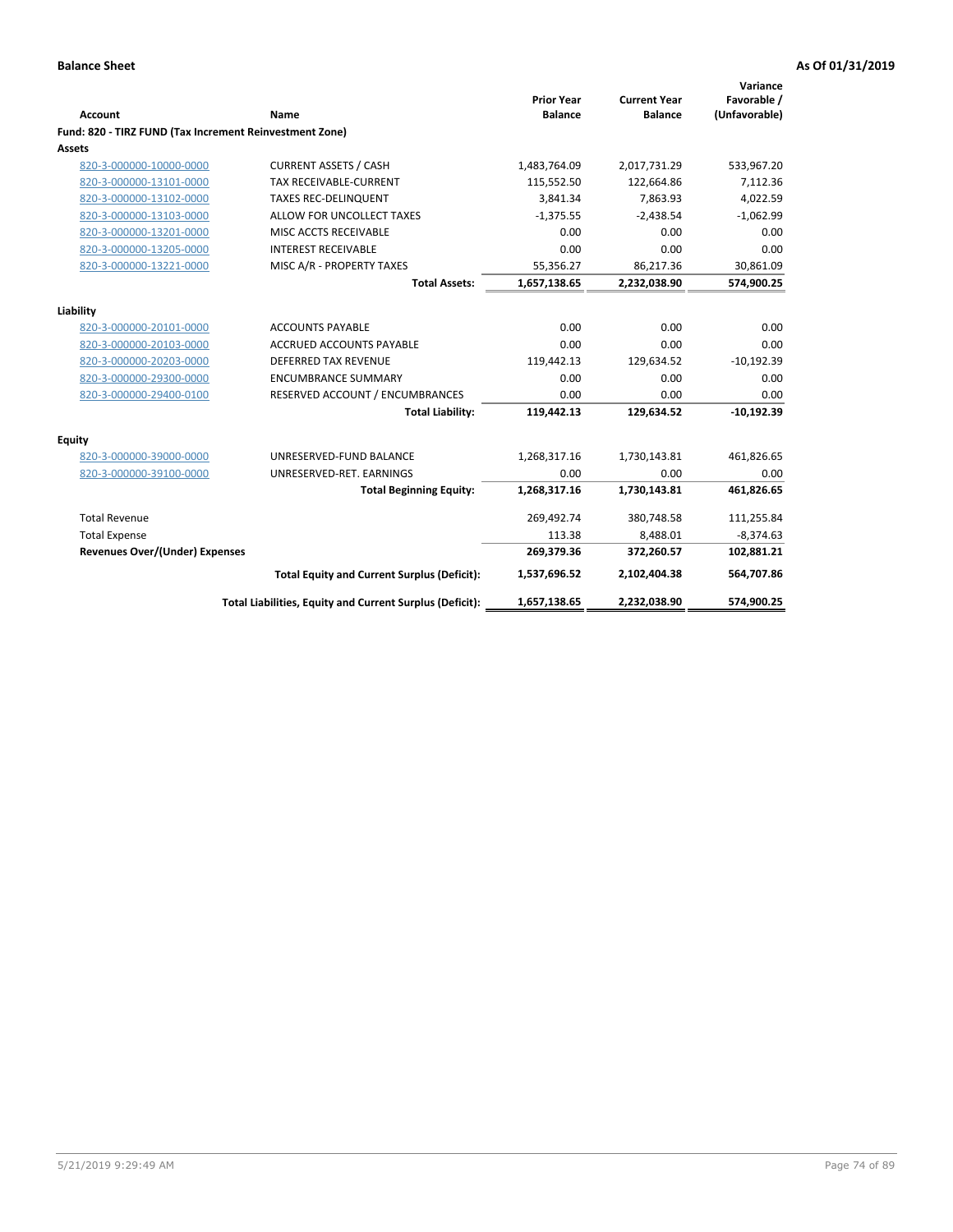| <b>Account</b>                           | Name                                                     | <b>Prior Year</b><br><b>Balance</b> | <b>Current Year</b><br><b>Balance</b> | Variance<br>Favorable /<br>(Unfavorable) |
|------------------------------------------|----------------------------------------------------------|-------------------------------------|---------------------------------------|------------------------------------------|
| Fund: 890 - GRNVL IDC (L-3) FIXED ASSETS |                                                          |                                     |                                       |                                          |
| <b>Assets</b>                            |                                                          |                                     |                                       |                                          |
| 890-3-000000-10000-0000                  | <b>CURRENT ASSETS / CASH</b>                             | $-0.18$                             | $-0.18$                               | 0.00                                     |
| 890-3-000000-16004-0000                  | FIXED ASSETS / BUILDINGS                                 | 0.00                                | 0.00                                  | 0.00                                     |
| 890-3-000000-16005-0000                  | <b>ACCUMULATED DEPRECIATION</b>                          | 0.00                                | 0.00                                  | 0.00                                     |
| 890-3-000000-16301-0000                  | FIXED ASSETS / C W I P                                   | 0.25                                | 0.25                                  | 0.00                                     |
|                                          | <b>Total Assets:</b>                                     | 0.07                                | 0.07                                  | 0.00                                     |
| Liability                                |                                                          |                                     |                                       |                                          |
| 890-3-000000-20101-0000                  | <b>ACCOUNTS PAYABLE</b>                                  | 0.00                                | 0.00                                  | 0.00                                     |
| 890-3-000000-27001-0000                  | <b>CONTRIBUTED CAPITAL</b>                               | 0.00                                | 0.00                                  | 0.00                                     |
| 890-3-000000-27101-0000                  | INVESTMENT IN GFA / GENERAL FUND                         | 0.00                                | 0.00                                  | 0.00                                     |
| 890-3-000000-27102-0000                  | <b>SPECIAL REVENUE FUNDS</b>                             | 0.00                                | 0.00                                  | 0.00                                     |
| 890-3-000000-27103-0000                  | <b>GENERAL CIP FUND</b>                                  | 0.00                                | 0.00                                  | 0.00                                     |
| 890-3-000000-27104-0000                  | PROPRIETARY FUNDS                                        | 0.07                                | 0.07                                  | 0.00                                     |
| 890-3-000000-27201-0000                  | CAFR USE / MUNICIPAL BUILDINGS                           | 0.00                                | 0.00                                  | 0.00                                     |
| 890-3-000000-27202-0000                  | CAFR USE / OTHER GENERAL GOVERNMEN                       | 0.00                                | 0.00                                  | 0.00                                     |
| 890-3-000000-27205-0000                  | CAFR USE / PUBLIC WORKS                                  | 0.00                                | 0.00                                  | 0.00                                     |
| 890-3-000000-27210-0000                  | CAFR USE / INVESTMENT IN GFA                             | 0.00                                | 0.00                                  | 0.00                                     |
| 890-3-000000-27301-0000                  | DONATIONS/GRANTS                                         | 0.00                                | 0.00                                  | 0.00                                     |
|                                          | <b>Total Liability:</b>                                  | 0.07                                | 0.07                                  | 0.00                                     |
| Equity                                   |                                                          |                                     |                                       |                                          |
| 890-3-000000-39000-0000                  | UNRESERVED-FUND BALANCE                                  | 0.00                                | 0.00                                  | 0.00                                     |
|                                          | <b>Total Beginning Equity:</b>                           | 0.00                                | 0.00                                  | 0.00                                     |
| <b>Total Expense</b>                     |                                                          | 0.00                                | 0.00                                  | 0.00                                     |
| Revenues Over/(Under) Expenses           |                                                          | 0.00                                | 0.00                                  | 0.00                                     |
|                                          |                                                          |                                     |                                       |                                          |
|                                          | <b>Total Equity and Current Surplus (Deficit):</b>       | 0.00                                | 0.00                                  | 0.00                                     |
|                                          | Total Liabilities, Equity and Current Surplus (Deficit): | 0.07                                | 0.07                                  | 0.00                                     |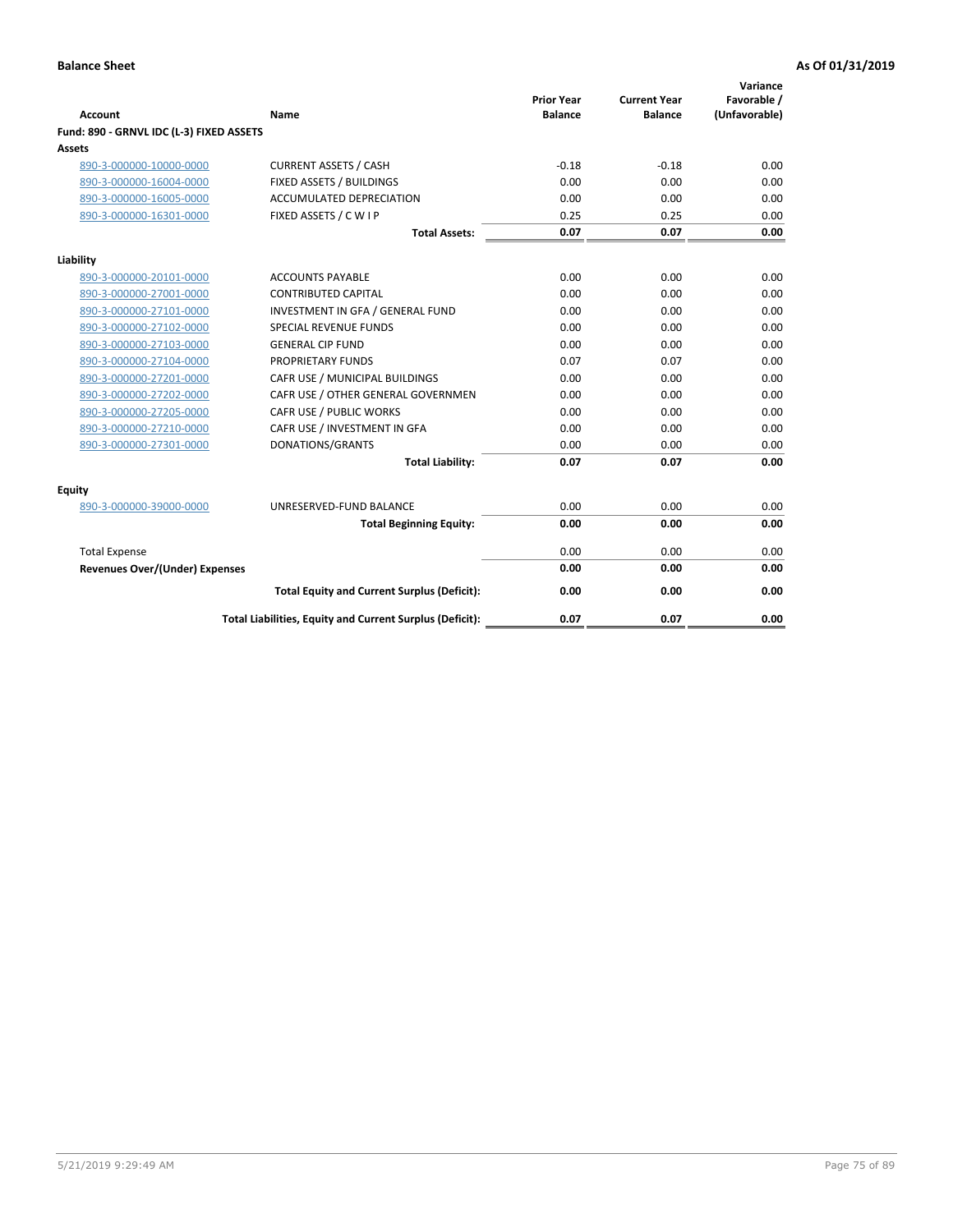|                                                    |                                           |                   |                     | Variance         |
|----------------------------------------------------|-------------------------------------------|-------------------|---------------------|------------------|
|                                                    |                                           | <b>Prior Year</b> | <b>Current Year</b> | Favorable /      |
| <b>Account</b>                                     | Name                                      | <b>Balance</b>    | <b>Balance</b>      | (Unfavorable)    |
| Fund: 899 - POOLED CASH<br>Assets                  |                                           |                   |                     |                  |
| 899-8-000000-10000-0000                            | <b>CURRENT ASSETS / CASH</b>              | 0.00              | 0.00                | 0.00             |
| 899-8-000000-10101-0000                            | CHASE OUTBOUND OPERATING                  | -753,737.81       | $-1,124,379.88$     | $-370,642.07$    |
| 899-8-000000-10102-0000                            | CHASE INBOUND OPERATING                   | 8,634,064.49      | 18,820,622.88       | 10,186,558.39    |
| 899-8-000000-10103-0000                            | OPERATING ACCOUNT / CLAIMS ACCOUNT        | $-600,000.00$     | 0.00                | 600,000.00       |
| 899-8-000000-10105-0000                            | CHASE BANK / SAVINGS - 3003113077         | 1,541,669.73      | 1,544,446.16        | 2,776.43         |
| 899-8-000000-10106-0000                            | CHASE BANK / SAVINGS - 2911913371         | 1,616,315.14      | 1,620,446.33        | 4,131.19         |
| 899-8-000000-10107-0000                            | CHASE TASC FLEX SPENDING                  | 0.00              | 2.53                | 2.53             |
| 899-8-000000-10401-0000                            | <b>CURRENT ASSETS / INTERNAL CLEARING</b> | $-174,180.45$     | $-27.00$            | 174,153.45       |
| 899-8-000000-10402-0000                            | <b>CREDIT CARD CLEARING</b>               | 0.00              | 0.00                | 0.00             |
| 899-8-000000-10403-0000                            | <b>NET BILL PAYMENTS</b>                  | 0.00              | 0.00                | 0.00             |
| 899-8-000000-11101-0000                            | TX CLASS / OPERATING                      | 1,004,594.52      | 1,026,779.44        | 22,184.92        |
| 899-8-000000-11201-0000                            | LOGIC INVESTMENTS / OPERATING             | 1,022,123.02      | 1,044,328.01        | 22,204.99        |
| 899-8-000000-11401-0000                            | <b>TEXSTAR ACCT - OPERATING</b>           | 0.01              | 0.01                | 0.00             |
| 899-8-000000-11601-0000                            | TEXPOOL ACCT - OPERATING                  | 1,016,839.93      | 1,036,448.54        | 19,608.61        |
| 899-8-000000-11801-0000                            | TX GEN TERM OPERATING                     | 23,707,800.45     | 13,251,948.74       | $-10,455,851.71$ |
| 899-8-000000-12001-0000                            | AMERICAN NATIONAL OPERATING               | 0.00              | 0.00                | 0.00             |
| 899-8-000000-12002-0000                            | PFM ACCT OPERATING                        | 16,766,093.12     | 16,222,336.95       | $-543,756.17$    |
| 899-8-000000-12003-0000                            | TREASURIES - CITY ONLY                    | 0.00              | 0.00                | 0.00             |
| 899-8-000000-12301-0000                            | <b>BOND PROCEEDS / PURCHASED INTEREST</b> | 0.00              | 0.00                | 0.00             |
| 899-8-000000-13205-0000                            | <b>INTEREST RECEIVABLE</b>                | 51,246.51         | 45,367.79           | $-5,878.72$      |
| 899-8-000000-14100-0000                            | DUE FROM FUND 100                         | $-15,000.00$      | 257.18              | 15,257.18        |
| 899-8-000000-14101-0000                            | DUE FROM FUND 101                         | 0.00              | 0.00                | 0.00             |
| 899-8-000000-14102-0000                            | DUE FROM FUND 102                         | 0.00              | 0.00                | 0.00             |
| 899-8-000000-14103-0000                            | DUE FROM FUND 103                         | 0.00              | 0.00                | 0.00             |
| 899-8-000000-14110-0000                            | DUE FROM FUND 110                         | 0.00              | 0.00                | 0.00             |
| 899-8-000000-14111-0000                            | DUE FROM FUND 111                         | 1,828.00          | 0.00                | $-1,828.00$      |
| 899-8-000000-14112-0000                            | DUE FROM FUND 112                         | 0.00              | 0.00                | 0.00             |
| 899-8-000000-14113-0000                            | DUE FROM FUND 113                         | 0.00              | 324.50              | 324.50           |
| 899-8-000000-14114-0000                            | DUE FROM FUND 114                         | 0.00              | 0.00                | 0.00             |
| 899-8-000000-14115-0000                            | DUE FROM FUND 115                         | 0.00              | 0.00                | 0.00             |
| 899-8-000000-14116-0000                            | DUE FROM FUND 116                         | 0.00              | 0.00                | 0.00<br>0.00     |
| 899-8-000000-14117-0000<br>899-8-000000-14118-0000 | DUE FROM FUND 117<br>DUE FROM FUND 118    | 0.00<br>0.00      | 0.00<br>0.00        | 0.00             |
| 899-8-000000-14119-0000                            | DUE FROM FUND 119                         | 0.00              | 0.00                | 0.00             |
| 899-8-000000-14120-0000                            | DUE FROM FUND 120                         | 0.00              | 0.00                | 0.00             |
| 899-8-000000-14121-0000                            | DUE FROM FUND 121                         | 0.00              | 0.00                | 0.00             |
| 899-8-000000-14122-0000                            | DUE FROM FUND 122                         | 0.00              | 0.00                | 0.00             |
| 899-8-000000-14123-0000                            | DUE FROM FUND 123                         | 0.00              | 0.00                | 0.00             |
| 899-8-000000-14124-0000                            | DUE FROM FUND 124                         | 0.00              | 0.00                | 0.00             |
| 899-8-000000-14125-0000                            | DUE FROM FUND 125                         | 0.00              | 0.00                | 0.00             |
| 899-8-000000-14126-0000                            | DUE FROM FUND 126                         | 0.00              | 0.00                | 0.00             |
| 899-8-000000-14140-0000                            | DUE FROM FUND 140                         | 0.00              | 0.00                | 0.00             |
| 899-8-000000-14160-0000                            | DUE FROM FUND 160                         | 0.00              | 0.00                | 0.00             |
| 899-8-000000-14161-0000                            | DUE FROM FUND 161                         | 0.00              | 0.00                | 0.00             |
| 899-8-000000-14162-0000                            | DUE FROM FUND 162                         | 0.00              | 0.00                | 0.00             |
| 899-8-000000-14163-0000                            | DUE FROM FUND 163                         | 0.00              | 0.00                | 0.00             |
| 899-8-000000-14164-0000                            | DUE FROM FUND 164                         | 0.00              | 0.00                | 0.00             |
| 899-8-000000-14165-0000                            | DUE FROM FUND 165                         | 0.00              | 0.00                | 0.00             |
| 899-8-000000-14170-0000                            | DUE FROM FUND 170                         | 0.00              | 0.00                | 0.00             |
| 899-8-000000-14171-0000                            | DUE FROM FUND 171                         | 0.00              | 0.00                | 0.00             |
| 899-8-000000-14172-0000                            | DUE FROM FUND 172                         | 0.00              | 0.00                | 0.00             |
| 899-8-000000-14173-0000                            | DUE FROM FUND 173                         | 0.00              | 0.00                | 0.00             |
| 899-8-000000-14174-0000                            | DUE FROM FUND 174                         | 0.00              | 0.00                | 0.00             |
| 899-8-000000-14175-0000                            | DUE FROM FUND 175                         | 0.00              | 0.00                | 0.00             |
| 899-8-000000-14176-0000                            | DUE FROM FUND 176                         | 0.00              | 0.00                | 0.00             |
| 899-8-000000-14177-0000                            | DUE FROM FUND 177                         | 0.00              | 0.00                | 0.00             |
| 899-8-000000-14190-0000                            | DUE FROM FUND 190                         | 0.00              | 0.00                | 0.00             |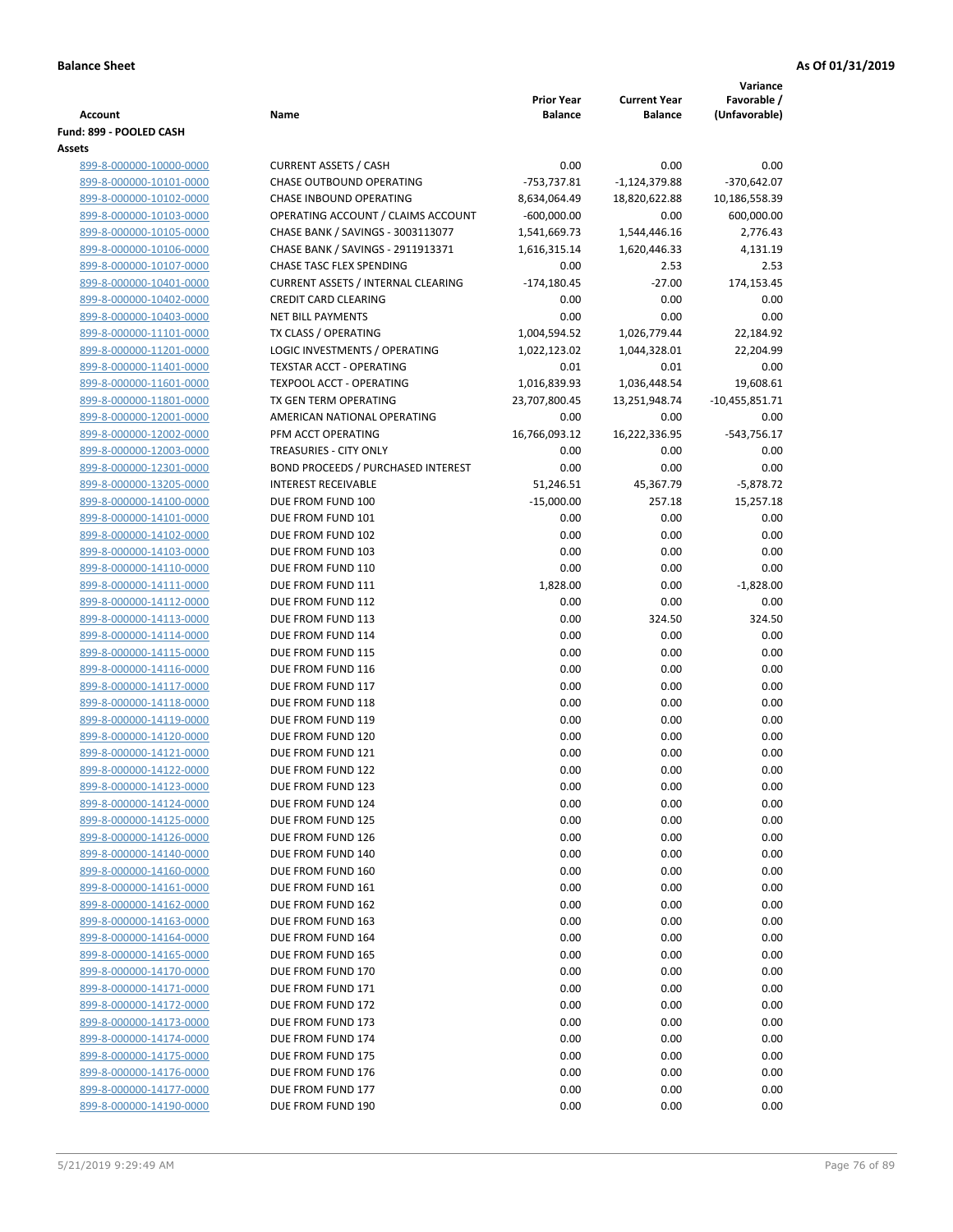|                         |                                       |                   |                     | Variance        |
|-------------------------|---------------------------------------|-------------------|---------------------|-----------------|
|                         |                                       | <b>Prior Year</b> | <b>Current Year</b> | Favorable /     |
| <b>Account</b>          | Name                                  | <b>Balance</b>    | <b>Balance</b>      | (Unfavorable)   |
| 899-8-000000-14192-0000 | DUE FROM FUND 192                     | 0.00              | 0.00                | 0.00            |
| 899-8-000000-14200-0000 | DUE FROM FUND 200                     | 0.00              | $-50.75$            | $-50.75$        |
| 899-8-000000-14210-0000 | DUE FROM FUND 210                     | 0.00              | 0.00                | 0.00            |
| 899-8-000000-14211-0000 | DUE FROM FUND 211                     | 0.00              | 0.00                | 0.00            |
| 899-8-000000-14212-0000 | DUE FROM FUND 212                     | 0.00              | 0.00                | 0.00            |
| 899-8-000000-14216-0000 | DUE FROM FUND 216                     | 0.00              | 0.00                | 0.00            |
| 899-8-000000-14217-0000 | DUE FROM FUND 217                     | 0.00              | 0.00                | 0.00            |
| 899-8-000000-14300-0000 | DUE FROM FUND 300                     | 0.00              | 0.00                | 0.00            |
| 899-8-000000-14320-0000 | DUE FROM FUND 320                     | 0.00              | 0.00                | 0.00            |
| 899-8-000000-14360-0000 | DUE FROM FUND 360                     | 0.00              | 0.00                | 0.00            |
| 899-8-000000-14361-0000 | DUE FROM FUND 361                     | 0.00              | 0.00                | 0.00            |
| 899-8-000000-14400-0000 | DUE FROM FUND 400                     | 0.00              | $-4.27$             | $-4.27$         |
| 899-8-000000-14500-0000 | DUE FROM FUND 500                     | 0.00              | 0.00                | 0.00            |
| 899-8-000000-14561-0000 | DUE FROM FUND 561                     | 0.00              | 0.00                | 0.00            |
| 899-8-000000-14601-0000 | DUE FROM FUND 601                     | 0.00              | $-107.62$           | $-107.62$       |
| 899-8-000000-14602-0000 | DUE FROM FUND 602                     | $-0.09$           | $-0.09$             | 0.00            |
| 899-8-000000-14604-0000 | DUE FROM FUND 604                     | 0.00              | 0.00                | 0.00            |
| 899-8-000000-14660-0000 | DUE FROM FUND 660                     | 0.00              | 0.00                | 0.00            |
| 899-8-000000-14800-0000 | DUE FROM FUND 800                     | 0.00              | 0.00                | 0.00            |
| 899-8-000000-14801-0000 | DUE FROM FUND 801                     | 0.00              | 0.00                | 0.00            |
| 899-8-000000-14802-0000 | DUE FROM FUND 802                     | 0.00              | 0.00                | 0.00            |
| 899-8-000000-14803-0000 | DUE FROM FUND 803                     | 0.00              | 0.00                | 0.00            |
| 899-8-000000-14807-0000 | DUE FROM FUND 807                     | 0.00              | 0.00                | 0.00            |
| 899-8-000000-14809-0000 | DUE FROM FUND 809                     | 0.00              | 0.00                | 0.00            |
| 899-8-000000-14810-0000 | DUE FROM FUND 810                     | 0.00              | 0.00                | 0.00            |
| 899-8-000000-14811-0000 | DUE FROM FUND 811                     | 0.00              | 0.00                | 0.00            |
| 899-8-000000-14820-0000 | DUE FROM TIRZ FUND                    | 0.00              | 0.00                | 0.00            |
|                         |                                       | 0.00              | 0.00                | 0.00            |
| 899-8-000000-14890-0000 | DUE FROM GRNVL IDC (L-3) FIXED ASSETS |                   |                     |                 |
| 899-8-000000-14910-0000 | DUE FROM FUND 910                     | 29,962.57         | 1,136,988.45        | 1,107,025.88    |
| 899-8-000000-14911-0000 | DUE FROM FUND 911                     | 0.00              | 0.00                | 0.00            |
| 899-8-000000-14912-0000 | DUE FROM FUND 912                     | 0.00              | 0.00                | 0.00            |
| 899-8-000000-14913-0000 | DUE FROM FUND 913                     | 0.00              | 0.00                | 0.00            |
| 899-8-000000-14916-0000 | DUE FROM FUND 916                     | 0.00              | 0.00                | 0.00            |
| 899-8-000000-14950-0000 | DUE FROM FUND 950                     | 52,638.04         | 0.00                | $-52,638.04$    |
| 899-8-000000-91011-1001 | <b>BANK OF AMERICA</b>                | 0.00              | 0.00                | 0.00            |
|                         | <b>Total Assets:</b>                  | 53,902,257.18     | 54,625,727.90       | 723,470.72      |
| Liability               |                                       |                   |                     |                 |
| 899-8-000000-20101-0000 | <b>ACCOUNTS PAYABLE</b>               | 69,428.52         | 1,137,407.40        | $-1,067,978.88$ |
| 899-8-000000-20102-0000 | <b>CREDIT CARD PAYABLE</b>            | 0.00              | 0.00                | 0.00            |
| 899-8-000000-21040-0000 | DUE TO OTHER FUNDS                    | 53,832,828.69     | 53,488,321.62       | 344,507.07      |
|                         | <b>Total Liability:</b>               | 53,902,257.21     | 54,625,729.02       | -723,471.81     |
|                         |                                       |                   |                     |                 |
| <b>Equity</b>           |                                       |                   |                     |                 |
| 899-3-000000-39000-0000 | UNRESERVED-FUND BALANCE               | $-0.04$           | $-1.10$             | $-1.06$         |
| 899-8-000000-14362-0000 | DUE FROM FUND 362                     | 0.00              | 0.00                | 0.00            |
| 899-8-000000-39200-0101 | EQUITY IN POOLED CASH                 | 0.00              | 0.00                | 0.00            |
| 899-8-000000-39200-0110 | EQUITY IN POOLED CASH                 | 0.00              | 0.00                | 0.00            |
| 899-8-000000-39200-0111 | EQUITY IN POOLED CASH                 | 0.00              | 0.00                | 0.00            |
| 899-8-000000-39200-0112 | EQUITY IN POOLED CASH                 | 0.00              | 0.00                | 0.00            |
| 899-8-000000-39200-0190 | EQUITY IN POOLED CASH                 | 0.00              | 0.00                | 0.00            |
| 899-8-000000-39200-0201 | EQUITY IN POOLED CASH                 | 0.00              | 0.00                | 0.00            |
| 899-8-000000-39200-0202 | EQUITY IN POOLED CASH                 | 0.00              | 0.00                | 0.00            |
| 899-8-000000-39200-0203 | EQUITY IN POOLED CASH                 | 0.00              | 0.00                | 0.00            |
| 899-8-000000-39200-0204 | EQUITY IN POOLED CASH                 | 0.00              | 0.00                | 0.00            |
| 899-8-000000-39200-0205 |                                       | 0.00              | 0.00                | 0.00            |
|                         | EQUITY IN POOLED CASH                 |                   |                     |                 |
| 899-8-000000-39200-0206 | EQUITY IN POOLED CASH                 | 0.00              | 0.00                | 0.00            |
| 899-8-000000-39200-0207 | EQUITY IN POOLED CASH                 | 0.00              | 0.00                | 0.00            |
| 899-8-000000-39200-0208 | EQUITY IN POOLED CASH                 | 0.00              | 0.00                | 0.00            |
| 899-8-000000-39200-0209 | EQUITY IN POOLED CASH                 | 0.00              | 0.00                | 0.00            |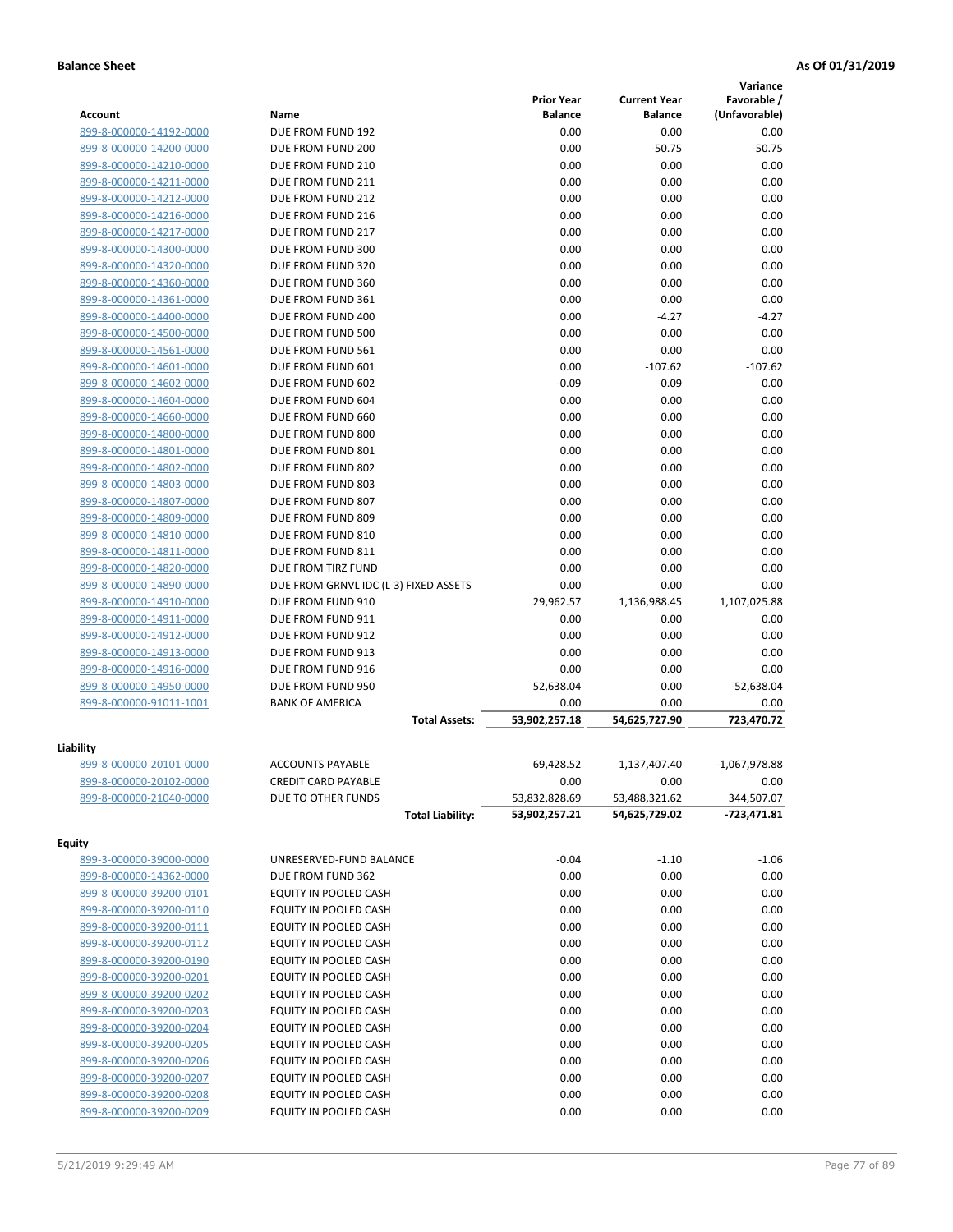**Variance**

| Account                                            | Name                                           | <b>Prior Year</b><br><b>Balance</b> | <b>Current Year</b><br><b>Balance</b> | Favorable /<br>(Unfavorable) |
|----------------------------------------------------|------------------------------------------------|-------------------------------------|---------------------------------------|------------------------------|
| 899-8-000000-39200-0210                            | EQUITY IN POOLED CASH                          | 0.00                                | 0.00                                  | 0.00                         |
| 899-8-000000-39200-0211                            | EQUITY IN POOLED CASH                          | 0.00                                | 0.00                                  | 0.00                         |
| 899-8-000000-39200-0212                            | EQUITY IN POOLED CASH                          | 0.00                                | 0.00                                  | 0.00                         |
| 899-8-000000-39200-0213                            | EQUITY IN POOLED CASH                          | 0.00                                | 0.00                                  | 0.00                         |
| 899-8-000000-39200-0214                            | <b>EQUITY IN POOLED CASH</b>                   | 0.00                                | 0.00                                  | 0.00                         |
| 899-8-000000-39200-0215                            | EQUITY IN POOLED CASH                          | 0.00                                | 0.00                                  | 0.00                         |
| 899-8-000000-39200-0216                            | EQUITY IN POOLED CASH                          | 0.00                                | 0.00                                  | 0.00                         |
| 899-8-000000-39200-0217                            | EQUITY IN POOLED CASH                          | 0.00                                | 0.00                                  | 0.00                         |
| 899-8-000000-39200-0218                            | EQUITY IN POOLED CASH                          | 0.00                                | 0.00                                  | 0.00                         |
| 899-8-000000-39200-0219                            | EQUITY IN POOLED CASH                          | 0.00                                | 0.00                                  | 0.00                         |
| 899-8-000000-39200-0220                            | EQUITY IN POOLED CASH                          | 0.00                                | 0.00                                  | 0.00                         |
| 899-8-000000-39200-0221                            | EQUITY IN POOLED CASH                          | 0.00                                | 0.00                                  | 0.00                         |
| 899-8-000000-39200-0222                            | EQUITY IN POOLED CASH                          | 0.00                                | 0.00                                  | 0.00                         |
| 899-8-000000-39200-0223                            | EQUITY IN POOLED CASH                          | 0.00                                | 0.00                                  | 0.00                         |
| 899-8-000000-39200-0224                            | EQUITY IN POOLED CASH                          | 0.00                                | 0.00                                  | 0.00                         |
| 899-8-000000-39200-0225                            | EQUITY IN POOLED CASH                          | 0.00                                | 0.00                                  | 0.00                         |
| 899-8-000000-39200-0226                            | EQUITY IN POOLED CASH                          | 0.00                                | 0.00                                  | 0.00                         |
| 899-8-000000-39200-0227                            | EQUITY IN POOLED CASH                          | 0.00                                | 0.00                                  | 0.00                         |
| 899-8-000000-39200-0228                            | EQUITY IN POOLED CASH                          | 0.00                                | 0.00                                  | 0.00                         |
| 899-8-000000-39200-0229                            | <b>EQUITY IN POOLED CASH</b>                   | 0.00                                | 0.00                                  | 0.00                         |
| 899-8-000000-39200-0231                            | <b>EQUITY IN POOLED CASH</b>                   | 0.00                                | 0.00                                  | 0.00                         |
| 899-8-000000-39200-0232                            | EQUITY IN POOLED CASH                          | 0.00                                | 0.00                                  | 0.00                         |
| 899-8-000000-39200-0233                            | EQUITY IN POOLED CASH                          | 0.00                                | 0.00                                  | 0.00                         |
| 899-8-000000-39200-0234                            | EQUITY IN POOLED CASH                          | 0.00                                | 0.00                                  | 0.00                         |
| 899-8-000000-39200-0235                            | EQUITY IN POOLED CASH                          | 0.00                                | 0.00                                  | 0.00                         |
| 899-8-000000-39200-0236                            | EQUITY IN POOLED CASH                          | 0.00                                | 0.00                                  | 0.00                         |
| 899-8-000000-39200-0241                            | EQUITY IN POOLED CASH                          | 0.00                                | 0.00                                  | 0.00                         |
| 899-8-000000-39200-0247                            | EQUITY IN POOLED CASH                          | 0.00                                | 0.00                                  | 0.00                         |
| 899-8-000000-39200-0250                            | EQUITY IN POOLED CASH                          | 0.00                                | 0.00                                  | 0.00                         |
| 899-8-000000-39200-0251                            | EQUITY IN POOLED CASH                          | 0.00                                | 0.00                                  | 0.00                         |
| 899-8-000000-39200-0252                            | EQUITY IN POOLED CASH                          | 0.00                                | 0.00                                  | 0.00                         |
| 899-8-000000-39200-0253                            | EQUITY IN POOLED CASH                          | 0.00                                | 0.00                                  | 0.00                         |
| 899-8-000000-39200-0254                            | EQUITY IN POOLED CASH                          | 0.00                                | 0.00                                  | 0.00                         |
| 899-8-000000-39200-0301<br>899-8-000000-39200-0302 | EQUITY IN POOLED CASH                          | 0.00<br>0.00                        | 0.00                                  | 0.00                         |
| 899-8-000000-39200-0401                            | EQUITY IN POOLED CASH<br>EQUITY IN POOLED CASH | 0.00                                | 0.00<br>0.00                          | 0.00<br>0.00                 |
| 899-8-000000-39200-0402                            | EQUITY IN POOLED CASH                          | 0.00                                | 0.00                                  | 0.00                         |
| 899-8-000000-39200-0403                            | EQUITY IN POOLED CASH                          | 0.00                                | 0.00                                  | 0.00                         |
| 899-8-000000-39200-0405                            | <b>EQUITY IN POOLED CASH</b>                   | 0.00                                | 0.00                                  | 0.00                         |
| 899-8-000000-39200-0406                            | EQUITY IN POOLED CASH                          | 0.00                                | 0.00                                  | 0.00                         |
| 899-8-000000-39200-0410                            | <b>EQUITY IN POOLED CASH</b>                   | 0.00                                | 0.00                                  | 0.00                         |
| 899-8-000000-39200-0411                            | EQUITY IN POOLED CASH                          | 0.00                                | 0.00                                  | 0.00                         |
| 899-8-000000-39200-0501                            | EQUITY IN POOLED CASH                          | 0.00                                | 0.00                                  | 0.00                         |
| 899-8-000000-39200-0502                            | EQUITY IN POOLED CASH                          | 0.00                                | 0.00                                  | 0.00                         |
| 899-8-000000-39200-0503                            | EQUITY IN POOLED CASH                          | 0.00                                | 0.00                                  | 0.00                         |
| 899-8-000000-39200-0504                            | <b>EQUITY IN POOLED CASH</b>                   | 0.00                                | 0.00                                  | 0.00                         |
| 899-8-000000-39200-0505                            | EQUITY IN POOLED CASH                          | 0.00                                | 0.00                                  | 0.00                         |
| 899-8-000000-39200-0506                            | EQUITY IN POOLED CASH                          | 0.00                                | 0.00                                  | 0.00                         |
| 899-8-000000-39200-0507                            | EQUITY IN POOLED CASH                          | 0.00                                | 0.00                                  | 0.00                         |
| 899-8-000000-39200-0511                            | <b>EQUITY IN POOLED CASH</b>                   | 0.00                                | 0.00                                  | 0.00                         |
| 899-8-000000-39200-0513                            | EQUITY IN POOLED CASH                          | 0.00                                | 0.00                                  | 0.00                         |
| 899-8-000000-39200-0521                            | EQUITY IN POOLED CASH                          | 0.00                                | 0.00                                  | 0.00                         |
| 899-8-000000-39200-0522                            | EQUITY IN POOLED CASH                          | 0.00                                | 0.00                                  | 0.00                         |
| 899-8-000000-39200-0523                            | EQUITY IN POOLED CASH                          | 0.00                                | 0.00                                  | 0.00                         |
| 899-8-000000-39200-0601                            | EQUITY IN POOLED CASH                          | 0.00                                | 0.00                                  | 0.00                         |
| 899-8-000000-39200-0602                            | EQUITY IN POOLED CASH                          | 0.00                                | 0.00                                  | 0.00                         |
| 899-8-000000-39200-0603                            | EQUITY IN POOLED CASH                          | 0.00                                | 0.00                                  | 0.00                         |
| 899-8-000000-39200-0604                            | EQUITY IN POOLED CASH                          | 0.00                                | 0.00                                  | 0.00                         |
| 899-8-000000-39200-0702                            | EQUITY IN POOLED CASH                          | 0.00                                | 0.00                                  | 0.00                         |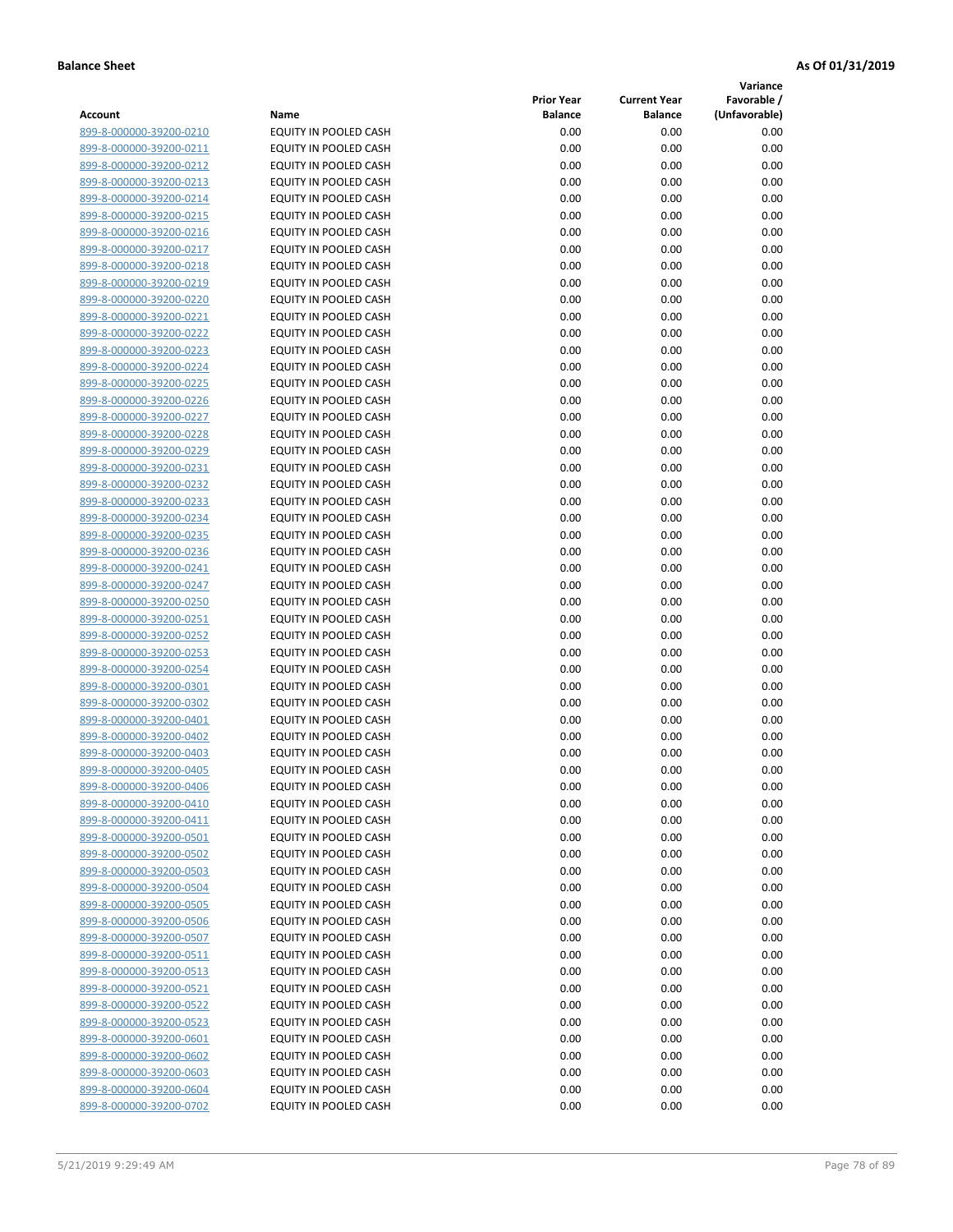| <b>Account</b>                        | Name                                                     | <b>Prior Year</b><br><b>Balance</b> | <b>Current Year</b><br><b>Balance</b> | Variance<br>Favorable /<br>(Unfavorable) |
|---------------------------------------|----------------------------------------------------------|-------------------------------------|---------------------------------------|------------------------------------------|
| 899-8-000000-39200-0703               | EQUITY IN POOLED CASH                                    | 0.00                                | 0.00                                  | 0.00                                     |
| 899-8-000000-39200-0704               | EQUITY IN POOLED CASH                                    | 0.00                                | 0.00                                  | 0.00                                     |
| 899-8-000000-39200-0705               | EQUITY IN POOLED CASH                                    | 0.00                                | 0.00                                  | 0.00                                     |
| 899-8-000000-39200-0706               | EQUITY IN POOLED CASH                                    | 0.00                                | 0.00                                  | 0.00                                     |
| 899-8-000000-39200-0707               | EQUITY IN POOLED CASH                                    | 0.00                                | 0.00                                  | 0.00                                     |
| 899-8-000000-39200-0708               | <b>EQUITY IN POOLED CASH</b>                             | 0.00                                | 0.00                                  | 0.00                                     |
| 899-8-000000-39200-0710               | <b>EQUITY IN POOLED CASH</b>                             | 0.00                                | 0.00                                  | 0.00                                     |
| 899-8-000000-39200-0721               | EQUITY IN POOLED CASH                                    | 0.00                                | 0.00                                  | 0.00                                     |
| 899-8-000000-39200-0722               | EQUITY IN POOLED CASH                                    | 0.00                                | 0.00                                  | 0.00                                     |
| 899-8-000000-39200-0723               | <b>EQUITY IN POOLED CASH</b>                             | 0.00                                | 0.00                                  | 0.00                                     |
| 899-8-000000-39200-0731               | EQUITY IN POOLED CASH                                    | 0.00                                | 0.00                                  | 0.00                                     |
| 899-8-000000-39200-0825               | <b>EQUITY IN POOLED CASH</b>                             | 0.00                                | 0.00                                  | 0.00                                     |
| 899-8-000000-39200-0901               | <b>EQUITY IN POOLED CASH</b>                             | 0.00                                | 0.00                                  | 0.00                                     |
| 899-8-000000-39200-0902               | EQUITY IN POOLED CASH                                    | 0.00                                | 0.00                                  | 0.00                                     |
| 899-8-000000-39200-0903               | <b>EQUITY IN POOLED CASH</b>                             | 0.00                                | 0.00                                  | 0.00                                     |
| 899-8-000000-39200-0904               | <b>EQUITY IN POOLED CASH</b>                             | 0.00                                | 0.00                                  | 0.00                                     |
| 899-8-000000-39200-0905               | EQUITY IN POOLED CASH                                    | 0.00                                | 0.00                                  | 0.00                                     |
| 899-8-000000-39200-0909               | EQUITY IN POOLED CASH                                    | 0.00                                | 0.00                                  | 0.00                                     |
| 899-8-000000-39200-0910               | <b>EQUITY IN POOLED CASH</b>                             | 0.00                                | 0.00                                  | 0.00                                     |
| 899-8-000000-39200-0960               | <b>EQUITY IN POOLED CASH</b>                             | 0.00                                | 0.00                                  | 0.00                                     |
| 899-8-000000-39200-9999               | EQUITY IN POOLED CASH                                    | 0.00                                | 0.00                                  | 0.00                                     |
|                                       | <b>Total Beginning Equity:</b>                           | $-0.04$                             | $-1.10$                               | $-1.06$                                  |
| <b>Total Revenue</b>                  |                                                          | 0.01                                | $-0.02$                               | $-0.03$                                  |
| <b>Revenues Over/(Under) Expenses</b> |                                                          | 0.01                                | $-0.02$                               | $-0.03$                                  |
|                                       | <b>Total Equity and Current Surplus (Deficit):</b>       | $-0.03$                             | $-1.12$                               | $-1.09$                                  |
|                                       | Total Liabilities, Equity and Current Surplus (Deficit): | 53,902,257.18                       | 54,625,727.90                         | 723.470.72                               |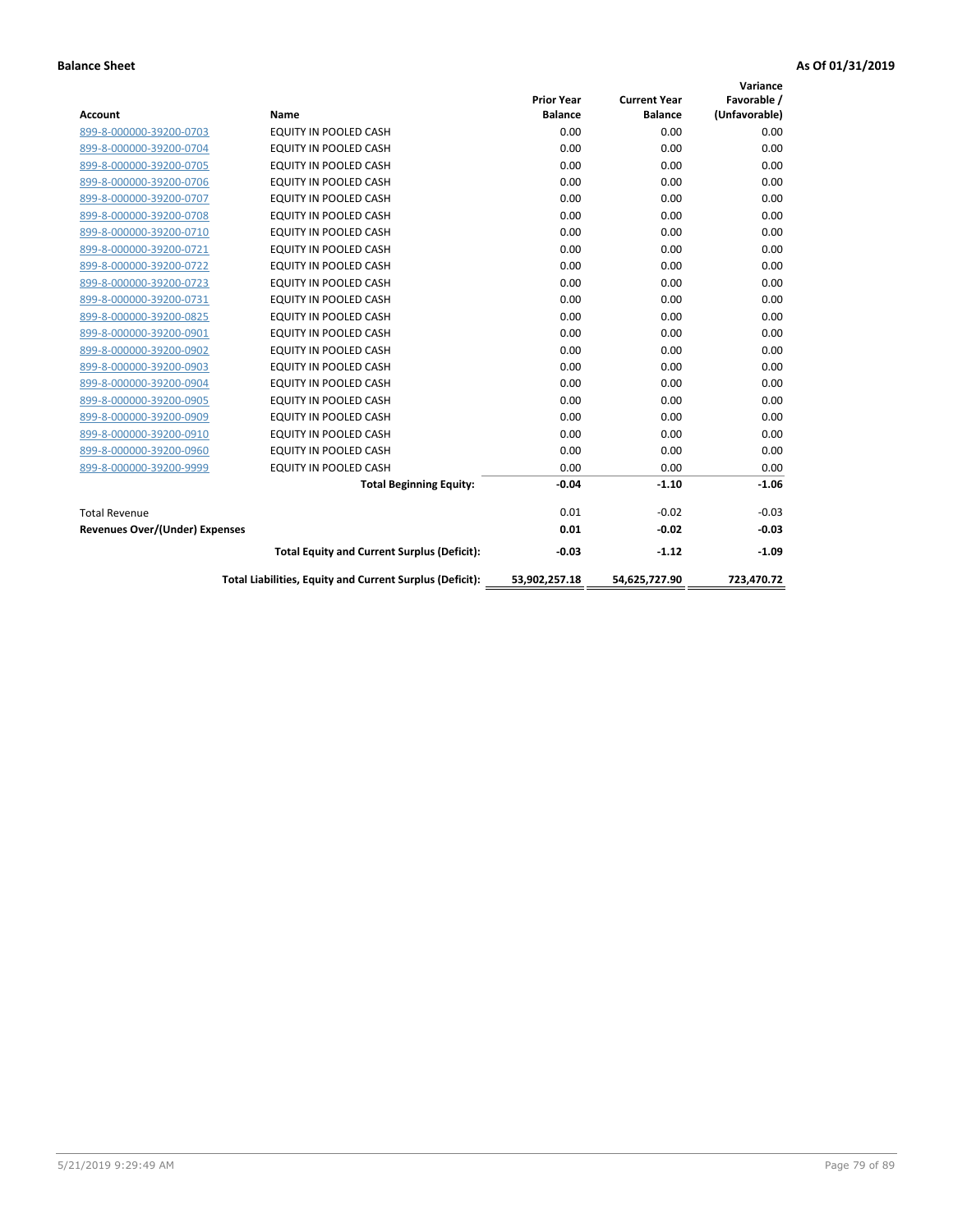|                                                    |                                                                      |                              |                                       | Variance                     |
|----------------------------------------------------|----------------------------------------------------------------------|------------------------------|---------------------------------------|------------------------------|
| Account                                            | Name                                                                 | <b>Prior Year</b><br>Balance | <b>Current Year</b><br><b>Balance</b> | Favorable /<br>(Unfavorable) |
| <b>Fund: 910 - ELECTRIC OPERATING FUND</b>         |                                                                      |                              |                                       |                              |
| Assets                                             |                                                                      |                              |                                       |                              |
| 910-9-000000-10000-1300                            | <b>CASH</b>                                                          | 11,551,469.05                | 20,015,100.54                         | 8,463,631.49                 |
| 910-9-000000-10209-1300                            | <b>ADMIN PETTY CASH</b>                                              | 658.89                       | 658.89                                | 0.00                         |
| 910-9-000000-10308-1300                            | <b>GEUS SERVICE CENTER CHANGE</b>                                    | 849.90                       | 849.90                                | 0.00                         |
| 910-9-000000-10309-1300                            | <b>GEUS DOWNTOWN CHANGE</b>                                          | 1,650.00                     | 1,650.00                              | 0.00                         |
| 910-9-000000-11540-1301                            | PTO LIABILITY FUNDING                                                | 0.00                         | 450,081.57                            | 450,081.57                   |
| 910-9-000000-12190-1810                            | DEFERRED ISSUANCE COSTS 2001                                         | 0.00                         | 0.00                                  | 0.00                         |
| 910-9-000000-12191-1810                            | DEFERRED ISSUANCE COST 2008 ENGINE PR                                | 0.00                         | 0.00                                  | 0.00                         |
| 910-9-000000-12192-1810                            | DEFERRED ISSUANCE COSTS 2010 BOA ENGI                                | 0.00                         | 0.00                                  | 0.00                         |
| 910-9-000000-12193-1810                            | DEFERRED ISSUANCE COSTS 2010 SCRUBBEI                                | 0.00                         | 0.00                                  | 0.00                         |
| 910-9-000000-12194-1810                            | DEFERRED ISSUANCE COSTS 2010 TMPA DEI                                | 0.00                         | 0.00                                  | 0.00                         |
| 910-9-000000-12201-1810                            | <b>BOND DISCOUNT</b>                                                 | 113,851.33                   | 103,096.73                            | $-10,754.60$                 |
| 910-9-000000-13000-1420                            | <b>CUSTOMER ACCOUNTS RECEIVABLE</b>                                  | 1,259,771.07                 | 1,126,082.45                          | $-133,688.62$                |
| 910-9-000000-13001-1420                            | NON CURRENT CUSTOMER ACCTS RECEIVAE                                  | 494,460.38                   | 564,832.03                            | 70,371.65                    |
| 910-9-000000-13002-1440                            | ALLOWANCE FOR UNCOLLECTABLE                                          | $-554,203.11$                | $-581,494.93$                         | $-27,291.82$                 |
| 910-9-000000-13003-1422                            | UNBILLED YEAR-END ACCRUAL                                            | 4,061,587.22                 | 4,682,899.58                          | 621,312.36                   |
| 910-9-000000-13009-1423                            | FUEL ADJUSTMENT - UNDER/OVER                                         | 630,529.35                   | 822,699.64                            | 192,170.29                   |
| 910-9-000000-13011-1420                            | <b>AMP RECEIVABLE</b>                                                | $-54,124.74$                 | $-88,976.23$                          | $-34,851.49$                 |
| 910-9-000000-13066-1421                            | AMPY CUSTOMER ACCOUNTS RECEIVABLE                                    | 0.00                         | 0.00                                  | 0.00                         |
| 910-9-000000-13067-1421                            | AMPY ARREARS ACCOUNTS RECEIVABLE                                     | $-4,354.51$                  | $-5,253.61$                           | $-899.10$                    |
| 910-9-000000-13068-1421                            | AMPY Customers Left With Balance A/R                                 | 49,657.48                    | 56,225.83                             | 6,568.35                     |
| 910-9-000000-13201-1430                            | MISCELLANEOUS ACCOUNTS RECEIVABLE                                    | 0.00                         | $-145.50$                             | $-145.50$                    |
| 910-9-000000-13205-1710                            | <b>INTEREST RECEIVABLE</b>                                           | 0.00                         | 0.00                                  | 0.00                         |
| 910-9-000000-13290-1650                            | PREPAYMENTS                                                          | 0.00                         | 0.00                                  | 0.00                         |
| 910-9-000000-13291-1651                            | TMPA SCRUBBER PREPAYMENT                                             | 211,828.08                   | 0.00                                  | $-211,828.08$                |
| 910-9-000000-13293-1653                            | TMPA FIXED COSTS PREPAYMENT                                          | 821,434.64                   | 0.00                                  | $-821,434.64$                |
| 910-9-000000-13294-1654                            | TMPA DEMAND COSTS ESCROW                                             | 0.00                         | 0.00                                  | 0.00                         |
| 910-9-000000-13297-1657                            | <b>ERCOT CRR PREPAYMENTS</b>                                         | 45,250.77                    | 25,449.60                             | $-19,801.17$                 |
| 910-9-000000-13299-1655                            | <b>ERCOT COLLATERAL</b>                                              | 111,550.00                   | 111,550.00                            | 0.00                         |
| 910-9-000000-14001-1461                            | DUE FROM COG - GENERAL FUND                                          | 0.00                         | 0.00                                  | 0.00                         |
| 910-9-000000-14402-1469                            | DUE FROM DEBT SERVICE FUND                                           | 4,625,445.97                 | 4,625,445.97                          | 0.00                         |
| 910-9-000000-14501-1467                            | DUE FROM GBOD                                                        | 0.00                         | 0.00                                  | 0.00                         |
| 910-9-000000-14916-1469                            | DUE FROM FUND 916                                                    | 0.00                         | 0.00                                  | 0.00                         |
| 910-9-000000-14999-1910                            | DUE FROM 906                                                         | 0.00                         | 0.00                                  | 0.00                         |
| 910-9-000000-15900-1540                            | <b>INVENTORY</b>                                                     | 2,606,735.82                 | 2,513,278.45                          | $-93,457.37$                 |
| 910-9-000000-15901-1541                            | GEUS UNLEADED GASOLINE                                               | 38.52                        | $-1,263.86$                           | $-1,302.38$                  |
| 910-9-000000-15902-1542                            | <b>GEUS DIESEL GASOLINE</b>                                          | 2,993.51                     | 1,079.45                              | $-1,914.06$                  |
| 910-9-000000-15903-1543                            | <b>INVENTORY - SUBSTATION</b>                                        | 7,771.80                     | 7,771.80                              | 0.00                         |
| 910-9-000000-15909-1510                            | STEAM PLANT FUEL OIL INVENTORY                                       | 579,780.55                   | 580,690.88                            | 910.33                       |
| 910-9-000000-16301-1070                            | <b>CWIP</b>                                                          | 72,260.35                    | 679,189.68                            | 606,929.33                   |
| 910-9-000000-17501-1860                            | <b>EMPLOYEE CONTRIBUTIONS</b>                                        | 500,413.00                   | 543,413.00                            | 43,000.00                    |
| 910-9-000000-17504-1860                            | <b>INVESTMENT RETURN</b>                                             | 1,577,787.00                 | $-961,559.00$                         | $-2,539,346.00$              |
| 910-9-000000-17508-1860                            | <b>EXPERIENCE DIFFERENCE- OUTFLOW</b>                                | 27,775.00                    | $-35,369.00$                          | $-63,144.00$                 |
| 910-9-000000-17509-1860                            | <b>EXPERIENCE DIFFERENCE - INFLOW</b>                                | $-183,876.00$                | $-183,876.00$                         | 0.00                         |
| 910-9-000000-17520-1860                            | <b>ASSUMPTION CHANGES</b>                                            | 369,482.00                   | 171,898.00                            | $-197,584.00$                |
| 910-9-000000-19000-3100                            | STEAM - LAND                                                         | 117,340.90                   | 117,340.90                            | 0.00                         |
| 910-9-000000-19001-3110                            | STEAM PLANT - STRUCTURES                                             | 1,082,096.04                 | 1,455,530.43                          | 373,434.39                   |
| 910-9-000000-19002-3120                            | STEAM PLANT - BOILER PLANT EQUIPMENT                                 | 4,886,434.29                 | 4,886,434.29                          | 0.00                         |
| 910-9-000000-19003-3130                            | STEAM PLANT - ENGINES                                                | 0.00                         | 0.00                                  | 0.00                         |
| 910-9-000000-19004-3140                            | STEAM PLANT - GENERATORS                                             | 9,067,106.70                 | 9,067,106.70                          | 0.00                         |
| 910-9-000000-19005-3150                            | STEAM PLANT - ACCESSORY ELECTRIC EQUIF                               | 990,833.75                   | 956,874.92                            | $-33,958.83$                 |
| 910-9-000000-19006-3160                            | STEAM PLANT - MISC POWER PLANT EQUIPI                                | 12,912.88                    | 12,912.88                             | 0.00                         |
| 910-9-000000-19100-3400                            | <b>ENGINE PLANT - LAND</b>                                           | 43,850.00                    | 43,850.00                             | 0.00<br>0.00                 |
| 910-9-000000-19101-3410<br>910-9-000000-19101-3411 | <b>ENGINE PLANT - STRUCTURES</b><br><b>ENGINE PLANT - STRUCTURES</b> | 4,655,874.20<br>0.00         | 4,655,874.20<br>0.00                  | 0.00                         |
| 910-9-000000-19104-3440                            | ENGINE PLANT - ENGINE PLANT GENERATOF                                | 28,633,940.73                | 28,633,940.73                         | 0.00                         |
| 910-9-000000-19105-3450                            | ENGINE PLANT - ACCESSORY ELECTRIC EQUI                               | 216,217.48                   | 216,217.48                            | 0.00                         |
| 910-9-000000-19106-3460                            | ENGINE PLANT - MISCELLANEOUS POWER P                                 | 24,458.10                    | 47,852.60                             | 23,394.50                    |
|                                                    |                                                                      |                              |                                       |                              |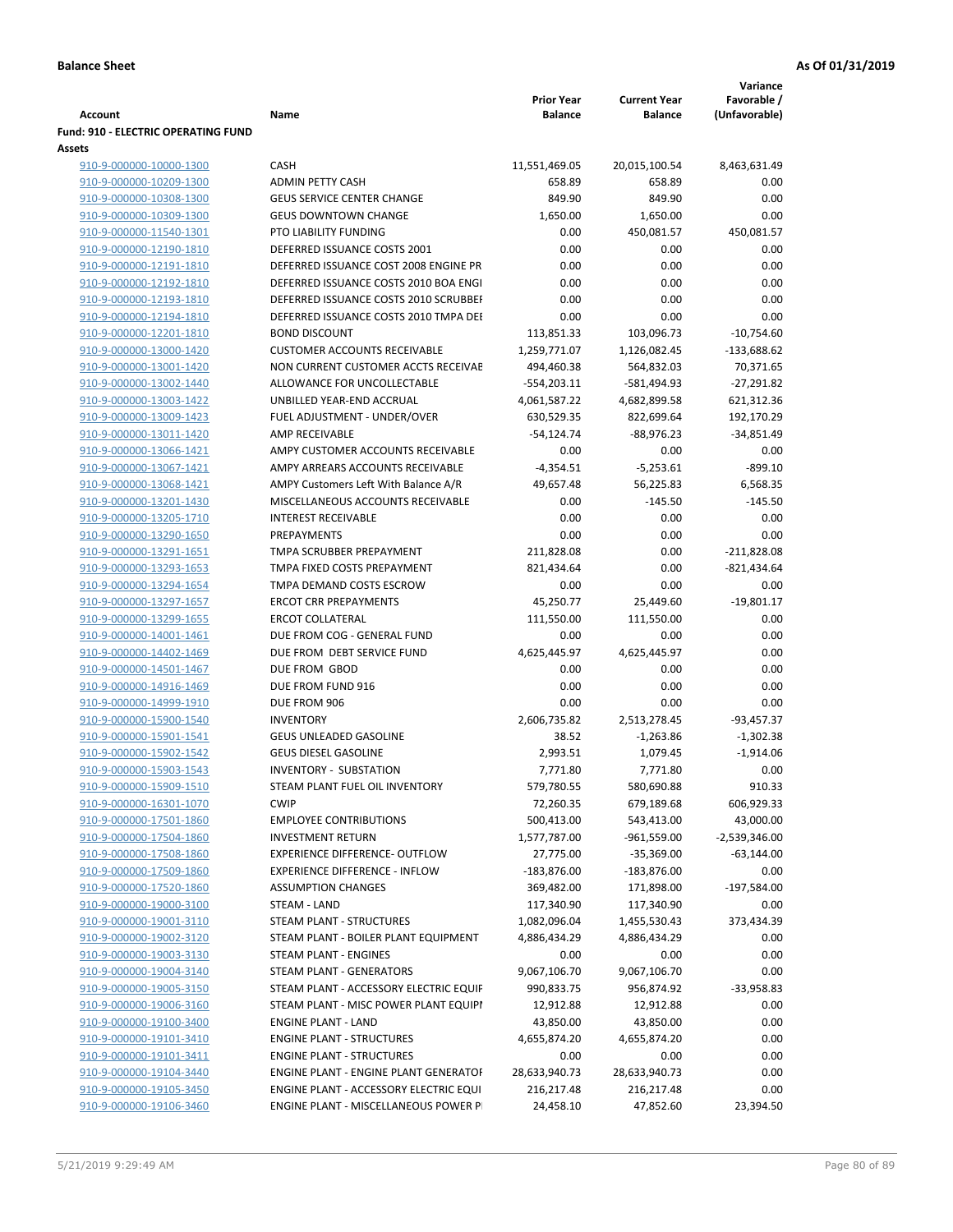**Variance**

|                                                    |                                                               | <b>Prior Year</b>      | <b>Current Year</b> | Favorable /     |
|----------------------------------------------------|---------------------------------------------------------------|------------------------|---------------------|-----------------|
| <b>Account</b>                                     | Name                                                          | <b>Balance</b>         | <b>Balance</b>      | (Unfavorable)   |
| 910-9-000000-19204-3442                            | <b>ENGINE PLANT - RENEWABLE GENERATORS</b>                    | 245,000.01             | 245,000.01          | 0.00            |
| 910-9-000000-19301-3500                            | <b>TRANSMISSION - LAND</b>                                    | 53,501.21              | 53,501.21           | 0.00            |
| 910-9-000000-19302-3530                            | TRANSMISSION - SUBSTATIONS                                    | 5,714,413.54           | 5,714,413.54        | 0.00            |
| 910-9-000000-19303-3572                            | TRANSMISSION - TMPA LINES                                     | 1,156,631.80           | 1,156,631.80        | 0.00            |
| 910-9-000000-19304-3571                            | <b>TRANSMISSION - GEUS LINES</b>                              | 3,709,927.39           | 4,241,141.34        | 531,213.95      |
| 910-9-000000-19401-3600                            | <b>DISTRIBUTION - LAND</b>                                    | 218,418.15             | 218,418.15          | 0.00            |
| 910-9-000000-19402-3620                            | DISTRIBUTION - SUBSTATIONS                                    | 6,166,201.55           | 6,239,507.24        | 73,305.69       |
| 910-9-000000-19403-3640                            | <b>DISTRIBUTION - POLES</b>                                   | 4,441,832.25           | 4,535,340.26        | 93,508.01       |
| 910-9-000000-19404-3650                            | DISTRIBUTION - OH CONDUCTOR & DEVICES                         | 3,789,682.68           | 3,995,820.81        | 206,138.13      |
| 910-9-000000-19405-3660                            | DISTRIBUTION - UNDERGROUND CONDUIT                            | 1,627,405.55           | 1,820,226.28        | 192,820.73      |
| 910-9-000000-19406-3670                            | DISTRIBUTION - UG CONDUCTOR & DEVICES                         | 2,988,077.35           | 3,031,744.89        | 43,667.54       |
| 910-9-000000-19407-3680                            | <b>DISTRIBUTION - TRANSFORMERS</b>                            | 4,298,515.53           | 4,371,693.30        | 73,177.77       |
| 910-9-000000-19408-3690                            | DISTRIBUTION - SERVICE CONNECTIONS                            | 588,547.03             | 575,576.94          | $-12,970.09$    |
| 910-9-000000-19409-3700                            | <b>DISTRIBUTION - METERS</b>                                  | 1,892,735.62           | 1,904,403.74        | 11,668.12       |
| 910-9-000000-19410-3710                            | <b>DISTRIBUTION - VAPOR LIGHTS</b>                            | 87,306.38              | 89,486.32           | 2,179.94        |
| 910-9-000000-19411-3750                            | DISTRIBUTION - STREET LIGHTS & SIGNALS                        | 93,927.69              | 98,383.66           | 4,455.97        |
| 910-9-000000-19501-3890                            | <b>GENERAL - LAND</b>                                         | 110,503.10             | 110,503.10          | 0.00            |
| 910-9-000000-19502-3900                            | <b>GENERAL - STRUCTURES</b>                                   | 5,945,156.47           | 5,948,456.74        | 3,300.27        |
| 910-9-000000-19503-3910                            | GENERAL - FURNITURE & OFFICE EQUIPMEN                         | 540,997.72             | 564,537.87          | 23,540.15       |
| 910-9-000000-19504-3941                            | <b>GENERAL - METER READING ASSETS</b>                         | 38,482.00              | 38,482.00           | 0.00            |
| 910-9-000000-19505-3911                            | <b>GENERAL - CUSTOMER SERVICE EQUIPMENT</b>                   | 11,750.00              | 0.00                | $-11,750.00$    |
| 910-9-000000-19506-3914                            | <b>GENERAL - BILLING EQUIPMENT</b>                            | 0.00                   | 0.00                | 0.00            |
| 910-9-000000-19507-3915                            | <b>GENERAL - CASHIERING EQUIPMENT</b>                         | 7,033.54               | 7,033.54            | 0.00            |
| 910-9-000000-19508-3920                            | <b>GENERAL - TRANSPORTATION EQUIPMENT</b>                     | 2,561,103.63           | 2,732,230.50        | 171,126.87      |
| 910-9-000000-19509-3930                            | <b>GENERAL - WAREHOUSE EQUIPMENT</b>                          | 69,324.02              | 69,324.02           | 0.00            |
| 910-9-000000-19510-3940                            | <b>GENERAL - TOOLS</b>                                        | 13,918.37              | 13,918.37           | 0.00<br>0.00    |
| 910-9-000000-19511-3950                            | <b>GENERAL - LABORATORY EQUIPMENT</b>                         | 336,291.99             | 336,291.99          | $-32,661.76$    |
| 910-9-000000-19512-3960                            | <b>GENERAL - POWER OPERATED EQUIPMENT</b>                     | 349,755.28             | 317,093.52          | 0.00            |
| 910-9-000000-19513-3970                            | <b>GENERAL - COMMUNICATIONS EQUIPMENT</b>                     | 47,808.65              | 47,808.65<br>0.00   | 0.00            |
| 910-9-000000-19514-3980<br>910-9-000000-19999-1080 | GENERAL - MISCELLANEOUS EQUIPMENT<br>ACCUMULATED DEPRECIATION | 0.00<br>-42,390,504.18 | -44,384,246.75      | $-1,993,742.57$ |
|                                                    | <b>Total Assets:</b>                                          | 83,373,282.71          | 89,412,664.03       | 6,039,381.32    |
|                                                    |                                                               |                        |                     |                 |
| Liability                                          |                                                               |                        |                     |                 |
| 910-9-000000-20101-2320                            | <b>ACCOUNTS PAYABLE</b>                                       | 29,962.57              | 1,136,988.45        | $-1,107,025.88$ |
| 910-9-000000-20102-2321                            | <b>CREDIT CARD PAYABLE</b>                                    | $-7,886.41$            | 0.00                | $-7,886.41$     |
| 910-9-000000-20103-2322                            | ACCRUED ACCOUNTS PAYABLE                                      | 255,498.00             | 1,728,540.87        | $-1,473,042.87$ |
| 910-9-000000-20139-2323                            | RETAINAGES PAYABLE                                            | 0.00                   | 0.00                | 0.00            |
| 910-9-000000-20141-0000                            | <b>TELEPHONE CLEARING</b>                                     | 0.00                   | 0.00                | 0.00            |
| 910-9-000000-20142-0000                            | <b>ESCROW</b>                                                 | 0.00                   | 0.00                | 0.00            |
| 910-9-000000-20201-2530                            | DEFERRED REVENUE                                              | 0.00                   | 822,699.64          | $-822,699.64$   |
| 910-9-000000-20815-2410                            | SALES TAX PAYABLE - IN THE CITY                               | 69,559.07              | 70,160.91           | $-601.84$       |
| 910-9-000000-20816-2411                            | SALES TAX PAYABLE - OUT OF CITY                               | 3,952.48               | 4,113.50            | $-161.02$       |
| 910-9-000000-21001-2341                            | DUE TO COG - GEN FUND                                         | 0.00                   | 0.00                | 0.00            |
| 910-9-000000-21406-2329                            | <b>DUE TO 906</b>                                             | 0.00                   | 0.00                | 0.00            |
| 910-9-000000-21507-2347                            | DUE TO GBOD                                                   | 0.00                   | 0.00                | 0.00            |
| 910-9-000000-22001-2327                            | SALARIES PAYABLE                                              | 311,677.92             | 306,647.46          | 5,030.46        |
| 910-9-000000-22002-2328                            | PTO PAYABLE                                                   | 488,765.12             | 619,978.69          | $-131,213.57$   |
| 910-9-000000-23011-2211                            | <b>REVENUE BONDS</b>                                          | 490,000.00             | 2,260,000.00        | $-1,770,000.00$ |
| 910-9-000000-24000-2350                            | <b>CUSTOMER DEPOSITS</b>                                      | 2,394,174.54           | 2,454,544.69        | $-60,370.15$    |
| 910-9-000000-24014-2359                            | <b>CUSTOMER DEPOSITS / AMPY EQUIPMENT</b>                     | 108,125.90             | 100,467.72          | 7,658.18        |
| 910-9-000000-24015-2350                            | AMP RESERVE                                                   | $-54,124.74$           | $-88,976.23$        | 34,851.49       |
| 910-9-000000-25069-2530                            | PREPAID ELECTRICITY - AMPY                                    | $-32,463.20$           | $-225,625.83$       | 193,162.63      |
| 910-9-000000-26001-2283                            | <b>OBLIGATION FOR COMPENSATED ABSENCES</b>                    | 448,710.12             | 297,818.74          | 150,891.38      |
| 910-9-000000-26102-2210                            | REVENUE BONDS PAYABLE                                         | 37,798,000.00          | 32,295,000.00       | 5,503,000.00    |
| 910-9-000000-26107-2250                            | PREMIUM ON 2010 ISSUE                                         | 188,365.62             | 173,432.78          | 14,932.84       |
| 910-9-000000-26108-2250                            | <b>SCRUBBER DEBT - 2010</b>                                   | 10,395,000.00          | 10,395,000.00       | 0.00            |
| 910-9-000000-26109-2250                            | PREMIUM ON SCRUBBER                                           | 160,136.91             | 147,441.93          | 12,694.98       |
| 910-9-000000-26110-2250                            | TMPA DEBT - 2010                                              | 20,640,000.00          | 20,640,000.00       | 0.00            |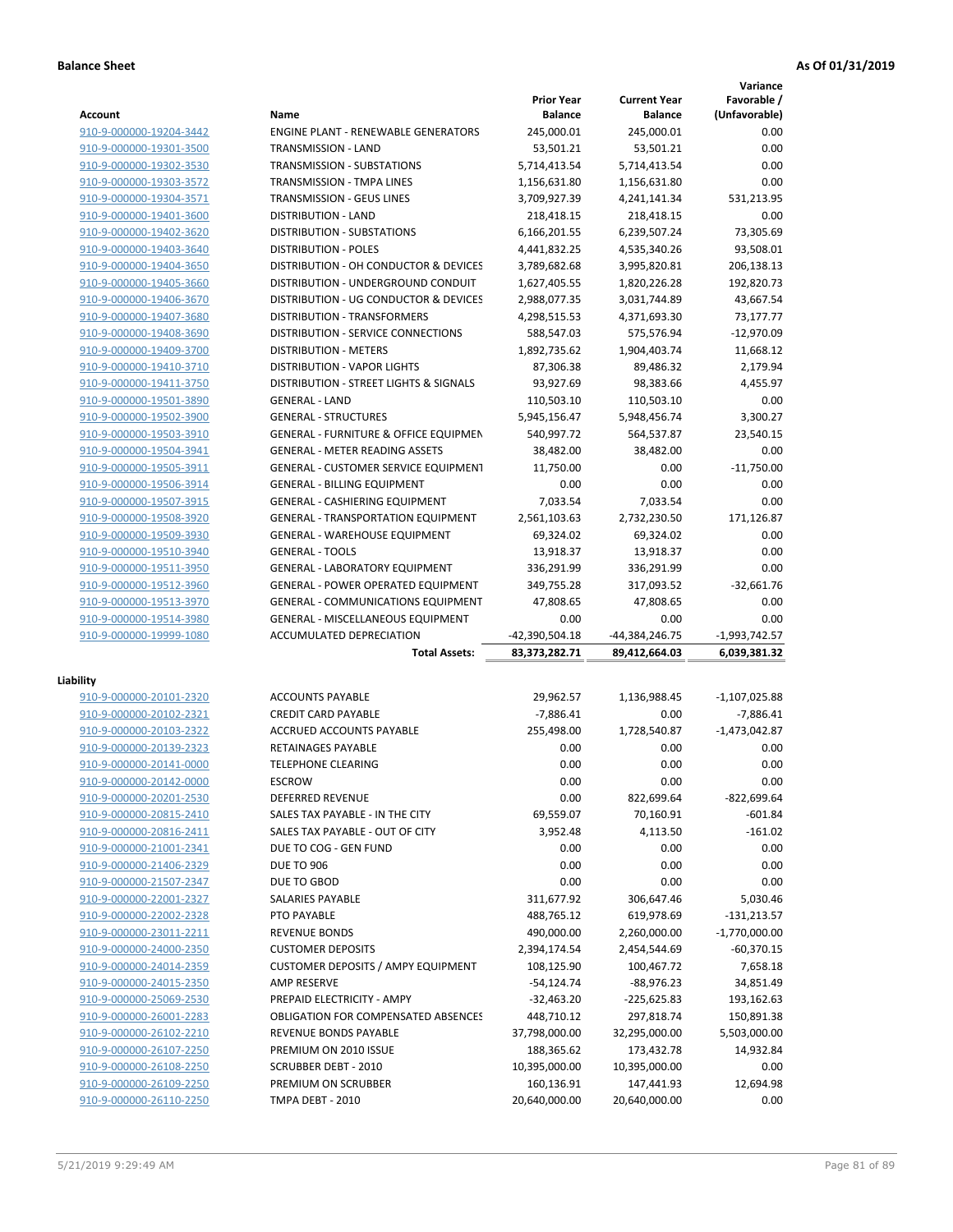| <b>Account</b>                        | Name                                                     | <b>Prior Year</b><br><b>Balance</b> | <b>Current Year</b><br><b>Balance</b> | Variance<br>Favorable /<br>(Unfavorable) |
|---------------------------------------|----------------------------------------------------------|-------------------------------------|---------------------------------------|------------------------------------------|
| 910-9-000000-26111-2250               | PREMIUM ON TMPA DEBT                                     | 317,603.37                          | 292,425.10                            | 25,178.27                                |
| 910-9-000000-29300-0000               | <b>ENCUMBRANCE SUMMARY</b>                               | 0.00                                | 0.00                                  | 0.00                                     |
| 910-9-000000-29400-0100               | RESERVED ACCOUNT / ENCUMBRANCES                          | 0.00                                | 0.00                                  | 0.00                                     |
| 910-9-000000-29999-2283               | <b>NET PENSION LIABILITY</b>                             | 3,429,248.00                        | 794,496.00                            | 2,634,752.00                             |
|                                       | <b>Total Liability:</b>                                  | 77,434,305.27                       | 74,225,154.42                         | 3,209,150.85                             |
| <b>Equity</b>                         |                                                          |                                     |                                       |                                          |
| 910-9-000000-39100-2160               | UNRESERVED RETAINED EARNINGS                             | 5,334,474.05                        | 13,208,889.01                         | 7,874,414.96                             |
| 910-9-000000-39500-4210               | <b>NET POSITION - PENSION</b>                            | $-3,070.00$                         | $-3,070.00$                           | 0.00                                     |
|                                       | <b>Total Beginning Equity:</b>                           | 5,331,404.05                        | 13,205,819.01                         | 7,874,414.96                             |
| <b>Total Revenue</b>                  |                                                          | 17,307,828.11                       | 18,848,741.51                         | 1,540,913.40                             |
| <b>Total Expense</b>                  |                                                          | 16,700,254.72                       | 16,867,050.91                         | $-166,796.19$                            |
| <b>Revenues Over/(Under) Expenses</b> |                                                          | 607,573.39                          | 1,981,690.60                          | 1,374,117.21                             |
|                                       | <b>Total Equity and Current Surplus (Deficit):</b>       | 5,938,977.44                        | 15,187,509.61                         | 9,248,532.17                             |
|                                       | Total Liabilities, Equity and Current Surplus (Deficit): | 83,373,282.71                       | 89,412,664.03                         | 6,039,381.32                             |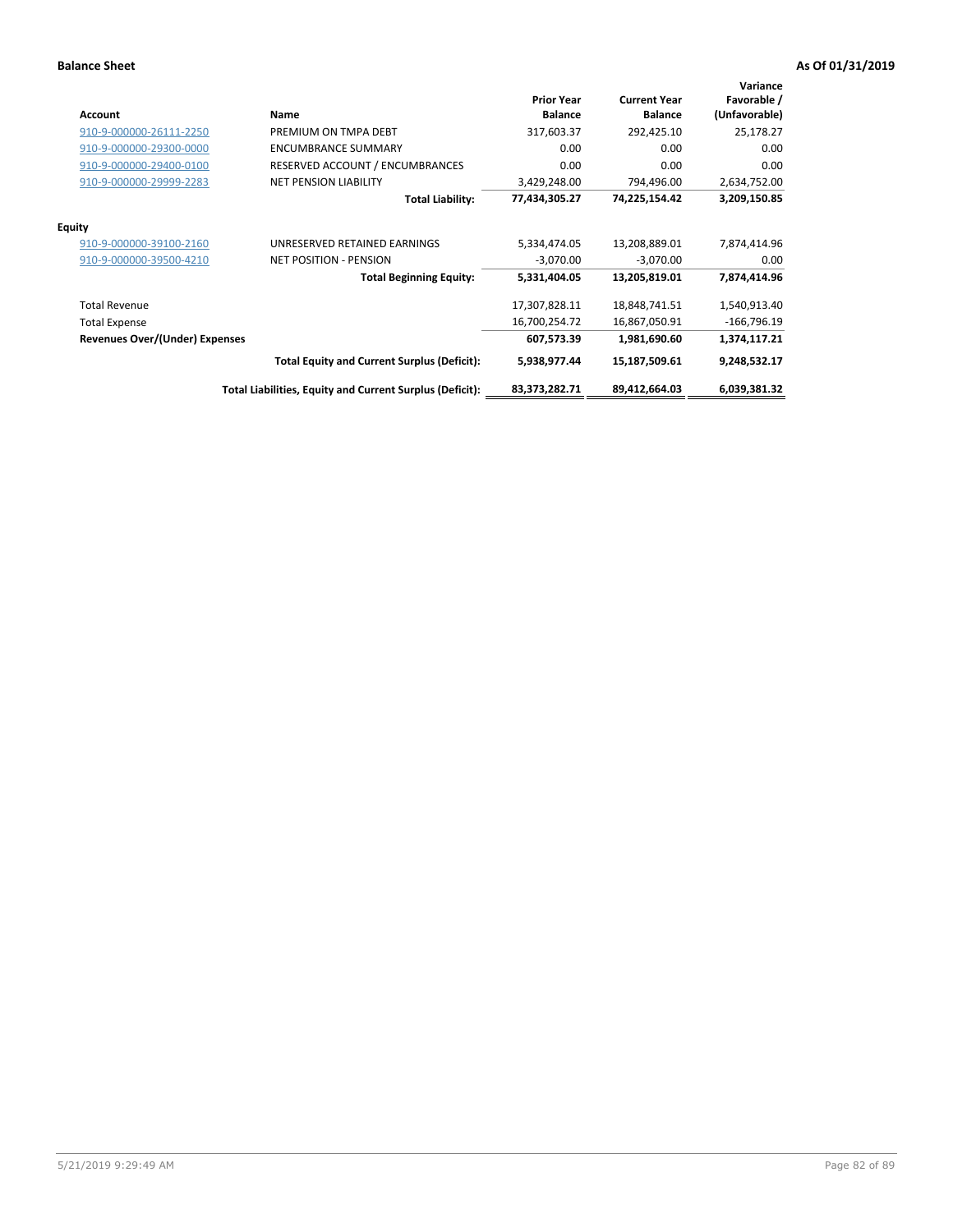| Account                                    | Name                                                     | <b>Prior Year</b><br><b>Balance</b> | <b>Current Year</b><br><b>Balance</b> | Variance<br>Favorable /<br>(Unfavorable) |
|--------------------------------------------|----------------------------------------------------------|-------------------------------------|---------------------------------------|------------------------------------------|
| <b>Fund: 911 - ELECTRIC DEBT REDUCTION</b> |                                                          |                                     |                                       |                                          |
| Assets                                     |                                                          |                                     |                                       |                                          |
| 911-9-000000-10000-1300                    | CASH                                                     | 3,027,151.92                        | 8,754.87                              | $-3,018,397.05$                          |
| 911-9-000000-12002-0000                    | <b>GOVERNMENT OBLIGATIONS / AGENCIES</b>                 | 0.00                                | 0.00                                  | 0.00                                     |
| 911-9-000000-13201-1430                    | MISCELLANEOUS ACCOUNTS RECEIVABLE                        | 0.00                                | 0.00                                  | 0.00                                     |
| 911-9-000000-13205-1710                    | <b>INTEREST RECEIVABLE</b>                               | 0.00                                | 0.00                                  | 0.00                                     |
|                                            | <b>Total Assets:</b>                                     | 3,027,151.92                        | 8,754.87                              | $-3,018,397.05$                          |
| Liability                                  |                                                          |                                     |                                       |                                          |
| 911-9-000000-20101-0000                    | <b>ACCOUNTS PAYABLE</b>                                  | 0.00                                | 0.00                                  | 0.00                                     |
| 911-9-000000-20103-0100                    | <b>ACCRUED ACCOUNTS PAYABLE</b>                          | 0.00                                | 0.00                                  | 0.00                                     |
| 911-9-000000-Z2430-0000                    | RESERVED ACCOUNT / ENCUMBRANCE SUN                       | 0.00                                | 0.00                                  | 0.00                                     |
| 911-9-000000-Z2520-0100                    | RESERVED ACCOUNT / ENCUMBRANCES                          | 0.00                                | 0.00                                  | 0.00                                     |
|                                            | <b>Total Liability:</b>                                  | 0.00                                | 0.00                                  | 0.00                                     |
| Equity                                     |                                                          |                                     |                                       |                                          |
| 911-9-000000-39100-2160                    | UNRESERVED RETAINED EARNINGS                             | 3,027,912.28                        | 5,923.99                              | $-3,021,988.29$                          |
|                                            | <b>Total Beginning Equity:</b>                           | 3,027,912.28                        | 5.923.99                              | $-3,021,988.29$                          |
| <b>Total Revenue</b>                       |                                                          | $-760.36$                           | 2,830.88                              | 3,591.24                                 |
| <b>Total Expense</b>                       |                                                          | 0.00                                | 0.00                                  | 0.00                                     |
| <b>Revenues Over/(Under) Expenses</b>      |                                                          | $-760.36$                           | 2,830.88                              | 3,591.24                                 |
|                                            | <b>Total Equity and Current Surplus (Deficit):</b>       | 3,027,151.92                        | 8,754.87                              | $-3,018,397.05$                          |
|                                            | Total Liabilities, Equity and Current Surplus (Deficit): | 3,027,151.92                        | 8,754.87                              | $-3,018,397.05$                          |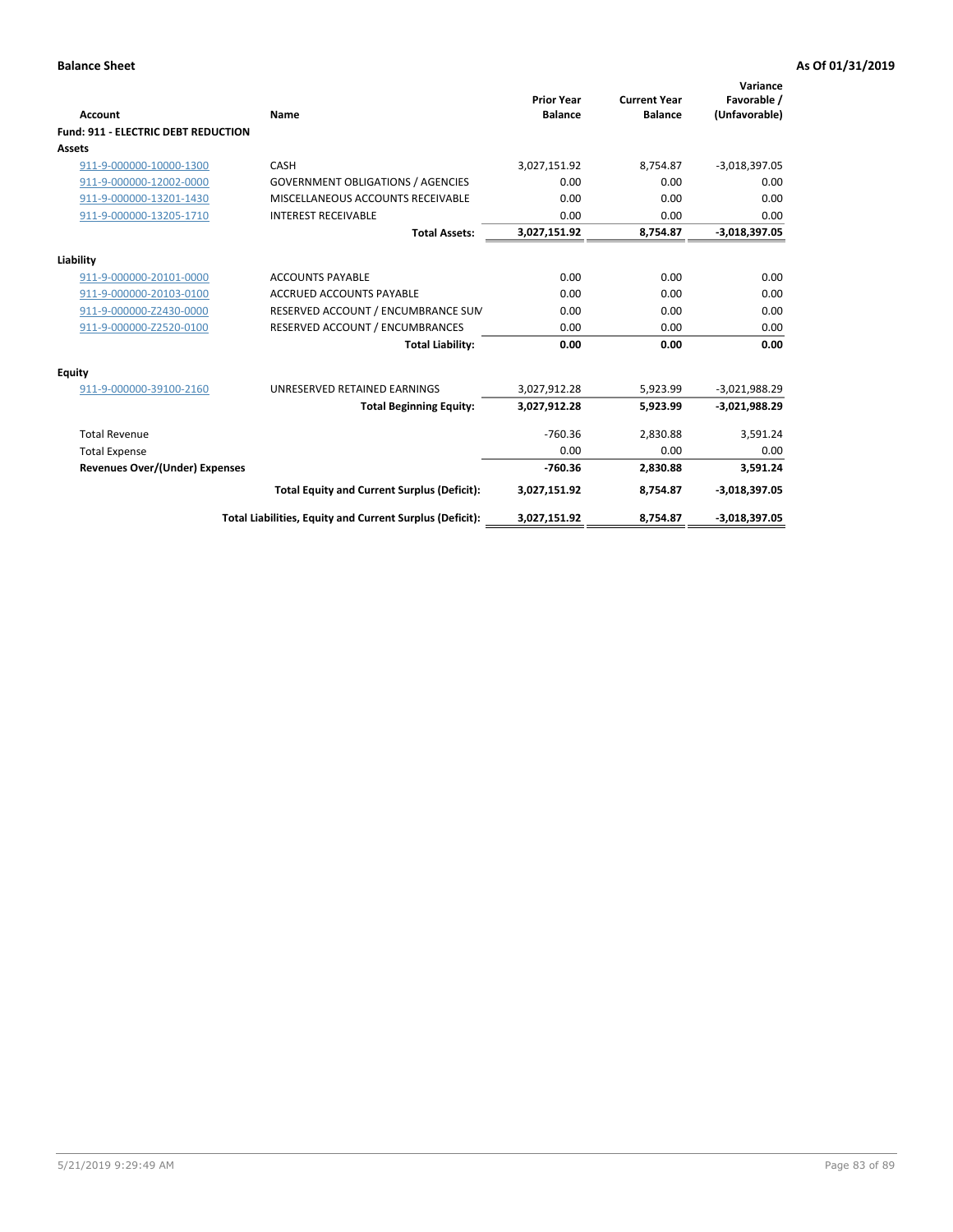| <b>Account</b>                           | Name                                                     | <b>Prior Year</b><br><b>Balance</b> | <b>Current Year</b><br><b>Balance</b> | Variance<br>Favorable /<br>(Unfavorable) |
|------------------------------------------|----------------------------------------------------------|-------------------------------------|---------------------------------------|------------------------------------------|
| <b>Fund: 912 - ELECTRIC DEBT SERVICE</b> |                                                          |                                     |                                       |                                          |
| <b>Assets</b>                            |                                                          |                                     |                                       |                                          |
| 912-9-000000-10000-1300                  | CASH                                                     | 3,339,271.04                        | 4,995,556.00                          | 1,656,284.96                             |
| 912-9-000000-11504-1301                  | RESERVE FUND - 2008 BOND ISSUE                           | 1,154,854.87                        | 1,172,838.81                          | 17,983.94                                |
| 912-9-000000-11506-1301                  | RESERVE FUND - 2010 BOND ISSUE                           | 3,375,167.25                        | 3,427,370.85                          | 52,203.60                                |
| 912-9-000000-11515-1301                  | RESERVE FUND - 2015 BOND ISSUE                           | 138,170.87                          | 0.00                                  | $-138,170.87$                            |
| 912-9-000000-11516-1301                  | RESERVE FUND - 2015 TAXABLE BONDS                        | 44,946.47                           | 0.00                                  | $-44,946.47$                             |
| 912-9-000000-13205-1710                  | <b>INTEREST RECEIVABLE</b>                               | 0.00                                | 0.00                                  | 0.00                                     |
|                                          | <b>Total Assets:</b>                                     | 8,052,410.50                        | 9,595,765.66                          | 1,543,355.16                             |
| Liability                                |                                                          |                                     |                                       |                                          |
| 912-9-000000-20101-2320                  | <b>ACCOUNTS PAYABLE</b>                                  | 0.00                                | 0.00                                  | 0.00                                     |
| 912-9-000000-20107-2370                  | <b>ACCRUED INTEREST PAYABLE</b>                          | 444,070.49                          | 463,809.38                            | $-19,738.89$                             |
| 912-9-000000-21400-2999                  | DUE TO GEUS 910 - ELECTRIC OPERATING                     | 4,625,445.97                        | 4,625,445.97                          | 0.00                                     |
| 912-9-000000-Z2430-0000                  | <b>ENCUMBRANCE SUMMARY</b>                               | 0.00                                | 0.00                                  | 0.00                                     |
| 912-9-000000-Z2520-0100                  | RESERVED ACCOUNT / ENCUMBRANCES                          | 0.00                                | 0.00                                  | 0.00                                     |
|                                          | <b>Total Liability:</b>                                  | 5,069,516.46                        | 5,089,255.35                          | $-19,738.89$                             |
| Equity                                   |                                                          |                                     |                                       |                                          |
| 912-9-000000-39100-2150                  | SEMI RESERVED RETAINED EARNINGS                          | 1,707,694.04                        | 1,601,177.63                          | $-106,516.41$                            |
|                                          | <b>Total Beginning Equity:</b>                           | 1,707,694.04                        | 1,601,177.63                          | $-106,516.41$                            |
| <b>Total Revenue</b>                     |                                                          | 1,280,000.00                        | 2,910,907.68                          | 1,630,907.68                             |
| <b>Total Expense</b>                     |                                                          | 4,800.00                            | 5,575.00                              | $-775.00$                                |
| <b>Revenues Over/(Under) Expenses</b>    |                                                          | 1,275,200.00                        | 2,905,332.68                          | 1,630,132.68                             |
|                                          | <b>Total Equity and Current Surplus (Deficit):</b>       | 2,982,894.04                        | 4,506,510.31                          | 1,523,616.27                             |
|                                          | Total Liabilities, Equity and Current Surplus (Deficit): | 8,052,410.50                        | 9,595,765.66                          | 1.543.355.16                             |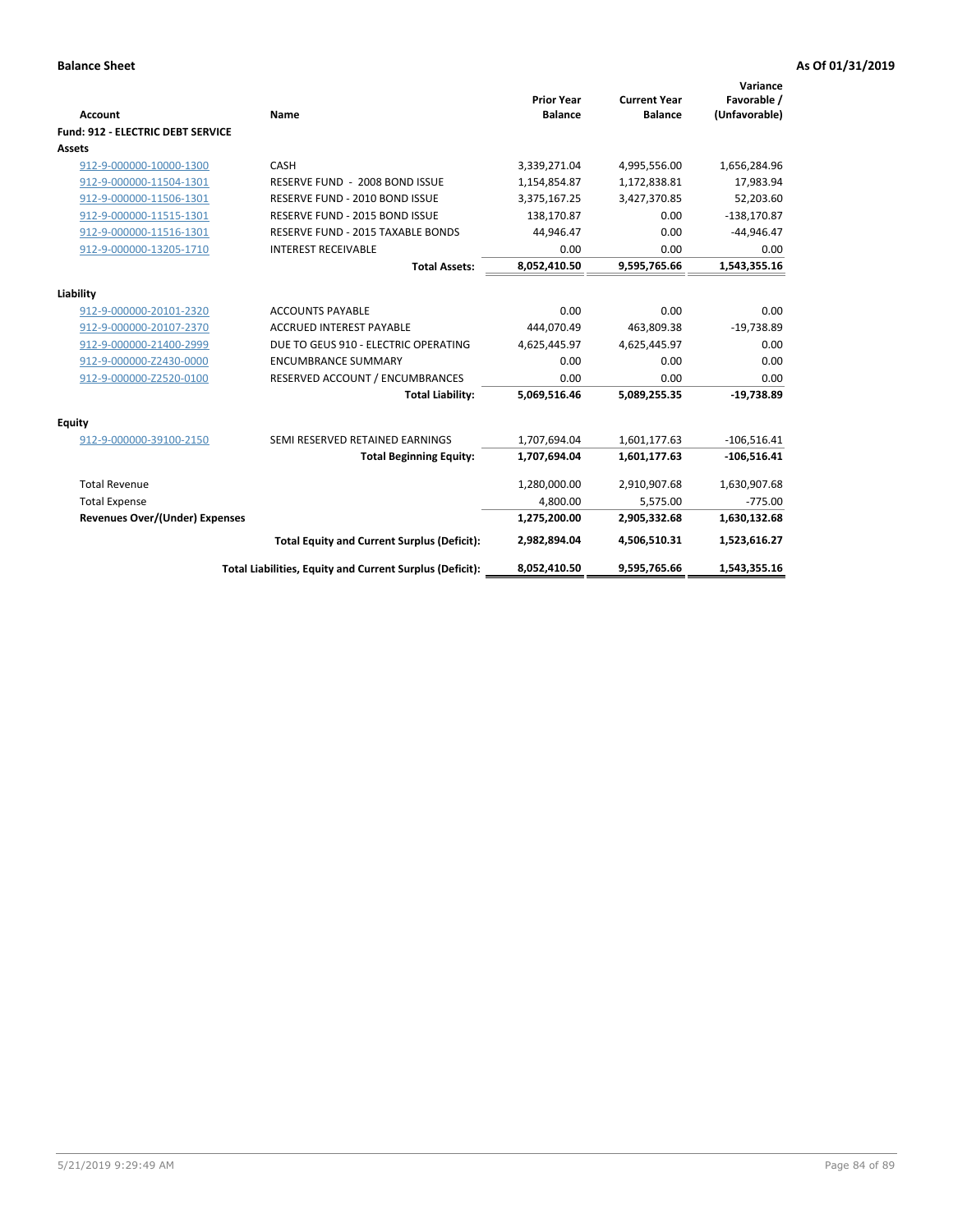| Account                                       | Name                                                     | <b>Prior Year</b><br><b>Balance</b> | <b>Current Year</b><br><b>Balance</b> | Variance<br>Favorable /<br>(Unfavorable) |
|-----------------------------------------------|----------------------------------------------------------|-------------------------------------|---------------------------------------|------------------------------------------|
| <b>Fund: 913 - ELECTRIC CONSTRUCTION FUND</b> |                                                          |                                     |                                       |                                          |
| Assets                                        |                                                          |                                     |                                       |                                          |
| 913-9-000000-10000-1300                       | CASH                                                     | 101,013.21                          | 102,563.60                            | 1,550.39                                 |
| 913-9-000000-13201-1430                       | MISCELLANEOUS ACCOUNTS RECEIVABLE                        | 0.00                                | 0.00                                  | 0.00                                     |
| 913-9-000000-13205-1710                       | <b>INTEREST RECEIVABLE</b>                               | 0.00                                | 0.00                                  | 0.00                                     |
|                                               | <b>Total Assets:</b>                                     | 101,013.21                          | 102,563.60                            | 1,550.39                                 |
| Liability                                     |                                                          |                                     |                                       |                                          |
| 913-9-000000-20101-2320                       | <b>ACCOUNTS PAYABLE</b>                                  | 0.00                                | 0.00                                  | 0.00                                     |
| 913-9-000000-20102-2321                       | <b>CREDIT CARD PAYABLE</b>                               | 0.00                                | 0.00                                  | 0.00                                     |
| 913-9-000000-20103-0000                       | <b>ACCRUED ACCOUNTS PAYABLE</b>                          | 0.00                                | 0.00                                  | 0.00                                     |
| 913-9-000000-29300-0000                       | <b>ENCUMBRANCE SUMMARY</b>                               | 0.00                                | 0.00                                  | 0.00                                     |
| 913-9-000000-29400-0100                       | RESERVED ACCOUNT / ENCUMBRANCES                          | 0.00                                | 0.00                                  | 0.00                                     |
|                                               | <b>Total Liability:</b>                                  | 0.00                                | 0.00                                  | 0.00                                     |
| <b>Equity</b>                                 |                                                          |                                     |                                       |                                          |
| 913-9-000000-39100-2160                       | SEMI RESERVED RETAINED EARNINGS                          | 101,038.59                          | 101,749.11                            | 710.52                                   |
|                                               | <b>Total Beginning Equity:</b>                           | 101,038.59                          | 101,749.11                            | 710.52                                   |
| <b>Total Revenue</b>                          |                                                          | $-25.38$                            | 814.49                                | 839.87                                   |
| <b>Total Expense</b>                          |                                                          | 0.00                                | 0.00                                  | 0.00                                     |
| <b>Revenues Over/(Under) Expenses</b>         |                                                          | $-25.38$                            | 814.49                                | 839.87                                   |
|                                               | <b>Total Equity and Current Surplus (Deficit):</b>       | 101,013.21                          | 102,563.60                            | 1,550.39                                 |
|                                               | Total Liabilities, Equity and Current Surplus (Deficit): | 101,013.21                          | 102,563.60                            | 1,550.39                                 |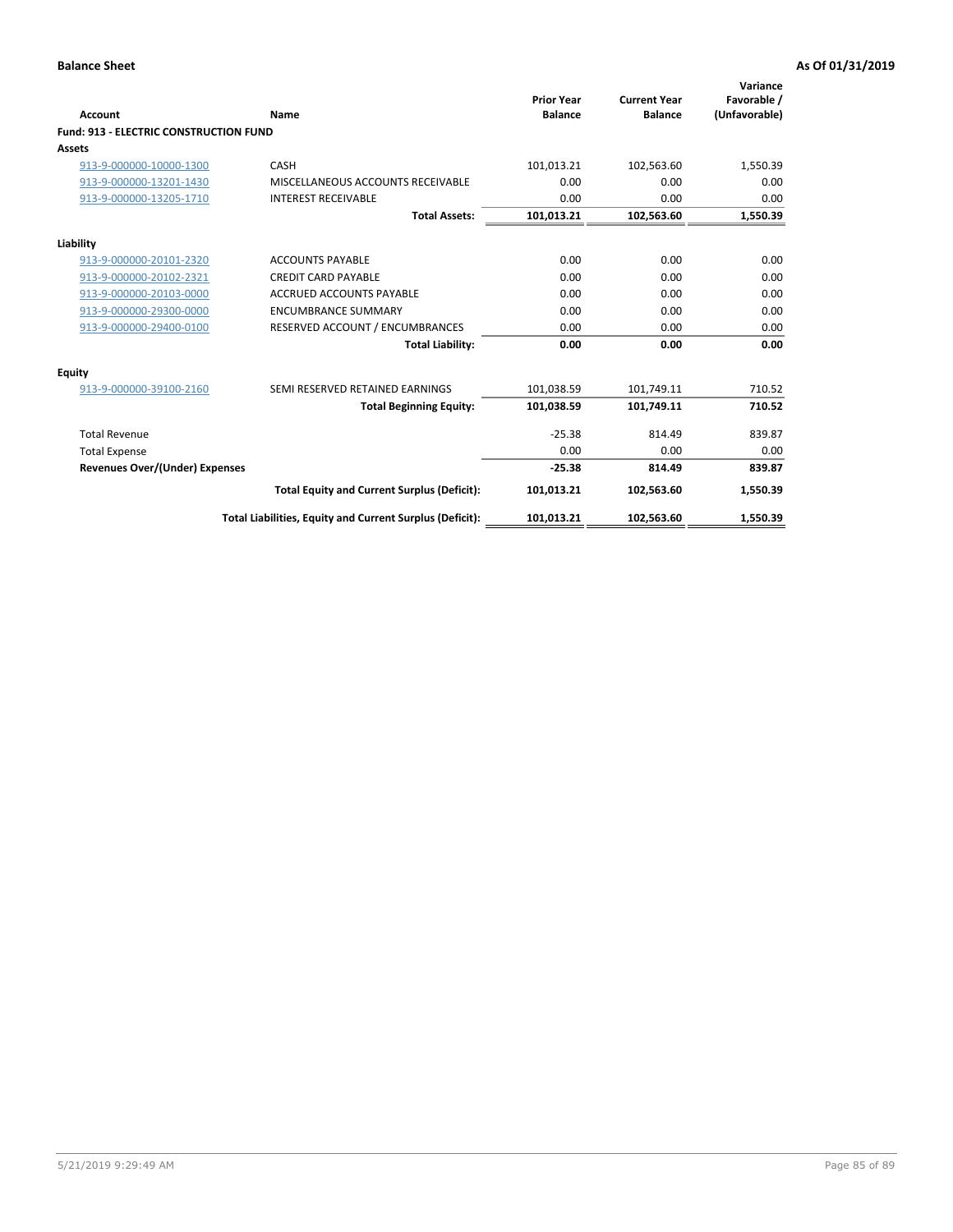| <b>Account</b>                        | Name                                                     | <b>Prior Year</b><br><b>Balance</b> | <b>Current Year</b><br><b>Balance</b> | Variance<br>Favorable /<br>(Unfavorable) |
|---------------------------------------|----------------------------------------------------------|-------------------------------------|---------------------------------------|------------------------------------------|
| Fund: 916 - 08 ENGINE BOND PROCEEDS   |                                                          |                                     |                                       |                                          |
| Assets                                |                                                          |                                     |                                       |                                          |
| 916-9-000000-10000-1300               | CASH                                                     | 0.00                                | 0.00                                  | 0.00                                     |
| 916-9-000000-12189-0000               | 08 ENGINE BOND PROCEEDS                                  | 0.00                                | 0.00                                  | 0.00                                     |
| 916-9-000000-13201-1430               | MISCELLANOEUS ACCOUNTS RECEIVABLE                        | 0.00                                | 0.00                                  | 0.00                                     |
| 916-9-000000-13205-1710               | <b>INTEREST RECEIVABLE</b>                               | 0.00                                | 0.00                                  | 0.00                                     |
| 916-9-000000-Z1030-1202               | 2008 GEUS REVENUE BOND - TEXAS TERM                      | 0.00                                | 0.00                                  | 0.00                                     |
| 916-9-000000-Z1030-1401               | 2008 GEUS REVENUE BOND - PFM                             | 0.00                                | 0.00                                  | 0.00                                     |
| 916-9-000000-Z1030-1402               | 2009 GEUS REVENUE BOND - PFM                             | 0.00                                | 0.00                                  | 0.00                                     |
| 916-9-000000-Z1030-3123               | 2009 GEUS REVENUE BOND - TEXAS TERM                      | 0.00                                | 0.00                                  | 0.00                                     |
|                                       | <b>Total Assets:</b>                                     | 0.00                                | 0.00                                  | 0.00                                     |
| Liability                             |                                                          |                                     |                                       |                                          |
| 916-9-000000-20101-2320               | <b>ACCOUNTS PAYABLE</b>                                  | 0.00                                | 0.00                                  | 0.00                                     |
| 916-9-000000-20139-2323               | <b>RETAINAGES PAYABLE</b>                                | 0.00                                | 0.00                                  | 0.00                                     |
| 916-9-000000-21401-2330               | DUE TO ELECTRIC OPERATING                                | 0.00                                | 0.00                                  | 0.00                                     |
| 916-9-000000-29300-0000               | <b>ENCUMBRANCE SUMMARY</b>                               | 0.00                                | 0.00                                  | 0.00                                     |
| 916-9-000000-29400-0100               | RESERVED ACCOUNT / ENCUMBRANCES                          | 0.00                                | 0.00                                  | 0.00                                     |
|                                       | <b>Total Liability:</b>                                  | 0.00                                | 0.00                                  | 0.00                                     |
| Equity                                |                                                          |                                     |                                       |                                          |
| 916-9-000000-39100-2150               | <b>RESERVED RETAINED EARNINGS</b>                        | 0.00                                | 0.00                                  | 0.00                                     |
|                                       | <b>Total Beginning Equity:</b>                           | 0.00                                | 0.00                                  | 0.00                                     |
| <b>Total Revenue</b>                  |                                                          | 0.00                                | 0.00                                  | 0.00                                     |
| <b>Total Expense</b>                  |                                                          | 0.00                                | 0.00                                  | 0.00                                     |
| <b>Revenues Over/(Under) Expenses</b> |                                                          | 0.00                                | 0.00                                  | 0.00                                     |
|                                       | <b>Total Equity and Current Surplus (Deficit):</b>       | 0.00                                | 0.00                                  | 0.00                                     |
|                                       | Total Liabilities, Equity and Current Surplus (Deficit): | 0.00                                | 0.00                                  | 0.00                                     |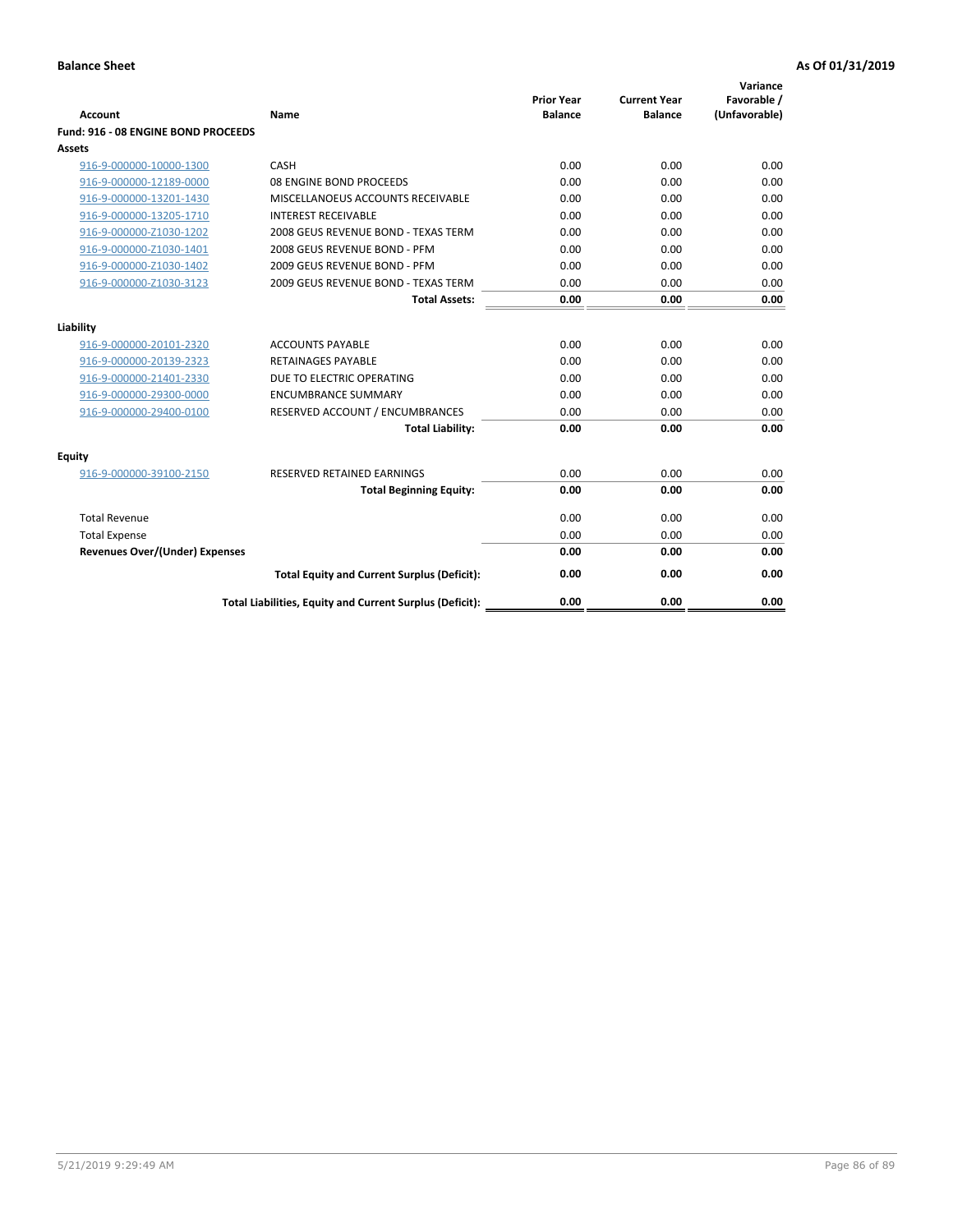| Account                      | Name                                       | <b>Prior Year</b><br><b>Balance</b> | <b>Current Year</b><br><b>Balance</b> | Variance<br>Favorable /<br>(Unfavorable) |
|------------------------------|--------------------------------------------|-------------------------------------|---------------------------------------|------------------------------------------|
| Fund: 950 - CABLE / INTERNET |                                            |                                     |                                       |                                          |
| <b>Assets</b>                |                                            |                                     |                                       |                                          |
| 950-9-000000-10000-1300      | <b>CASH</b>                                | 1,286,611.84                        | 887,088.80                            | $-399.523.04$                            |
| 950-9-000000-11550-1301      | PTO LIABILITY FUNDING                      | 0.00                                | 40,888.12                             | 40,888.12                                |
| 950-9-000000-13000-1420      | <b>CUSTOMER ACCOUNTS RECEIVABLE</b>        | 175,607.95                          | 226,191.37                            | 50,583.42                                |
| 950-9-000000-13001-1420      | NON CURRENT CUSTOMER ACCTS RECEIVAE        | 255,037.13                          | 293,764.34                            | 38,727.21                                |
| 950-9-000000-13002-1440      | ALLOWANCE FOR UNCOLLECTABLE                | $-186,953.66$                       | $-228,346.46$                         | $-41,392.80$                             |
| 950-9-000000-13003-1421      | UNBILLED YEAR-END ACCRUAL                  | 444,091.98                          | 505,656.07                            | 61,564.09                                |
| 950-9-000000-13201-1430      | MISCELLANEOUS ACCOUNTS RECEIVABLE          | 0.00                                | $-452.32$                             | $-452.32$                                |
| 950-9-000000-13205-1710      | <b>INTEREST RECEIVABLE</b>                 | 0.00                                | 0.00                                  | 0.00                                     |
| 950-9-000000-15801-1540      | <b>INVENTORY</b>                           | 201,777.91                          | 208,545.74                            | 6.767.83                                 |
| 950-9-000000-16301-1070      | <b>CWIP</b>                                | 13,937.94                           | 0.00                                  | $-13,937.94$                             |
| 950-9-000000-17501-1860      | <b>EMPLOYEE CONTRIBUTIONS</b>              | 71,488.00                           | 77,630.00                             | 6,142.00                                 |
| 950-9-000000-17504-1860      | <b>INVESTMENT RETURN</b>                   | 225,398.00                          | $-137,366.00$                         | $-362,764.00$                            |
| 950-9-000000-17508-1860      | <b>EXPERIENCE DIFFERENCE- OUTFLOW</b>      | 3,968.00                            | $-5,053.00$                           | $-9,021.00$                              |
| 950-9-000000-17509-1860      | <b>EXPERIENCE DIFFERENCE - INFLOW</b>      | $-26,268.00$                        | $-26,268.00$                          | 0.00                                     |
| 950-9-000000-17520-1860      | <b>ASSUMPTION CHANGES</b>                  | 52,783.00                           | 24,557.00                             | $-28,226.00$                             |
| 950-9-000000-18001-5110      | HEADEND, TRUNK & DISTRIBUTION SYSTEM       | 9,898,485.39                        | 9,946,411.87                          | 47,926.48                                |
| 950-9-000000-18002-5111      | <b>HEADEND EQUIPMENT</b>                   | 1,339,980.56                        | 1,400,741.30                          | 60,760.74                                |
| 950-9-000000-18003-5120      | <b>DROPS</b>                               | 2,810,572.22                        | 2,485,830.72                          | $-324,741.50$                            |
| 950-9-000000-18101-5130      | <b>CUSTOMER PREMISES EQUIPMENT</b>         | 1,267,770.00                        | 1,267,770.00                          | 0.00                                     |
| 950-9-000000-18102-5140      | PRODUCTION EQUIPMENT                       | 69,984.90                           | 56,100.35                             | $-13,884.55$                             |
| 950-9-000000-18201-5210      | CENTRAL INTERNET EQUIPMENT                 | 422,769.46                          | 159,738.46                            | $-263,031.00$                            |
| 950-9-000000-18202-5220      | <b>CUSTOMER INTERFACE EQUIPMENT</b>        | 256,575.29                          | 280,820.68                            | 24,245.39                                |
| 950-9-000000-18301-5000      | <b>FIBER OPTICS</b>                        | 744,208.60                          | 744,208.60                            | 0.00                                     |
| 950-9-000000-18501-5901      | <b>STRUCTURES &amp; IMPROVEMENTS</b>       | 608,729.19                          | 608,729.19                            | 0.00                                     |
| 950-9-000000-18502-5910      | <b>FURNITURE &amp; OFFICE EQUIPMENT</b>    | 137,419.19                          | 40,805.10                             | $-96,614.09$                             |
| 950-9-000000-18503-5920      | <b>TRANSPORTATION EQUIPMENT</b>            | 373,895.50                          | 338,295.50                            | $-35,600.00$                             |
| 950-9-000000-18504-5950      | LABORATORY EQUIPMENT                       | 163,348.67                          | 162,492.67                            | $-856.00$                                |
| 950-9-000000-18505-5960      | POWER OPERATED EQUIPMENT                   | 5,500.00                            | 0.00                                  | $-5,500.00$                              |
| 950-9-000000-18506-5980      | MISCELLANEOUS EQUIPMENT                    | 0.00                                | 0.00                                  | 0.00                                     |
| 950-9-000000-18999-1080      | ACCUMULATED DEPRECIATION                   | -10,996,400.95                      | $-10,813,915.37$                      | 182,485.58                               |
|                              | <b>Total Assets:</b>                       | 9,620,318.11                        | 8,544,864.73                          | $-1,075,453.38$                          |
|                              |                                            |                                     |                                       |                                          |
| Liability                    |                                            |                                     |                                       |                                          |
| 950-9-000000-20101-2320      | <b>ACCOUNTS PAYABLE</b>                    | 52,638.04                           | 0.00                                  | 52,638.04                                |
| 950-9-000000-20102-2321      | <b>CREDIT CARD PAYABLE</b>                 | 7,886.41                            | 0.00                                  | 7,886.41                                 |
| 950-9-000000-20103-2322      | ACCRUED ACCOUNTS PAYABLE                   | 0.00                                | 0.00                                  | 0.00                                     |
| 950-9-000000-20815-2410      | SALES TAX PAYABLE - IN THE CITY            | 29,694.87                           | 14,386.41                             | 15,308.46                                |
| 950-9-000000-20816-2411      | SALES TAX PAYABLE - OUT OF CITY            | 0.00                                | 0.00                                  | 0.00                                     |
| 950-9-000000-21001-1101      | DUE TO COG - GEN FUND                      | 0.00                                | 0.00                                  | 0.00                                     |
| 950-9-000000-21507-2347      | DUE TO GBOD                                | 0.00                                | 0.00                                  | 0.00                                     |
| 950-9-000000-22001-2327      | SALARIES PAYABLE                           | 45,167.97                           | 44,560.62                             | 607.35                                   |
| 950-9-000000-22002-2328      | PTO PAYABLE                                | 59,949.64                           | 77,247.97                             | -17,298.33                               |
| 950-9-000000-24000-2350      | <b>CUSTOMER DEPOSITS</b>                   | 11,267.27                           | 10,935.18                             | 332.09                                   |
| 950-9-000000-26001-2283      | <b>OBLIGATION FOR COMPENSATED ABSENCES</b> | 20,920.81                           | 0.00                                  | 20,920.81                                |
| 950-9-000000-29300-0000      | <b>ENCUMBRANCE SUMMARY</b>                 | 0.00                                | 0.00                                  | 0.00                                     |
| 950-9-000000-29400-0100      | RESERVED ACCOUNT / ENCUMBRANCES            | 0.00                                | 0.00                                  | 0.00                                     |
| 950-9-000000-29999-2283      | <b>NET PENSION LIABILITY</b>               | 489,893.00                          | 113,499.00                            | 376,394.00                               |
|                              | <b>Total Liability:</b>                    | 717,418.01                          | 260,629.18                            | 456,788.83                               |
| Equity                       |                                            |                                     |                                       |                                          |
| 950-9-000000-39100-2160      | UNRESERVED RETAINED EARNINGS               | 8,481,781.47                        | 8,170,121.49                          | -311,659.98                              |

950-9-000000-39500-4210 NET POSITION - PENSION<br>Total Beginning Equity:  $\frac{438.00}{8,481,343.47}$  -438.00 -4311,659.98 **Total Beginning Equity:**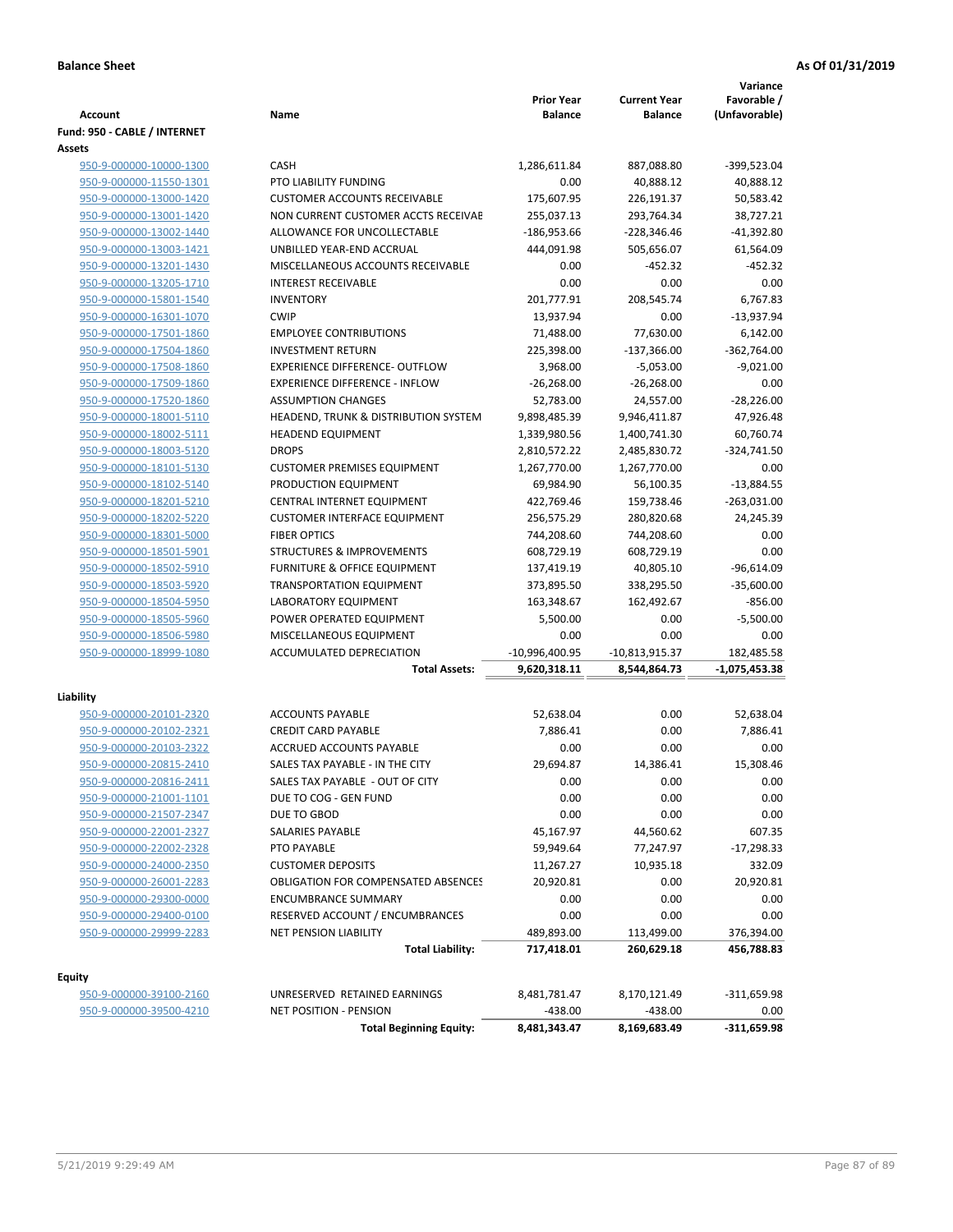| Account                        | Name                                                     | <b>Prior Year</b><br><b>Balance</b> | <b>Current Year</b><br><b>Balance</b> | Variance<br>Favorable /<br>(Unfavorable) |
|--------------------------------|----------------------------------------------------------|-------------------------------------|---------------------------------------|------------------------------------------|
| <b>Total Revenue</b>           |                                                          | 2,253,113.07                        | 1,981,644.35                          | $-271,468.72$                            |
| <b>Total Expense</b>           |                                                          | 1,831,556.44                        | 1,867,092.29                          | $-35,535.85$                             |
| Revenues Over/(Under) Expenses |                                                          | 421.556.63                          | 114.552.06                            | $-307,004.57$                            |
|                                | <b>Total Equity and Current Surplus (Deficit):</b>       | 8,902,900.10                        | 8,284,235.55                          | $-618.664.55$                            |
|                                | Total Liabilities, Equity and Current Surplus (Deficit): | 9,620,318.11                        | 8.544.864.73                          | $-1.075.453.38$                          |